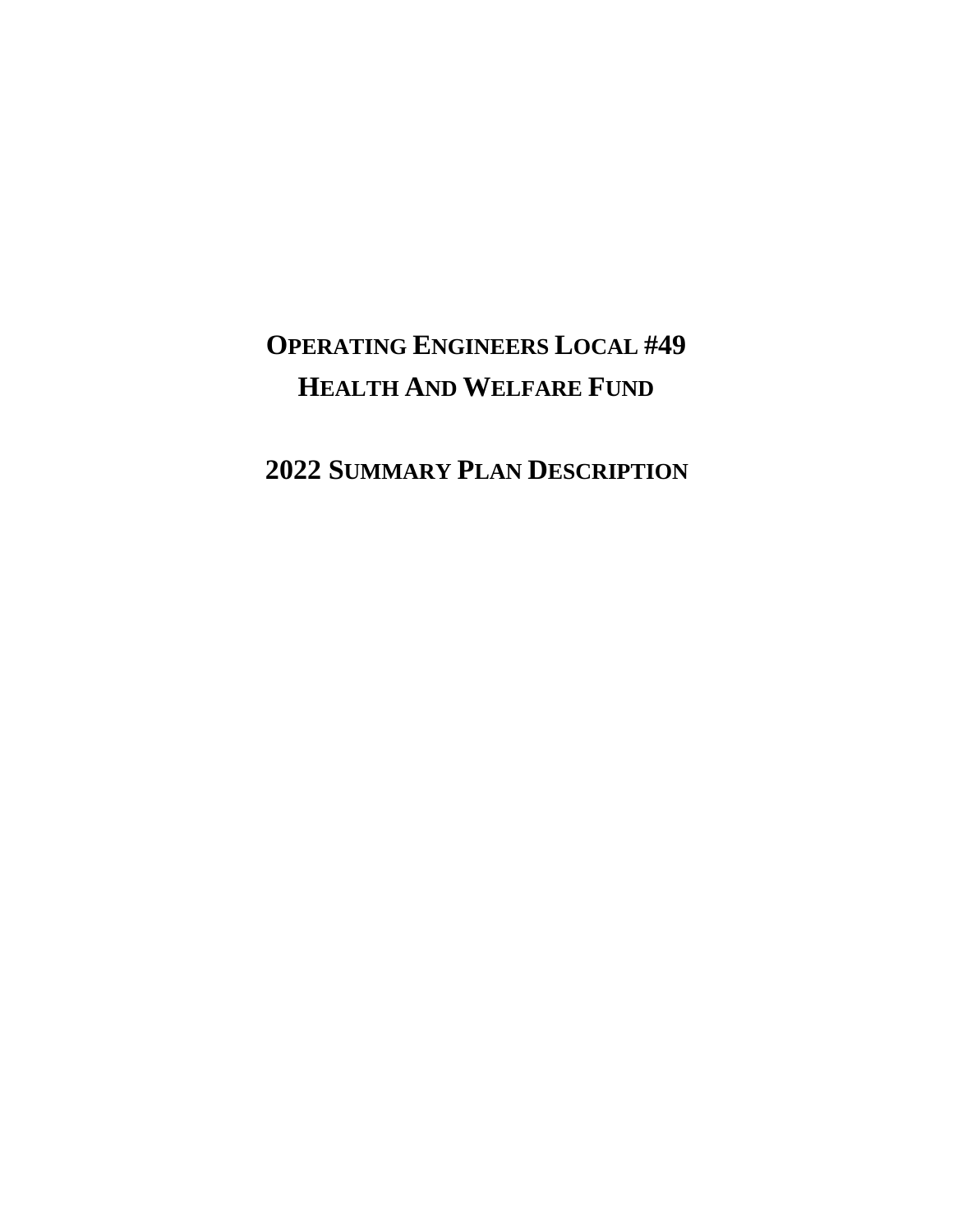# **Operating Engineers Local #49 Health and Welfare Fund**

#### **Fund Office**

Wilson-McShane Corporation 3001 Metro Drive, Suite 500 Bloomington, MN 55425 Toll free: 800-535-6373 952-854-0795 Health49.org

| <b>Board of Trustees</b>             |                                       |  |
|--------------------------------------|---------------------------------------|--|
| (Administrator, as defined by law)   |                                       |  |
| <b>UNION TRUSTEES</b>                | <b>EMPLOYER</b>                       |  |
| <b>Ron Boesel</b>                    | <b>Tony Frattalone</b>                |  |
| <b>Operating Engineers Local #49</b> | <b>Frattalone Companies</b>           |  |
| 2829 Anthony Lane South              | 3205 Spruce Street                    |  |
| Minneapolis, MN 55418                | St. Paul, MN 55117                    |  |
| <b>Jason George, Chairman</b>        | <b>Timothy Gillen, Secretary</b>      |  |
| Operating Engineers Local #49        | Carl Bolander & Sons Co.              |  |
| 2829 Anthony Lane South              | 251 Starkey Street                    |  |
| Minneapolis, MN 55418                | St. Paul, MN 55107                    |  |
| <b>Gene Grover</b>                   | <b>Mark Hubbard</b>                   |  |
| <b>Operating Engineers Local #49</b> | Lakehead Constructors, Inc. - Retired |  |
| 1765 County Road 16 SE               | 2916 Hill Avenue                      |  |
| Rochester, MN 55902                  | Superior, WI 54880                    |  |
| <b>Steve Piper</b>                   | <b>Adrian Johnson</b>                 |  |
| <b>Operating Engineers Local #49</b> | CRH Americas Materials, Inc.          |  |
| 2829 Anthony Lane South              | 14475 Quiram Drive                    |  |
| Minneapolis, MN 55418                | Rogers, MN 55374                      |  |
| <b>Alternate Trustee:</b>            | <b>Alternate Trustee:</b>             |  |
| <b>Ryan Davies</b>                   | <b>Mary Wawro</b>                     |  |
| <b>Operating Engineers Local #49</b> | Ryan Companies US, Inc. - Retired     |  |
| 8381 Enterprise Drive North          | 533 South 3rd Street, Suite 100       |  |
| Virginia, MN 55792                   | Minneapolis, MN 55415                 |  |

#### **FUND ADMINISTRATOR**

Wilson-McShane Corporation

**FUND CONSULTANT** Segal

**FUND COUNSEL**

Reinhart Boerner Van Deuren s.c.

# **FUND AUDITOR**

Legacy Professionals, LLP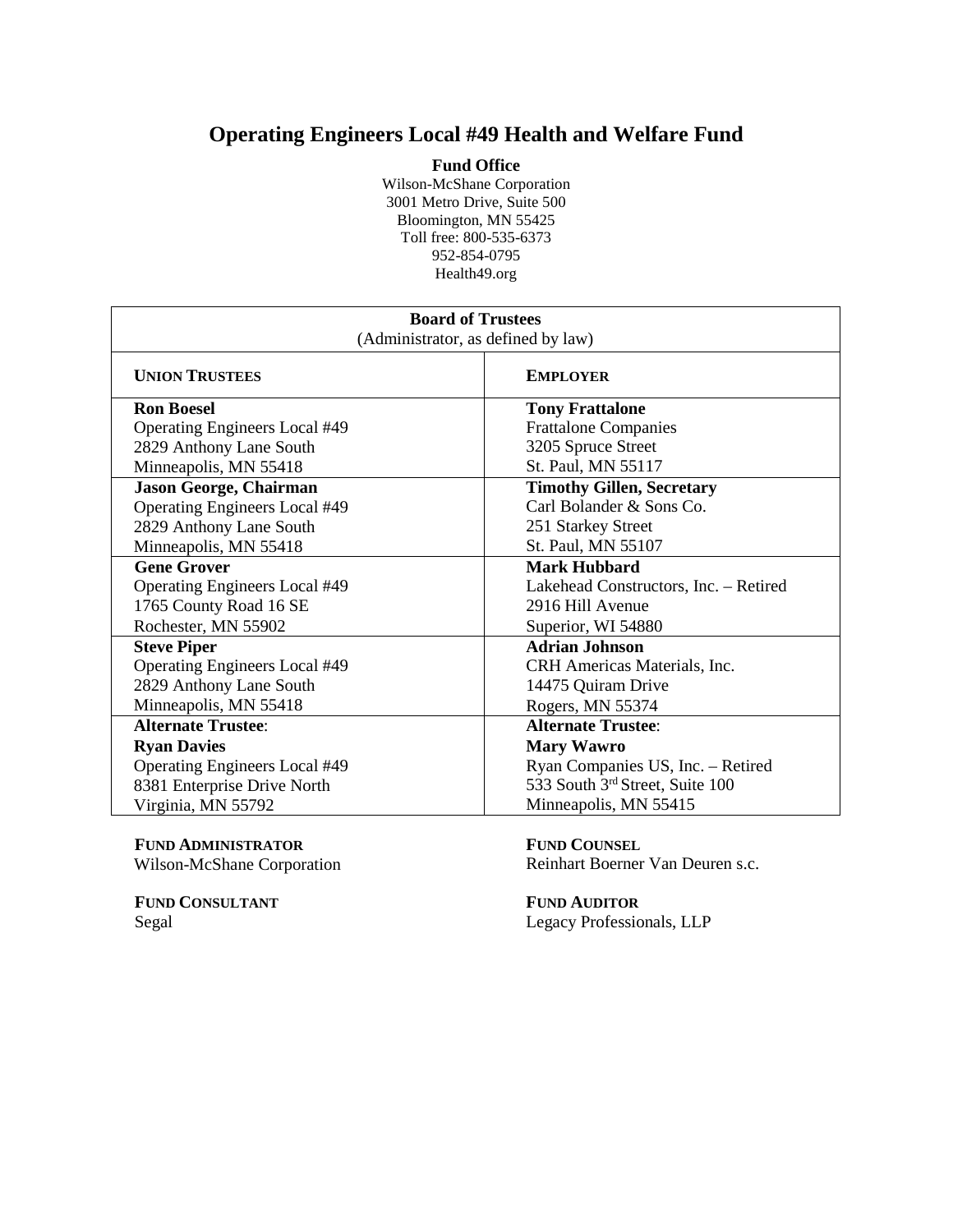# **CONTACT INFORMATION**

| If you need                                         | Contact                                 |
|-----------------------------------------------------|-----------------------------------------|
| Information about claims, eligibility or Plan       | Wilson-McShane Corporation              |
| benefits for all claims, or to contact the Board of | 952-854-0795 or toll free: 800-535-6373 |
| Trustees                                            | health49.org                            |
| Preauthorization for admission to a Hospital        | Blue Cross and Blue Shield of Minnesota |
| outside of the state of Minnesota                   | 866-938-9741                            |
|                                                     | bluecrossmn.com/                        |
| To speak with a doctor online regarding a non-      | Doctor On Demand                        |
| <b>Emergency Medical Condition</b>                  | doctorondemand.com                      |
| To speak with a patient advocate, to speak with     | <b>TEAM</b>                             |
| an EAP counselor, or if you need a referral for a   | 651-642-0182 or 800-634-7710            |
| mental health or substance abuse issue              | team-mn.com                             |
| To schedule a physical examination                  | <b>Health Dynamics</b>                  |
|                                                     | 866-443-0164                            |
|                                                     | healthdynamics.com                      |
| To find a network medical provider or to learn      | Blue Cross and Blue Shield of Minnesota |
| more about other medical programs offered           | 866-489-6948, 8 am - 4:30 pm CT         |
|                                                     | bluecrossmn.com/                        |
| To schedule imaging and/or radiology testing        | <b>RAYUS Radiology</b>                  |
|                                                     | 866-765-7138                            |
|                                                     | rayusradiology.com/                     |
| To find a network pharmacy                          | OptumRx                                 |
|                                                     | 866-795-6816                            |
|                                                     | optumrx.com                             |
| To have a prescription filled for a specialty       | <b>Optum Specialty Pharmacy</b>         |
| medication                                          | 855-427-4682                            |
| To find a network dentist                           | Delta Dental Plan of Minnesota          |
|                                                     | 651-406-5916 or toll free: 800-553-9536 |
|                                                     | deltadentalmn.org                       |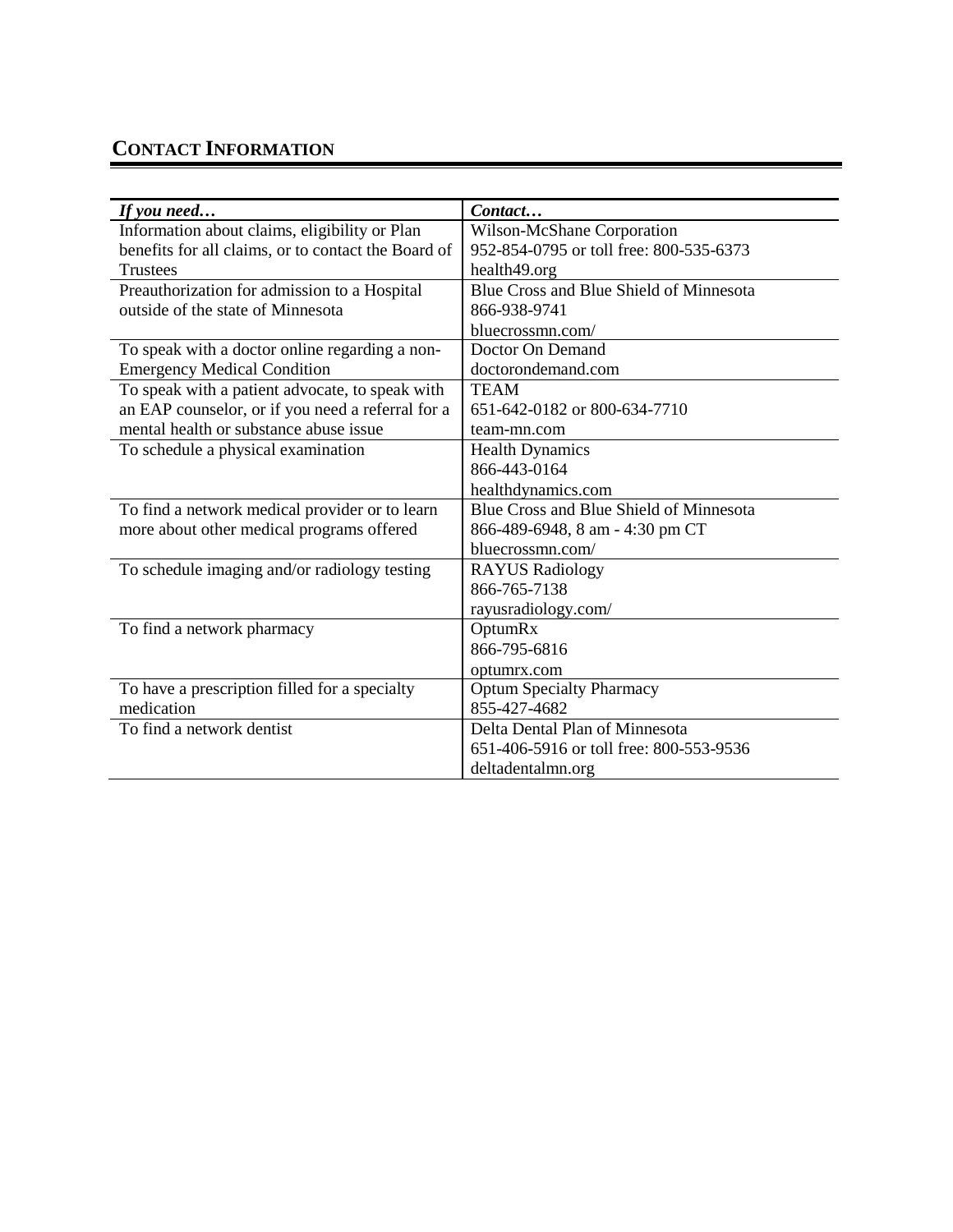# TABLE OF CONTENTS

\_\_\_\_\_\_\_\_\_\_

| Initial Eligibility (Active Monthly Bargaining and Non-Bargaining Unit Employees) 18 |  |
|--------------------------------------------------------------------------------------|--|
|                                                                                      |  |
|                                                                                      |  |
|                                                                                      |  |
|                                                                                      |  |
|                                                                                      |  |
|                                                                                      |  |
|                                                                                      |  |
|                                                                                      |  |
|                                                                                      |  |
|                                                                                      |  |
|                                                                                      |  |
|                                                                                      |  |
|                                                                                      |  |
|                                                                                      |  |
|                                                                                      |  |
|                                                                                      |  |
|                                                                                      |  |
|                                                                                      |  |
|                                                                                      |  |
|                                                                                      |  |
|                                                                                      |  |
|                                                                                      |  |
|                                                                                      |  |
|                                                                                      |  |
|                                                                                      |  |
|                                                                                      |  |
|                                                                                      |  |
|                                                                                      |  |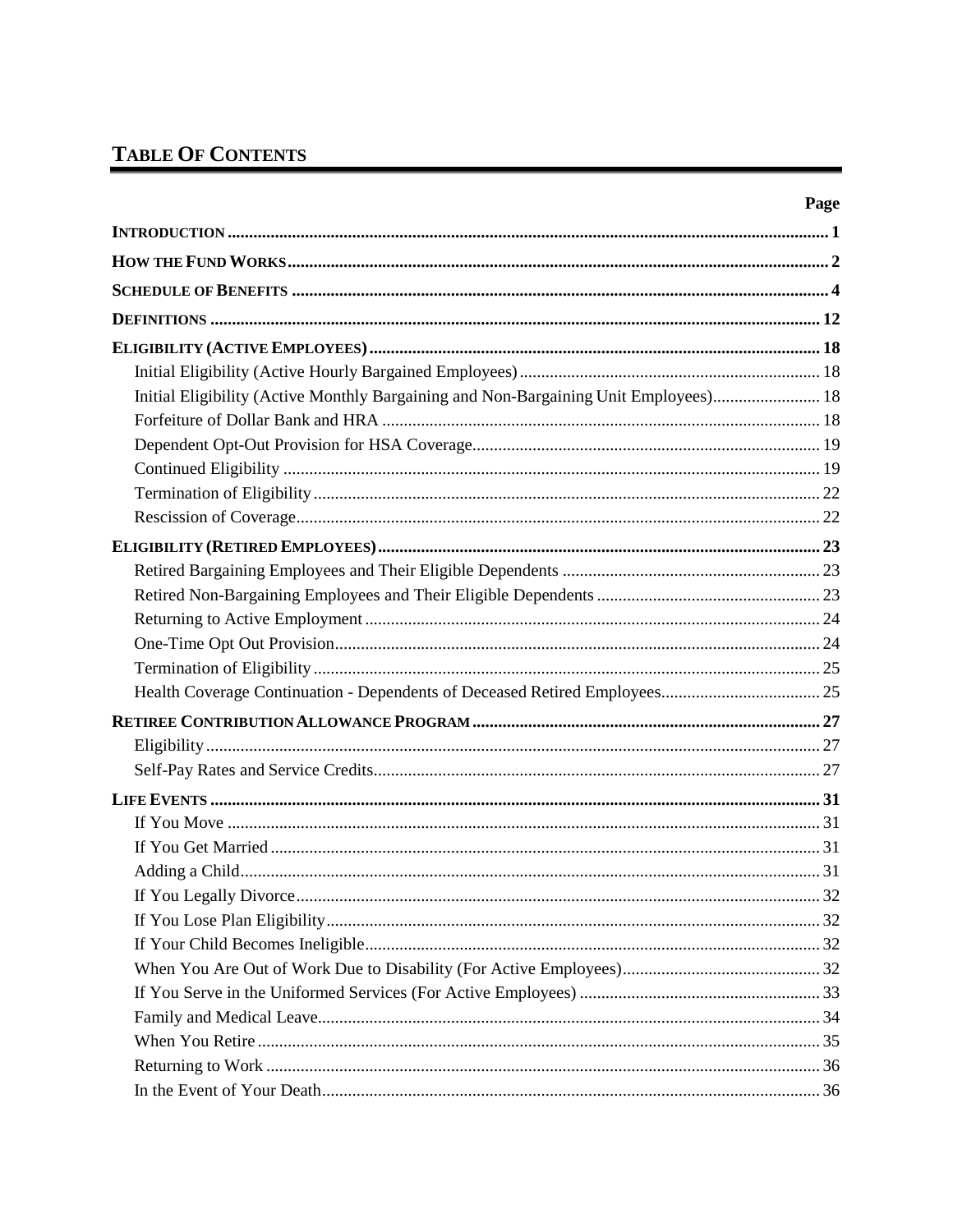| Health Dynamics Comprehensive Physical Exam Program (Active Employees and Their<br>Eligible Dependents, Pre-Medicare Retirees, and Pre-Medicare Dependents of Pre-Medicare                  |  |
|---------------------------------------------------------------------------------------------------------------------------------------------------------------------------------------------|--|
| Hearing Aid Program (Active Employees and Their Eligible Dependents, and All Retirees and                                                                                                   |  |
| Chiropractic Services Program (Active Employees and Their Eligible Dependents, Pre-<br>Medicare Retirees, and Pre-Medicare Dependents of Pre-Medicare and Medicare Retirees) 44             |  |
| Acupuncture Services Program (Active Employees and Their Eligible Dependents, Pre-<br>Medicare Retirees, and Pre-Medicare Dependents of Pre-Medicare and Medicare Retirees) 44              |  |
| Telehealth Visits and Phone Consultations (Active Employees and Their Eligible Dependents,<br>Pre-Medicare Retirees, and Pre-Medicare Dependents of Pre-Medicare and Medicare Retirees)  46 |  |
| Employee Assistance Program (Active Employees and Their Eligible Dependents, and All                                                                                                        |  |
| Patient Advocacy Program (Actives Employees and Their Eligible Dependents, and All                                                                                                          |  |
| Maternity Management Program (Active Employees and Their Eligible Dependents, Pre-<br>Medicare Retirees, and Pre-Medicare Dependents of Pre-Medicare and Medicare Retirees) 47              |  |
| Blue Cross and Blue Shield of Minnesota Quit Coach Program (Active Employees and Their<br>Eligible Dependents, Pre-Medicare Retirees, and Pre-Medicare Dependents of Pre-Medicare           |  |
| COMPREHENSIVE MAJOR MEDICAL EXPENSE BENEFIT - (ACTIVE EMPLOYEES AND THEIR ELIGIBLE<br>DEPENDENTS, PRE-MEDICARE RETIREES, AND PRE-MEDICARE DEPENDENTS OF PRE-MEDICARE                        |  |
|                                                                                                                                                                                             |  |
|                                                                                                                                                                                             |  |
|                                                                                                                                                                                             |  |
|                                                                                                                                                                                             |  |
|                                                                                                                                                                                             |  |
|                                                                                                                                                                                             |  |
|                                                                                                                                                                                             |  |
|                                                                                                                                                                                             |  |
| PRESCRIPTION DRUG BENEFITS - (ACTIVE EMPLOYEES AND THEIR ELIGIBLE DEPENDENTS, PRE-<br>MEDICARE RETIREES, AND PRE-MEDICARE DEPENDENTS OF PRE-MEDICARE AND MEDICARE                           |  |
|                                                                                                                                                                                             |  |
|                                                                                                                                                                                             |  |
|                                                                                                                                                                                             |  |
|                                                                                                                                                                                             |  |
| Coverage for Flu Shots, Routine Vaccinations, and Vaccinations for COVID-1958                                                                                                               |  |
|                                                                                                                                                                                             |  |
| DENTAL BENEFITS - (ACTIVE EMPLOYEES AND THEIR ELIGIBLE DEPENDENTS ONLY)  59                                                                                                                 |  |
|                                                                                                                                                                                             |  |
|                                                                                                                                                                                             |  |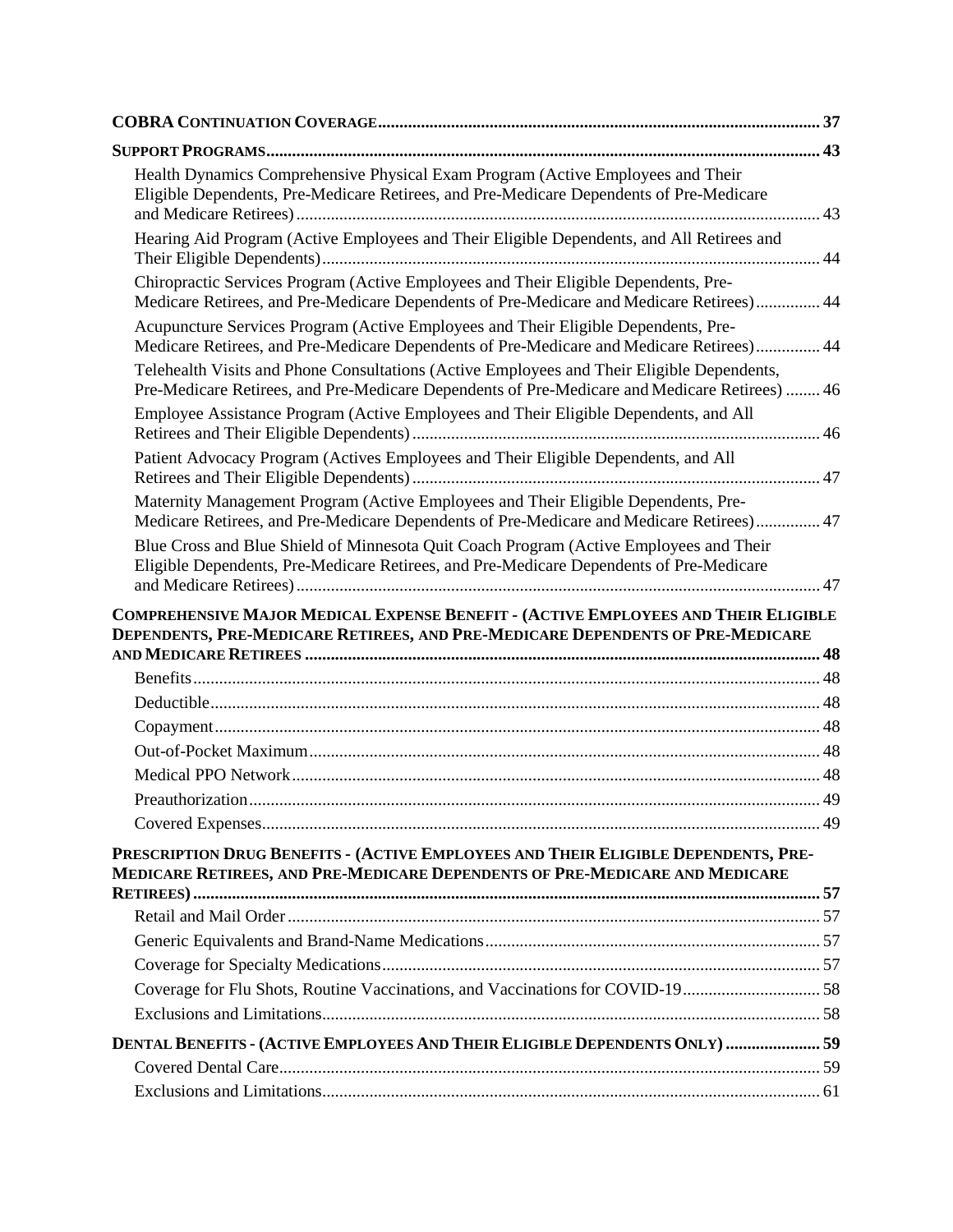| DENTAL BENEFITS - (PRE-MEDICARE RETIREES, PRE-MEDICARE DEPENDENTS OF PRE-MEDICARE AND |  |
|---------------------------------------------------------------------------------------|--|
|                                                                                       |  |
|                                                                                       |  |
|                                                                                       |  |
|                                                                                       |  |
|                                                                                       |  |
|                                                                                       |  |
| <b>ACCIDENTAL DEATH AND DISMEMBERMENT BENEFITS - (ACTIVE EMPLOYEES AND RETIREES</b>   |  |
|                                                                                       |  |
|                                                                                       |  |
|                                                                                       |  |
|                                                                                       |  |
|                                                                                       |  |
| HEALTH REIMBURSEMENT ARRANGEMENT (HRA) - (ACTIVE EMPLOYEES, RETIREES, AND THEIR       |  |
|                                                                                       |  |
|                                                                                       |  |
|                                                                                       |  |
|                                                                                       |  |
|                                                                                       |  |
|                                                                                       |  |
|                                                                                       |  |
|                                                                                       |  |
|                                                                                       |  |
|                                                                                       |  |
|                                                                                       |  |
|                                                                                       |  |
|                                                                                       |  |
|                                                                                       |  |
|                                                                                       |  |
|                                                                                       |  |
|                                                                                       |  |
|                                                                                       |  |
|                                                                                       |  |
|                                                                                       |  |
|                                                                                       |  |
|                                                                                       |  |
|                                                                                       |  |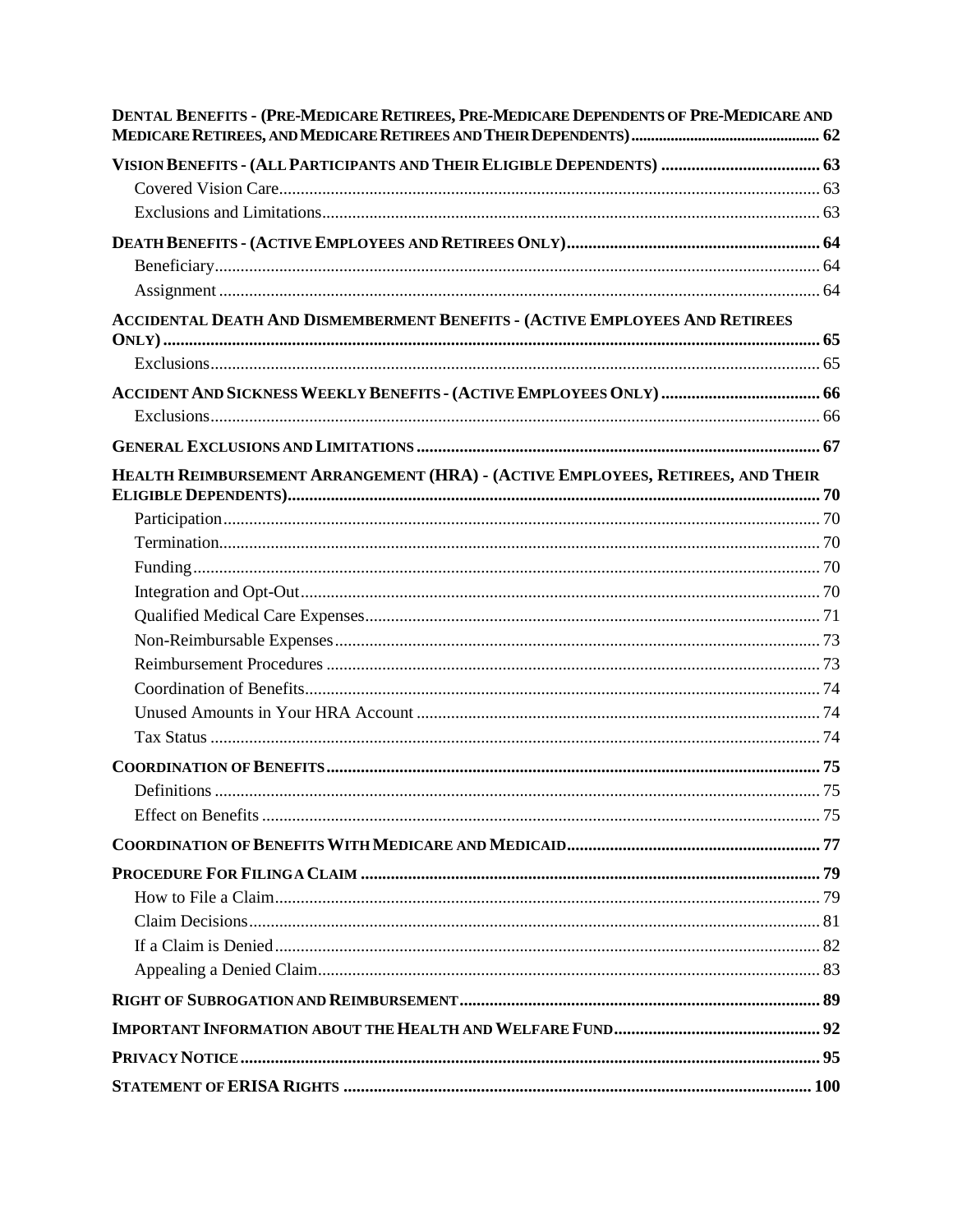# **INTRODUCTION**

The Board of Trustees of the Operating Engineers Local #49 Health and Welfare Fund is pleased to provide you with this updated Summary Plan Description (SPD), which contains current health and welfare benefits information. The benefits described in this booklet are effective January 1, 2022.

It is the Trustees' goal to maintain a financially stable Fund while providing quality health care coverage to you and your family. The Fund has implemented some cost-saving methods such as medical

deductibles and out-of-pocket maximums to ensure that we can meet your current and future health care needs. You can do your part in helping the Fund manage health care costs by:

- − **Visiting network providers**  Network providers and participating providers, including Hospitals, Physicians, and other Health Care Providers, charge negotiated, reduced rates. In addition, the Plan pays a higher percentage when you use a network provider.
- **Examining emergency treatment alternatives In the event** of an emergency, the most important consideration is to seek medical care, especially in a life-threatening situation.

If you have questions about how the Plan works, please call or write the Fund Office at: Wilson-McShane Corporation 3001 Metro Drive, Suite 500 Bloomington, MN 55425 Toll free: 800-535-6373 or 952-854-0795

However, in some cases, you can obtain the same level of care at a Health Care Provider's office or an urgent care facility as in an emergency room. Keep your Health Care Provider's telephone number easily accessible and locate the nearest facility so you will be prepared in case of an emergency.

− **Requesting generic medications** – Often medications come in two forms: generic and brand name. Generic medications have to meet the same quality standards for pureness and effectiveness, but can cost much less than their brand name equivalent. Check with your doctor to see if a generic medication is appropriate for you.

This booklet has been organized to make it easy to find the information you are seeking.

We urge you to read this information and, if you are married, share it with your spouse. Also, please keep this SPD with your important papers so you can refer to it when needed.

Sincerely, Board of Trustees

This booklet has been prepared for Participants of the Operating Engineers Local #49 Health and Welfare Trust Fund and describes the benefits in effect as of January 1, 2022. This edition replaces and supersedes any previous Summary Plan Description. This SPD and the Trust Document establish the terms of the Plan. The Trustees reserve the right and have authority to amend, modify, *or eliminate benefits, or terminate the Plan at any time. In addition, the Trustees, or such other persons as delegated by the*  Trustees, have broad discretion to interpret and construe the rules of the Plan. The Trustees are the sole fact-finders with respect to all determinations affecting the Plan. Eligibility or participation in the Plan does not guarantee benefits. The benefits under the Plan *are notvested.*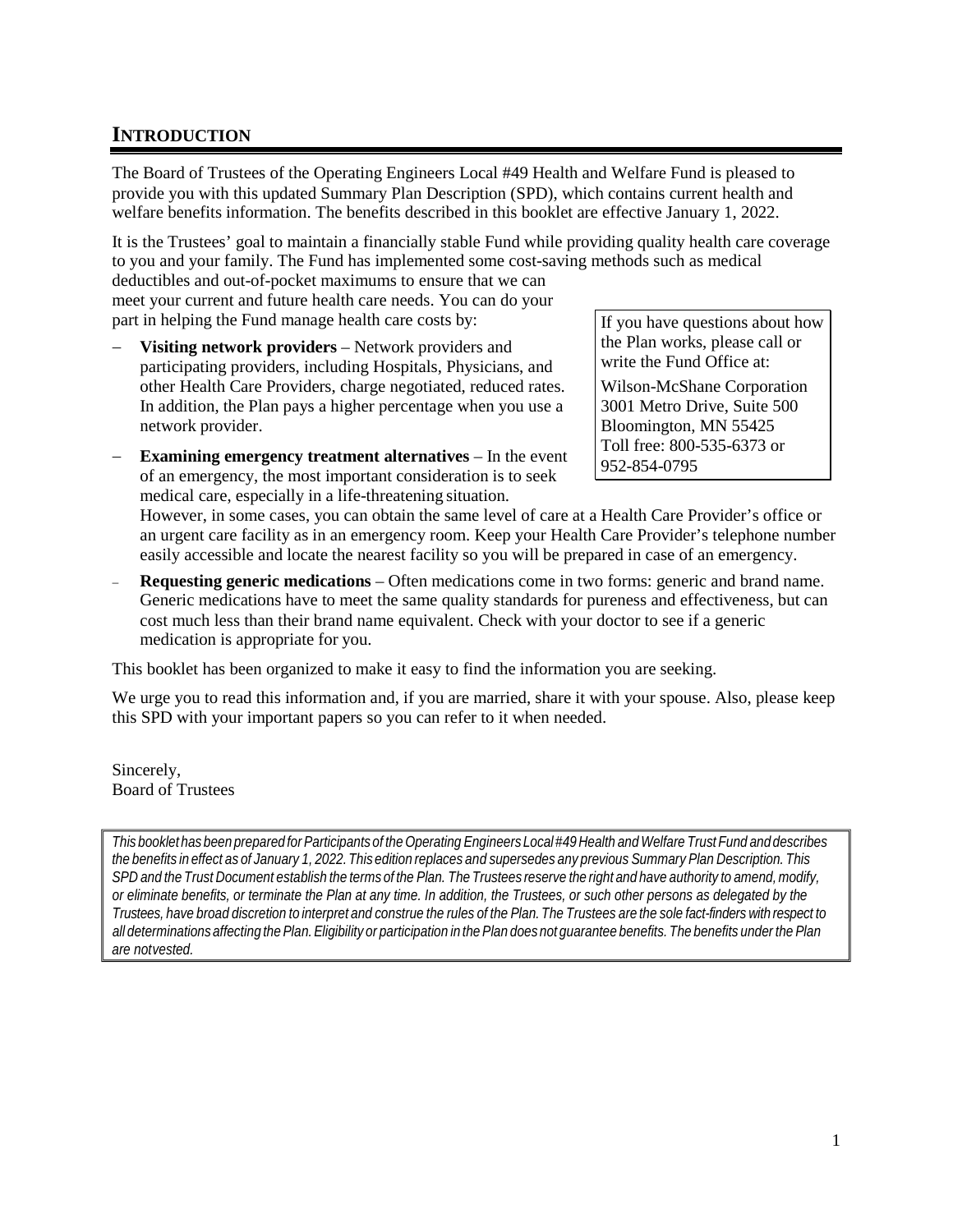# **HOW THE FUND WORKS**

The Fund is operated by the Board of Trustees, consisting of an equal number (four) of Union and employer representatives and a named alternate representative for each group. The Trustees make decisions for the Fund, including decisions about the benefits that are offered, eligibility requirements, and which service vendors to hire. The Board of Trustees delegates some functions to others, like the Fund Administrator, who coordinates the activities of the Board and service vendors. In addition, the Board contracts with experts to provide members and their families with the best benefits possible within the Fund's budget.

For each hour you work in Covered Employment, your employer contributes a set dollar amount to the Fund. This amount is established by the Collective Bargaining Agreement in effect at the time. The Fund uses all of the employer contributions to pay claims and administrative expenses. Any extra money is saved as reserves for high claims and future expenses. The Fund self-funds the benefits. That means that when you have a claim, the Fund pays for the claim out of its own assets or pocket. There is no insurance company.

The Fund provides benefits to eligible active employees, pre-Medicare retirees, Medicare retirees, and their Eligible Dependents; however, not all benefits are available to all participants. The benefits that are available to each group are:

## **Active employees and their Eligible Dependents**:

- 1. Active employees only:
	- o Death Benefit
	- o Accidental Death and Dismemberment Benefit
	- o Accident and Sickness Weekly Benefit
- 2. Active employees and their Eligible Dependents:
	- o Support Programs
	- o Comprehensive Major Medical Expense Benefit (medical and prescription drugcoverage)
	- o Dental Benefits
	- o Vision Care Benefits
	- o Health Reimbursement Arrangement

#### Pre-Medicare retirees and pre-Medicare Dependents of pre-Medicare and Medicare Retirees:

- 1. Retiree only:
	- o Death Benefit
	- o Accidental Death and Dismemberment Benefit
- 2. Retirees and their Eligible Dependents:
	- o Support Programs
	- o Comprehensive Major Medical Expense Benefit (medical and prescription drugcoverage)
	- o Dental Benefits
	- o Vision Care Benefits
- **Medicare retirees and their Medicare Dependents**: Generally, your benefits are providedthrough the Fund's fully-insured Medicare program.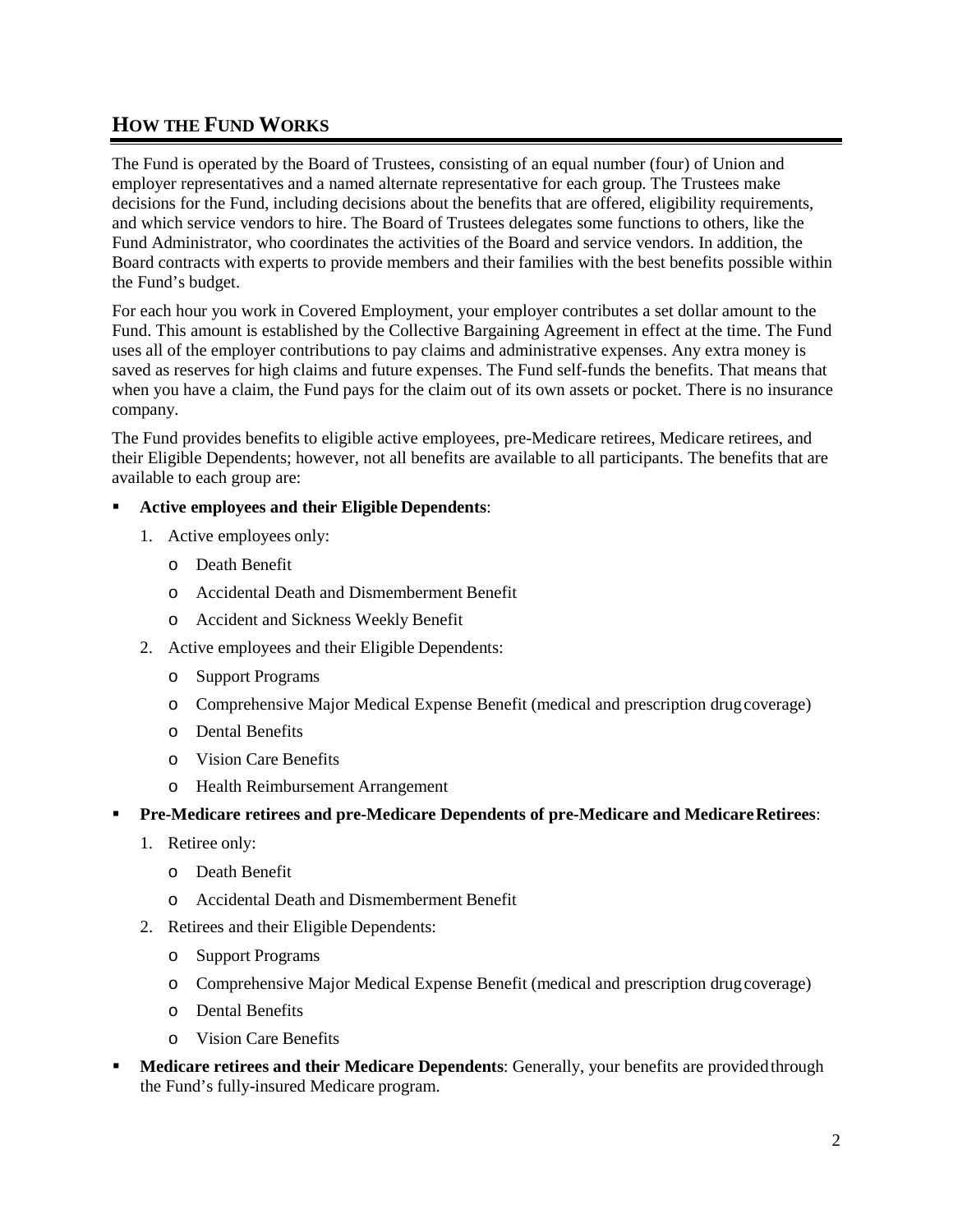The Fund contracts with a third party administrator (TPA), Wilson-McShane Corporation, to process medical, dental, vision, and other claims and perform other administrative functions.

To help control costs, the Fund contracts with a Preferred Provider Organization (PPO). The PPO contracts with Physicians, Hospitals, and other Health Care Providers to charge negotiated, discounted rates for services to our members and their families. The Fund passes on some of these discounts to you in the form of lower coinsurance that you have to pay.

The Fund also contracts with several companies to provide the following services to eligible participants and their families:

- **Fully covered physical examinations** through Health Dynamics and network providers.
- **A Patient Advocacy program** through TEAM, which helps you find an appropriate medical treatment facility and needed resources for second opinions and treatment for transplants, cardiovascular disease, cancer, and muscular-skeletal problems. This is a voluntary program designed to help you find and receive the best care possible.
- **An Employee Assistance Program through TEAM, which provides you and your family members** with short-term counseling services either over the phone or in a face-to-face setting.
- **Doctor On Demand,** a Blue Cross and Blue Shield of Minnesota program, provides live face-to-face video calls or secure text chats with trusted, licensed doctors who can discuss your health issues, provide diagnoses and prescribe medications, if appropriate. You can talk to a doctor without going to a doctor's office by downloading the free Doctor On Demand app.
- **Radiology** services through RAYUS Radiology.
- **Pharmacy network services** through OptumRx, and **specialty drug pharmacy services** through Optum Specialty Pharmacy.
- Additional **savings on dental care** through Delta Dental Plan of Minnesota.

The Board of Trustees, along with all the people and organizations that work with the Fund, are committed to bringing you and your family the best benefits and service possible. To contact any of the organizations listed above, refer to the *Contact Information* section.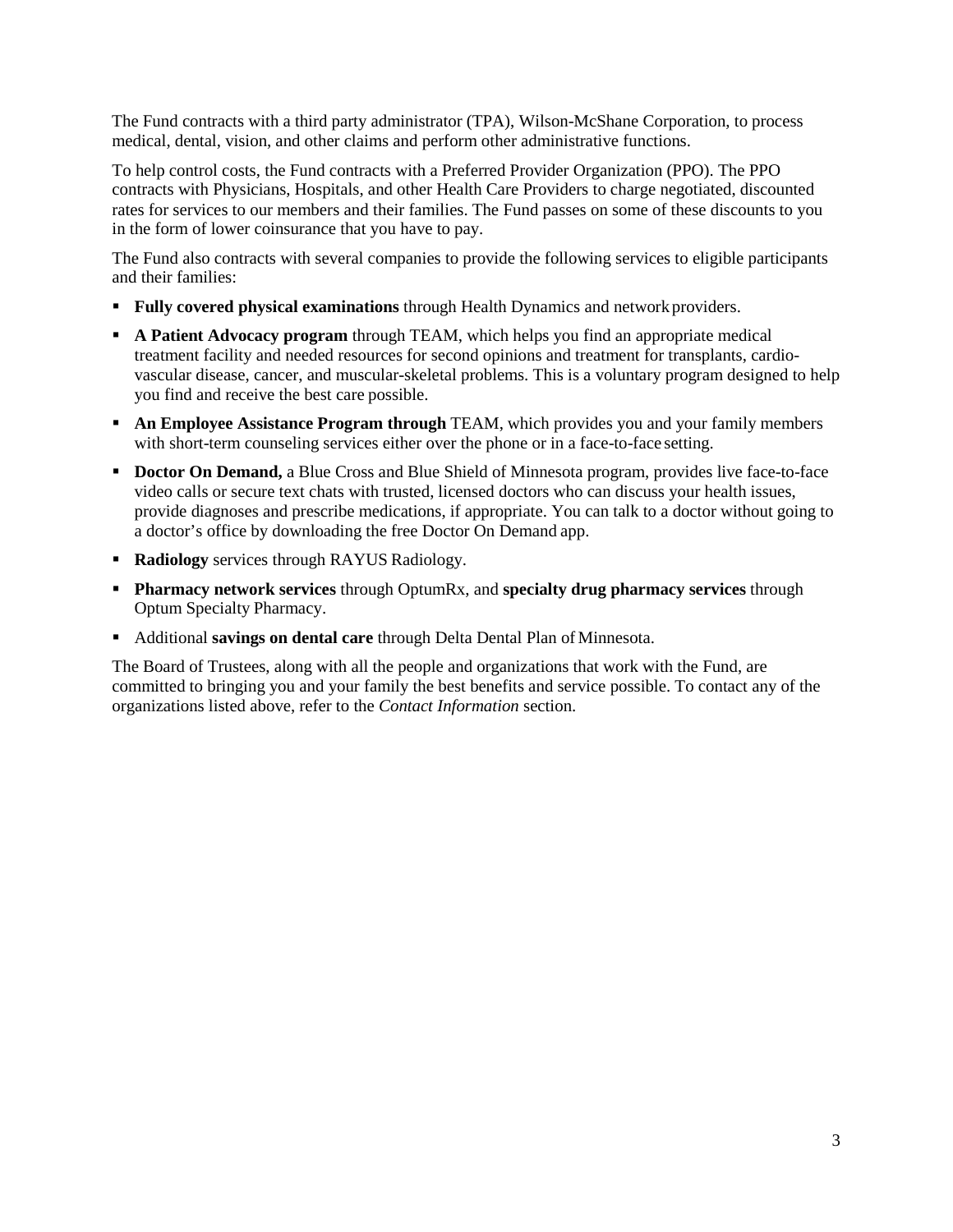# **SCHEDULE OF BENEFITS<sup>1</sup>**

## **BENEFIT MAXIMUMS, CALENDAR YEAR DEDUCTIBLES, OUT-OF-POCKET MAXIMUMS & COPAYMENTS—APPLIES TO THE COMPREHENSIVE MAJOR MEDICAL EXPENSE BENEFITS FOR ACTIVE EMPLOYEES AND THEIR ELIGIBLE DEPENDENTS, PRE-MEDICARE RETIREES, AND PRE-MEDICARE DEPENDENTS OF PRE-MEDICARE AND MEDICARE RETIREES– (***NOT APPLICABLE FOR WEST RIVER PARTICIPANTS IN SOUTH DAKOTA*

#### **Calendar Year Deductible (Hourly Actives)**

| <b>Calendar Year Deductible (All Other Participants)</b>                                                                                                                                                          |  |
|-------------------------------------------------------------------------------------------------------------------------------------------------------------------------------------------------------------------|--|
|                                                                                                                                                                                                                   |  |
|                                                                                                                                                                                                                   |  |
| If you (and/or your spouse, if applicable) have a Health Dynamics comprehensive physical performed December 1st through<br>November 30 <sup>th</sup> , your deductible will be waived for the next calendar year. |  |

## **Out-of-Pocket Maximum After Deductible Has Been Satisfied**

The out-of-pocket maximum does not include the deductible. Copayments, including those for office visits and lab Expenses, will apply to the out-of-pocket maximum.

#### **Coinsurance After Deductible Has Been Satisfied For Hospital Expenses**

| Actives, Retirees Under Age 65 and Dependents – non-participating providers |  |
|-----------------------------------------------------------------------------|--|
|                                                                             |  |

#### **For Health Care Provider Expenses**

|                                                                                    | <b>Plan Pays</b>                                                                       | <b>You Pay</b> |
|------------------------------------------------------------------------------------|----------------------------------------------------------------------------------------|----------------|
| Office visits, including lab Expenses to<br>participating providers                | The balance of the<br>participating provider<br>Expenses after your \$25<br>copayment. | \$25           |
| Office visits, including lab Expenses to non-<br>participating providers           | 70%                                                                                    | 30%            |
| Services provided (or billed by) participating<br>providers                        | 80%                                                                                    | 20%            |
| Services provided (or billed by) non-<br>participating providers                   | 70%                                                                                    | 30%            |
| Inpatient services at non-participating facilities<br>(except during an emergency) | 0%                                                                                     | 100%           |
| Emergency services                                                                 | 80%                                                                                    | 20%            |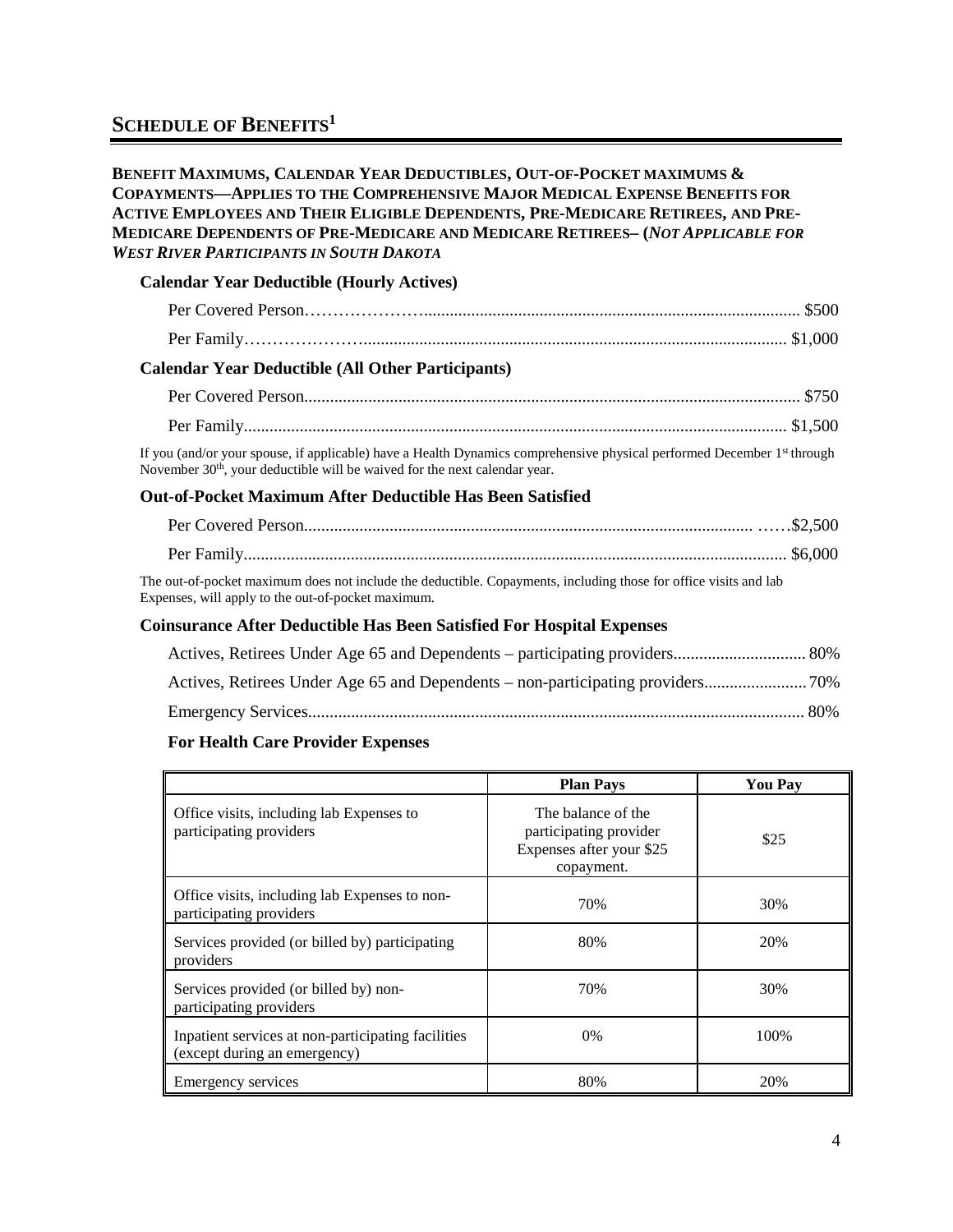#### **Prescription Drug Benefits**

| Annual Out-of-Pocket Limit                                                                                                                                                                                      |
|-----------------------------------------------------------------------------------------------------------------------------------------------------------------------------------------------------------------|
|                                                                                                                                                                                                                 |
|                                                                                                                                                                                                                 |
|                                                                                                                                                                                                                 |
| The specialty drug out-of-pocket maximum is in addition to the Plan's \$2,500/\$5,900 prescription drug out-of-<br>pocket maximum.                                                                              |
| All specialty drugs must be obtained through Optum's specialty pharmacy. There is no coverage for specialty<br>drugs obtained elsewhere. There is no coverage for drugs that are not included in the Formulary. |
|                                                                                                                                                                                                                 |
| When drugs prescribed for the treatment of erectile dysfunction are used to treat other conditions, the Plan will generally                                                                                     |

cover these Expenses under the Comprehensive Major Medical Expense Benefit, subject to the deductible and the 80%/20% coinsurance structure. However, the prescription must be Medically Necessary and medical evidence must demonstrate that no reasonable alternative treatment exists.

### **BENEFIT MAXIMUMS, CALENDAR YEAR DEDUCTIBLES, OUT-OF-POCKET MAXIMUMS & COPAYMENT AMOUNTS—APPLIES TO THE COMPREHENSIVE MAJOR MEDICAL EXPENSE BENEFITS FOR ACTIVE EMPLOYEES AND THEIR ELIGIBLE DEPENDENTS, PRE-MEDICARE RETIREES, AND PRE-MEDICARE DEPENDENTS OF PRE-MEDICARE AND MEDICARE RETIREES – (***APPLICABLE FOR WEST RIVER PARTICIPANTS IN SOUTH DAKOTA***)**

#### **Calendar Year Deductible**

If you (and/or your spouse, if applicable) have a Health Dynamics comprehensive physical performed December 1st through November 30<sup>th</sup> of the following year, your deductible will be waived for the next calendar year.

The copayment for Health Care Provider Expenses does not apply to the deductible

#### **Out-of-Pocket Maximum After Deductible Has Been Satisfied**

The out-of-pocket maximum does not include the deductible. Copayments, including those for office visits and lab Expenses, will apply to the out-of-pocket maximum.

#### **Coinsurance After Deductible Has Been Satisfied For Hospital Expenses**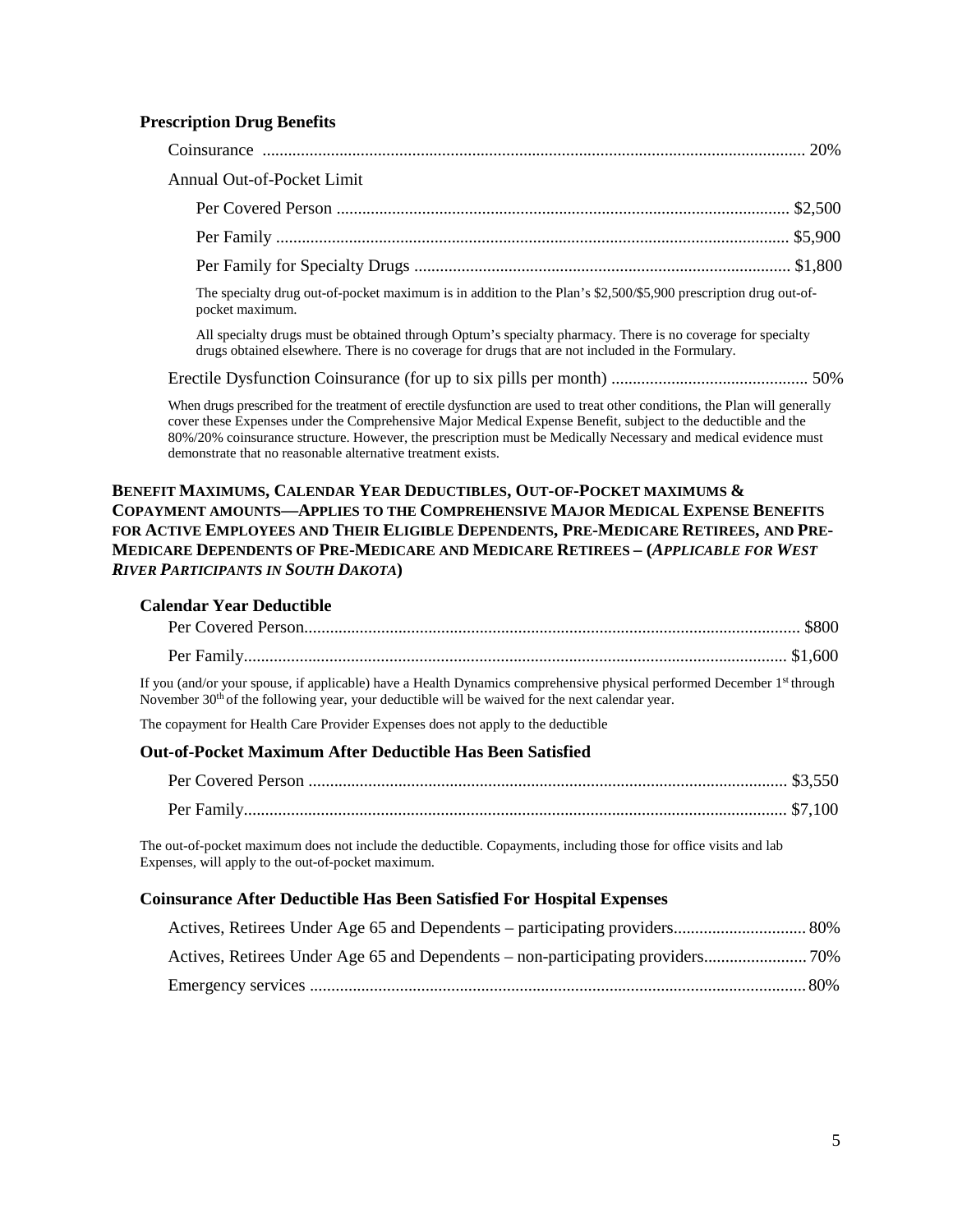# **For Health Care Provider Expenses**

|                                                                                 | <b>Plan Pays</b>                                                                       | <b>You Pay</b> |
|---------------------------------------------------------------------------------|----------------------------------------------------------------------------------------|----------------|
| Office visits, including lab Expenses to<br>participating providers             | The balance of the<br>participating provider<br>Expenses after your \$15<br>copayment. | \$15           |
| Office visits, including lab Expenses to non-<br>participating providers        | 70%                                                                                    | 30%            |
| Services provided (or billed by) participating<br>providers                     | 80%                                                                                    | 20%            |
| Services provided (or billed by) non-<br>participating providers                | 70%                                                                                    | 30%            |
| Inpatient stays at non-participating facilities<br>(except during an emergency) | $0\%$                                                                                  | 100%           |
| <b>Emergency services</b>                                                       | 80%                                                                                    | 20%            |

#### **Prescription Drug Benefits**

| Annual Out-of-Pocket Limit                                                                                                                                                                                                                                                                    |  |
|-----------------------------------------------------------------------------------------------------------------------------------------------------------------------------------------------------------------------------------------------------------------------------------------------|--|
|                                                                                                                                                                                                                                                                                               |  |
|                                                                                                                                                                                                                                                                                               |  |
|                                                                                                                                                                                                                                                                                               |  |
| The specialty drug out-of-pocket maximum is in addition to the Plan's \$2,500/\$5,000 prescription drug out-of-<br>pocket maximum.                                                                                                                                                            |  |
| All specialty drugs must be obtained through Optum's specialty pharmacy. There is no coverage for specialty<br>drugs obtained elsewhere. There is no coverage for drugs that are not included in the Formulary.                                                                               |  |
| $\frac{1}{2}$ and $\frac{1}{2}$ and $\frac{1}{2}$ and $\frac{1}{2}$ and $\frac{1}{2}$ and $\frac{1}{2}$ and $\frac{1}{2}$ and $\frac{1}{2}$ and $\frac{1}{2}$ and $\frac{1}{2}$ and $\frac{1}{2}$ and $\frac{1}{2}$ and $\frac{1}{2}$ and $\frac{1}{2}$ and $\frac{1}{2}$ and $\frac{1}{2}$ a |  |

**Erectile Dysfunction Coinsurance** (for up to six pills per month) ........................................... 50%

When drugs prescribed for the treatment of erectile dysfunction are used to treat other conditions, the Plan will generally cover these Expenses under the Comprehensive Major Medical Expense Benefit, subject to the deductible and the 80%/20% coinsurance structure. However, the prescription must be Medically Necessary and medical evidence must demonstrate that no reasonable alternative treatment exists.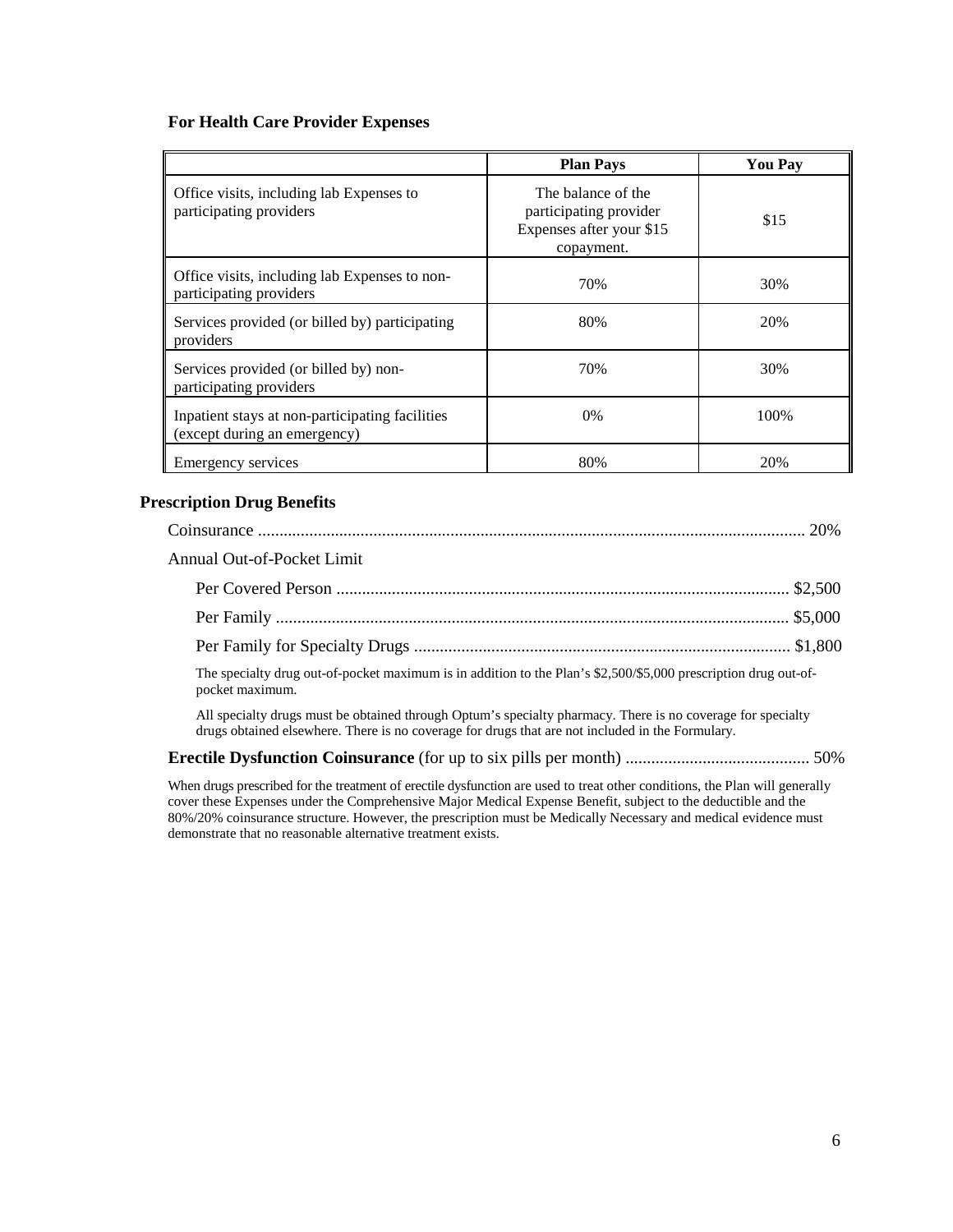#### **SUPPORT PROGRAMS (ACTIVE EMPLOYEES AND THEIR ELIGIBLE DEPENDENTS, PRE-MEDICARE RETIREES, AND PRE-MEDICARE DEPENDENTS OF PRE-MEDICARE AND MEDICARE RETIREES)**

#### **Physical Exam and Routine Immunizations**

| Plan Pays |  |
|-----------|--|
|           |  |
|           |  |

**Health Dynamics Comprehensive Physical Exam Program**: Participants and their Eligible Dependent spouses who participate in a comprehensive Health Dynamics physical will have their calendar year deductible waived in the calendar year following the 12-month period (December – November) in which the comprehensive physical is completed. For example, the employee and/or spouse who participates in a comprehensive Health Dynamics physical between December 2020 and November 2021 will have their 2022 calendar year deductible waived. In addition, each individual may elect to receive either a \$20 per month gym/health club membership reimbursement for up to 12 months (\$240 maximum for member and \$240 maximum for spouse) OR have \$240 reimbursed to him/her per year for copayments, deductibles and coinsurance amounts paid under the medical plan.

**Health Dynamics Primary MD Program**: Participants and spouses who prefer to see their own Physician for their annual physical examination versus participating in the Health Dynamics Comprehensive Physical Exam Program may participate in the Health Dynamics Primary MD (Primary MD) program. Primary MD allows participants and spouses to visit their own Physician and have their Physician fill out a questionnaire, which includes clinical data to be supplied back to Health Dynamics for wellness consultation and coaching purposes with the participant and/or spouse. Participants and their spouses who utilize the Primary MD program **are each eligible for either** a \$20 per month gym/health club membership reimbursement for up to 12 months (\$240 maximum for member and \$240 maximum for spouse) OR have \$240 reimbursed to him/her per year for copayments and coinsurance amounts paid under the medical plan. Participants and/or spouses participating in the Primary MD program are **not** eligible for waiver of the following year's deductible.

#### **Routine Immunizations**

| <b>Chiropractic/Acupuncture Treatment</b>                                                                                                                                                                                                                                   |                                                   |
|-----------------------------------------------------------------------------------------------------------------------------------------------------------------------------------------------------------------------------------------------------------------------------|---------------------------------------------------|
|                                                                                                                                                                                                                                                                             |                                                   |
|                                                                                                                                                                                                                                                                             |                                                   |
| Example: The Plan will cover a participant who visits a chiropractor 16 times and an acupuncturist 3 times in 12<br>months (19 visits in total). A 20 <sup>th</sup> visit will not be covered, regardless of whether it is a chiropractic visit or an<br>acupuncture visit. |                                                   |
| Expenses will not be considered under the Comprehensive Major Medical Expense Benefit for any Support Benefits in<br>excess of the amounts shown above.                                                                                                                     |                                                   |
| SUPPORT PROGRAMS (ACTIVE EMPLOYEES AND THEIR ELIGIBLE DEPENDENTS, PRE-MEDICARE<br>RETIREES, PRE-MEDICARE DEPENDENTS OF PRE-MEDICARE AND MEDICARE RETIREES, AND<br><b>MEDICARE RETIREES)</b>                                                                                 |                                                   |
| <b>Employee Assistance Program (TEAM)</b>                                                                                                                                                                                                                                   |                                                   |
|                                                                                                                                                                                                                                                                             | $\lambda$ $\lambda$ $\lambda$ $\lambda$ $\lambda$ |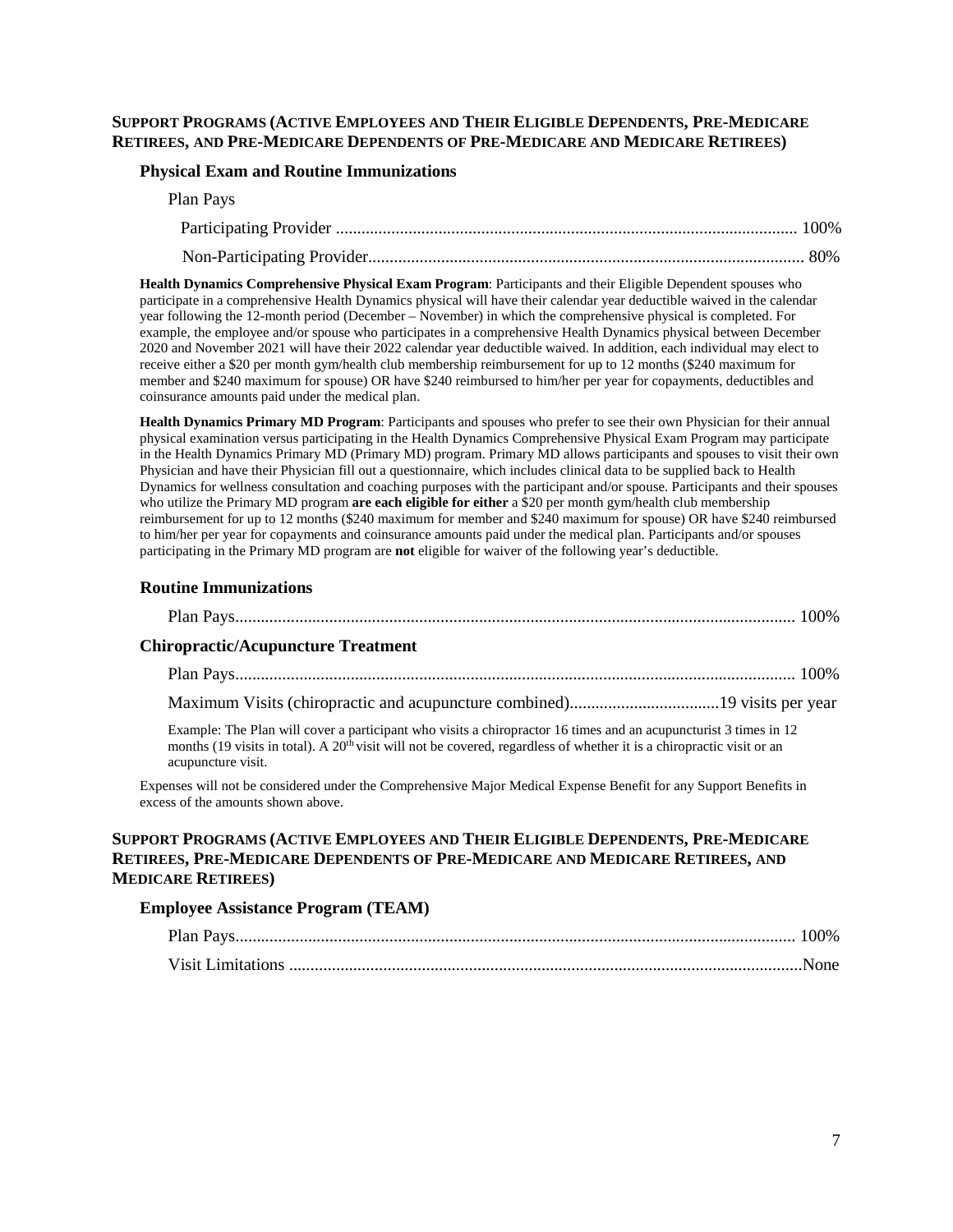# **COMPREHENSIVE MAJOR MEDICAL EXPENSE BENEFITS (ACTIVE EMPLOYEES AND THEIR ELIGIBLE DEPENDENTS, PRE-MEDICARE RETIREES, AND PRE-MEDICARE DEPENDENTS OF PRE-MEDICARE AND MEDICARE RETIREES) Diagnostic Imaging, Laboratory and Radiology Testing – performed by RAYUS Radiology** Plan Pays................................................................................................................................... 100% **Preventive Care – performed by a Health Dynamics or Blue Cross and Blue Shield of Minnesota PPO Health Care Provider** Plan Pays................................................................................................................................... 100% **FDA-Approved Vaccines for COVID-19**  Plan Pays................................................................................................................................... 100% FDA-approved COVID-19 vaccines will be covered with no out-of-pocket cost and no deductible, regardless of where the vaccine is administered. **Testing for COVID-19**  Plan Pays........................................................ 100% during national emergency; then covered 80% **Online or Televisits Unrelated to COVID-19**  Plan Pays........................................................................................................ Same as an office visit Out-of-Network .....................................................................Subject to deductible and coinsurance In-Network Phone Consultations (West River) ..................................................\$25/\$15 copayment **Patient Advocacy Program** Plan Pays................................................................................................................................... 100% **Doctor On Demand Televisits** Plan Pays................................................................................................................................... 100% **Minute Clinic – or Any Other Freestanding Clinic Found in a Retail Setting** Plan Pays..................................................................................................................100%, up to \$25 Plan Maximum Payment per Visit ............................................................................................. \$25 **Prescription Drugs** Plan Pays..................................................................................................................................... 80% **Smoking Cessation Products** Over-the-Counter Products When Enrolled in the Plan's Smoking Cessation Program………………………………………………………………………… Prescription Products When Enrolled in the Plan's Smoking Cessation Program …………………………........... 80% Medicare retirees, refer to the booklet from your Medicare supplement carrier for details about your Prescription Drug Benefits.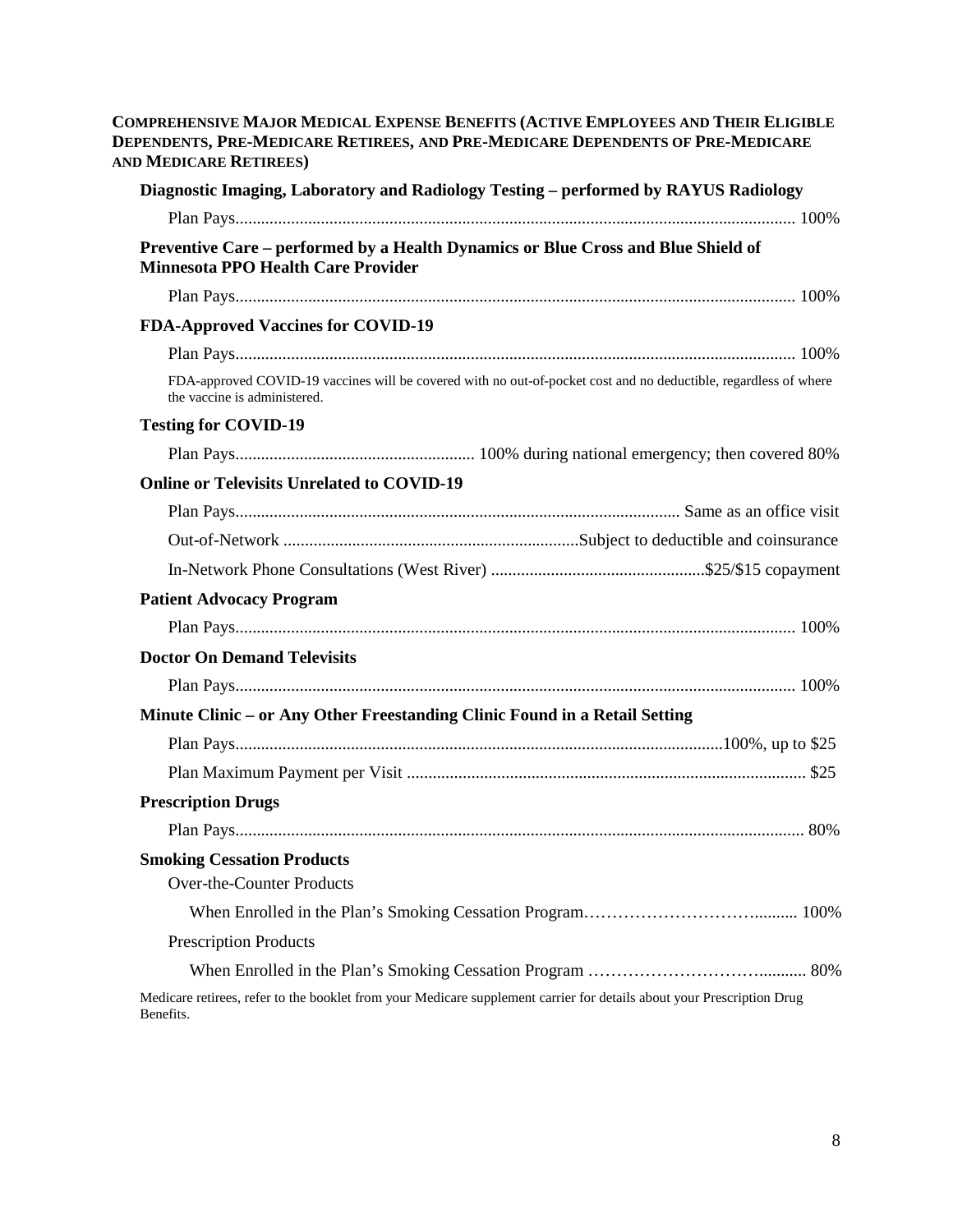# **Ambulance**

| Limited to travel to nearest appropriate facility for treatment, as Medically Necessary. Air ambulance covered only in an<br>emergency.                                                                                                                                                             |
|-----------------------------------------------------------------------------------------------------------------------------------------------------------------------------------------------------------------------------------------------------------------------------------------------------|
| <b>Skilled Nursing Care</b>                                                                                                                                                                                                                                                                         |
| Hospital confinement up to 60 days                                                                                                                                                                                                                                                                  |
|                                                                                                                                                                                                                                                                                                     |
| <b>Home Health Care</b>                                                                                                                                                                                                                                                                             |
|                                                                                                                                                                                                                                                                                                     |
|                                                                                                                                                                                                                                                                                                     |
| <b>Hospice Care</b>                                                                                                                                                                                                                                                                                 |
|                                                                                                                                                                                                                                                                                                     |
|                                                                                                                                                                                                                                                                                                     |
| The 180-day maximum may be waived when continued hospice care will be a cost savings to the Fund over inpatient<br>hospitalization.                                                                                                                                                                 |
| <b>Hearing Aids</b>                                                                                                                                                                                                                                                                                 |
| 5 calendar years                                                                                                                                                                                                                                                                                    |
| The 5 calendar year period begins the calendar year following the date the first hearing aid is purchased. For example,<br>if a hearing aid is purchased September 1, 2019, then the \$2,000 benefit is not available again until January 1, 2025.                                                  |
| <b>Cochlear Implants</b>                                                                                                                                                                                                                                                                            |
| The Plan will pay for initial installation and Medically Necessary upgrades, subject to deductible<br>and coinsurance.                                                                                                                                                                              |
| <b>LASIK Eye Surgery</b>                                                                                                                                                                                                                                                                            |
|                                                                                                                                                                                                                                                                                                     |
|                                                                                                                                                                                                                                                                                                     |
| This benefit is payable for the examination, surgery, and follow-up care related to LASIK eye surgery treatment. This<br>benefit will be paid only once per lifetime for each active member and Eligible Dependent. Payment of this benefit will<br>not affect your Vision Benefits under the Plan. |
| <b>Medical Foods</b>                                                                                                                                                                                                                                                                                |
|                                                                                                                                                                                                                                                                                                     |
| Gastric Bypass and Xenical weight loss medication (with pre-authorization)                                                                                                                                                                                                                          |
|                                                                                                                                                                                                                                                                                                     |
| <b>Genetic Testing</b>                                                                                                                                                                                                                                                                              |
|                                                                                                                                                                                                                                                                                                     |
|                                                                                                                                                                                                                                                                                                     |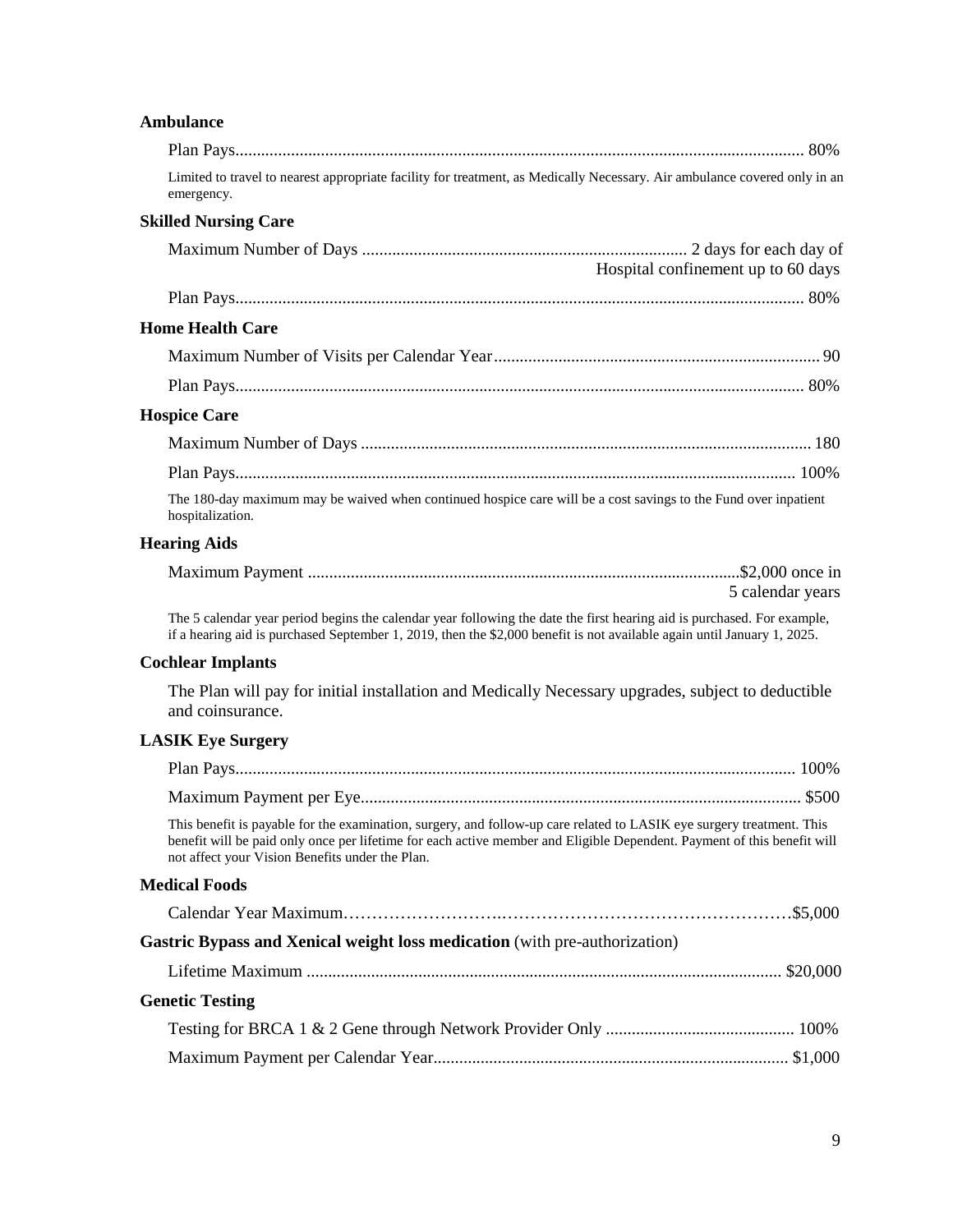| Speech Therapy for All Children Age 5 and Under                                                                                                                                                                                                    |                  |
|----------------------------------------------------------------------------------------------------------------------------------------------------------------------------------------------------------------------------------------------------|------------------|
|                                                                                                                                                                                                                                                    |                  |
|                                                                                                                                                                                                                                                    |                  |
| <b>Speech Therapy for Participants with Cochlear Implants</b>                                                                                                                                                                                      |                  |
|                                                                                                                                                                                                                                                    |                  |
| <b>Orthodontia (Medically Necessary Treatment for Oral Surgery, Pierre Robin</b><br>Sequence Treatment, Cleft Palate Repair, or Accidental Injury to Teeth)                                                                                        |                  |
| Lifetime Maximum (payable under Medical Plan and subject to deductible)  \$2,000                                                                                                                                                                   |                  |
| <b>BENEFITS FOR MEDICARE RETIREES AND THEIR MEDICARE DEPENDENTS</b>                                                                                                                                                                                |                  |
| <b>Patient Advocacy Program</b>                                                                                                                                                                                                                    |                  |
|                                                                                                                                                                                                                                                    |                  |
| <b>Hearing Aids</b>                                                                                                                                                                                                                                |                  |
|                                                                                                                                                                                                                                                    | 5 calendar years |
| The 5 calendar year period begins the calendar year following the date the first hearing aid is purchased. For example,<br>if a hearing aid is purchased September 1, 2019, then the \$2,000 benefit is not available again until January 1, 2025. |                  |
| DENTAL BENEFITS (ACTIVE EMPLOYEES AND THEIR ELIGIBLE DEPENDENTS ONLY)                                                                                                                                                                              |                  |
|                                                                                                                                                                                                                                                    |                  |
| (This maximum does not apply to participants under the age of 19.)                                                                                                                                                                                 |                  |
|                                                                                                                                                                                                                                                    |                  |
| (Routine dental exams and cleanings are covered two times per calendar year.)                                                                                                                                                                      |                  |
|                                                                                                                                                                                                                                                    |                  |
| <b>TMJ</b>                                                                                                                                                                                                                                         |                  |
|                                                                                                                                                                                                                                                    |                  |
|                                                                                                                                                                                                                                                    |                  |
| <b>Orthodontia</b> (for Eligible Dependent children only)                                                                                                                                                                                          |                  |
|                                                                                                                                                                                                                                                    |                  |
| Retirees should contact the Fund Office for information regarding dental benefits.                                                                                                                                                                 |                  |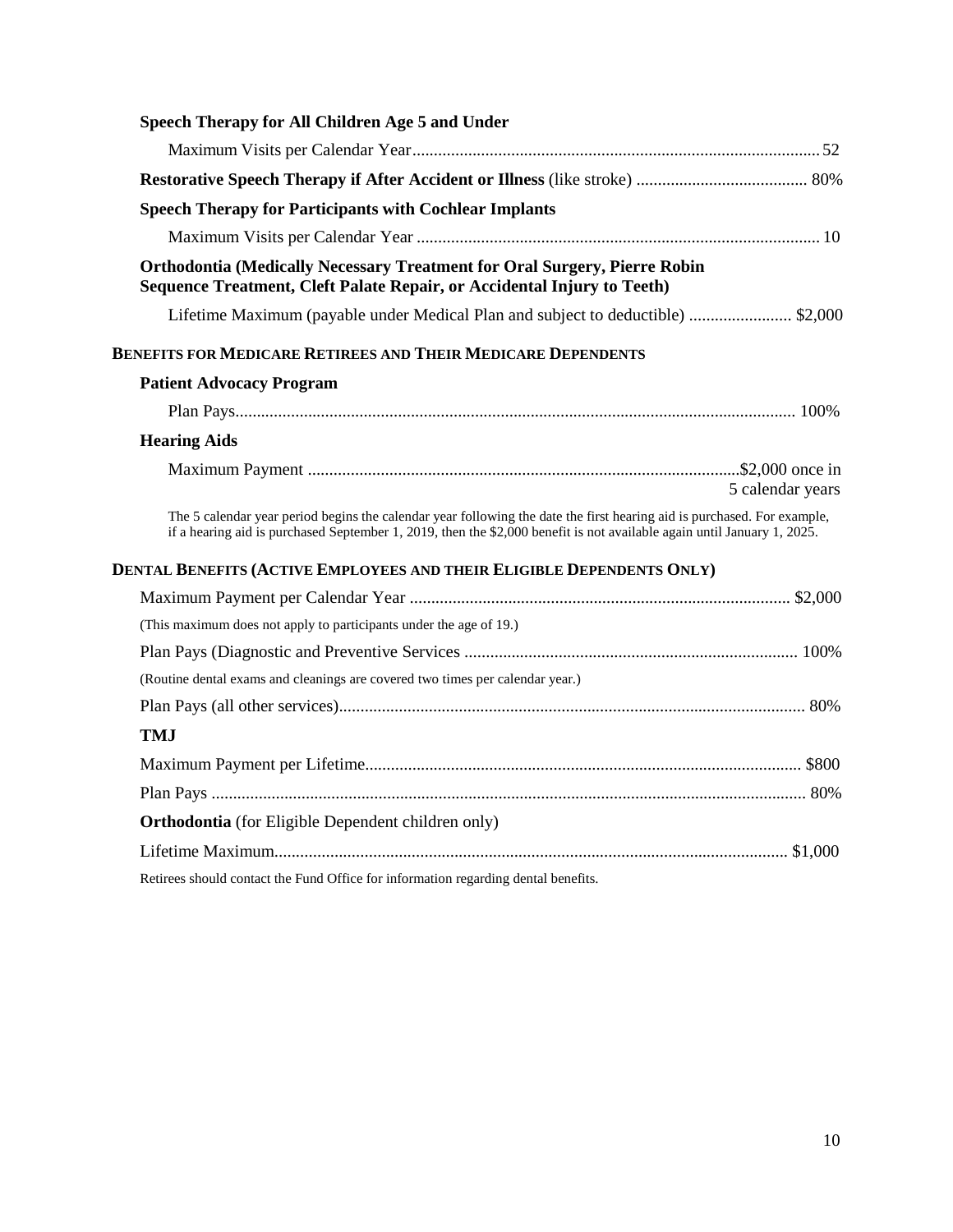#### **VISION BENEFITS (ALL PARTICIPANTS AND THEIR ELIGIBLE DEPENDENTS)**

| year.                                                                | The Maximum Allowance does not apply to exams for children under age 18. Any remaining (unspent) balance of the \$500<br>at the end of any two consecutive calendar years will not carry over. Instead, the full \$500 will be replenished for your use<br>during the next consecutive two calendar years. The allowance will be replenished to \$500 on the first day of every even |
|----------------------------------------------------------------------|--------------------------------------------------------------------------------------------------------------------------------------------------------------------------------------------------------------------------------------------------------------------------------------------------------------------------------------------------------------------------------------|
| <b>DEATH BENEFITS (ACTIVE EMPLOYEES AND RETIREES ONLY)</b>           |                                                                                                                                                                                                                                                                                                                                                                                      |
|                                                                      |                                                                                                                                                                                                                                                                                                                                                                                      |
|                                                                      |                                                                                                                                                                                                                                                                                                                                                                                      |
| <b>Principal Sum</b>                                                 | Accidental Death And Dismemberment Benefits (Active Employees And Retirees Only)                                                                                                                                                                                                                                                                                                     |
|                                                                      |                                                                                                                                                                                                                                                                                                                                                                                      |
|                                                                      |                                                                                                                                                                                                                                                                                                                                                                                      |
| <b>ACCIDENT AND SICKNESS WEEKLY BENEFITS (ACTIVE EMPLOYEES ONLY)</b> |                                                                                                                                                                                                                                                                                                                                                                                      |
|                                                                      |                                                                                                                                                                                                                                                                                                                                                                                      |
|                                                                      |                                                                                                                                                                                                                                                                                                                                                                                      |
|                                                                      | 8th day of a non-occupational Illness                                                                                                                                                                                                                                                                                                                                                |
|                                                                      |                                                                                                                                                                                                                                                                                                                                                                                      |

If you have not met the initial eligibility requirements for coverage, Accident and Sickness Weekly Benefits will not begin until you are available for active employment.

1 The descriptions of coverage throughout the *Schedule of Benefits* is general. Specific limitations or exclusions in this Plan control in any conflict with the general coveragedescription.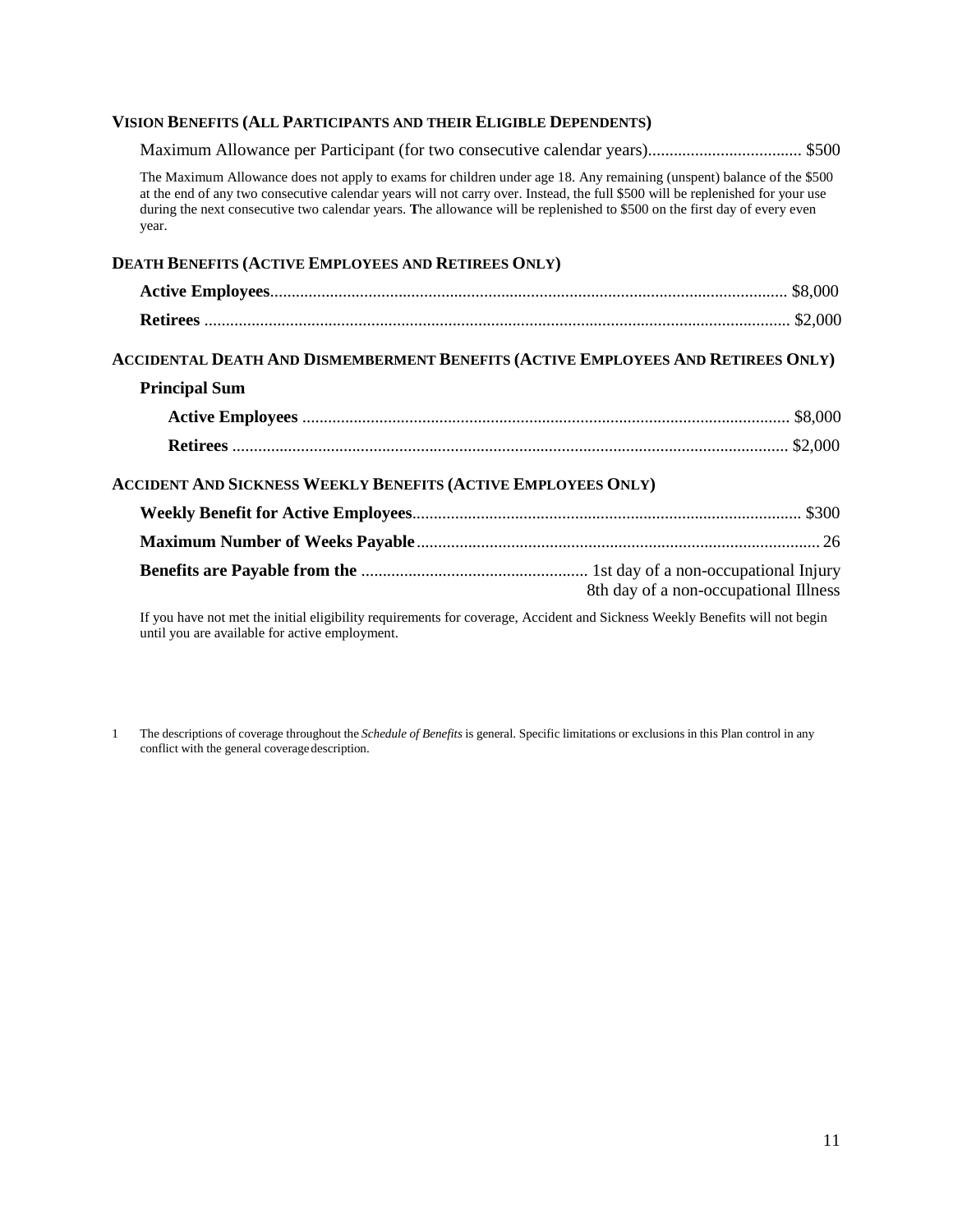# **DEFINITIONS**

**Affordable Care Act**: The Patient Protection and Affordable Care Act of 2010.

**Allowable Expense**: A specific dollar amount corresponding to a specific item or service that the Plan will use, in combination with other information, to determine the amount of benefits that are payable with respect to the specific item or service.

No benefits are payable with respect to any amount billed for any item or service that exceeds the Allowable Expense amount. No benefits will be paid for any item or service in an amount that exceeds the Allowable Expense. The Allowable Expense amount is not determined by reference to or intended to reflect any usual, customary or reasonable charge. The Plan will determine benefits by reference to the Allowable Expense amount that is determined by the applicable procedure set forth below. The determination of the Allowable Expense amount is subject to the policies and procedures of the applicable claims administrator. The claims administrator may bundle services, take multiple procedure discounts or other reductions as a result of the procedures performed and billed on the claim.

For in-network provider expenses, the Allowable Expense amount is the negotiated amount that the provider has agreed to accept as full payment for the applicable item or service at the time your claim is processed. The claims administrator periodically may adjust the negotiated amount at the time your claim is processed as a result of expected settlements or other factors. The negotiated amount with in-network providers for certain items and services may not be based on a specified charge. Through annual or other global settlements, rebates, prospective payments or other methods, the claims administrator may adjust the negotiated amount due to in-network providers without reprocessing individual claims. These annual or other global adjustments will not cause any change in your out-of-pocket amount. If the negotiated amount is decreased, the amount of the decrease is credited to the Plan. If the negotiated amount is increased, the Plan pays that cost on your behalf and you are not required to pay anything further out-ofpocket.

For out-of-network provider expenses within Minnesota, the Allowable Expense amount will be 180% of the Medicare allowed charge for the same or similar service or, if Medicare does not have an applicable allowed charge, 40% of the billed charge. For out-of-network provider expenses outside of Minnesota, the Allowable Expense amount will be the be the out-of-network amount determined by the procedures of the Blue Cross or Blue Shield Plan in the state where the expenses were incurred, or, if there is no such amount, 30% of the billed charge.

Under certain circumstances, the Plan may be required by law to provide benefits based on an Allowable Expense amount that exceeds the amount determined by the procedures described above. In such cases, the Allowable Expense amount is the amount determined by law.

**Cosmetic or Reconstructive Surgery**: Any surgical procedure performed primarily to:

- a. Improve physical appearance or to change or restore bodily form without materially correcting a bodily malfunction; or
- b. Prevent or treat a Mental and Nervous Disorder through a change in bodilyform.

**Covered Employment**: Employment under the jurisdiction of any collective bargaining agreement or agreement with an employer and Local Union #49 that requires the employer to contribute to the Operating Engineers Local #49 Health and Welfare Fund on behalf of employees.

**Covered Expense**: An expense with respect to which benefits may be payable under the Plan. Only the Allowable Expense for a Medically Necessary service or supply that is not excluded under the Plan and that is recommended by a Health Care Provider for the diagnosis or treatment of an Injury or Illness is a Covered Expense. No benefits are payable under the Plan in connection with expenses that are not Covered Expenses.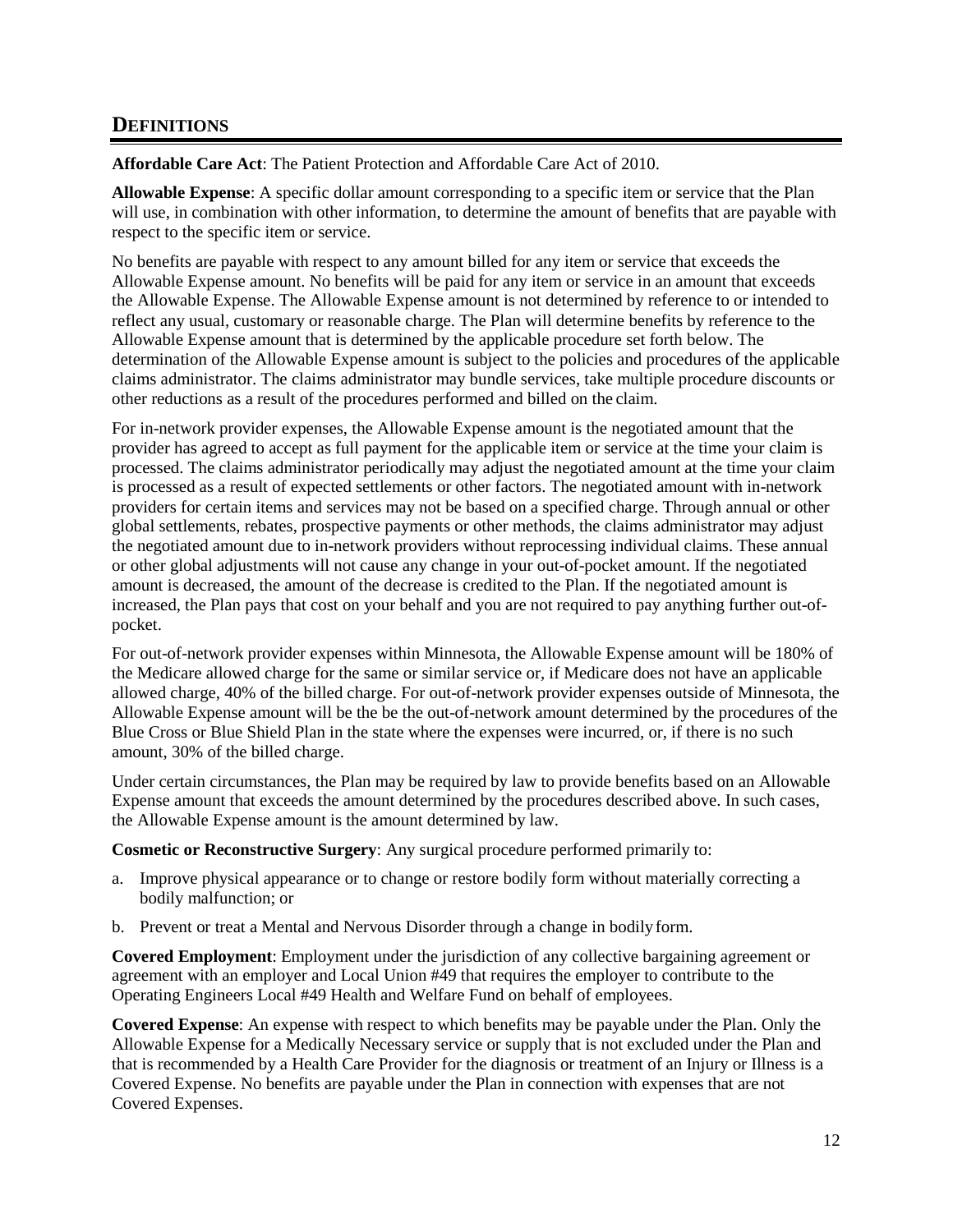**Covered Person**: Either an Eligible Employee or an Eligible Dependent.

**Custodial Care**: Any care intended primarily to help a disabled person meet basic personal needs when:

- a. There is no plan of active medical treatment to reduce the disability; or
- b. The plan of active medical treatment cannot reasonably be expected to reduce the disability.

**Dollar Bank**: The accumulated posted contributions for an employee, less any amount used for eligibility or forfeited according to the eligibility rules for this Plan. A Dollar Bank may be credited with a maximum of six months of the required contribution amount. Any excess amount(s) will be credited to a Health Reimbursement Arrangement (HRA). The Dollar Bank is a notional account. It cannot be converted to cash or used for any purpose other than as expressly stated in this Plan. The Dollar Bank is not vested – it may be reduced or eliminated at any time and for any reason.

**Eligible Dependent**: Any of the following persons:

- a. The Eligible Employee's spouse;
- b. A child of the Eligible Employee who meets one of the conditions listed below. Children include stepchildren, foster children, adopted children, children placed with the Eligible Employee in anticipation of adoption, grandchildren or step-grandchildren who do not have any parent age 18 or older exercising parental control and who live with the Eligible Employee, and grandchildren if the grandchild's parents are deceased or mentally or physically incapacitated. Proof of death or incapacitation must be furnished before the child will be considered eligible. A child is eligible if he or she meets any one of the requirements below:
	- 1. the child is less than 26 years of age, is the Employee's grandchild or step-grandchild who does not have any parent age 18 or older exercising parental control, or whose parents are deceased or mentally or physically incapacitated, and who resides with the Employee for more than one-half of the calendar year and is dependent on the Employee for more than one-half of the child's support during the calendar year;
	- 2. the child is less than 26 years of age and is the Employee's natural child, adopted child, child placed for adoption with the Employee, stepchild or foster child;
	- 3. the child is the child of the Eligible Employee or spouse who is named as an alternate recipient in a Qualified Medical Child Support Order (QMCSO). A QMCSO is a state court order that meets certain requirements and provides that the Plan will cover the named alternate recipients. The Plan has established written procedures for qualifying and administering QMCSOs. You may obtain a copy, free of charge, by contacting the Fund Office;
	- 4. the child is required to be covered by virtue of a court order; or
	- 5. the child is incapable of self-sustaining employment by reason of mental or physical handicap and became handicapped prior to the termination age stated above. Age limits may be waived and the child may remain covered under the Plan if the child is chiefly dependent upon the Eligible Employee for support and maintenance and if the Fund Office receives due proof of incapacity within 31 days of the date the child's coverage under the Plan would otherwise terminate. The child's coverage may be continued under the Plan as long as the Eligible Employee's coverage remains in force and the child remains incapacitated. The Fund Office may request proof of the continued existence of such incapacity from time to time.

A spouse will not be covered as an Eligible Dependent during any period that he or she is in the military, naval or air force of any country, except as required by the Uniformed Services Employment and Reemployment Rights Act (USERRA), as amended.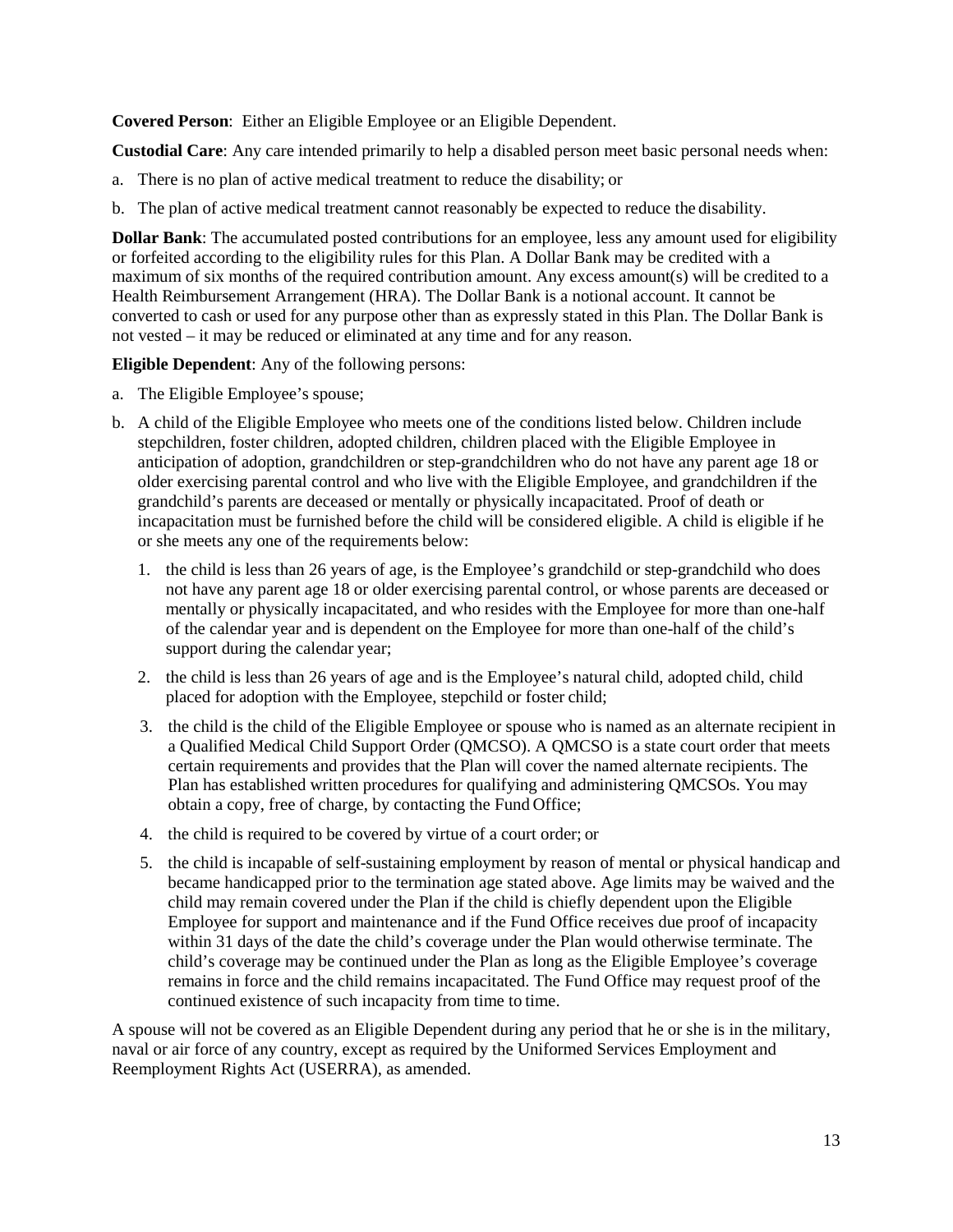**Eligible Employee**: Any employee who is covered according to the rules explained under Eligibility.

**Emergency Medical Condition**: A medical condition manifesting itself by acute symptoms of sufficient severity (including severe pain) such that the absence of immediate medical attention could reasonably be expected to result in:

- a. Placing the health of the individual (or, with respect to a pregnant woman, the health of the woman or her unborn child) in serious jeopardy;
- b. Serious impairment to bodily functions; or
- c. Serious dysfunction of any bodily organ or part; or

With respect to a pregnant woman who is having contractions:

- a. That there isinadequate time to effect a safe transfer to another Hospital before delivery; or
- b. That transfer may pose a threat to the health or safety of the woman or the unborn child.

**Expense**: The charge incurred for a covered item or service. A Health Care Provider, as described in this Plan, must order or prescribe the service or supply. An Expense is considered incurred on the date the service or supply is received. An Expense does not include any charge for a service or supply which:

- a. Is not Medically Necessary;
- b. Is in excess of the Allowable Expense for such services or supplies; or
- c. Is Experimental/Investigative.
- d. Is otherwise excluded under this Plan.

**Experimental/Investigative**: A service or treatment on which the consensus of expert medical opinions, based on reliable evidence (i.e. published reports and/or articles) indicates that further trials or studies are needed to determine the safety, efficiency and outcomes of such treatment or services compared to standard treatment. Lack of government approval (when required), generally or for the specific intended use, renders an item or service Experimental/Investigative.

Experimental or Investigative also means those services or treatments that are:

- a. Not recognized as having proven beneficial outcomes;
- b. Still primarily confined to a research setting; and
- c. Not appropriate based on medical circumstances and/or given the advanced stage of a person's Illness or the likelihood that the service or treatment will measurably improve the person's Illness or medical condition.

**Health Care Provider**: Any individual who is licensed to practice by the governmental authority having jurisdiction over such licensure, and who is acting within the usual scope of the individual's license.

**Home Health Care Agency**: Any agency or organization that:

- a. Is primarily engaged in providing nursing and other therapeutic services;
- b. Is federally certified and duly licensed by the state in which the care is given, if such licensing is required;
- c. Has policies established by a professional group associated with such agency, including at least one Physician and at least one registered nurse, to govern the services provided;
- d. Provides for full-time supervision of such services by a Physician or by a registered nurse;
- e. Has its own administrator; and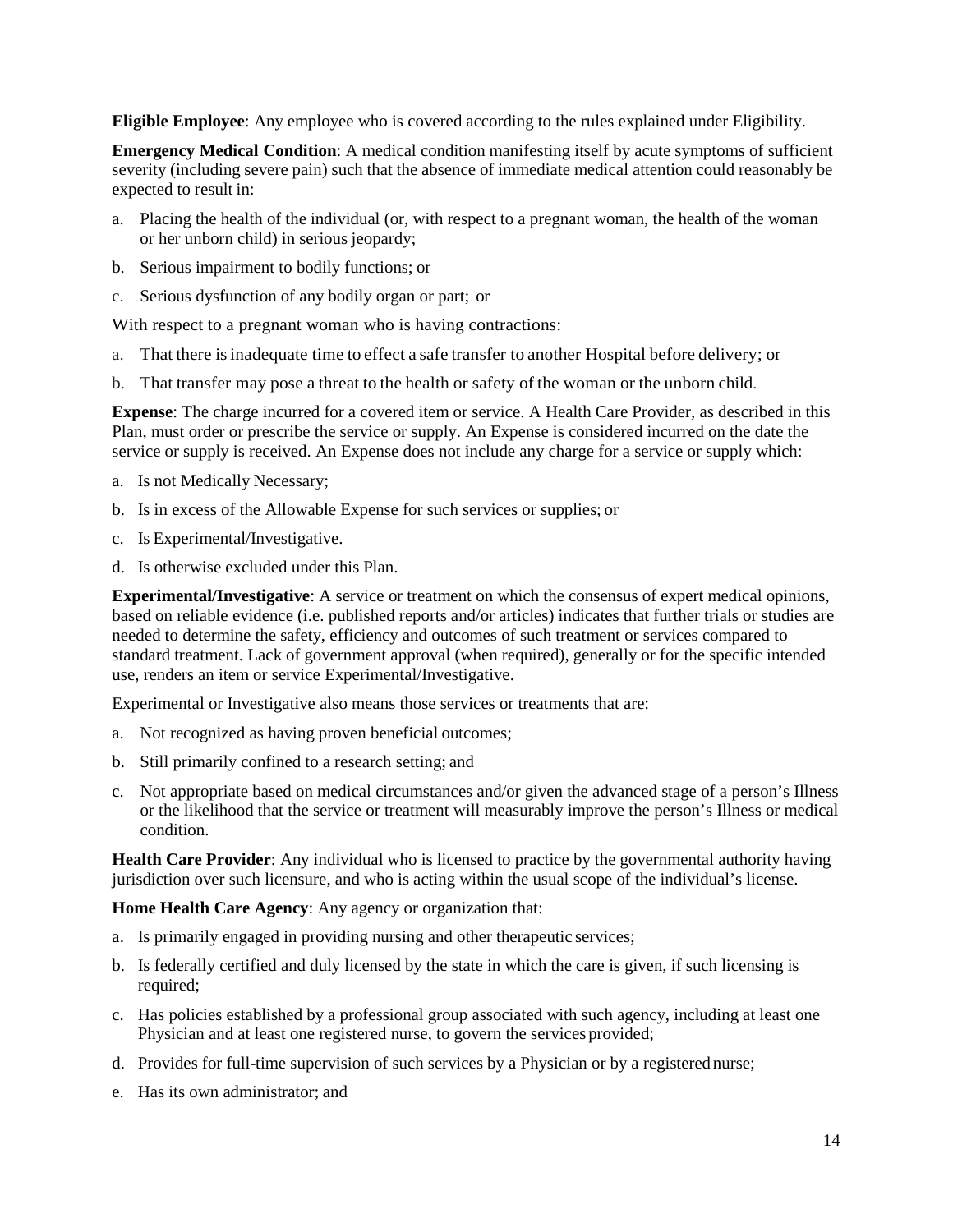f. Maintains a complete medical record on each patient.

**Home Health Care Plan**: Continued care and treatment of a Covered Person:

- a. Who is under the care of a Physician; and
- b. Who would need Hospital confinement without home health care.

A Home Health Care Plan must:

- a. Be approved in writing and established by the attending Physician with the home health careprovider;
- b. Be provided for the same or related condition that required a Hospital confinement of at least three days. If there was not a hospitalization, the Physician must certify that without home health care, hospitalization would have been necessary;
- c. Begin within 14 days following release from a Hospital or Skilled Nursing Facility; and
- d. Be reviewed at least every 30 days by the attending Physician.

**Hospice Care Agency**: An agency or organization that:

- a. Has hospice care available 24 hours per day;
- b. Is licensed or certified by the jurisdiction where it islocated;
- c. Provides skilled nursing services, medical social services, psychological and dietary counseling, and bereavement counseling for the immediate family;
- d. Establishes policies governing the provision of hospice care;
- e. Assesses the patient's medical and social needs;
- f. Develops a hospice care program; and
- g. Provides or arranges for services to meet those needs.

**Hospice Care Program**: A plan established by the patient's Physician and outlined in writing. A plan must:

- a. Be reviewed from time to time by the patient's attending Physician and Hospice Care Agency personnel;
- b. Provide palliative care to patients and supporting care to patients and their families; and
- c. Include an assessment of the patient's needs and a description of the care to be provided to meet those needs.

**Hospital or Residential Treatment Facility**: An institution approved or licensed by an authorized state agency and lawfully operated in the jurisdiction in which it is located and is included in one of the following descriptions:

- a. An institution for the care and treatment of sick and injured persons, with organized facilities for diagnosis and surgery and having 24-hour nursing service;
- b. A Residential Treatment Facility for the treatment of emotionally handicapped children;
- c. A community mental health center or mental health clinic; or
- d. A residential primary treatment facility, for treatment of alcoholism, chemical dependency or drug addiction.

This does not include institutions operated primarily as rest homes or homes for the aged or institutions that are primarily custodial in nature.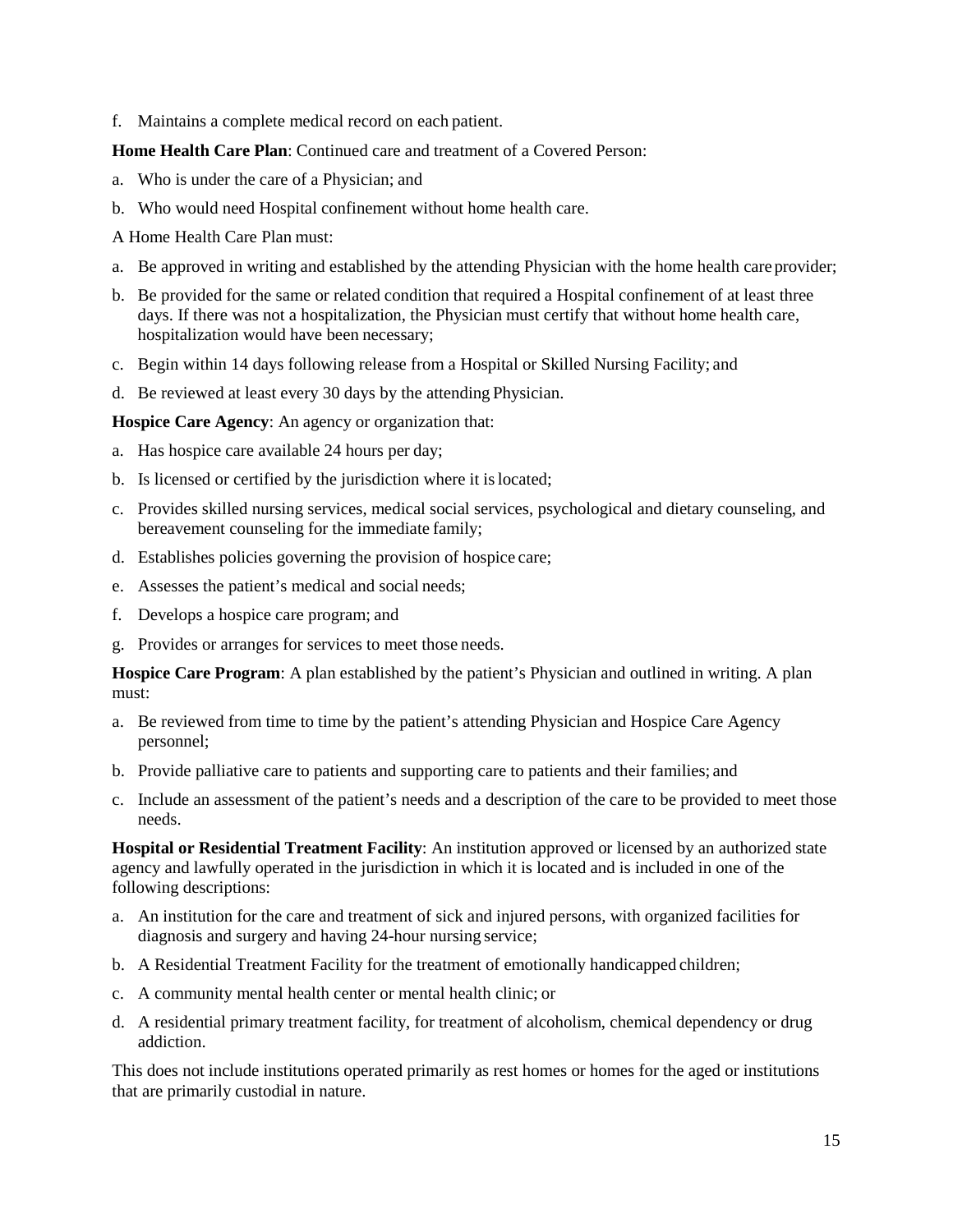Hospital, as used by this Plan, also includes a freestanding ambulatory surgical center or facilities offering ambulatory medical services 24 hours a day, 7 days a week, which are not part of a Hospital, but which have been reviewed and approved by an authorized state agency to provide health care treatments or services.

**Illness (Sickness)**: Any bodily Illness or disease, including any congenital abnormality of a newborn child, as diagnosed by a Physician. Illness also includes pregnancy.

**Injury**: Any unforeseen or unintended trauma to the body, excluding over-utilization of a body part, which is sustained directly and independently of all other causes. This Plan only covers injuries that are not employment-related.

**Medically Necessary**: A service or supply that:

- a. Is appropriate, in terms of type, frequency, extent, site and duration, and consistent with the diagnosis and considered effective, all in accordance with accepted standards of practice;
- b. Is not primarily for the convenience of the patient or Health Care Provider,
- c. Could not have been omitted without adversely affecting the person's condition or the quality of medical care; and
- d. Is not more costly than an alternative that is likely to produce reasonably equivalent therapeutic or diagnostic results.

**Mental and Nervous Disorder**: A Mental and Nervous Disorder is any Illness that is defined within the mental disorders section of the current edition of the International Classification of Diseases (ICD) manual or is identified in the current edition of the Diagnostic and Statistical Manual of Mental Disorders (DSM). Mental and Nervous Disorders include, among other things, autism, depression, schizophrenia, and treatment that primarily uses psychotherapy or other psychotherapist methods, and is provided by Mental Health Practitioners.

**Physician**: Any individual, including a psychiatrist, consulting psychologist, psychologist, chiropractor, osteopath, podiatrist, optometrist, and doctor of dental surgery, who is licensed to practice by the governmental authority having jurisdiction over such licensure, and who is acting within the usual scope of the individual's practice.

**Plan**: This document adopted by the Trustees, which describes the benefits to be provided for Covered Persons, eligibility requirements, termination rules and the rules and regulations pertaining to Plan administration. The Plan is not in lieu of and does not affect any requirements for coverage by Workers' Compensation Insurance.

**Service Credit**: The amount of Covered Employment used to determine your Contribution Allowance.

**Skilled Nursing Care Confinement**: Confinement in a Skilled Nursing Care Facility:

- a. Upon the specific recommendation and under the general supervision of a legally qualified Physician;
- b. Beginning within 7 days after discharge from a Medically Necessary Hospital confinement that lasted at least 3 days, for which room and board benefits are paid; and
- c. For the purpose of receiving medical care necessary for convalescence from the conditions causing or contributing to the previous Hospital confinement.

A second Skilled Nursing Care Confinement that begins less than 60 days after a hospitalization or a Skilled Nursing Care Confinement will be considered as part of the first confinement.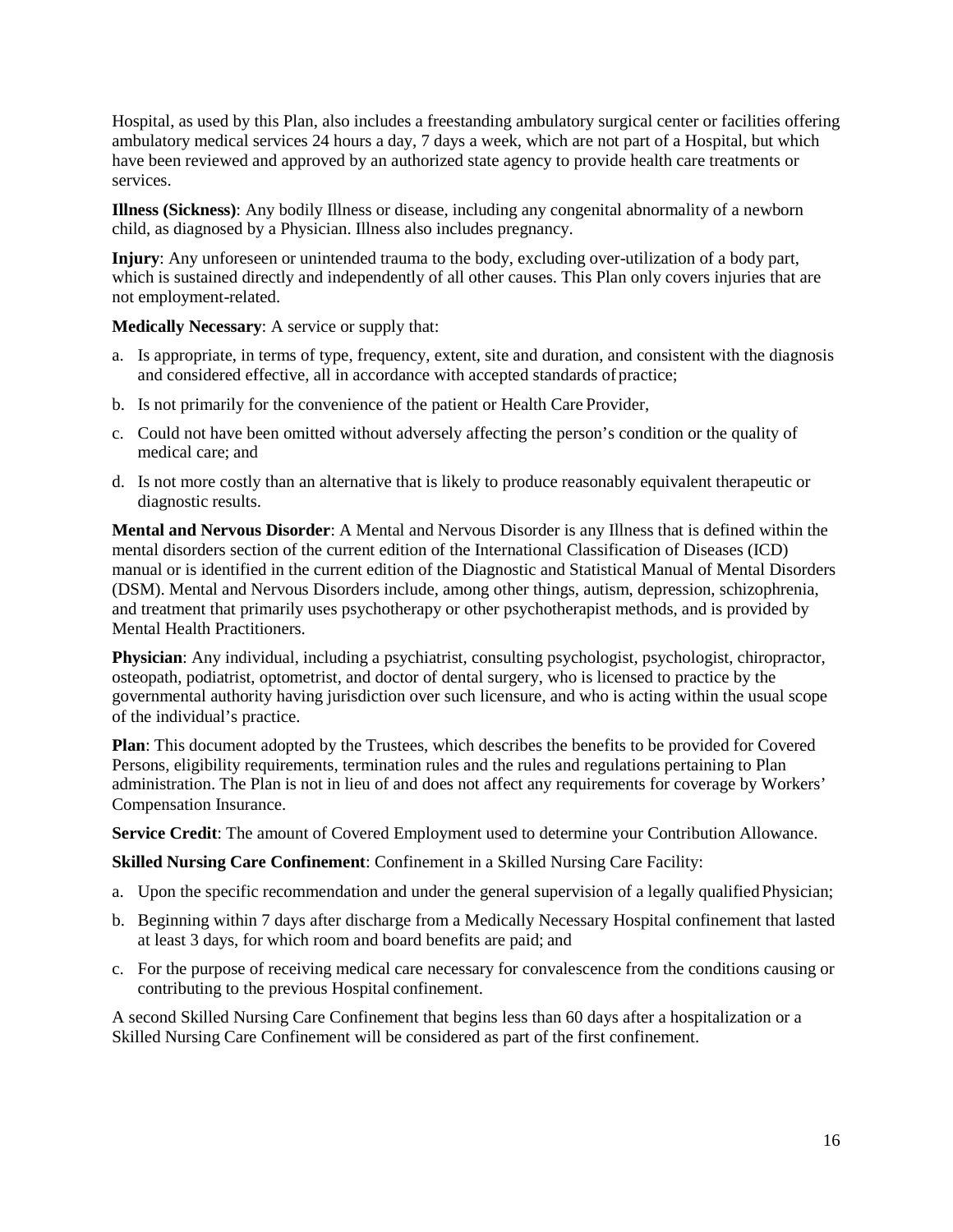**Skilled Nursing Care Facility**: An institution or that part of any institution that operates to provide convalescent or nursing care, and:

- a. Is primarily engaged in providing to inpatients:
	- 1. skilled nursing care and related services; or
	- 2. rehabilitation services;
- b. Has policies that are developed with the advice of (and with provisions for a review of such policies by) a group of professional personnel, including one or more Physicians and one or more registered professional nurses, to govern the skilled nursing care and related medical or other services it provides;
- c. Has a medical staff responsible for the execution of such policies;
- d. Has a requirement that the health care of every patient be under the supervision of a Physician;
- e. Provides for having a Physician available to furnish necessary medical care in case ofemergency;
- f. Maintains clinical records on all patients;
- g. Provides 24-hour nursing service that is sufficient to meet nursing needs in accordance with the policies developed and has at least one registered professional nurse employed full-time;
- h. Provides appropriate methods and procedures for the dispensing and administering of prescription medications;
- i. In the case of an institution in any state in which state or applicable local law provides for the licensing of institutions of this nature:
	- 1. is licensed pursuant to such law; or
	- 2. is approved by the agency of the state or locality responsible for licensing institutions of this nature as meeting the standards established for such licensing; and
- j. Meets any other conditions relating to the health and safety of individuals who are furnished services in such institution or relating to the physical facilities thereof.

**Totally Disabled**: The inability of the Eligible Employee to engage in or perform the duties of his or her regular occupation or employment within the first two years of disability. The ability for an employee to return to light duty, non-collectively-bargained work will not disqualify the employee from being deemed Totally Disabled. After the first two years of disability, Totally Disabled means the inability of the Eligible Employee to engage in any paid employment or work for which he/she may, by education and training, including rehabilitative training, be or reasonably become qualified.

The Board of Trustees will initially require proof of total disability and may require subsequent proof. In addition, the Trustees have the right to require the disabled Covered Person to submit to a medical examination at the Plan's Expense.

**Trustees**: The Board of Trustees of the Operating Engineers Local #49 Health and Welfare Fund.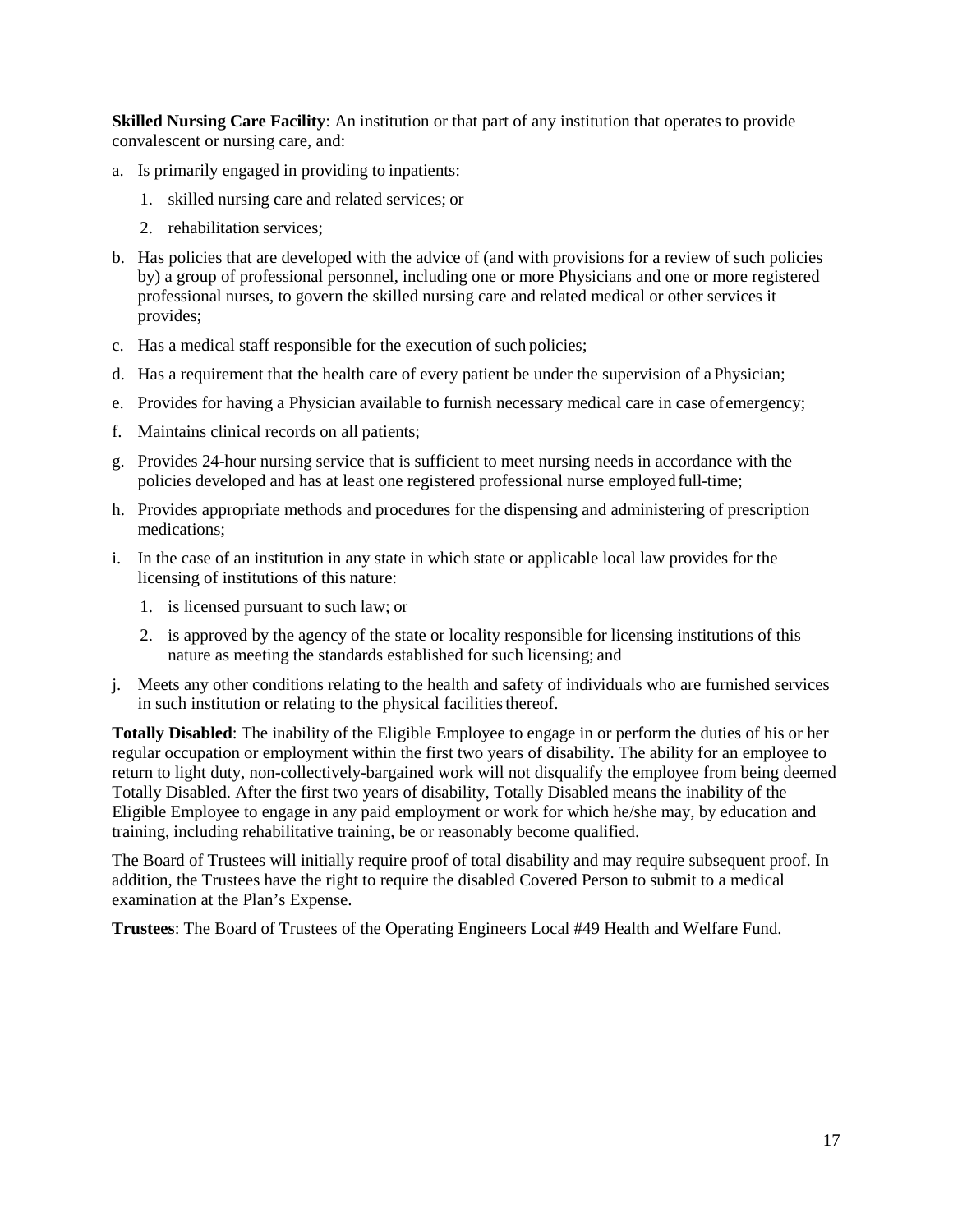## **INITIAL ELIGIBILITY (ACTIVE HOURLY BARGAINED EMPLOYEES)**

You initially become eligible on the first day of the first calendar month immediately following the month in which employer contributions in

your Dollar Bank equal or exceed the required contribution amount. A Dollar Bank may be credited with **Employees,** refer to the next section.

For eligibility rules for **Retired** 

a maximum of six months of the required contribution amount. Any excess amount(s) will be credited to a Health Reimbursement Arrangement (HRA).

Employer contributions made to the Fund on your behalf to your Dollar Bank are posted on the last day of the month following the work month they were accrued. The amount required to receive a month of eligibility will be subtracted from the Dollar Bank on the first day of any month for which eligibility is granted.

# **Example of Initial Eligibility**

John was hired on January 1, 2021 and his employer made contributions to his Dollar Bank in February 2021, which equaled or exceeded the required contribution amount. His employer's contributions were posted on the last day of February 2021. Therefore, John became eligible on March 1, 2021.

Individuals who are eligible for coverage as your "Eligible Dependents" are listed in the Definitions section. Generally, they include an individual who is your lawful spouse under Minnesota or any other state law, a child under age 26 who is your natural-born child, legally adopted child or child placed with you for adoption, a stepchild, foster child, grandchild or stepchild, and a child under age 26 who is named as an alternate recipient in a Qualified Medical Child Support Order (QMCSO) approved by the Board of Trustees.

# **INITIAL ELIGIBILITY (ACTIVE MONTHLY BARGAINING AND NON-BARGAINING UNIT EMPLOYEES)**

If you are an active monthly bargaining unit employee, you will be eligible for all benefits. If you are a monthly non-bargaining unit employee, you will be eligible for all benefits except Accident and Sickness Benefits and Death Benefits, under certain circumstances, once contributions have been paid into the Fund on your behalf. (Refer to the *Accident and Sickness Weekly Benefit* section to determine if you are eligible for Accident and Sickness benefits from the Plan.) Your contributing employer must make payment at least 15 days prior to the beginning of the next insurance month for your benefits to begin on the first day of that month. Payments will not be accepted by the Fund Office unless the employer is making payments for all employees. The amount of the contribution will be determined by the Trustees.

Coverage will be subject to the terms of the applicable bargaining premium or non-bargaining unit employee participating agreement and is provided at the discretion of the Board of Trustees.

You will be entitled to continued coverage by the Fund unless the terms of a particular employer's participating agreement are violated, or in the discretion of the Board of Trustees, coverage is terminated.

# **FORFEITURE OF DOLLAR BANK AND HRA**

Any amount in a Dollar Bank that is attributable to posted contributions more than six months old for an Employee who is not yet eligible, will be forfeited.

The hours will be also forfeited if you leave a bargaining unit represented by the Operating Engineers Local #49 and go to work within an industry under the jurisdiction of Local #49 for an employer who has no obligation to contribute to the Fund, or if you become self-employed.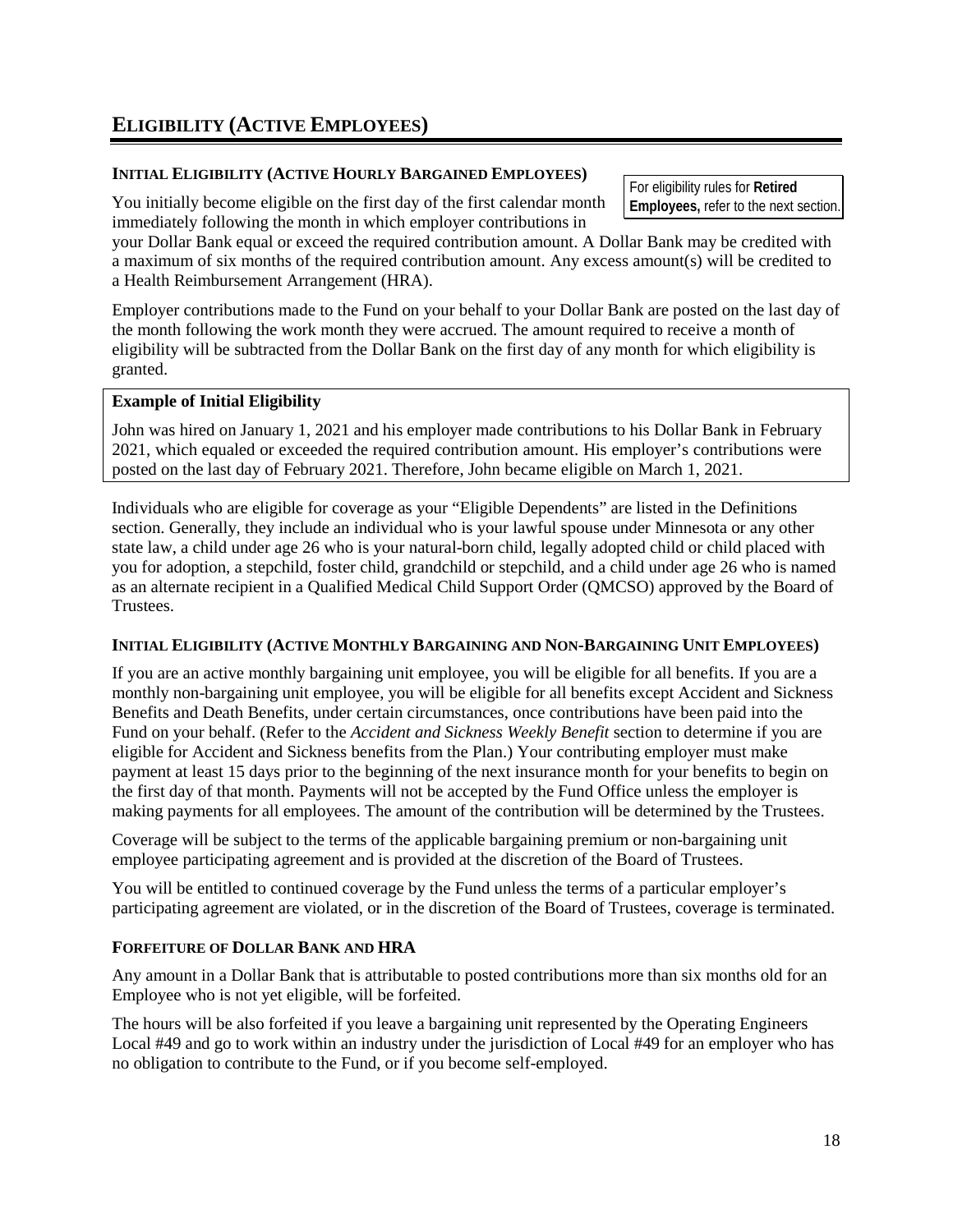#### **DEPENDENT OPT-OUT PROVISION FOR HSA COVERAGE**

An Eligible Dependent of an Eligible Employee or eligible retiree may elect to opt-out of coverage under this Plan if they are eligible for a health plan offered by their employer that is a high deductible health plan with a Health Savings Account (HSA). The Eligible Dependent and Eligible Employee or eligible retiree must complete a Waiver of Coverage form to opt-out of coverage under the Plan. The Waiver of Coverage form can be obtained from the Fund Office. The Eligible Dependent must indicate the date upon which the waiver of coverage will be effective.

The Eligible Dependent and Eligible Employee or eligible retiree understands that by electing to opt-out of coverage under the Plan, the Eligible Dependent will:

- Not be entitled to any benefits or other payments from the Plan, including, but not limited to, health care benefits, dental benefits, extended coverage options under federal law, or retireebenefits;
- Have no right or claim to any contributions made to the Plan for the purposes of funding the Eligible Dependent's eligibility for coverage;
- Forfeit any right to benefits under the Plan even if Plan benefits are superior in some respects to the benefits under the plan offered by the Eligible Dependent's employer; and
- Have no right to return to coverage under the Plan until such time as:
	- 1. the Eligible Dependent's employer ceases to make the HSA and high-deductible health plan available to its employees or the dependent loses his or her coverage due to retirement, termination of employment, reduction in work hours, or by becoming eligible for Medicare, and
	- 2. the Eligible Dependent otherwise meets the eligibility requirements of the Plan, and
	- 3. the Eligible Dependent provides written notice to the Trustees of the desire to once again become covered by the Plan and submits documentation of the loss of the HSA and high-deductible health plan coverage.

#### **CONTINUED ELIGIBILITY**

Eligibility will continue for each month as long as you have at least the required contribution amount in your Dollar Bank on the last day of the preceding month.

In the event you have an amount less than the required contribution in your Dollar Bank, eligibility for benefits is subject to termination unless eligibility is continued as the result of:

- Self-contributions or COBRA premium payments from the Plan's Health Reimbursement Arrangement (HRA), if applicable and available;
- **Self-contributions;**
- Payment of a COBRA premium; or
- Credited posted contributions due to a total disability for which you are receiving Weekly Disability benefits or a total disability caused by an on-the-job Injury or occupational Illness while you were an Eligible Employee.

In the event of your death, coverage for your Eligible Dependents will continue according to the Continued Eligibility for Survivors of Eligible Employees section below.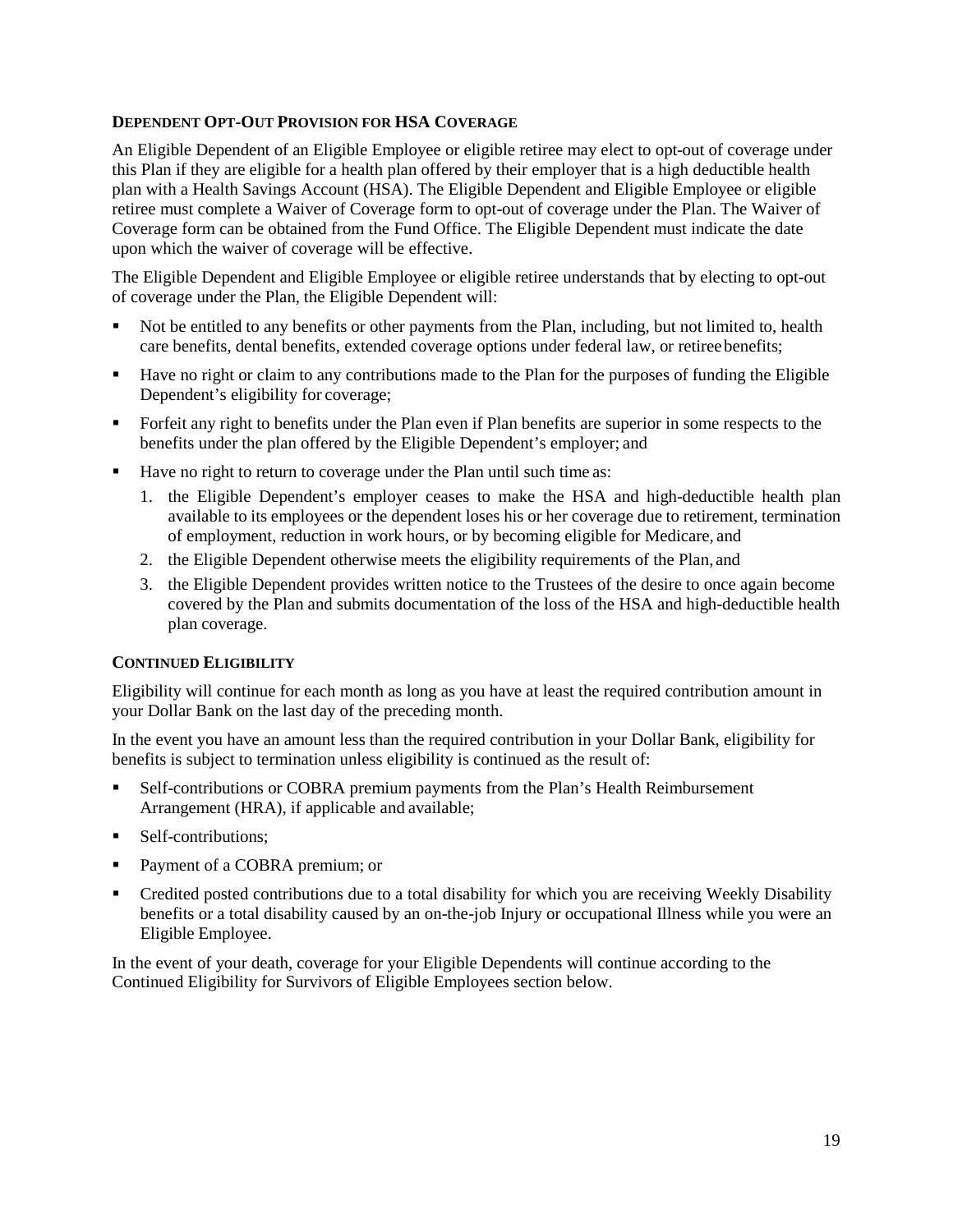## **Continued Eligibility Through Self-Contribution**

If you do not have at least the required contribution amount in your Dollar Bank on the last day of a month, you may self-contribute according to the following rules:

- You may make unlimited consecutive self-contributions as long as the amount in your Dollar Bank is greater than zero;
- The amount of the self-contribution must equal the difference between the balance in your Dollar Bank and the required contribution amount; and
- Self-contributions are due by the due date listed on the self-contribution notice. Failure to make selfcontributions by the due date will result in termination of coverage.

## **Continued Eligibility During Disability**

If you are unable to work because of a certified disability, you will be credited with contributions toward continued eligibility, for each week or partial week of disability for which certified weekly disability benefits, as defined below, are received, to a maximum of the required contribution subtracted each month. Posted contributions will be at a weekly rate equal to the required contribution in effect multiplied by 12 and divided by 52. However, in no event will more than 26 consecutive weeks of contributions be credited for each disabling Illness or Injury. After maxing out 26 consecutive weeks of eligibility, you can self-pay.

A certified disability is one for which you:

- Are receiving disability benefits from the Fund each week for Accident and Sickness Weekly Benefits; or
- Submit evidence that you are receiving disability benefits from Workers' Compensation because of a disability that occurred while you were working in the jurisdiction of Local Union #49.

Refer to the *Life Events* section for more information about coverage during a disability.

# **Continued Eligibility During a Family and Medical Leave**

The Family and Medical Leave Act of 1993 (FMLA) creates a federal right for Eligible Employees who qualify to take up to 12 weeks of unpaid leave if they are seriously ill, after the birth or adoption of a child or to care for their seriously ill spouse, parent or child, or up to 26 weeks of unpaid leave during any 12 month period to care for a service member who must be the son, daughter, parent, or next of kin of the Employee, undergoing medical treatment, recuperation, or therapy for a serious Illness or Injury incurred in the line of duty while in the armed services, and an outpatient or on the temporary disability retired list of the armed services. Eligible Employees who qualify to take a family or medical leave must notify the Fund Office. The contributing employer must supply the Fund Office with the necessary information to verify that the leave qualifies under the FMLA, certify eligibility and pay  $1/20<sup>th</sup>$  of the required contribution amount per day for the extension of FMLA coverage.

Refer to the *Life Events* section for more information about FMLA.

#### **Continued Eligibility While Serving in the Armed Forces**

Coverage for you and your Eligible Dependents will stop on the date you enter military service; however, you may choose to continue coverage for up to 25 months under USERRA. You may choose to have your eligibility status "frozen" when you enter military service and then fully restored when you return to work with a contributing employer, or to use your accumulated eligibility to continue coverage under USERRA, and then make self-payments for coverage upon reinstatement of coverage under USERRA. Coverage may be continued for up to 24 months by making self-payments in the same manner and amount as COBRA continuation coverage payments. You must notify the Fund Office in writing that you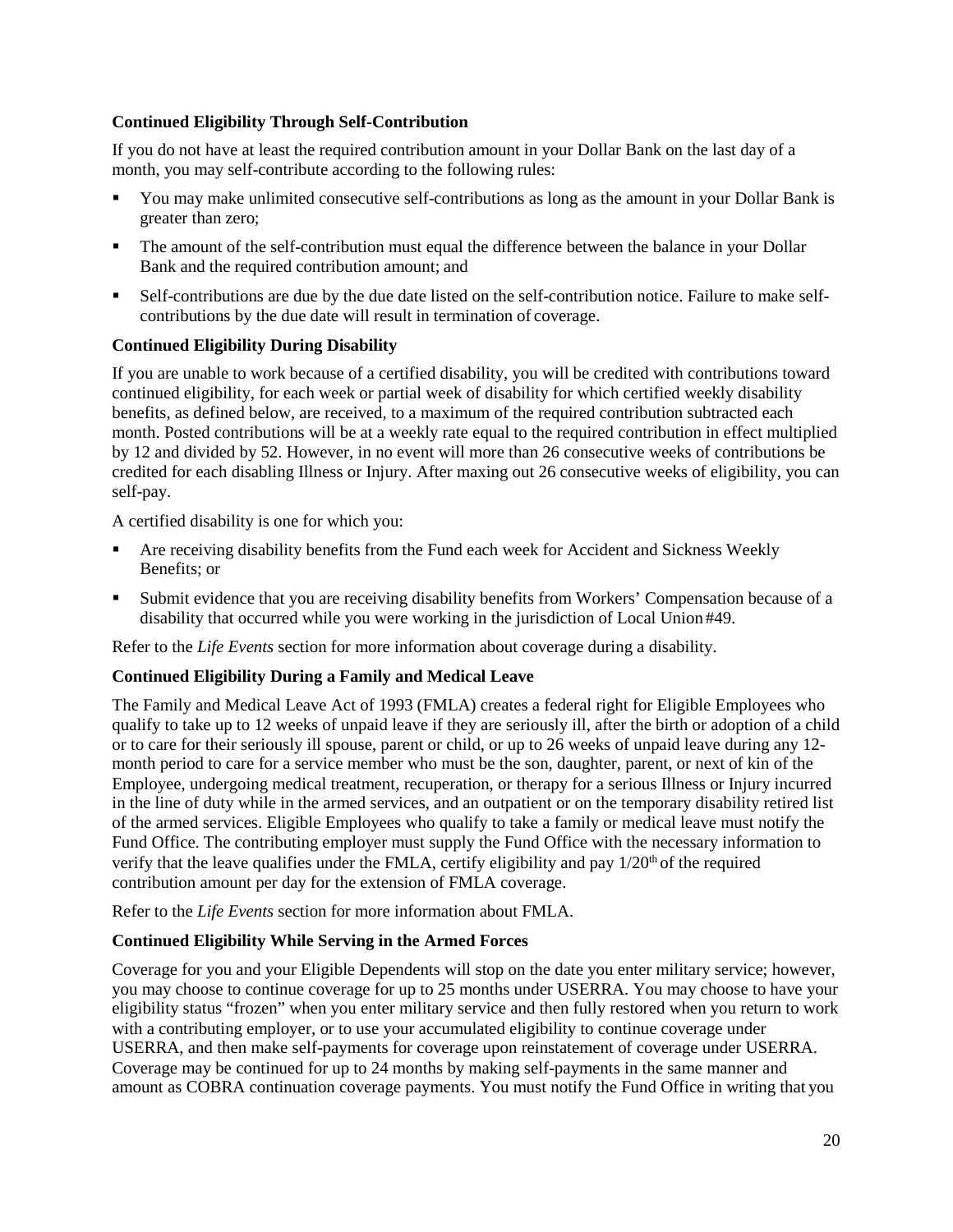are entering military service. If you do not submit this notice, the Fund Office may determine that you do not wish to purchase continuation coverage under USERRA.

The Fund Office may request that you provide documentation to establish the timeliness of your application for reemployment. Documentation may include a copy of your discharge papers, which show the date of enlistment, the date of discharge, and whether the discharge was honorable.

Refer to the *Life Events* section for more information about USERRA.

### **Continued Eligibility for Survivors of Eligible Employees**

If you die while eligible for benefits, your surviving spouse and other Eligible Dependents may remain eligible for benefits by applying the unused portion of your Dollar Bank (including yet-to-be posted contributions due for work prior to your death) to the required contribution necessary to maintain eligibility for benefits. If at any point the Dollar Bank does not have the full amount of the required contribution for a month, your surviving spouse may use your HRA, if available, to continue eligibility for benefits. Otherwise, your surviving spouse may make one self-contribution to bring the Dollar Bank up to the required contribution amount to continue eligibility for benefits for only that month. After eligibility for benefits has terminated, your surviving spouse or any Eligible Dependent may make the required premium payment for COBRA continuation coverage. If your surviving spouse or Eligible Dependent is a Qualified Beneficiary, they will have to waive COBRA coverage to participate in the retiree program.

If your surviving spouse is employed and covered under a group benefits plan through his or her employer, coverage through this Plan will not be available.

Dependents covered for benefits will continue to remain covered under the provisions of the Plan so long as your surviving spouse remains eligible and as long as your dependents continue to be Eligible Dependents as defined by the Plan (refer to the *Definitions* section). If your spouse dies prior to the end of COBRA continuation coverage, your Eligible Dependents may elect to continue COBRA coverage. Refer to the *COBRA Continuation Coverage* section for more information about continuing coverage.

If you have no surviving spouse or if your surviving spouse dies before the Dollar Bank balance is exhausted, the remaining amount in your Dollar Bank will be forfeited.

#### **Special Continuation Rules**

If you are involuntarily terminated from employment by any contributing employer, you may make selfpayments to continue coverage. Coverage may be continued until the earlier of:

- The date you become eligible for other employer-sponsored health care coverage, or health care coverage under a group policy, contract or plan; or
- The date you again meet the initial eligibility rules.

The Fund Office will send notification of the self-payment requirements. Payment must be received by the Fund Office by the due date specified on the statement. Payments received after the due date will not be accepted and coverage will terminate effective on the first day of the month for which self-payment was due. **It is your responsibility as the employee to keep the Fund notified of your current address and your Eligible Dependents' current address so this contact can be made.**

Self-payments must be made monthly. If your eligibility terminates because you do not make the required self-payment, you lose the right to make future self-payments until you return to work and meet the initial eligibility rules.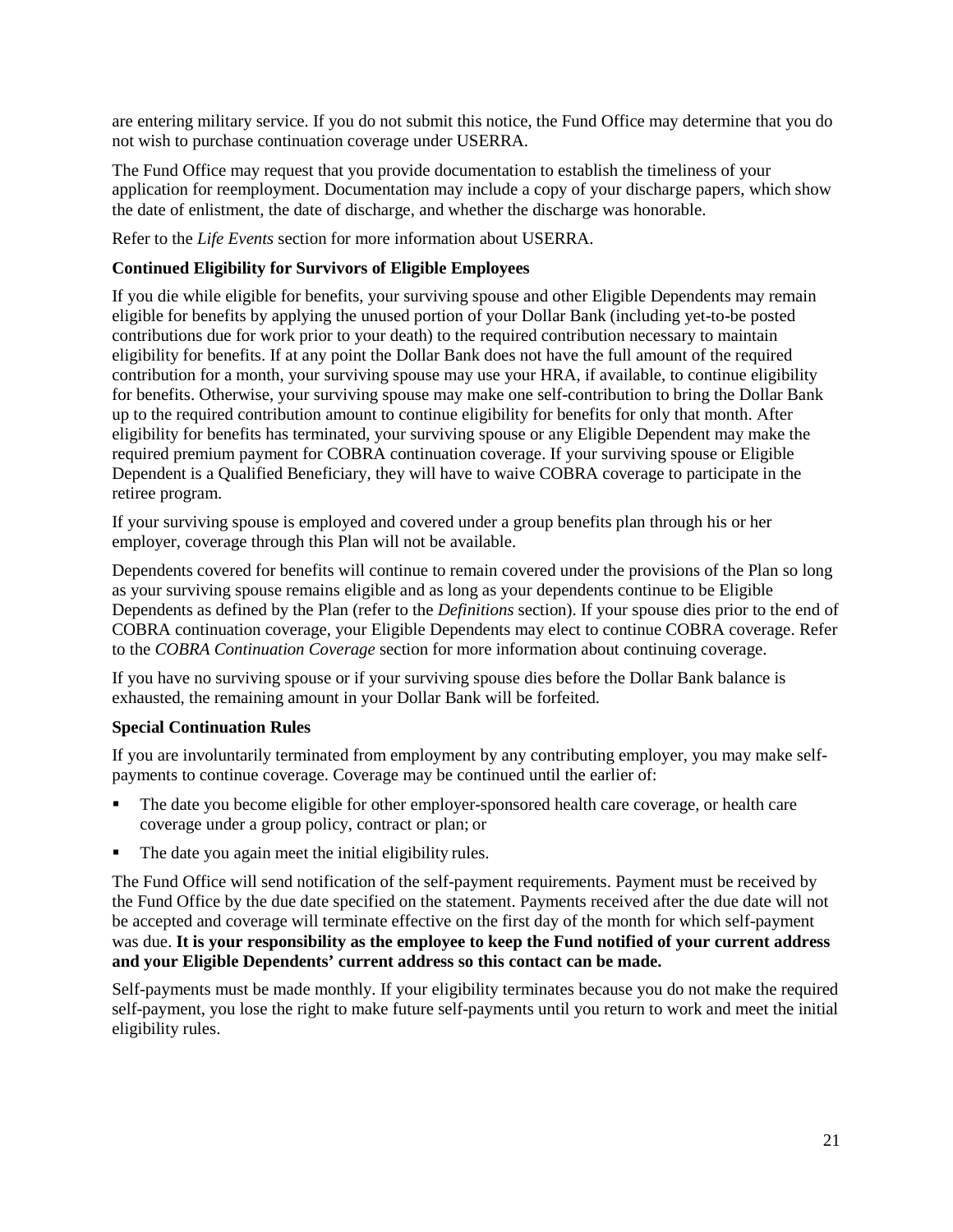#### **TERMINATION OF ELIGIBILITY**

Coverage for you and your Eligible Dependents will terminate when your employer does not make monthly payments as required by the Fund, or when the Board of Trustees, in its sole discretion, decides to terminate coverage.

Eligibility will terminate upon the earliest of the following:

- The date the Plan terminates;
- The last day of the month that you do not have the required contribution in your Dollar Bank or HRA, and eligibility is not continued according to continuation of eligibility rules;
- The date you or your Eligible Dependent enters military service (subject to the provisions of the Uniformed Services Employment and Reemployment Rights Act of 1994 (USERRA)); or
- The date a Covered Individual ceases to be an Eligible Dependent.

Amounts in your Dollar Bank may also be forfeited under certain circumstances. Refer back to the subsection titled *Forfeiture of Dollar Bank and HRA*.

The Board of Trustees reserves the right to terminate the Fund and provide for the distribution of the Fund's assets, including the HRA accounts, for the benefit of you and your eligible beneficiaries. The Board intends to continue the Fund indefinitely. However, it is difficult to predict the future, so the Board of Trustees reserves the right to modify or terminate the Fund at any time should it become necessary at the sole discretion of the Board of Trustees.

#### **RESCISSION OF COVERAGE**

The Plan may rescind your coverage for fraud, intentional misrepresentation of a material fact, or material omission after the Plan provides you with 30 days advance written notice of that rescission of coverage. The Trustees have the right to determine, in their sole discretion, whether there has been fraud, an intentional misrepresentation of a material fact, or a material omission. A rescission of coverage is a cancellation or discontinuance of coverage that has retroactive effect, meaning that it will be effective back to the time that you should not have been covered by the Plan. However, the following situations will not be considered rescissions of coverage and do not require the Plan to give you 30 days advance written notice:

- The Plan terminates your coverage back to the date of your loss of employment when there is a delay in administrative recordkeeping between your loss of employment and notification to the Plan of your termination of employment;
- The Plan retroactively terminates your coverage because of your failure to timely pay required premiums or contributions for your coverage; and
- The Plan retroactively terminates your former spouse's coverage back to the date of your divorce.

For any other unintentional mistakes or errors under which you and your Dependents were covered by the Plan when you should not have been covered, the Plan will cancel your coverage prospectively – for the future – once the mistake is identified. Such cancellation will not be considered a rescission of coverage and does not require the Plan to give you 30 days advance written notice.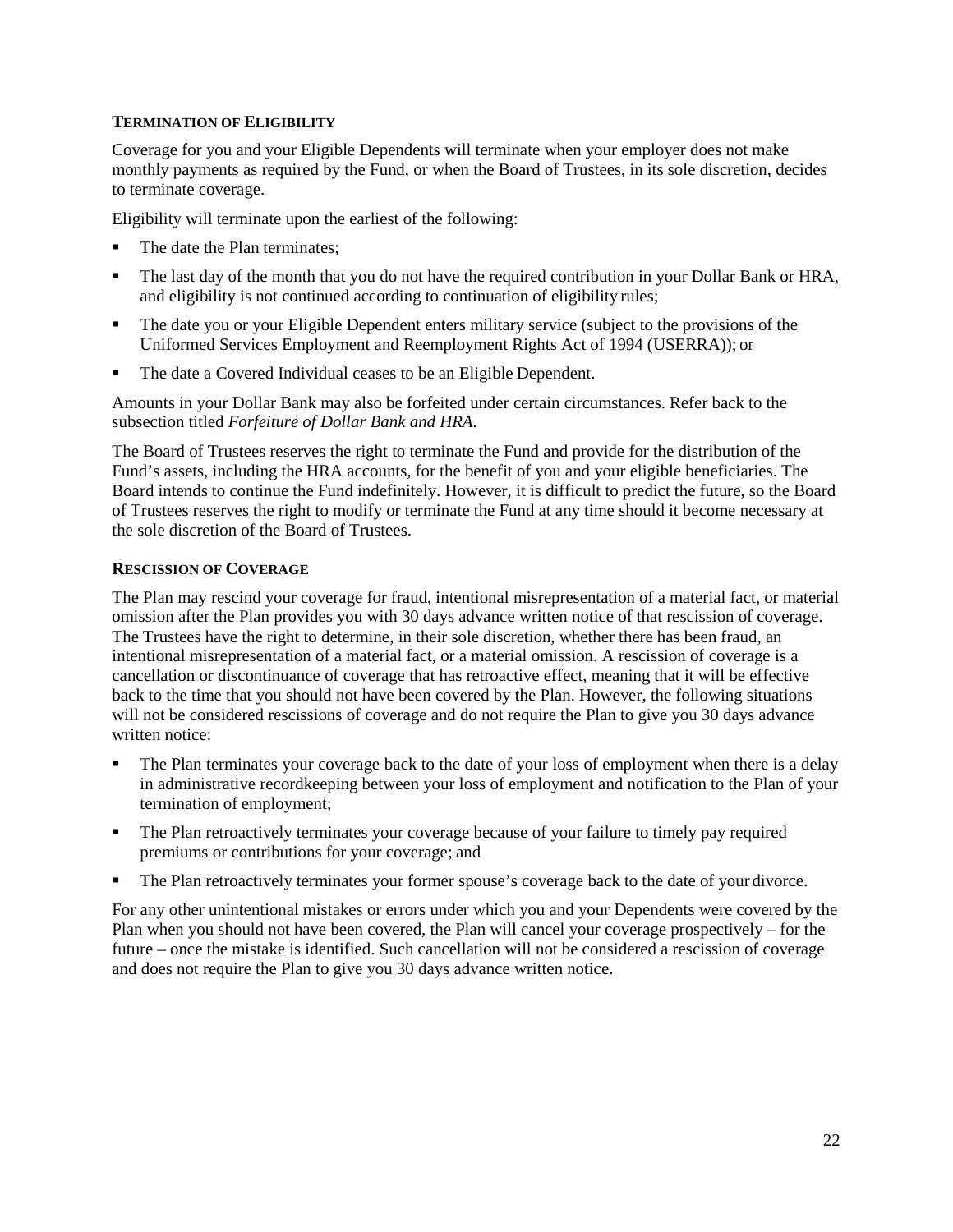# **ELIGIBILITY (RETIRED EMPLOYEES)**

## **RETIRED BARGAINING EMPLOYEES AND THEIR ELIGIBLE DEPENDENTS**

You are required to meet certain eligibility requirements in order to be eligible for retiree coverage. Once you become Medicare-eligible, you will be covered separately under the fully-insured Medicare retiree program.

In order to participate in the Plan as a retiree, you must meet the following requirements:

- a. 1. be at least 55, eligible for a pension from the Central Pension Fund of Operating Engineers, and have been eligible for benefits provided by this Fund during the 12 months prior to retirement; or
	- 2. be at least 62 and have been covered for at least 10 consecutive years under this Fund immediately prior to retirement; or
	- 3. be at least 65 and have been covered for at least 5 consecutive years under this Fund immediately prior to retirement.
- b. Be at least age 55 with at least 10 consecutive years of employment, or age 65 with 5 consecutive years of employment with the same contributing public sector employer (i.e. city, county or other municipality) to the Fund on your last day of work prior to retirement.
- c. Be eligible for active coverage at the time of retirement, death, or disablement.
- d. You must also pay the required self-payment.

Note that in order for a pre-retired surviving spouse to receive benefits under the retiree program, you must have had 10 Service Credits.

For disability retirement, you must have 10 Service Credits and be Totally Disabled as defined in the rules and regulations for the Central Pension Fund of Operating Engineers. If you retire and you are Totally Disabled, you will receive 26 weeks of disability credits before you need to participate in the retiree program. If you were injured and applied for workers' compensation because your Injury occurred on the job, and you are at least age 54, then you are eligible to self-pay for no more than one year to bridge the gap to age 55 and then be eligible for retiree coverage.

Refer to the *Schedule of Benefits* for specifics on benefit coverage during retirement.

#### **RETIRED NON-BARGAINING EMPLOYEES AND THEIR ELIGIBLE DEPENDENTS**

An employee of an employer covered under the Operating Engineers Local #49 Health and Welfare Fund Participation Agreement for non-bargained employees will be eligible to participate in the Fund's retiree program if:

- The employee is age 55 or older and has at least 10 consecutive years of employment with one or more participating employers; and
- The employee retires from employment with a participating employer while participating in the Fund.

Such individuals will receive a Retiree Contribution Allowance credit only for years of participation in the Fund (refer to the next section for information regarding the Retiree Contribution Allowance program).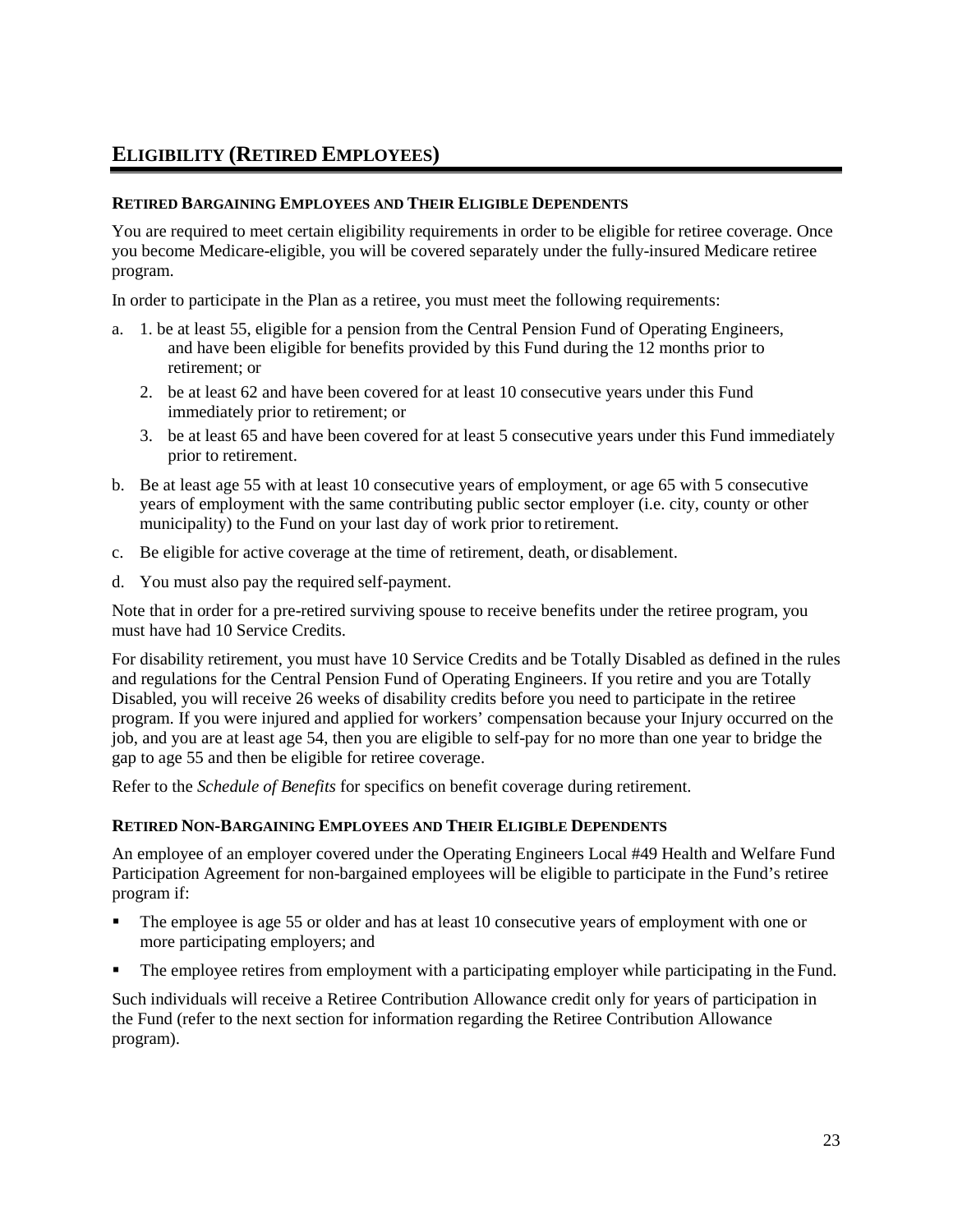You must elect to participate in the retiree program within 30 days of either of the following dates:

- Receipt of initial payment from the Central Pension Fund of Operating Engineers; or
- The last day of the sixth consecutive month of full self-payment.

Failure to enroll in the retiree program within the above-described timeline will disqualify you from future enrollment in the retiree program.

#### **West River retired employees can receive retiree coverage upon meeting the eligibility requirements. However, as a West River retired employee, you will not receive any contribution allowance and will need to pay the entire cost of coverage**.

#### **RETURNING TO ACTIVE EMPLOYMENT**

If you are a retired employee and you return to active employment, you will again become eligible on the first day of the first calendar month immediately following the month in which employer contributions in your Dollar Bank equal or exceed the required contribution amount.

#### **If you are retired and intend to return to active employment, you must notify the Fund Office before you return to active employment**.

#### **ONE-TIME OPT OUT PROVISION**

This provision allows you and your Eligible Dependents to opt out of the retiree program if you have group health coverage elsewhere. You and your Eligible Dependents must opt out together. During the opt-out period, you will not need to make any retiree self-payments for coverage with the Fund. For example, if you are retired, but your spouse is still working and has health coverage through his or her employer, if your spouse's coverage is available to Eligible Dependents, that coverage may be less expensive for your family than the retiree program (refer to the next section for information regarding the Retiree Contribution Allowance program). Once this other coverage ends, you may return to the retiree program. The following describes the rules related to the opt out provision and Plan reenrollment.

#### **Eligibility for Opt Out**

To be eligible to opt out of the fully-insured Medicare retiree program, you and your Eligible Dependents must:

- Be eligible to enroll in other group health coverage (including coverage under the Veterans' Administration); and
- Have exhausted all of the funds in your Dollar Bank and must not be making self-contributions or COBRA payments.

You must provide the Fund Office with:

- Documentation of the other group health insurance coverage, with the effective dates and who is eligible for coverage; and
- A completed and executed opt-out application form (available from the Fund Office).

Documentation and application forms must be received by the Fund Office at least 15 days prior to the one-time opt out period and will be effective on the first day of the applicable month.

#### **Re-Enrollment in the Fund**

You and your Eligible Dependents have a one-time opportunity to reenroll in the Fund, provided you meet the following conditions: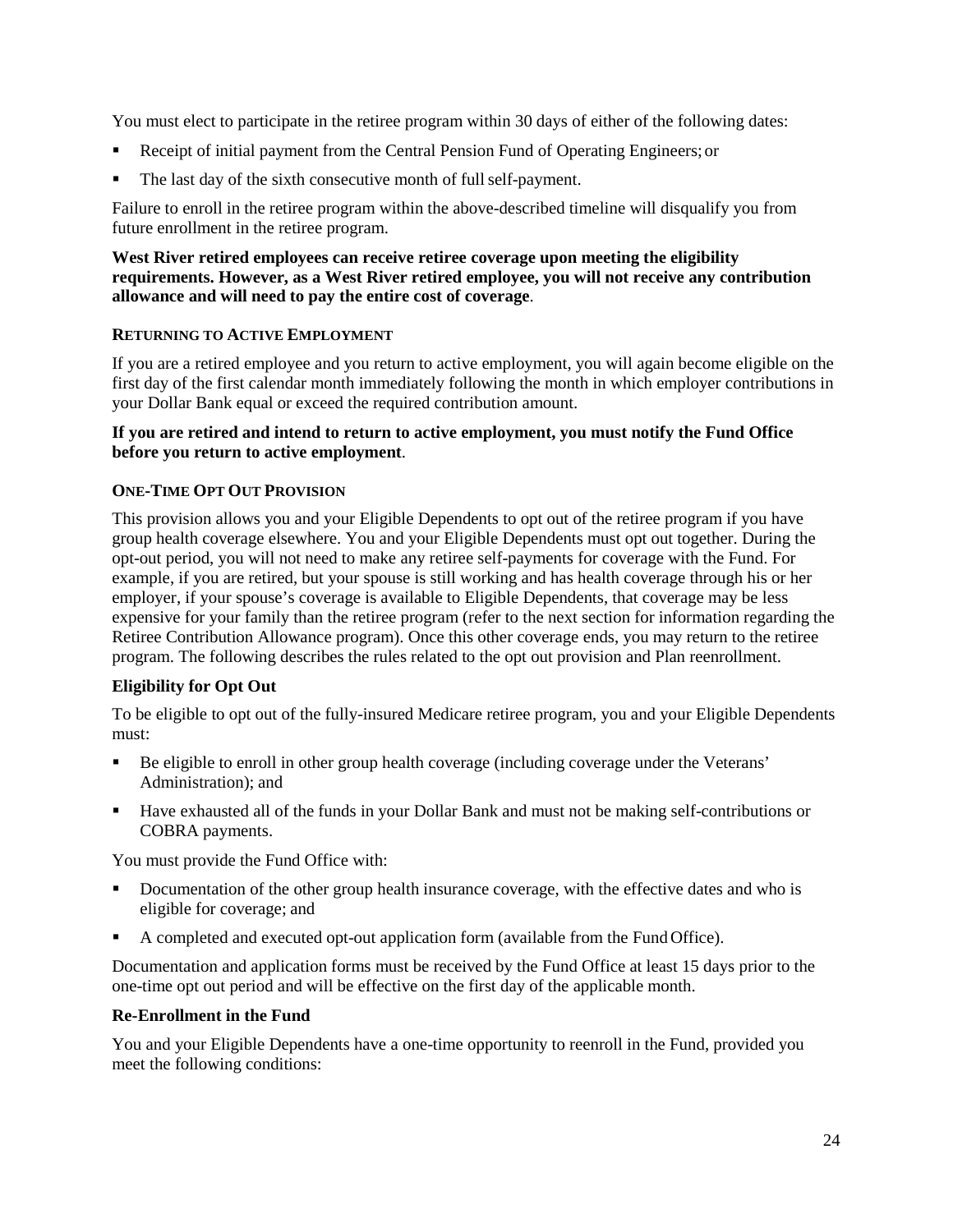- You and your Eligible Dependents lose the coverage due to retirement, termination of employment, reduction in work hours, or by becoming eligible for Medicare; or
- You, the retiree, are no longer eligible as a dependent under your spouse's health plan due to divorce or legal separation. In this case, only you, the retiree, would be allowed to reenroll in the Fund.

To reenroll, you must provide documentation to the Fund of one of these two events. Coverage will begin on the first of the month after the Fund Office receives the notice of intent to reenroll with the appropriate documentation. If you or your Eligible Dependents lose the other coverage and do not reenroll in the Fund, you and all of your Eligible Dependents will lose the right to reenroll in the Fund in the future.

Coverage with the Fund will begin the first day of the month after the Fund's receipt of the retiree's notice of intent to reenroll, along with the required documentation. For example, if the Fund Office receives your notice of intent to reenroll on March 10, coverage will begin on April 1.

# **About Medicare**

When you reach age 65, retire, and are eligible for Medicare, you must apply for both Medicare Parts A and B. Then, you will be transitioned to the Fund's fully-insured Medicare program. Contact Wilson-McShane for information regarding the fully-insured Medicare program and the benefits that will be available to you and your Medicare-Eligible Dependents. Note that:

- Once you enroll in the fully-insured Medicare program, your non-Medicare-Eligible Dependents will continue to be covered by the Fund at the Fund's non-Medicare retiree level of benefits. If and when they become eligible for Medicare, they will also be eligible for coverage under the fully-insured Medicare program.
- The Fund will continue to provide certain benefits for you even while you are covered under the fully-insured Medicare program. Refer to the *Schedule of Benefits*.
- The Fund allows Medicare participants, who have been confined to a nursing home that does not accept payments from the Fund's Medicare carrier, to opt out of the Fund's fully-insured Medicare program. The Fund will allow nursing home confined Medicare participants to opt back into the Fund's fully-insured Medicare program if the participant's nursing home changes its position and accepts payment from the Medicare carrier.
- If you have coverage under Medicare or Medicaid and become eligible for medical assistance, you may waive the Fund's coverage. If your spouse is not eligible for medical assistance, your spouse can continue to be covered through the Fund if you continue making timely self-payments.

#### **You must notify the Fund when you intend to retire, when you become disabled, or when you become eligible for Medicare**.

#### **TERMINATION OF ELIGIBILITY**

Benefits will terminate for you and your Eligible Dependents on the last day of the benefit month preceding any month for which a timely self-payment has not been made.

#### **HEALTH COVERAGE CONTINUATION - DEPENDENTS OF DECEASED RETIRED EMPLOYEES**

If you die while you are a retired employee, your Eligible Dependents may continue health benefits by making self-payments to the Fund Office. The amount of the self-payment will be determined by the Trustees.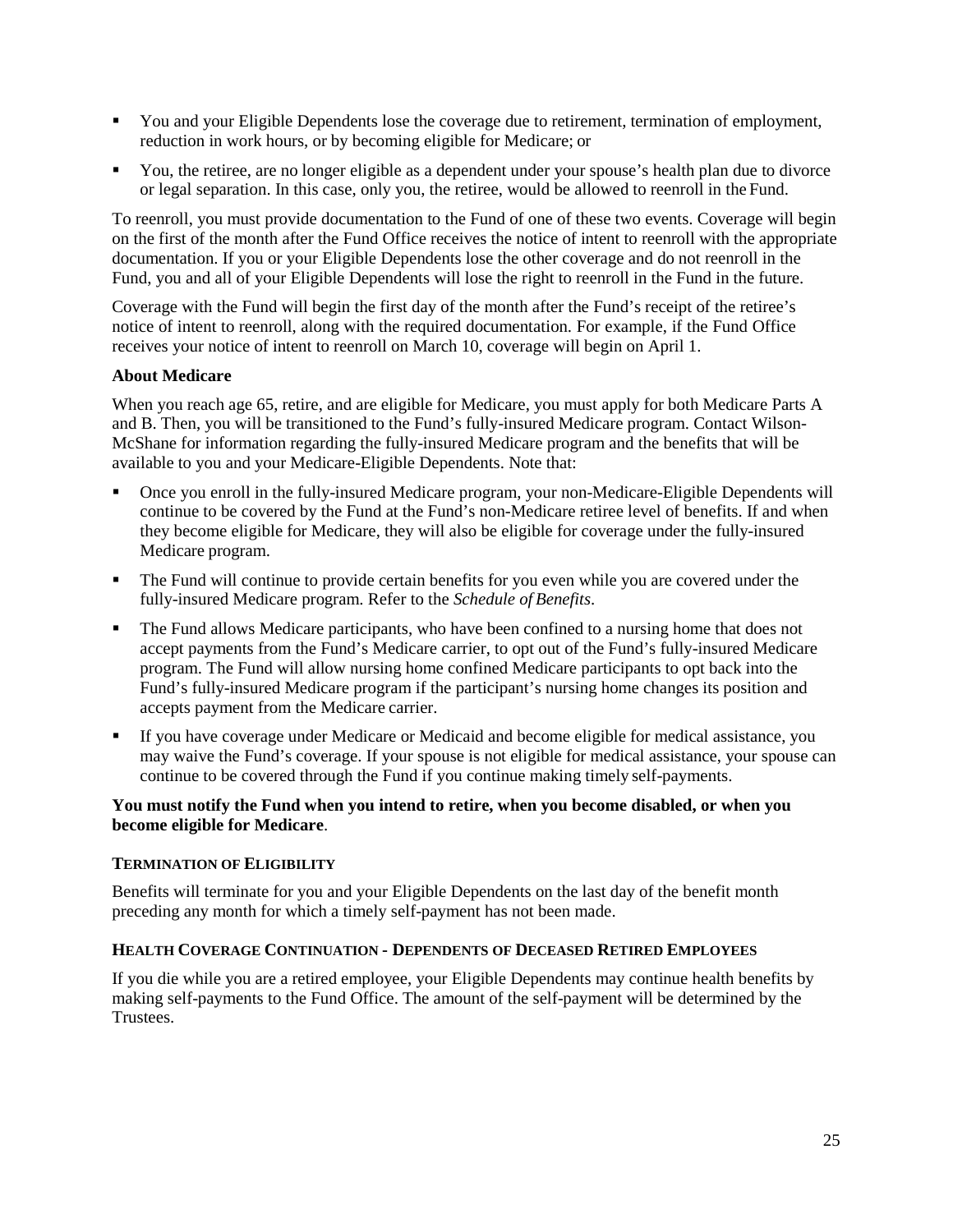The Fund Office will send notification of the self-payment requirements. Payment must be received by the Fund Office by the due date specified on the statement. Payments received after the due date will not be accepted and coverage will terminate effective on the first day of the month for which self-payment was due. Otherwise coverage will end on the earliest of:

- The day the surviving spouse remarries; or
- The day coverage would otherwise terminate for Eligible Dependents.

If an Eligible Dependent's coverage ends because of failure to make self-payments, his/her right to make future self-payments will be forfeited.

### **Continued Coverage—Dependents of Deceased Active Employees Who Are Eligible for Retiree Coverage**

In the event that you die while you are an active employee eligible for retirement coverage, your surviving Eligible Dependents will be eligible to continue their coverage through the Retiree Contribution Allowance program (refer to the next section, as well as the *Life Events*section).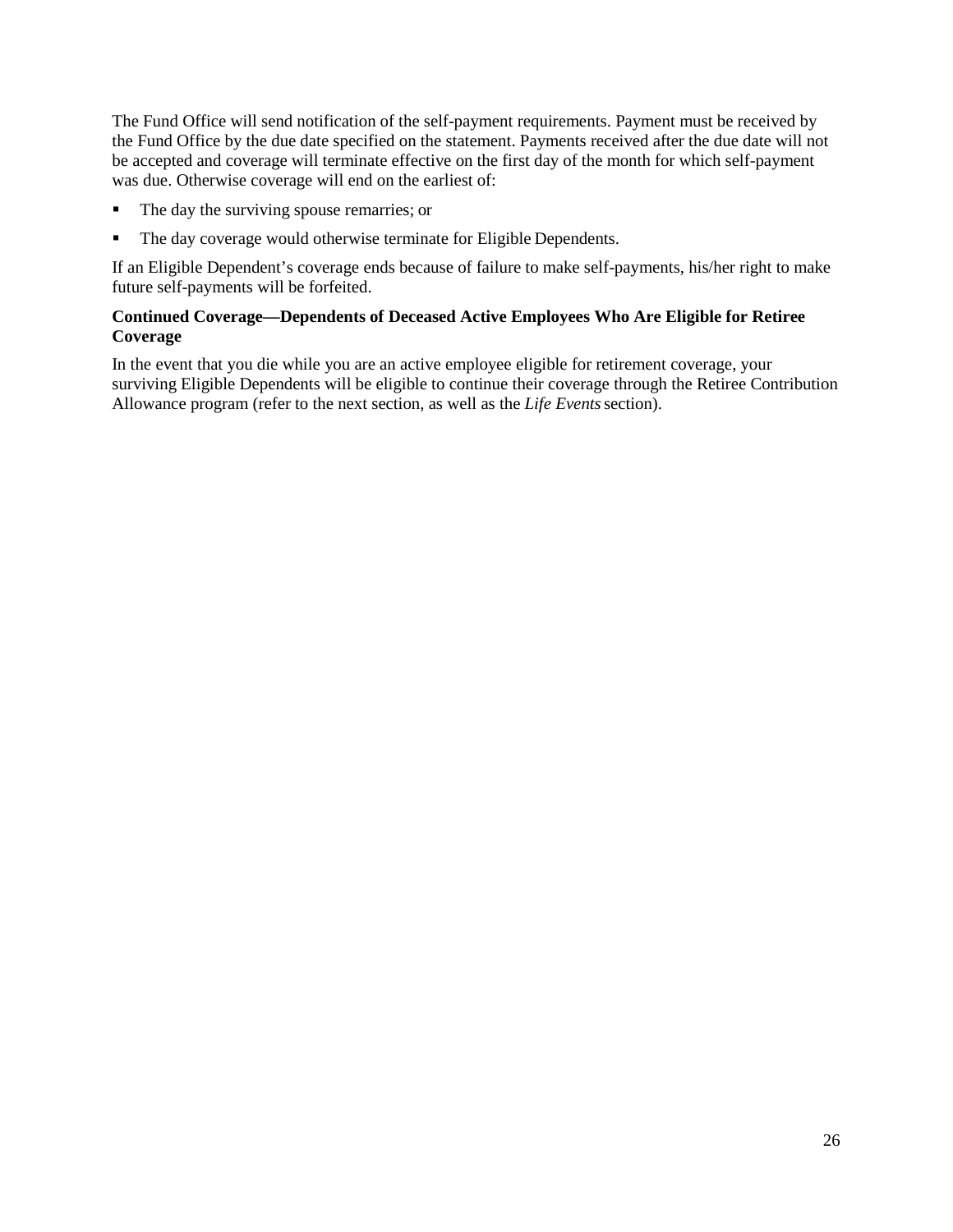# **RETIREE CONTRIBUTION ALLOWANCE PROGRAM**

The Retiree Contribution Allowance program provides an allowance (based on your service in Covered Employment) to help pay for retiree coverage. This section describes eligibility for the allowance and how the allowance is calculated.

**Note**: If you are a West River retired employee, you can receive retiree coverage upon meeting the eligibility requirements. However, you will not receive any contribution allowance and you will need to pay for the entire cost of coverage.

# **ELIGIBILITY**

To be eligible, you must have been employed under the jurisdiction of the Operating Engineers Local Union #49 on or after March 1, 1999. If you do not meet the eligibility requirements for retirees (noted in the prior section), you will not be eligible for the retiree program offered by the Health and Welfare Fund. In addition, if you retired, became disabled or were a surviving spouse before March 1, 1999, the Retiree Contribution Allowance program does not apply to you.

If you earn Service Credits under the Retiree Contribution Allowance program, the amount of each credit will not change if/when you subsequently retire and reenroll in the retiree program. You will be treated as an active employee once you meet the initial eligibility rules. In addition, you will not earn any additional Service Credits when you return to active employment unless you work 1,600 hours. The amount of any new Service Credits earned will be the amount that Service Credits are worth when you return to the retiree program.

West River retired employees can receive retiree coverage upon meeting the eligibility requirements. However, as a West River retired employee, you will not receive any contribution allowance and will need to self-pay the entire cost of coverage.

# **Dollar Bank**

You will stay on active coverage until all of the funds in your Dollar Bank are used. You can make a partial self-payment to make up any difference in a final month and commence participation in the Retiree Contribution Allowance program in the month following the last coverage month where your Dollar Bank funds were totally depleted. You may also forfeit your partial month self-payment and commence participation in the Retiree Contribution Allowance program immediately.

# **SELF-PAY RATES AND SERVICE CREDITS**

If you retire on or after June 1, 2007, your self-pay rates are set at the actual full cost of retiree benefits, as determined annually by the Trustees. If you retired before June 1, 2007, you are subject to different selfpay rates. Your self-pay amount is then reduced by the Retiree Contribution Allowance, which is based on your period of work as an Operating Engineer within the jurisdiction of Local 49.

Subject to certain maximums, the longer you work as an Operating Engineer, the larger your Retiree Contribution Allowance will be and the less you will have to pay. Your period of work will be measured in "Service Credits."

# **How Service Credits Are Determined**

 Your past Service Credits under the Health and Welfare Fund will be determined by using cumulative contribution hours in the Central Pension Fund of Operating Engineers through February 28, 1999 divided by 1,600. If you are not a Central Pension Fund participant, past Service Credits will be determined by your total years of covered employment under the Health and Welfare Fund through February 28, 1999, with a maximum of one Service Credit being awarded for each year you worked in covered employment, as determined by Trustees.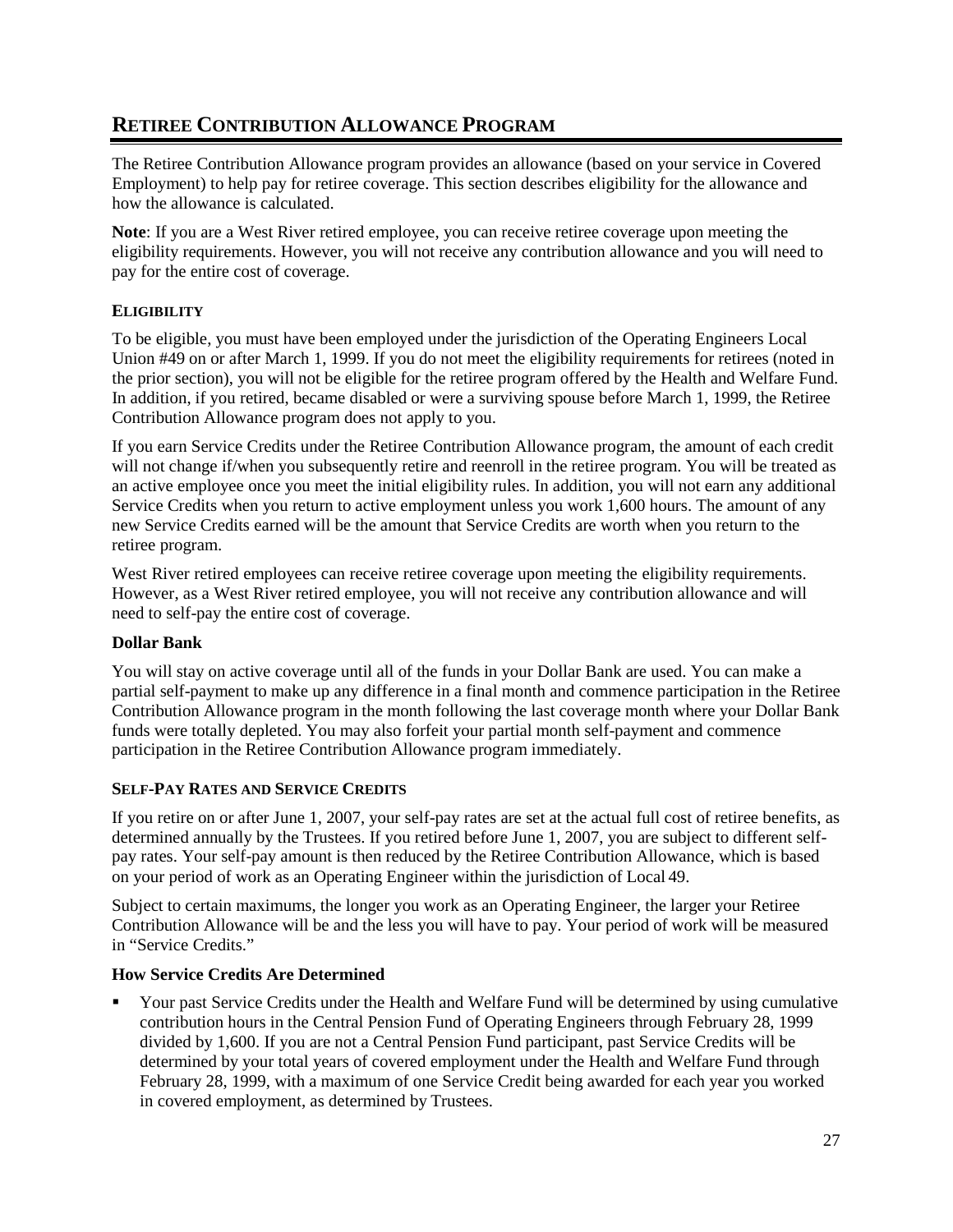- For service after March 1, 1999, cumulative contribution hours under the Health and Welfare Fund are divided by 1,600.
- You will receive one Service Credit if/when you work 1,600 hours. The amount of any new Service Credits earned will be worth the amount they were worth when you accrued the credits.
- Service Credits are provided for employer contribution hours only. Self-pay hours do not count.
- Posted contributions will be at a weekly rate equal to the required contribution in effect, multiplied by 12 and divided by 52. However, in no event will more than 26 consecutive weeks of contributions be credited for each disabling Illness or Injury.
- Prior service is lost if you have no eligibility for benefits for five consecutive years. A break in service can be repaired by earning eligibility after the break.
- A non-bargaining unit participant will be credited with 1 year of service for each calendar year he/she was covered by the Health and Welfare Fund.
- A bargaining unit premium participant will be credited with 1.2 years of service for each calendar year he/she was covered by the Health and Welfare Fund as a bargaining unit premiumparticipant.
- Effective January 1, 2018, accumulated Service Credits will be frozen for non-bargaining unit employees of public sector employers currently participating in the Local 49 Health and Welfare Fund.
- Employees of public sector employers that signed a Participation Agreement with the Health and Welfare Fund before November 1, 2016 may accrue, at most, one (1) additional year of Service Credit for 2017 work hours.
- Non-bargaining unit employees of public sector employers that sign a Participation Agreement with the Health and Welfare Fund on or after November 1, 2016, will not be eligible to accumulate Service Credits under the Retiree Contribution Allowance program.

All current and future non-bargaining unit employees of public sector employers, and their Eligible Dependents, participating under their employer's Participation Agreement in the Local 49 Health and Welfare Fund will continue to be eligible for the Fund's retiree program.

#### **How Your Contribution Allowance is Determined**

The Accrued Amount used in determining the Retiree Contribution Allowance is calculated by multiplying the total number of Service Credits earned at retirement by the applicable "Multiplier."

*Note: If you retired prior to March 1, 2011, and earlier than age 62, your Multiplier will be reduced for each year that your retirement age preceded age 62. For all participants who entered the retiree program prior to January 1, 2018, Service Credits will be capped at 30 total Service Credits. However, for all participants who retire and enter the retiree program on or after January 1, 2018, the maximum of 30 total Service Credits will not apply. The total number of potential Service Credits will be unlimited.*

Your Multiplier is based on when you retire and whether or not you are eligible for Medicare. The Multiplier amounts are described below: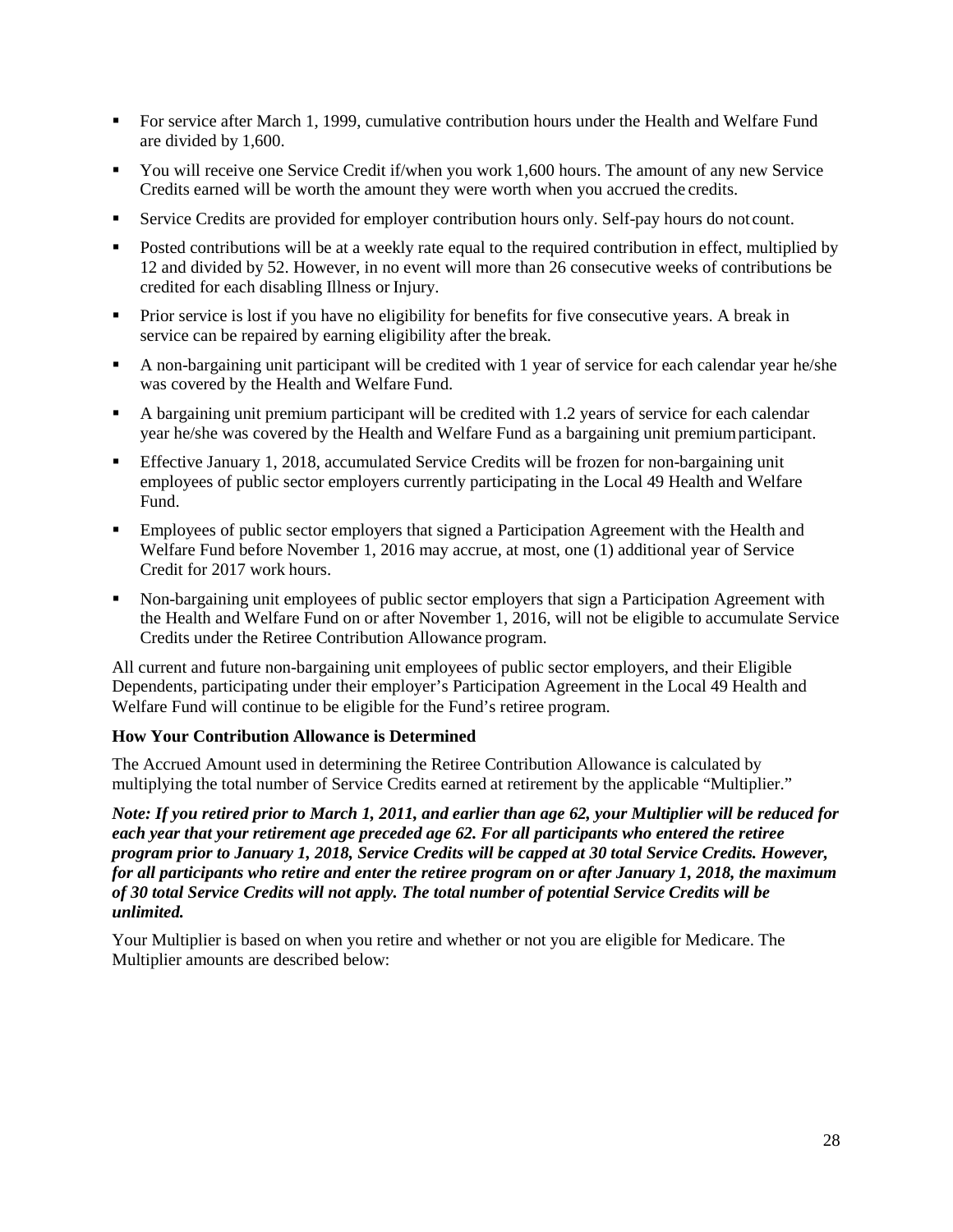| Date of<br><b>Retirement</b> | <b>March 1, 1999</b><br>through<br><b>August 31, 2002</b> | September 1, 2002<br>through<br><b>November 30, 2003</b> | <b>December 1, 2003</b><br>through<br>June 30, 2005 | <b>July 1, 2005</b><br>through<br>May 31, 2007 | June 1, 2007<br>and after |
|------------------------------|-----------------------------------------------------------|----------------------------------------------------------|-----------------------------------------------------|------------------------------------------------|---------------------------|
| Pre-Medicare                 | \$17.00                                                   | \$20.00                                                  | \$23.00                                             | \$20.00                                        | \$30.00                   |
| Medicare                     | \$10.00                                                   | \$12.00                                                  | \$14.00                                             | \$12.00                                        | \$12.00                   |

The "accrued amount" is determined as the product of the Service Credits and the applicable Multiplier. The Contribution Allowance, which is the credit used to reduce your self-pay requirement, is your accrued amount adjusted based on your type of retirement as shown in the following chart:

| <b>Type of Retirement</b> | <b>Contribution Allowance</b>                                                                                                                        |
|---------------------------|------------------------------------------------------------------------------------------------------------------------------------------------------|
| Normal                    | Full accrued amount.                                                                                                                                 |
| <b>Early Retirement</b>   | If you retired prior to March 1, 2011, and earlier than age 62,<br>your Multiplier was reduced \$1 for each year your retirement<br>preceded age 62. |
|                           | If you retire after March 1, 2011, then no early retirement<br>reduction is used.                                                                    |
|                           | Early retirements prior to June 2007 are subject to a different<br>retirement reduction factor.                                                      |
| Disability                | Prior to Medicare Eligibility – Full accrued amount for a<br>maximum of 29 months                                                                    |
|                           | After Medicare Eligibility – Full accrued amount.                                                                                                    |
| <b>Surviving Spouse</b>   | 100% of the early retirement amount that would have been                                                                                             |
|                           | provided at participant's earliest retirement age.                                                                                                   |

Elimination of the 30 total Service Credit cap for those who retire on or after January 1, 2018 may give rise to situations where a participant's Contribution Allowance exceeds their required self-pay rate. Retirees whose Contribution Allowance exceeds their required self-pay rate will not have a monthly selfpay due. However, in no event will a retiree receive additional credit for unused or excess Contribution Allowances. Further, should the required self-pay rate be increased through Trustee action to an amount that exceeds the retiree's Contribution Allowance, the retiree will be required to make self-payments going forward.

The following is an example that compares the Contribution Allowance calculation for a retiree with 56,000 hours of employment who entered the retiree program prior to January 1, 2018 versus on or after January 1, 2018:

| <b>Years of Service</b>                                    | <b>Pre-65 Service Credits—</b><br>\$30 Per Year Contribution Allowance         |                                                                                       | <b>Post-65 Service Credits—</b><br>\$12 Per Year Contribution Allowance        |                                                                         |
|------------------------------------------------------------|--------------------------------------------------------------------------------|---------------------------------------------------------------------------------------|--------------------------------------------------------------------------------|-------------------------------------------------------------------------|
| 56,000 hours/1,600<br>$=$ 35 Service<br>Credits (uncapped) | Retirement prior<br>to January $1, 2018$<br>(Service Credits)<br>capped at 30) | Retirement on or<br><b>after</b> January 1,<br>2018 (no Service<br>Credit cap)        | Retirement prior<br>to January $1, 2018$<br>(Service Credits)<br>capped at 30) | Retirement on or<br>after January 1,<br>2018 (no Service<br>Credit cap) |
| And<br>$=$ 30 Service<br>Credits (capped)                  | \$900 per month*<br>(30 Service Credits)<br>times \$30<br>Multiplier)          | $$1,050$ per<br>month* $(35)$<br><b>Service Credits</b><br>times $$30$<br>Multiplier) | \$360 per month*<br>(30 Service Credits<br>times \$12<br>Multiplier)           | \$420 per month*<br>(35 Service Credits<br>times \$12<br>Multiplier)    |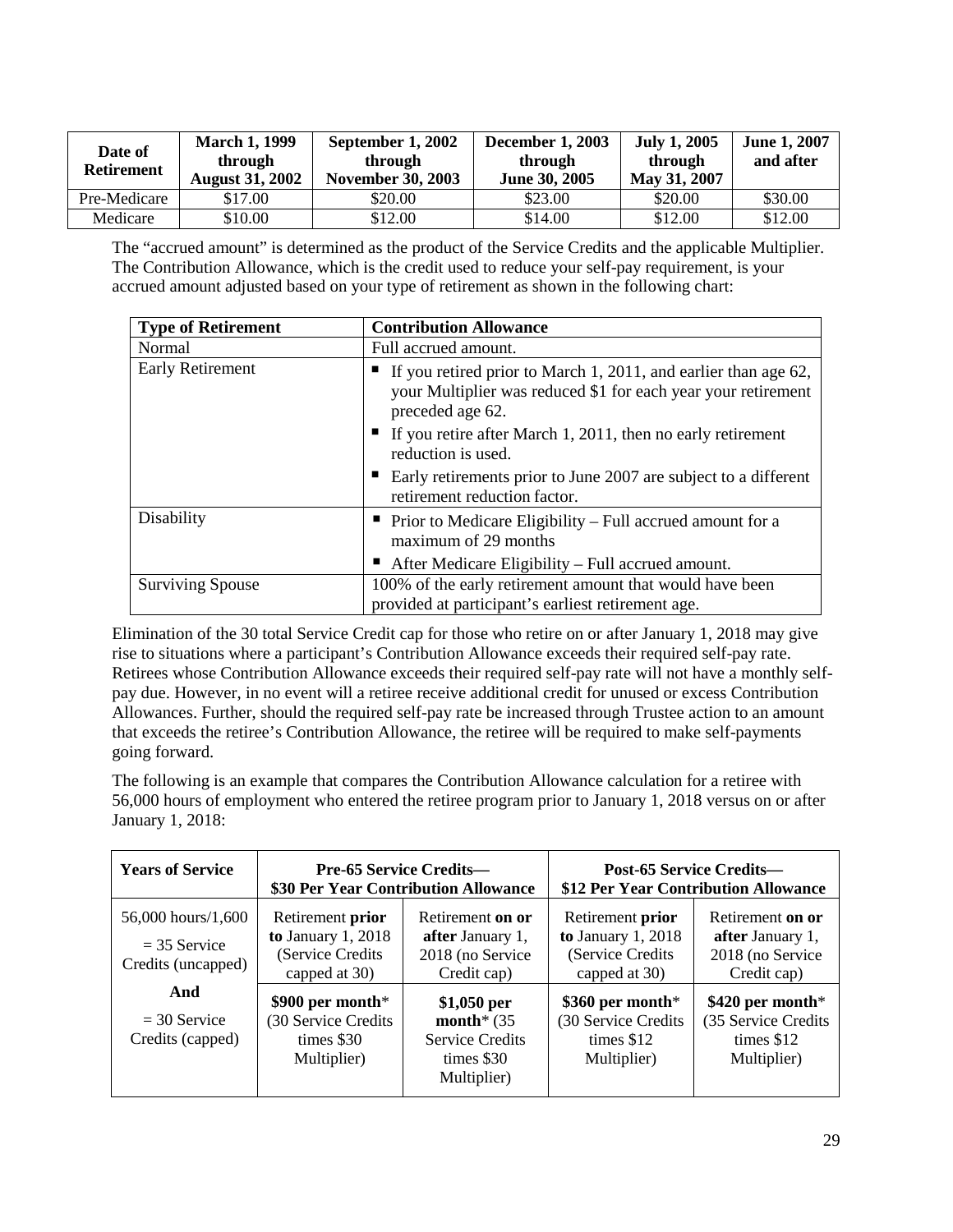\* **Note**: Contribution Allowance amounts shown reduce a retiree's self-pay rate requirement.

In addition, Bargaining Premium participants who enter the retiree program on or after January 1, 2018 will be credited with 1.2 Service Credits for each calendar year he or she was covered by the Health and Welfare Fund. The following example compares the Contribution Allowance calculations for a retiree who entered the retiree program prior to January 1, 2018 versus on or after January 1, 2018 with 35 years of Bargaining Premium service:

|                  | <b>Pre-65 Service Credits—</b><br>\$30 Per Year Contribution Allowance                          |                                                                                                  | <b>Post-65 Service Credits—</b><br>\$12 Per Year Contribution Allowance                         |                                                                                                  |
|------------------|-------------------------------------------------------------------------------------------------|--------------------------------------------------------------------------------------------------|-------------------------------------------------------------------------------------------------|--------------------------------------------------------------------------------------------------|
| Years of Service | Retirement prior<br>to January $1, 2018$<br>$(1.0$ Service<br>Credits per year<br>capped at 30) | Retirement on or<br><b>after January 1,</b><br>2018 (1.2 Service<br>Credits per year;<br>no cap) | Retirement prior<br>to January $1, 2018$<br>$(1.0$ Service<br>Credits per year<br>capped at 30) | Retirement on or<br><b>after January 1,</b><br>2018 (1.2 Service<br>Credits per year;<br>no cap) |
| 35               | \$900 per month                                                                                 | $$1,260$ per month                                                                               | \$360 per month                                                                                 | \$504 per month                                                                                  |

# **Self-Payments and Termination of Coverage**

The Fund Office will send notification of the self-payment amount. Payment must be received by the due date specified on the statement. Payments received after the due date will not be accepted and coverage will terminate effective on the first day of the month for which the self-payment was due.

Coverage for surviving spouses will end on the day the surviving spouse remarries, or on the day coverage would otherwise terminate for surviving spouses.

**You must waive COBRA coverage in order to participate in the retiree program.**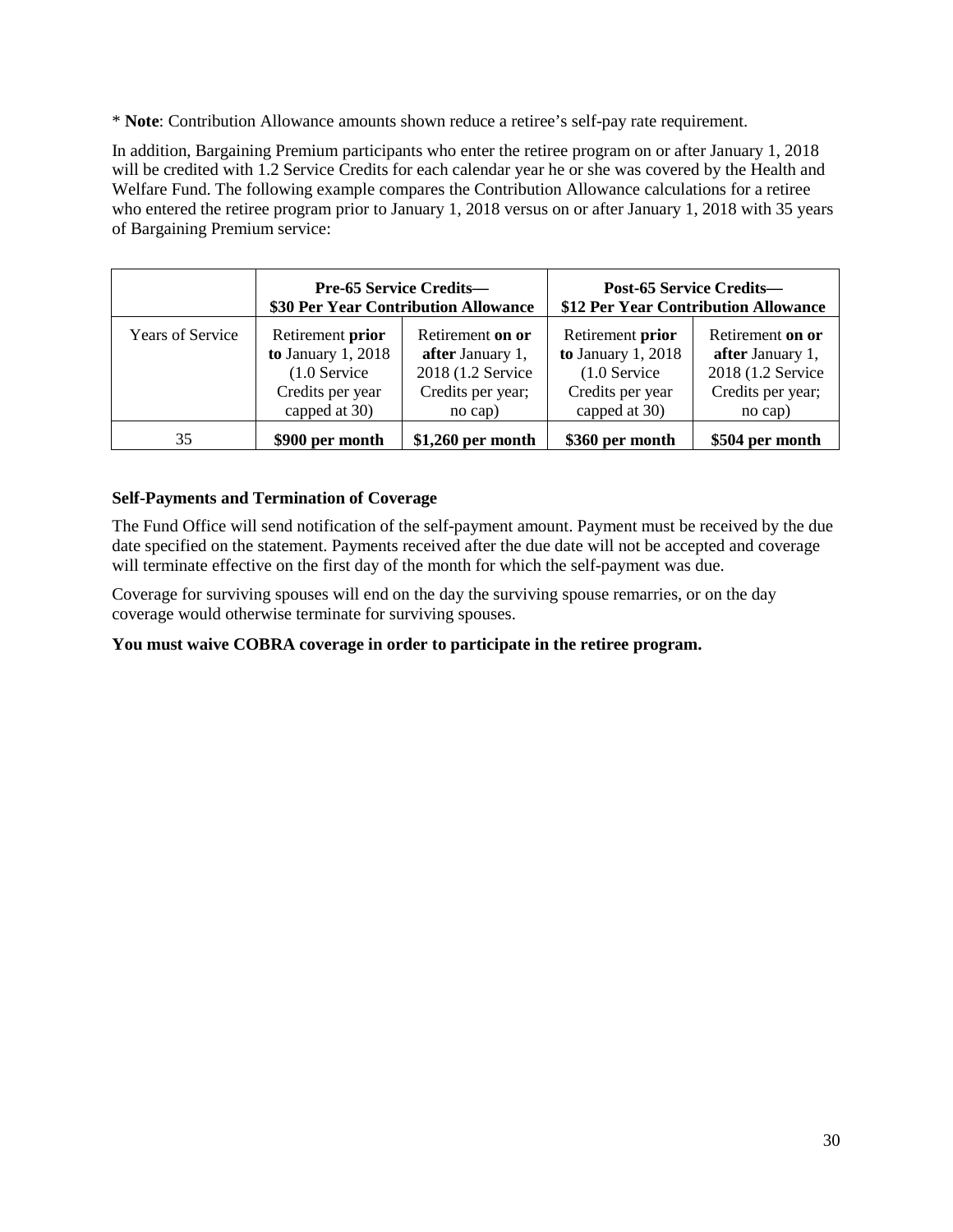## **LIFE EVENTS**

Your benefits are designed to meet your needs at different stages of your life. This section describes how your Plan benefits are affected when different life events occur after you become a participant.

## **IF YOU MOVE**

To protect your family's rights, you should keep the Fund Office informed of any changes in the addresses for you and any family members. You should also keep a copy, for your records, of any notices you send to the Fund Office.

## **IF YOU GET MARRIED**

When you get married, your spouse is eligible for medical, dental, and vision coverage, if you are an active employee or if you are a retiree. You must notify the Fund Office within 90 days of the date of your marriage in order for your spouse's coverage to begin on the date of your marriage. If you do not notify the Fund Office within 90 days, coverage for your spouse will not commence until the date that you notify us. You also may want to update your beneficiary information for your Life and AD&D Insurance.

If your spouse is covered under another group medical plan or Medicare, you must report the other coverage to the Fund Office. The amount of benefits payable under this Plan will be coordinated with your spouse's other coverage; benefits for your spouse under this Plan will be paid after any benefits are payable from your spouse's plan.

## **ADDING A CHILD**

Your natural born child will be eligible for coverage on his or her date of birth. If you adopt a child, have a child placed with you for adoption, or have a grandchild or step-grandchild who does not have any parent age 18 or older exercising parental control and who lives with you, coverage will become effective on the date of placement as long as you are responsible for health care coverage and your child meets the Plan's definition of an Eligible Dependent. Stepchildren are eligible for coverage on the date of your marriage. Adopted children or children placed for adoption with you will be eligible on the actual date of adoption or placement. Foster children are also eligible on the date they are placed with you.

Note, however, that in order for the date of coverage to begin as previously specified, you must notify the Fund Office within 90 days of the date of the event (i.e., birth, adoption, or placement for adoption). If you do not notify the Fund Office within 90 days, coverage will not commence until the date that you notify us.

When you add a child, provide the Fund Office with a completed enrollment form and:

- The birth date, effective date of adoption or placement for adoption, or the date of your marriage (for stepchildren).
- When you add a stepchild, you must submit a copy of your spouse's divorce decree to establish if there is other coverage for that child.
- A copy of the birth certificate, adoption papers, court order, or marriage certificate (for stepchildren).
- A copy of your child's other medical insurance information, if he or she is covered under another plan.
- Other information as may be requested by the Fund Office in order to demonstrate eligibility.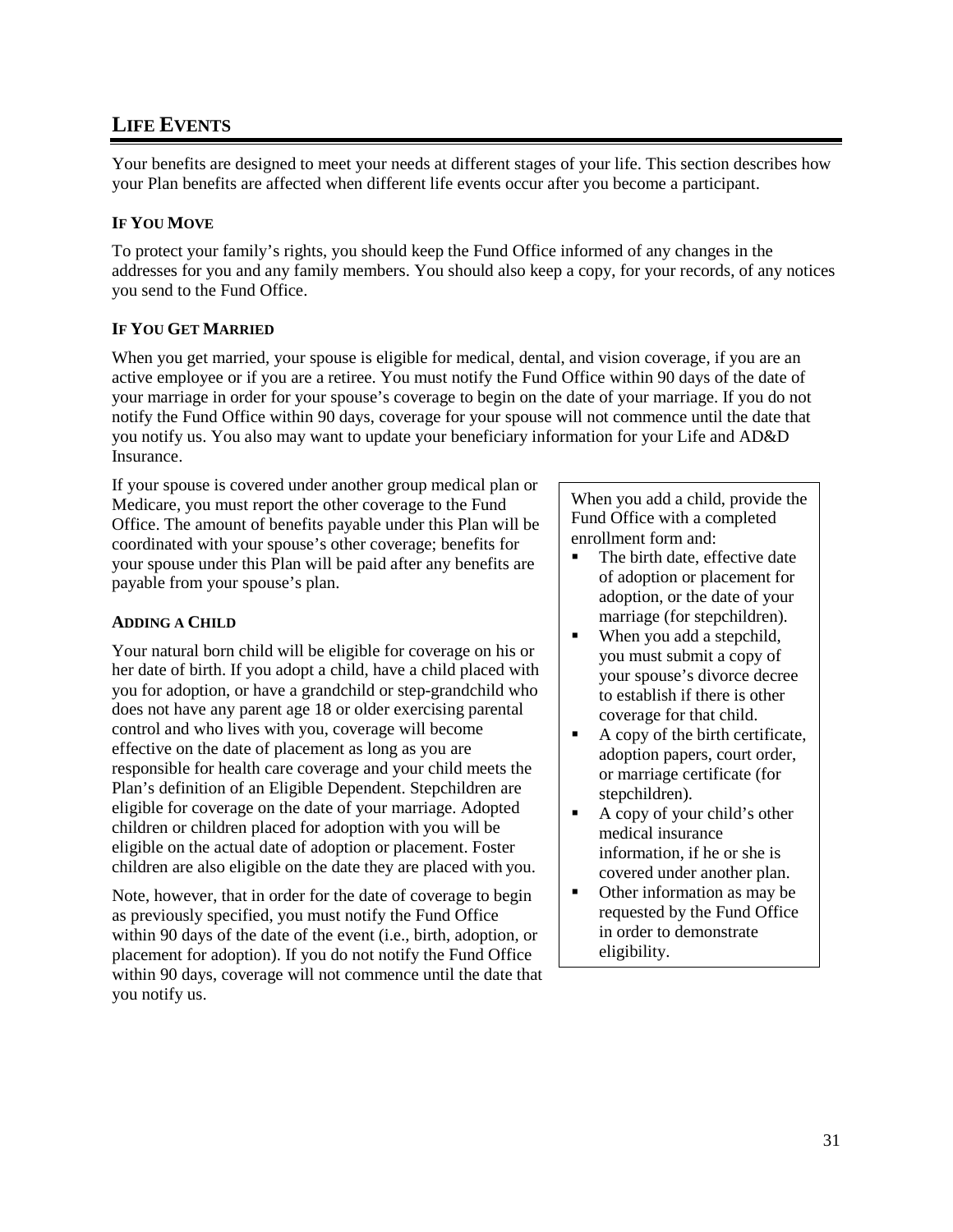#### **IF YOU LEGALLY DIVORCE**

If you and your spouse get a divorce, your spouse will no longer be eligible for coverage as an Eligible Dependent under the Plan. However, your spouse may elect to continue coverage under COBRA for up to 36 months. You or your spouse must notify the Fund Office within 60 days of the divorce or legal separation date for your spouse to obtain COBRA continuation coverage. At this time, you may also want to review your beneficiary designation for your Life and AD&D Insurance, if eligible.

This Plan recognizes Qualified Medical Child Support Orders and provides benefits for Eligible Dependents, as determined by the order. A Qualified Medical Child Support Order (QMCSO) is a court order or administrative order, which has the force of law pursuant to the state's administrative procedures related to child support that provides for a child's coverage under the Plan. A copy If you legally divorce, provide the Fund Office with:

- A full copy of your separation or divorce decree.
- If you have children for whom you do not have custody, a copy of any QMCSO.

If your spouse wants to continue coverage, he or she must:

• Contact the Fund Office; and **Enroll for COBRA** continuation coverage.

of the Plan's QMCSO qualification procedures and a sample is available, free of charge, by contacting the Fund Office.

### **IF YOU LOSE PLAN ELIGIBILITY**

If you are an active employee and your eligibility ends under the active Plan, you can become eligible again by meeting the initial eligibility requirements. When your coverage ends, you may be eligible to continue coverage by making monthly self-payments for self-pay continuation coverage, or self-paying for COBRA continuation coverage.

## **IF YOUR CHILD BECOMES INELIGIBLE**

In general, your child is no longer eligible for coverage at the end of the month in which your child reaches age 26. You must notify the Fund Office within 60 days of the date your child is no longer eligible for coverage. When your child loses eligibility for this reason, your child may elect to continue coverage by making COBRA self-payments for up to 36 months.

#### **WHEN YOU ARE OUT OF WORK DUE TO DISABILITY (FOR ACTIVE EMPLOYEES)**

If you are out of work due to a non-work related disability, you may receive Accident and Sickness Weekly Benefits until you recover or receive the maximum number of weeks of benefits for one period of disability, whichever occurs first. You will be credited with contributions, which will be at a weekly rate equal to the required contribution in effect multiplied by 12 and divided by 52. However, in no event will more than 26 consecutive weeks of contributions be credited for each disabling Illness or Injury. After maxing out 26 consecutive weeks of eligibility, you can self-pay.

If your child is no longer eligible for coverage under the Plan, he or she can elect to continue coverage under COBRA continuation coverage. Within 60 days of losing eligibility for coverage, he or she must:

- Notify the Fund Office of the loss of dependent status.
- **Enroll for COBRA** continuation coverage if he or she plans to continue coverage under the Plan.

If you are out of work due to a non-work related disability:

- Notify your employer and the Fund Office.
- Provide the Fund Office with proof of your disability.
- **Apply for Weekly Benefits.**

The Fund requires proof that you are under the care of a Physician to be eligible for Accident and Sickness Weekly Benefits and the continued eligibility benefit. The Fund also has the right to require you to submit to a medical examination.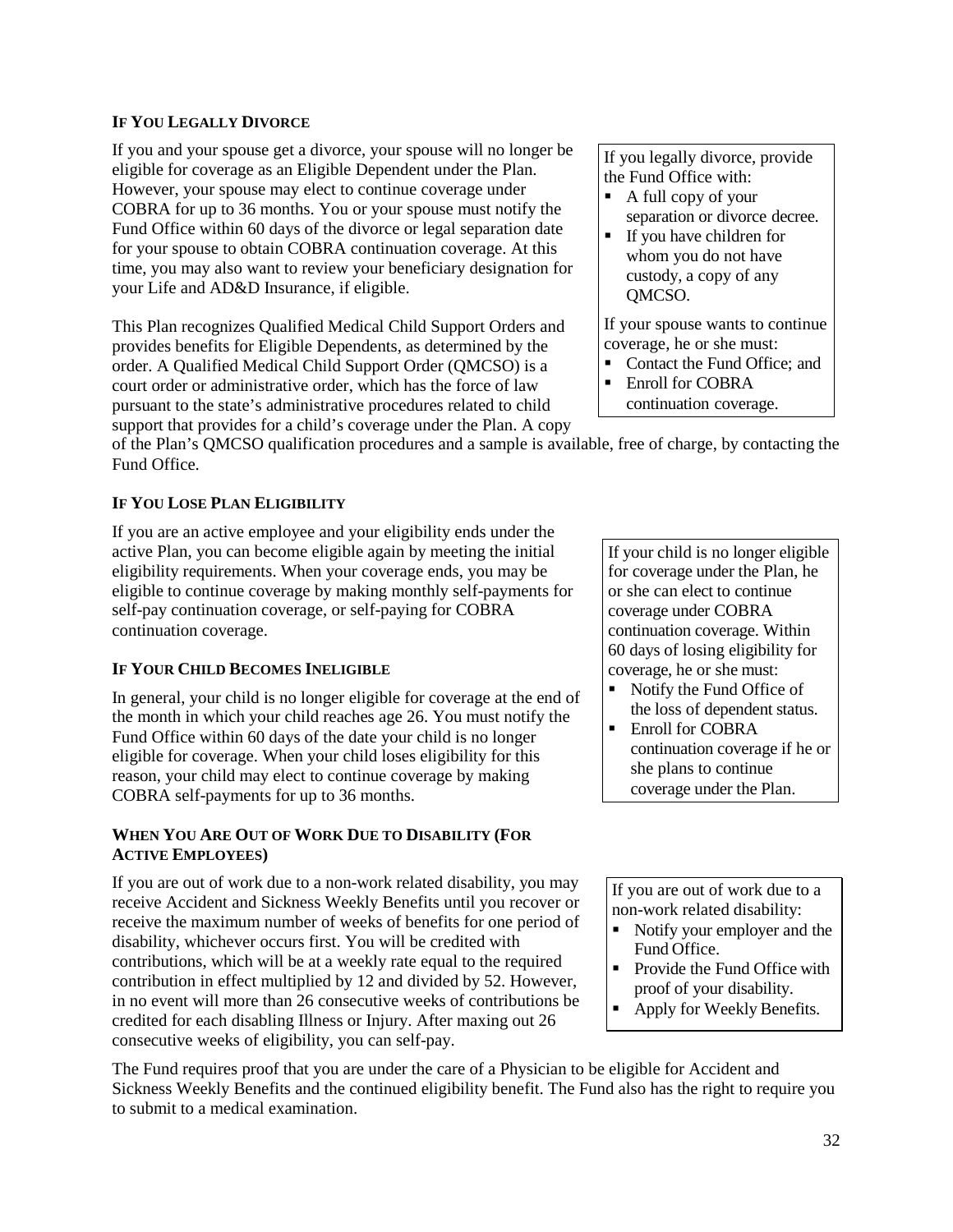If you become disabled due to an Injury that is covered by AD&D Insurance, you may also be eligible for an AD&D Insurance benefit.

If you are out of work due to a work-related disability, you may be eligible for Workers' Compensation benefits. Contact your employer to file a Workers' Compensation claim. The Fund does not provide coverage for work-related disabilities.

## **After your disability ends, you must notify the Fund Office.**

### **IF YOU SERVE IN THE UNIFORMED SERVICES (FOR ACTIVE EMPLOYEES)**

If you enter the uniformed services (active duty or inactive duty training), you may elect to continue your health coverage, as required by the Uniformed Services Employment and Reemployment Rights Act of 1994 (USERRA). Health coverage means medical, prescription drug, dental, vision, and hearing coverage provided under the Plan.

Service in the uniformed services means the performance of duty on a voluntary or involuntary basis in a uniformed service under competent authority and includes:

- Active duty;
- Active duty for training;
- Initial active duty for training;
- Inactive duty training;
- Full-time National Guard duty; and
- A period for which you are absent from a position of employment for an examination to determine your fitness for duty.

If you elect to continue coverage and you are in the uniformed services for less than 31 days, you will continue to receive coverage in accordance with USERRA for up to 31 days. If your service continues for more than 31 days, you may elect to continue coverage under the Plan by making monthly self-payments. To continue coverage, you or your Eligible Dependent must pay the required self- payment. Payments will be made in the same manner and in the same amount as COBRA continuation coverage payments.

Your coverage will continue until the earlier of:

- The end of the period during which you are eligible to apply for reemployment in accordance with USERRA; or
- 24 consecutive months after your coverage would have otherwise ended.

However, your coverage will end the earliest day:

- Your coverage would otherwise end as described above;
- Your former employer ceases to provide any health plan coverage to any employee;

If You Serve in the Military:

- Notify your employer and the Fund Office.
- Make self-payments if you wish to continue your coverage.

Uniformed services means the:

- United States Armed Forces;
- Army National Guard;
- Air National Guard when engaged in active duty for training, inactive duty training or full-time National Guard duty;
- Commissioned corps of the Public Health Service; and
- Any other category of persons designated by the President in time of war or emergency.

Reemployment—Following your discharge from service, you may be eligible to apply for reemployment with your former employer in accordance with USERRA. Such reemployment includes your reinstatement of health care coverage provided by your employer.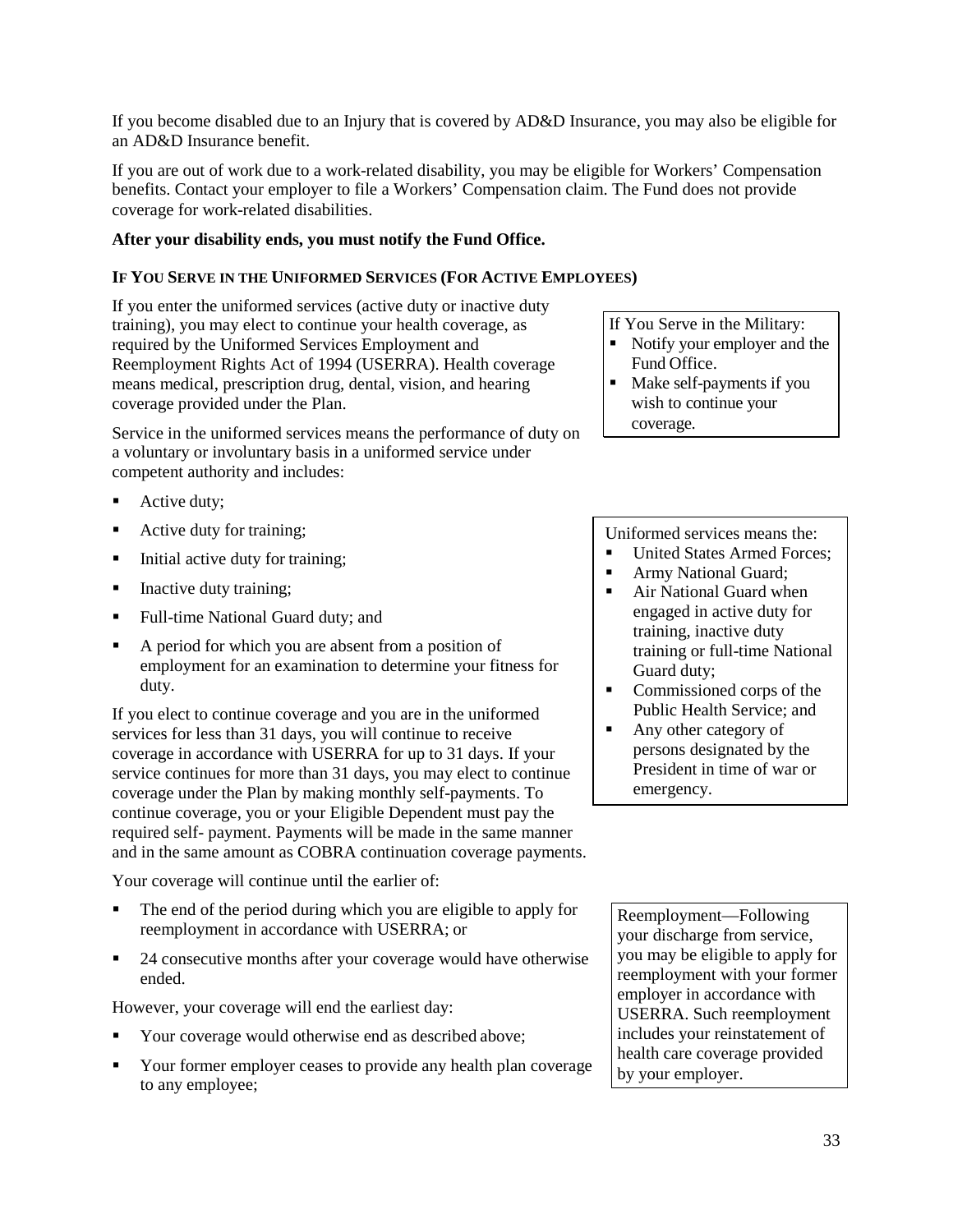- You lose your rights under USERRA, such as for a dishonorable discharge;
- Your self-payment is due and unpaid; or
- You again become covered under the Plan.

Note that your coverage ends on the first day of the month following the date you enter the uniformed services and elect not to continue coverage under USERRA. If you do not elect continuation coverage under USERRA, your Eligible Dependents may continue coverage under the Plan by electing and making payments for COBRA continuation coverage.

You need to notify the Fund Office when you enter the military and when you return to covered employment. For more information about continuing coverage under USERRA, contact the Fund Office.

### **Reinstating Your Coverage**

Following discharge from military service, you may apply for reemployment with your former employer in accordance with USERRA. Reemployment includes the right to reinstatement in the existing health coverage provided by your employer. According to USERRA guidelines, reemployment and reinstatement deadlines are based on your length of military service.

When you are discharged or released from military service that was:

- Less than 31 days, you have one day after discharge (allowing eight hours for travel) to return to work for a contributing employer;
- More than 30 days but less than 181 days, you have up to 14 days after discharge to return to work for a contributing employer; or
- More than 180 days, you have up to 90 days after discharge to return to work for a contributing employer.

When you are discharged, if you are hospitalized or recovering from an Illness or Injury that was incurred during your military service, you have until the end of the period that is necessary for you to recover to return to or make yourself available for work for a contributing employer, as limited by USERRA. If you do not return to work within the required timeframes, you must again meet the initial eligibility requirements to be eligible for coverage.

## **FAMILY AND MEDICAL LEAVE**

The Family and Medical Leave Act (FMLA) of 1993 allows you to take up to 12 weeks of unpaid leave for your serious Illness, to care for a child after the birth, adoption, or placement for adoption of a child, or to care for your seriously ill spouse, parent, or child. In addition, the FMLA allows you to take up to 26 weeks to care for a service member who is your son, daughter, parent, or next of kin, who is undergoing medical treatment, recuperation, or therapy for a serious Illness or Injury incurred in the line of duty while in the armed services, and

If you and your spouse both work for the same employer, you are both eligible for a combined total of 12 (or 26, if applicable) weeks of leave during a 12 month period.

who is an outpatient or on the temporary disability retired list of the armed services. The FMLA requires employers to maintain health coverage under any health plan for the length of a leave as if you were still employed. In addition, the FMLA states that if you take a family or medical leave, you may not lose any benefits that you had accrued before the leave.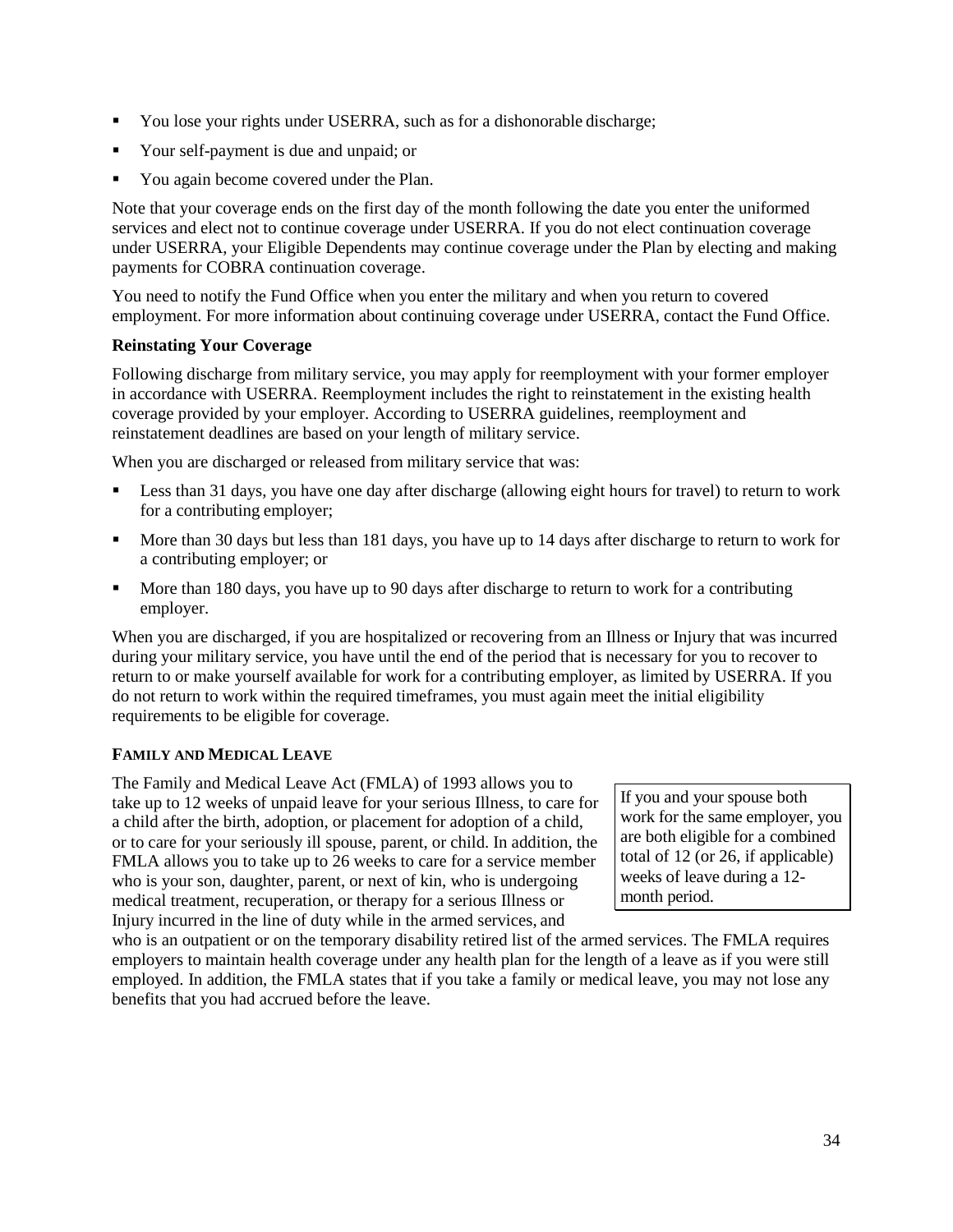## **Eligibility**

To be eligible for FMLA benefits, you must:

- Work for a contributing employer who is covered under FMLA;
- Have worked for the employer for at least 12 months;
- Have worked at least 1,250 hours over the previous 12 months; and
- Work at a location where the employer has at least 50 employees within 75 miles.

If you believe you are entitled to FMLA benefits, please contact your employer, not the Fund Office. Your eligibility for a FMLA leave is determined by your employer. The Fund will not intervene in any employer-employee disputes.

### **Maintenance of Health Benefits**

A covered employer is required to maintain the same health coverage for you on FMLA leave as the coverage that was provided before the leave was taken and under the same terms as if you had continued work. Therefore, an employer covered under FMLA must continue to contribute on your behalf while you are on FMLA leave as though you had been continuously employed.

#### **FMLA and Other Benefits**

You will not accrue additional benefits during an unpaid FMLA leave, but you cannot lose benefits you had accrued before your leave. Welfare benefits other than health care must be reinstated when you return to work without any new conditions or the need to meet eligibility requirements.

#### **How FMLA Works With COBRA**

Taking a family or medical leave is not considered a COBRA qualifying event. If you return from leave within 12 weeks (or 26 weeks, if applicable), you will not lose coverage.

Not returning from leave is considered a COBRA qualifying event (a reduction in hours causing a loss of coverage). You will have up to 12 weeks (or 26 weeks, if applicable) of maintained health care coverage during FMLA leave and an additional 18 months (or 36 months, if applicable) of continued coverage under COBRA.

## **WHEN YOU RETIRE**

When you retire, you may be eligible for coverage under the retiree program if you meet the eligibility requirements. In general, benefits under the retiree program are the same as those for active employees. If you choose coverage under the retiree medical benefits program, you waive your right to COBRA continuation coverage.

When you retire:

- Notify the Fund Office in advance of your retirement.
- Apply for retiree benefits if you are eligible.
- $\blacksquare$  If you want to continue coverage under the Plan, enroll for COBRA continuation coverage, unless you qualify for retiree coverage.

Any employer who employs 50 or more Employees within a 75 mile radius for each working day during each of 20 or more calendar workweeks in the current or preceding calendar year is covered by FMLA.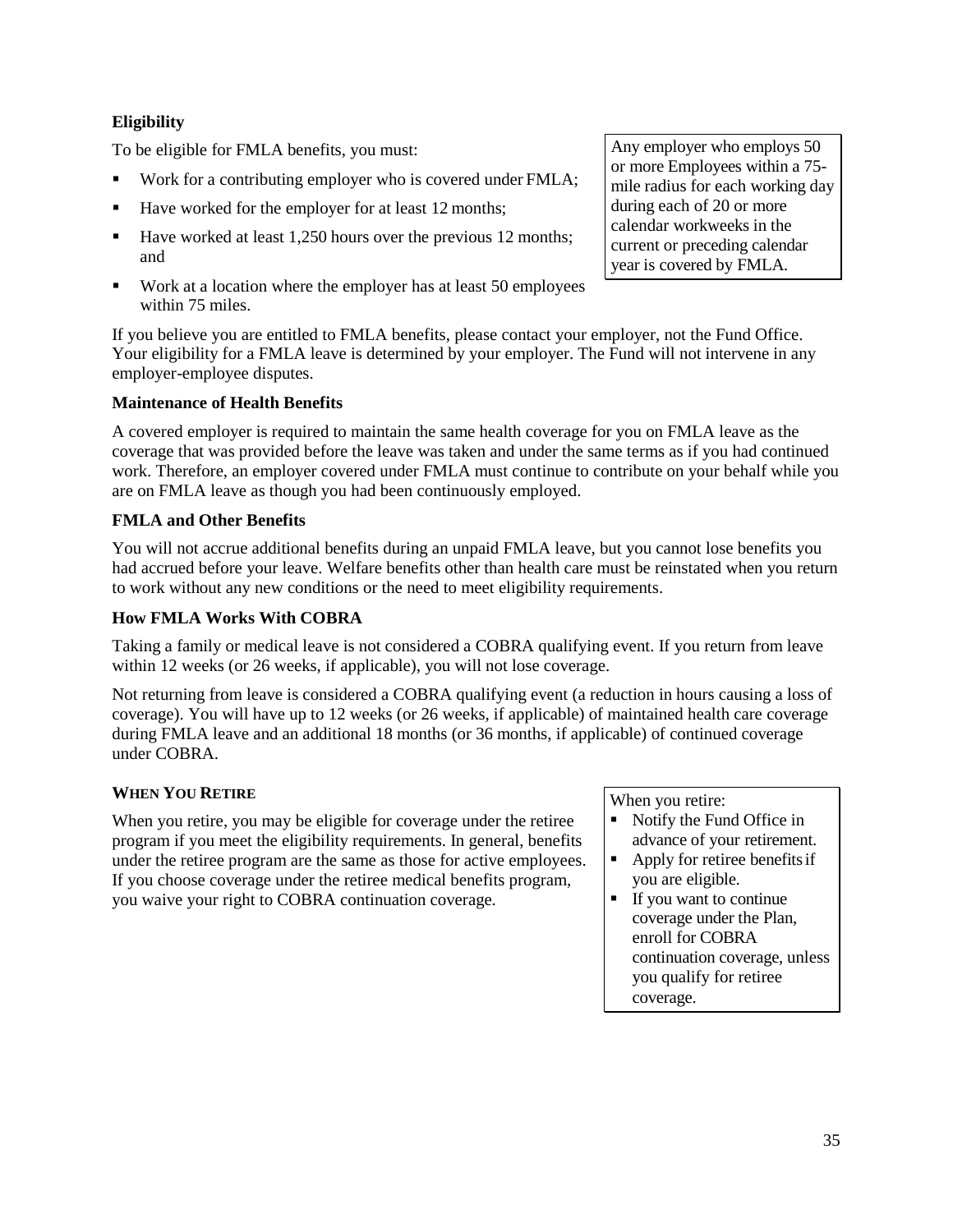#### **RETURNING TO WORK**

#### **Active Employees**

If your eligibility ends and you start working again for an employer who contributes to the Fund, or if you return to work following a military leave of absence, your coverage will be reinstated.

### **Retirees**

Your retiree coverage under the Plan will end when you return to employment and you become eligible for active coverage.

### **IN THE EVENT OF YOUR DEATH**

In the event of your death, your beneficiary may be eligible for a Death Benefit. If your death is accidental, your beneficiary may be eligible for an additional Accidental Death and Dismemberment Benefit.

### **Active Employees**

If you die while you are an active employee, coverage for your Eligible Dependents will continue until your Dollar Bank is depleted. Then, coverage may be continued under the retiree program if you qualified prior to your death. If you do not qualify for the retiree program, your spouse and Eligible Dependents may continue health care coverage for up to 36 months by electing COBRA continuation coverage (see the following section). Your Eligible Dependents must waive COBRA continuation coverage if they elect coverage under the retiree program.

In the event of your death, your spouse or beneficiary should:

- Notify the Fund Office.
- Provide the Fund Office with a copy of your death certificate.
- Apply for your Life Insurance (and AD&D Insurance, if applicable).
- **If your Eligible Dependents** want to continue coverage under the Plan, enroll for self- pay continuation coverage or COBRA continuation coverage.

#### **Retirees**

Coverage for your Eligible Dependents will continue until the last day of the month in which you die. Your surviving Eligible Dependents can continue coverage through self-payments. If the self-payments are discontinued for any month, or if your Eligible Dependents do not elect to make self-payments when first eligible, they will not be eligible to continue coverage by making self-payments. Your Eligible Dependents may also elect COBRA continuation coverage; however, the self-payments and COBRA continuation coverage run concurrently.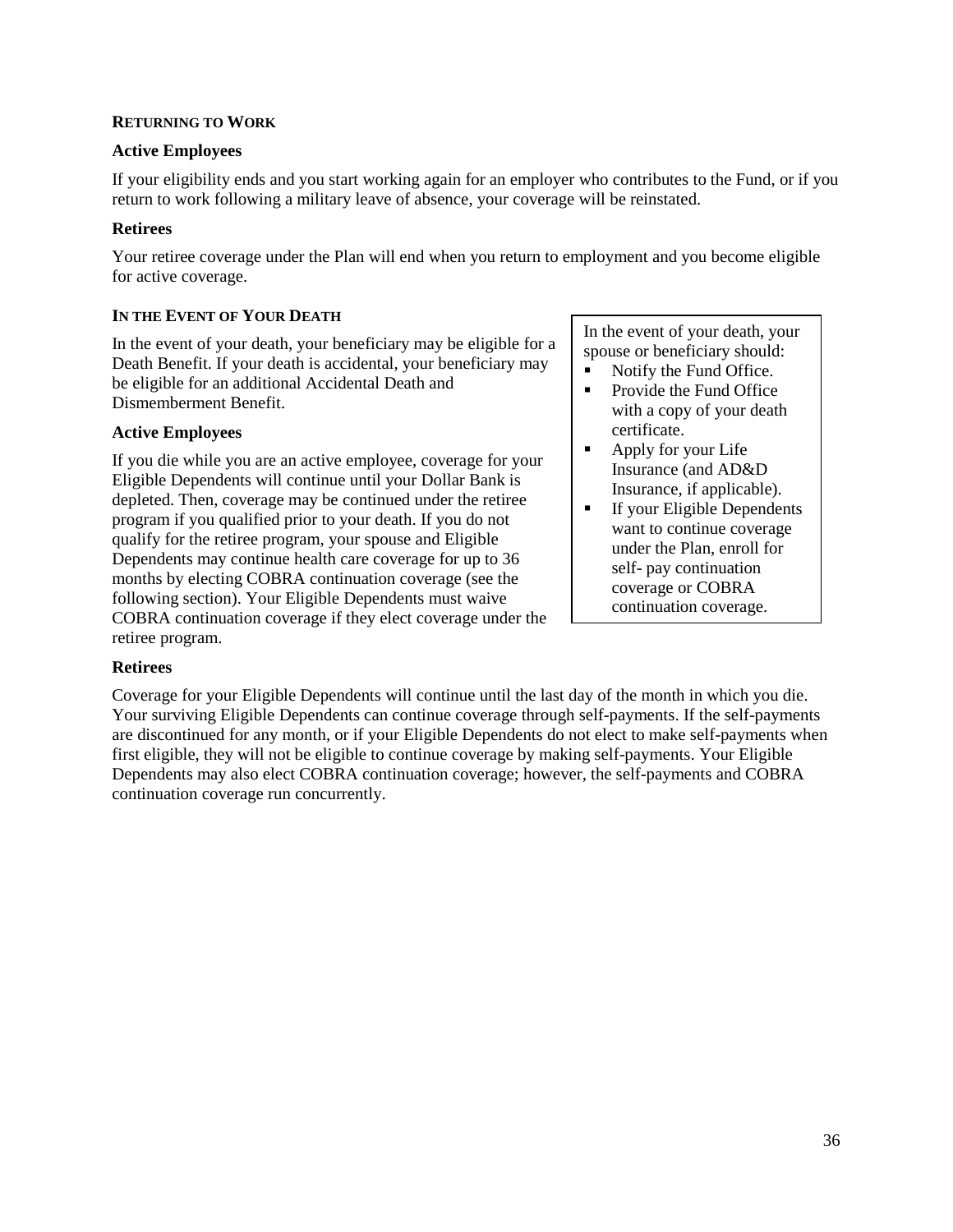# **COBRA CONTINUATION COVERAGE**

The right to COBRA continuation coverage was created by a federal law, the Consolidated Omnibus Budget Reconciliation Act of 1985 (COBRA). COBRA continuation coverage can become available to you when you would otherwise lose your group health coverage. It can become available to other members of your family who are covered under the Plan when they would otherwise lose their group health coverage (qualified beneficiaries). This section gives only a summary of your COBRA continuation coverage rights. For additional information about your rights and obligations under the Plan and under federal law, you should contact the Fund Office.

When your COBRA continuation coverage ends, you will be provided with certification of your length of coverage under the Plan. This may help reduce or eliminateany pre-existing condition limitation under a new group medical plan.

If you have a newborn child, adopt a child, or have a child placed

with you for adoption while COBRA continuation coverage is in effect, you may add the child to your coverage. You must notify the Fund Office in writing of the birth or placement and provide a completed enrollment form and other necessary documentation (i.e., birth certificates, legal documents) to have your child added to your coverage. Children born, adopted, or placed for adoption as described above have the same COBRA rights as a spouse or Eligible Dependents who were covered by the Plan before the event that triggered COBRA continuation coverage. Like all qualified beneficiaries with COBRA continuation coverage, their continued coverage depends on timely and uninterrupted payments on their behalf.

### **COBRA Continuation Coverage in General**

COBRA continuation coverage is a continuation of Plan coverage when coverage would otherwise end because of a life event known as a qualifying event. Specific qualifying events are listed later in this section. COBRA continuation coverage must be offered to each person who is a qualified beneficiary. You, your spouse, and your Eligible Dependent children could become qualified beneficiaries if coverage under the Plan is lost because of a qualifying event.

*Type of coverage.* COBRA continuation coverage includes the same type of coverage that you had before the event that triggered COBRA: medical, dental, and vision coverage. However, COBRA continuation coverage does not include Accident and Sickness Weekly Benefits, Life Insurance, or Accidental Death and Dismemberment Insurance Benefits.

*Cost of coverage.* Under the Plan, qualified beneficiaries who elect COBRA continuation coverage must pay for COBRA continuation coverage. The Fund is permitted to charge the full cost of coverage for similarly situated participants and Eligible Dependents (including both the Fund's share and the participant's share, if any) plus an additional 2%. If the 18-month period of COBRA continuation coverage is extended because of disability, the Fund is permitted to charge the full cost of coverage for similarly situated participants and Eligible Dependents (including both the Fund's share and the participant's share, if any) plus an additional 50% for members of the family that includes the disabled person for the 11-month disability extension period.

## **Qualifying Events**

If you are an active employee, you will become a qualified beneficiary if you lose your coverage under the Plan because either one of the following qualifying events happens:

- Your hours of employment are reduced; or
- Your employment ends for any reason other than your gross misconduct.

Your spouse becomes a qualified beneficiary if you lose your coverage under the Plan because any of the following qualifying events happen: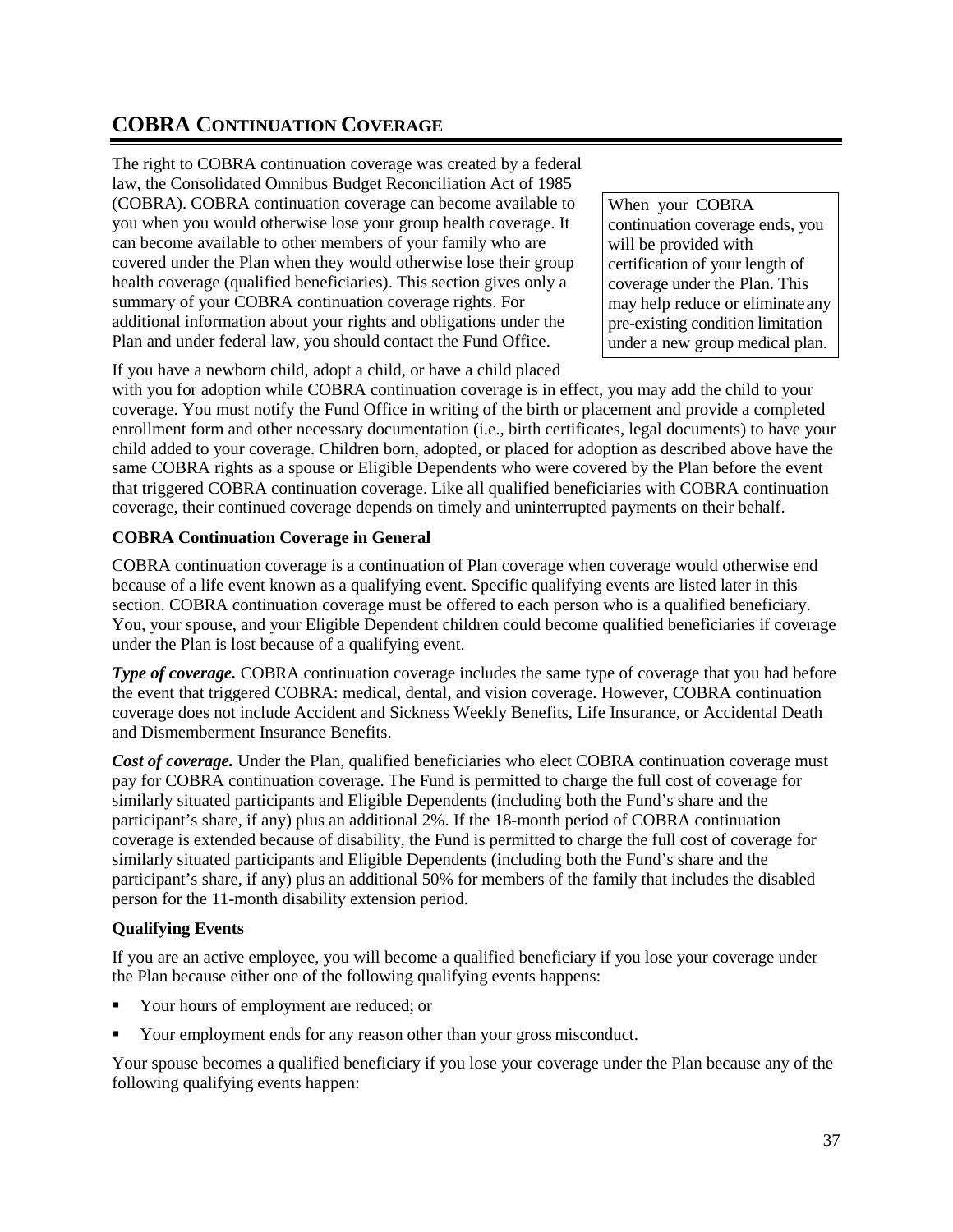- You die;
- Your hours of employment are reduced;
- Your employment ends for any reason other than gross misconduct;
- You become entitled to Medicare benefits. (Becoming entitled to Medicare means that you were eligible for Medicare benefits *and* enrolled in Medicare, under Part A, Part B, or both. Your entitlement date is your date of enrollment.); or
- You become divorced.

Your Eligible Dependent children become qualified beneficiaries if they lose coverage under the Plan because any of the following qualifying events happen:

- You die:
- Your hours of employment are reduced;
- Your employment ends for any reason other than your gross misconduct;
- The parent-employee becomes entitled to Medicare benefits. (The parent-employee's becoming entitled to Medicare means that the parent-employee was eligible for Medicare benefits *and* enrolled in Medicare under Part A, Part B, or both. The entitlement date is the date of enrollment.);
- The parents become divorced; or
- The child stops being eligible for coverage under the Plan as an Eligible Dependent child.

If an employee's Eligible Dependent child is covered by a Qualified Medical Child Support Order (QMCSO), the child will be offered the same COBRA rights as other Eligible Dependents if coverage ends for any of the above reasons. Notices will be sent to the Eligible Dependent child in care of the custodial parent once the Fund Office receives notification that a qualifying event has occurred.

If you or an Eligible Dependent enters service in the uniformed services as defined by the Uniformed Services Employment and Reemployment Rights Act (USERRA) for at least 30 days, your service is considered a qualifying event under COBRA because it is a reduction in hours or end of employment.

You or the Eligible Dependent may make self-payments for COBRA continuation coverage, regardless of any coverage provided by the military or government. Under USERRA, you are eligible to continue coverage for up to 24 months.

## **When COBRA Continuation Coverage is Available**

The Plan will offer COBRA continuation coverage to qualified beneficiaries only after the Fund Office has been notified that a qualifying event has occurred.

## **Electing COBRA Continuation Coverage**

To elect COBRA continuation coverage, you must complete an Election Form and furnish it according to the directions on the form. You must send your election to the Fund Office within 60 days of the date of the Election Notice. Each qualified beneficiary has a separate right to elect COBRA continuation coverage. For example, either you, your spouse, or both of you may elect COBRA continuation coverage. Parents may elect to continue coverage on behalf of their Eligible Dependent children regardless of the election made on behalf of the parents.

A qualified beneficiary must elect coverage by the date specified on the Election Form. Failure to do so will result in loss of the right to elect COBRA continuation coverage under the Plan. A qualified beneficiary may change a prior rejection of COBRA continuation coverage at any time until that date.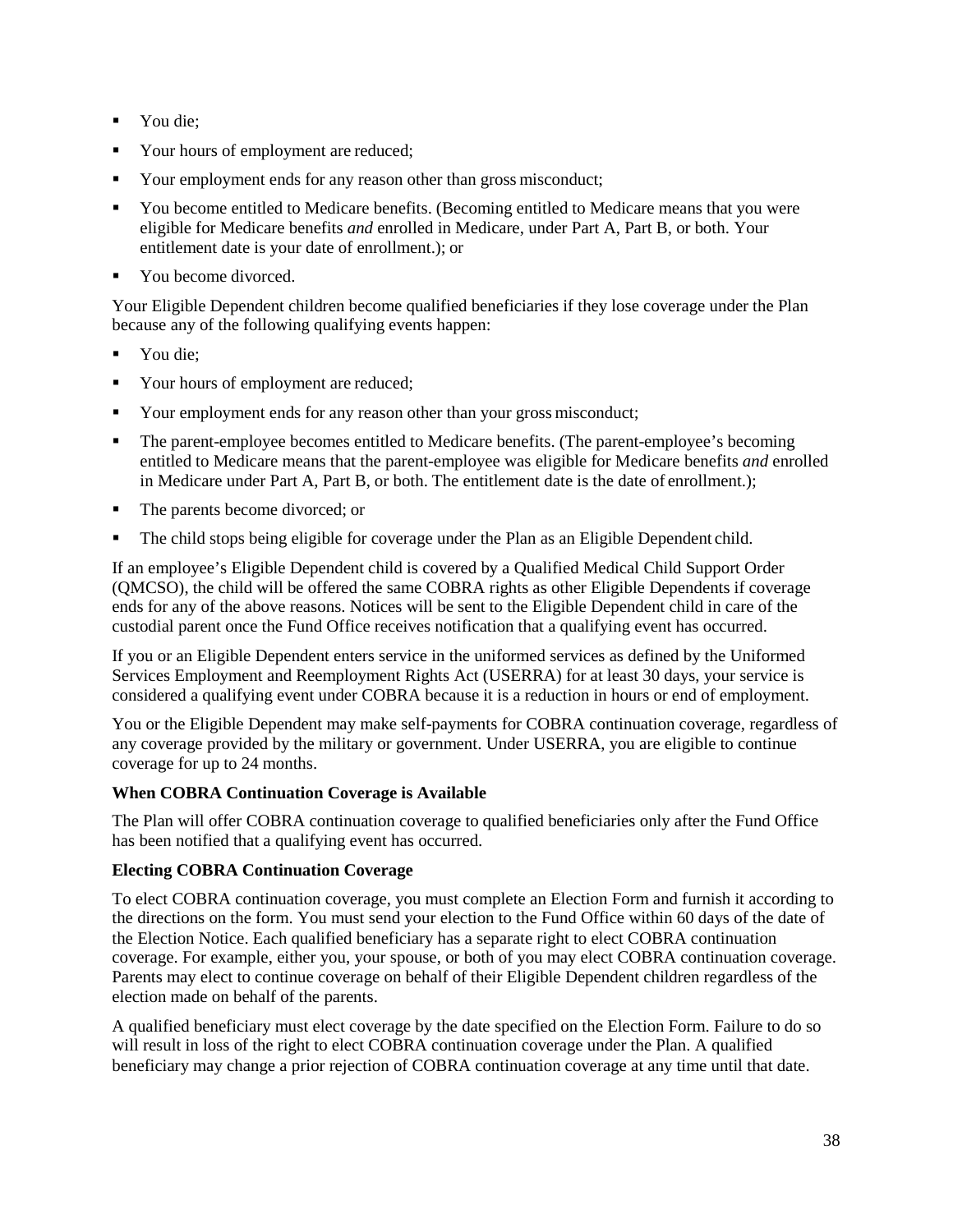#### **Employer Must Give Notice of Some Qualifying Events**

When the qualifying event is the end of employment or reduction of hours of employment, death of the employee, or the employee's becoming entitled to Medicare benefits (qualified for *and* enrolled in coverage under Part A, Part B, or both), the employer must notify the Fund Office of the qualifying event within 60 days of any of the events.

## **You Must Give Notice of Some Qualifying Events**

For the other qualifying events (divorce or an Eligible Dependent child's loss of coverage), you must notify the Fund Office. You are required to notify the Fund Office within 60 days of the later of the date the qualifying event occurs or the date coverage is lost. You must send this notice to:

Operating Engineers #49 Health and Welfare Fund c/o: Wilson-McShane Corporation 3001 Metro Drive, Suite 500 Bloomington, MN 55425

#### **How COBRA Continuation Coverage is Provided**

Once the Fund Office receives notice that a qualifying event has occurred, COBRA continuation coverage will be offered to each qualified beneficiary. For each qualified beneficiary who elects COBRA continuation coverage, COBRA continuation coverage will begin *on* the date that Plan coverage would otherwise have been lost, provided the required self-payment for such coverage is made on time. If you are not eligible for COBRA continuation coverage, the Fund Office will send you a notice that COBRA continuation coverage is unavailable to you.

#### **Length of COBRA Continuation Coverage**

COBRA continuation coverage is a temporary continuation of coverage. When the qualifying event is the death of the employee, the employee's entitlement to Medicare benefits (qualified for *and* enrolled in coverage under Part A, Part B, or both), divorce or an Eligible Dependent child losing eligibility as a dependent child, COBRA continuation coverage lasts up to a maximum of 36 months.

When the qualifying event is the end of employment or reduction of the employee's hours of employment, and the employee became entitled to (qualified for *and* enrolled in) Medicare benefits less than 18 months before the qualifying event, COBRA continuation coverage for qualified beneficiaries other than the employee lasts until 36 months after the date of Medicare entitlement. However, the covered employee's maximum coverage period will be 18 months. For example, if a covered employee becomes entitled to Medicare eight months before the date on which his or her employment terminates, COBRA continuation coverage for his or her spouse and children can last up to 36 months, measured from the date of Medicare entitlement, which is equal to 28 months after the date of the qualifying event (36 months minus eight months).

Otherwise, when the qualifying event is the end of employment or reduction of the employee's hours of employment, COBRA continuation coverage lasts up to a total of 18 months. This 18-month period of COBRA continuation coverage can be extended in two ways, as explained below. If you are continuing coverage under a USERRA leave, your coverage lasts up to a total of 24 months.

If you elected coverage through regular self-payments, that coverage runs concurrently with your COBRA continuation coverage, so that once you have made the maximum self-payments allowed, you may make COBRA payments for the balance of any remaining COBRA period. COBRA payments are due on the first day of the month for which payment is made (with a 30-day grace period for making your payment). If you elect retiree coverage under the Plan, you waive any right to COBRA continuation coverage.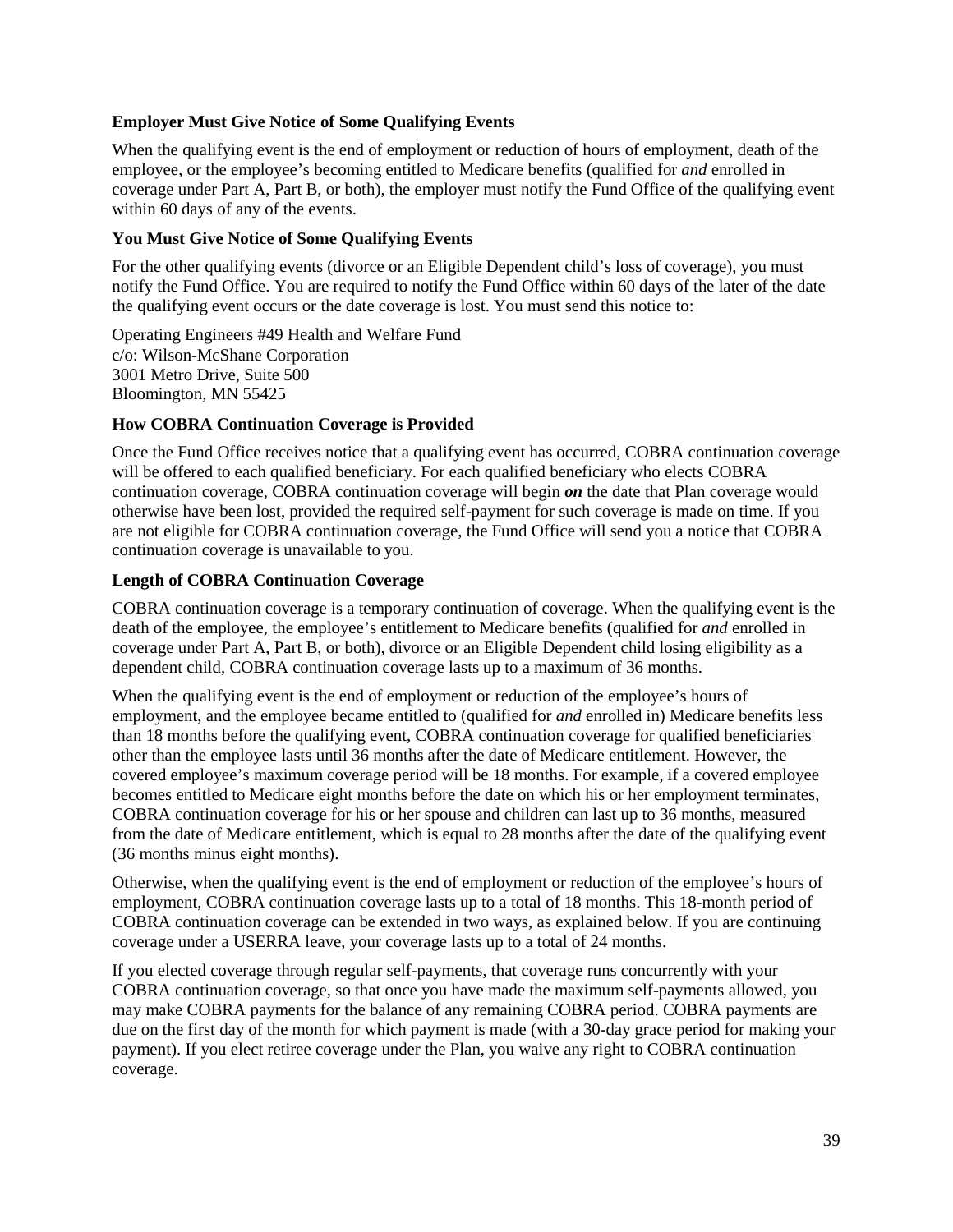#### **Disability Extension of 18-Month Period of COBRA Continuation Coverage**

If you or anyone in your family covered under the Plan is determined by the Social Security Administration to be disabled and you notify the Fund Office in a timely fashion, you and your entire family may be entitled to receive up to an additional 11 months of COBRA continuation coverage, for a total maximum of 29 months. The disability would have to have started at some time before the  $60<sup>th</sup>$  day of COBRA continuation coverage and must last at least until the end of the 18-month period of coverage.

You must make sure that the Fund Office is notified of the Social Security Administration's determination of disability within 60 days of the date of the determination and before the end of the 18 month period of COBRA continuation coverage. You must also notify the Fund Office within 60 days of the date that the Social Security Administration determines that you or your Eligible Dependent is no longer disabled. You must send this notice to the Fund Office.

#### **Second Qualifying Event Extension of 18-Month Period of COBRA Continuation Coverage**

If your family experiences another qualifying event while receiving 18 months of COBRA continuation coverage, the spouse and Eligible Dependent children in your family may receive up to an additional 18 months of COBRA continuation coverage, up to a maximum of 36 months, if you give notice of the second qualifying event to the Fund Office within 60 days of the event. This extension is available to the spouse and Eligible Dependent children if:

- The employee or the former employee dies;
- The employee or the former employee becomes entitled to Medicare benefits (qualified for *and* enrolled in coverage under Part A, Part B, or both);
- The employee or the former employee gets divorced or legally separated; or
- The child stops being eligible under the Plan as an Eligible Dependent.

The extension is available only if the event would have caused the spouse or Eligible Dependent child to lose coverage under the Plan had the first qualifying event not occurred.

In all of these cases, you must make sure that the Fund Office is notified of the second qualifying event within 60 days of the second qualifying event. This notice must be sent to the Fund Office.

## **Making Your Payments for COBRA Continuation Coverage**

If you elect COBRA continuation coverage, you do not have to send any payment for COBRA continuation coverage with the Election Form. However, you must make your first payment for COBRA continuation coverage within 45 days after the date your election form is returned to the Fund Office. (This is the date the Election Notice is post-marked, if mailed.) If you do not make your first payment for COBRA continuation coverage within 45 days, you will lose all COBRA continuation coverage rights under the Plan.

Your first payment must cover the cost of COBRA continuation coverage from the time your coverage under the Plan would have otherwise ended up to the time you make the first payment. You are responsible for making sure that the amount of your first payment is enough to cover this entire period. You may contact the Fund Office to confirm the correct amount of your first payment.

After you make your first payment for COBRA continuation coverage, you will be required to pay for each subsequent month of coverage. Under the Plan, these periodic payments are due on the first day of the month for which you receive COBRA continuation coverage. If you make a monthly payment on or before its due date, your coverage under the Plan will continue for that coverage period without any break. The Plan will not send periodic notices of payments due for these coverage periods. A COBRA self-payment will be considered on time if it is received within 30 days of the due date (your "grace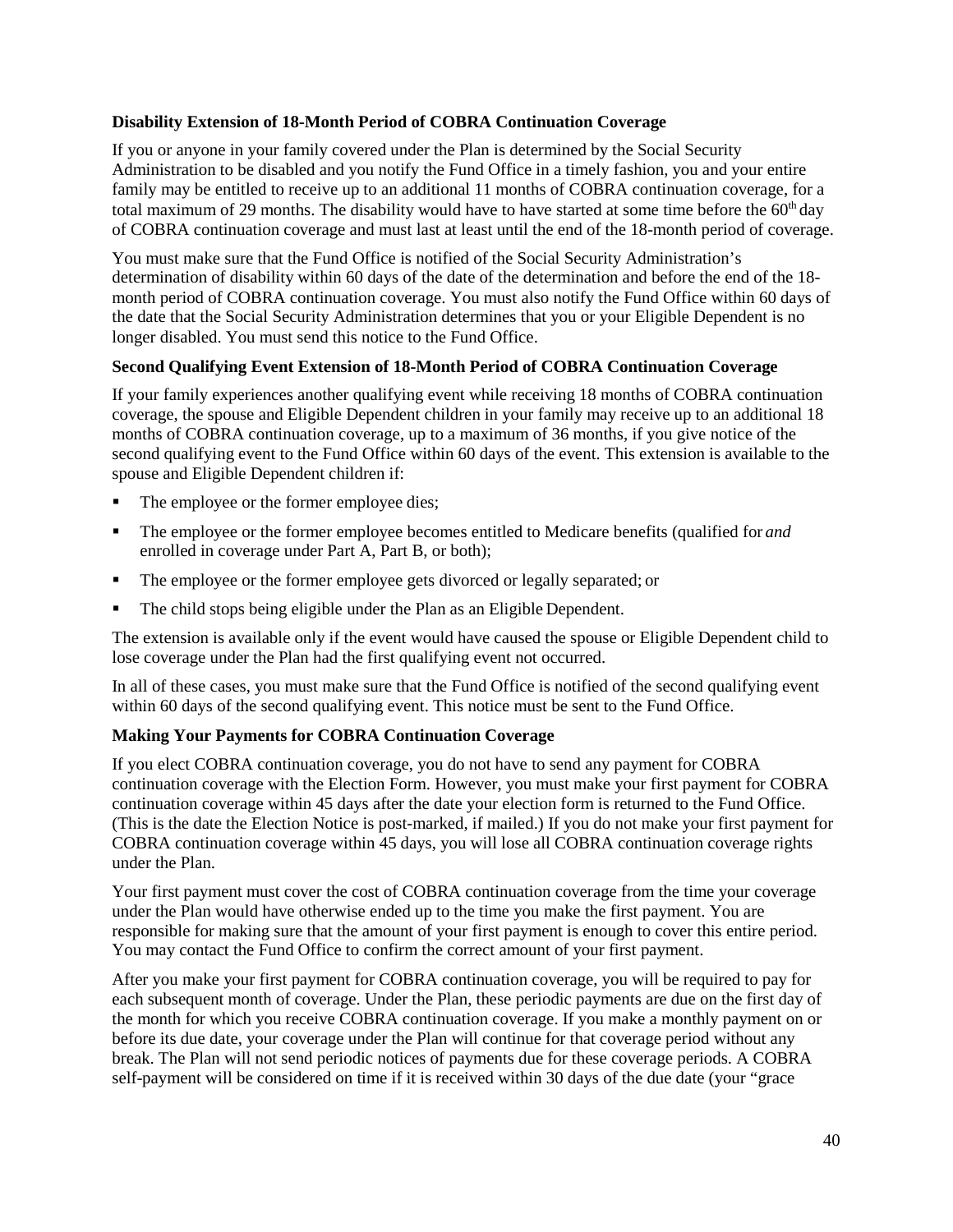period," explained in the next paragraph). A COBRA self-payment is considered made when it is mailed (postmarked) or personally delivered.

Although monthly payments are due on the dates shown above, you will be given a grace period of 30 days to make each periodic payment. You should note that the grace period does not apply to the first COBRA payment, which is always due within 45 days of election of COBRA continuation coverage. Your COBRA continuation coverage will be provided for each month as long as payment for that month is made before the end of the grace period. However, if you pay a monthly payment later than the first day of the month to which it applies, but before the end of the grace period for the month and you submit a claim within that period, you may receive an explanation of benefits that is a denial of your benefits, and you may have to resubmit your claim after making your COBRA payment.

Payments for COBRA continuation coverage should be sent to:

Operating Engineers #49 Health and Welfare Fund c/o: Wilson-McShane Corporation 3001 Metro Drive, Suite 500 Bloomington, MN 55425

If you fail to make a monthly COBRA payment before the end of the grace period for that payment, you will lose all rights to COBRA continuation coverage under the Plan.

## **Loss of Continued Coverage**

The period of COBRA continuation coverage for you or your Eligible Dependents may be cut short if:

- You or your Eligible Dependents do not make the required self-payments within 30 days of the due date;
- The Plan ceases to provide any group health benefits;
- You or your Eligible Dependents first become covered under any other group health care plan after election of COBRA continuation coverage (provided such plan does not contain any exclusions or limitations with respect to any pre-existing conditions);
- You or your eligible spouse become entitled to Medicare; or
- Your employer withdraws from the Plan.

## **Coverage Through the Health Insurance Marketplace**

The Marketplace offers "one-stop shopping" to find and compare private health insurance options. In the Marketplace, you could be eligible for a new kind of tax credit that lowers your monthly premiums and cost-sharing reductions (amounts that lower your out-of-pocket costs for deductibles, coinsurance, and copayments) right away, and you can see what your premium, deductibles, and out-of-pocket costs would be before you decide to enroll. Through the Marketplace you'll also learn if you qualify for free or lowcost coverage from Medicaid or the Children's Health Insurance Program (CHIP). You can access the Marketplace for your state at [www.HealthCare.gov.](http://www.healthcare.gov/)

Coverage through the Health Insurance Marketplace may cost less than COBRA continuation coverage. Being offered COBRA continuation coverage won't limit your eligibility for coverage or for a tax credit through the Marketplace.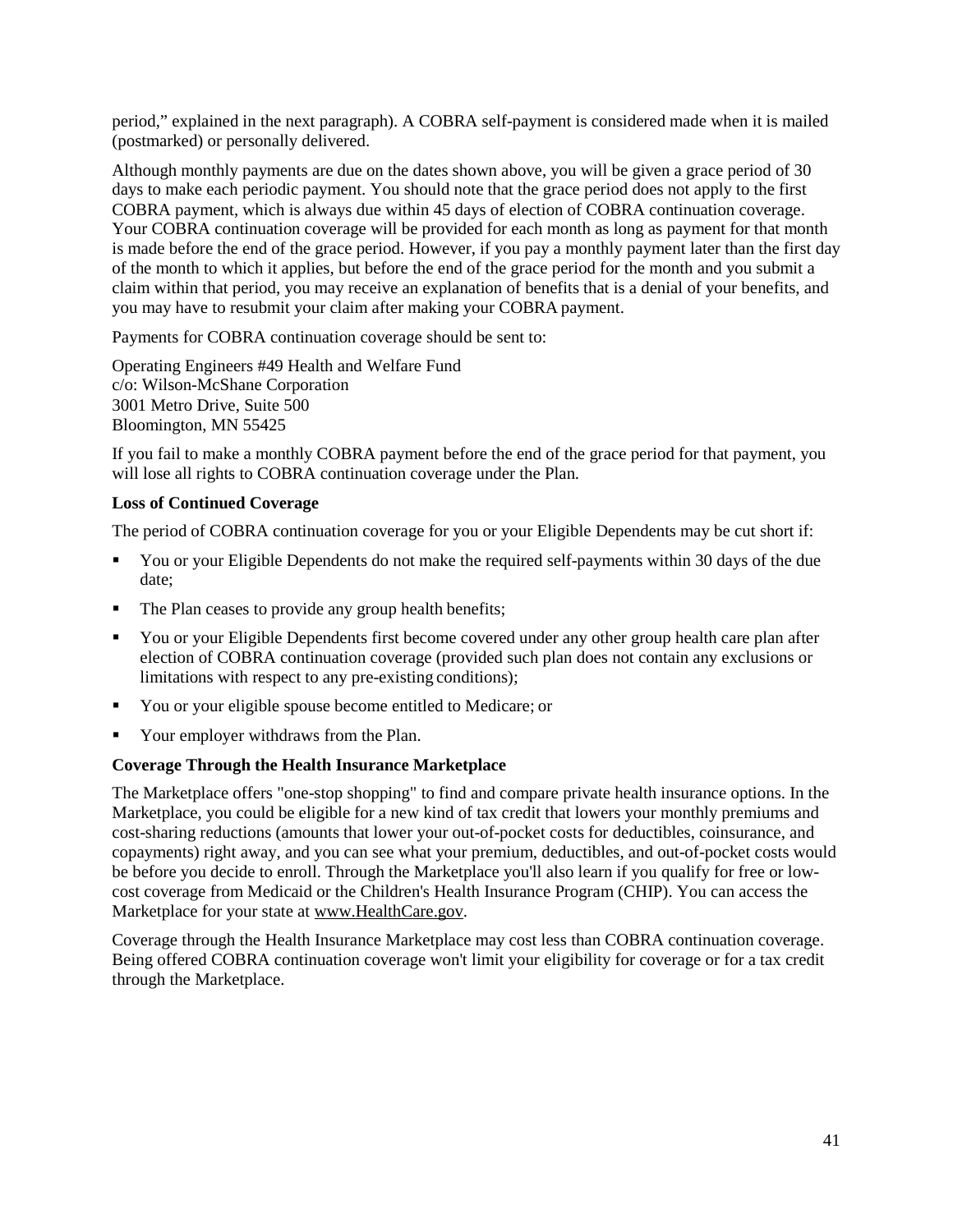You always have 60 days from the time you lose your job-based coverage to enroll in the Marketplace. That is because losing your job-based health coverage is a "special enrollment" event. After 60 days your special enrollment period will end and you may not be able to enroll, so you should take action right away.

If you sign up for COBRA continuation coverage, you can switch to a Marketplace plan during a Marketplace open enrollment period. You can also end your COBRA continuation coverage early and switch to a Marketplace plan if you have another qualifying event such as marriage or birth of a child through something called a "special enrollment period." But be careful; if you terminate your COBRA continuation coverage early without another qualifying event, you'll have to wait to enroll in Marketplace coverage until the next open enrollment period, and could end up without any health coverage in the interim.

Once you've exhausted your COBRA continuation coverage and the coverage expires, you'll be eligible to enroll in Marketplace coverage through a special enrollment period, even if Marketplace open enrollment has ended.

If you sign up for Marketplace coverage instead of COBRA continuation coverage, you cannot switch to COBRA continuation coverage under any circumstances

To find out more about enrolling in the Marketplace, such as when the next open enrollment period will be and what you need to know about qualifying events and special enrollment periods, visit [www.HealthCare.gov.](http://www.healthcare.gov/)

## **If You Have Questions**

For more information about your rights under COBRA, the Health Insurance Portability and Accountability Act (HIPAA), and other laws affecting group health plans, contact the nearest Regional or District Office of the U.S. Department of Labor's Employee Benefits Security Administration (EBSA) in your area or visit the EBSA website a[t www.dol.gov/ebsa](http://www.dol.gov/ebsa) (addresses and phone numbers are available through EBSA's website).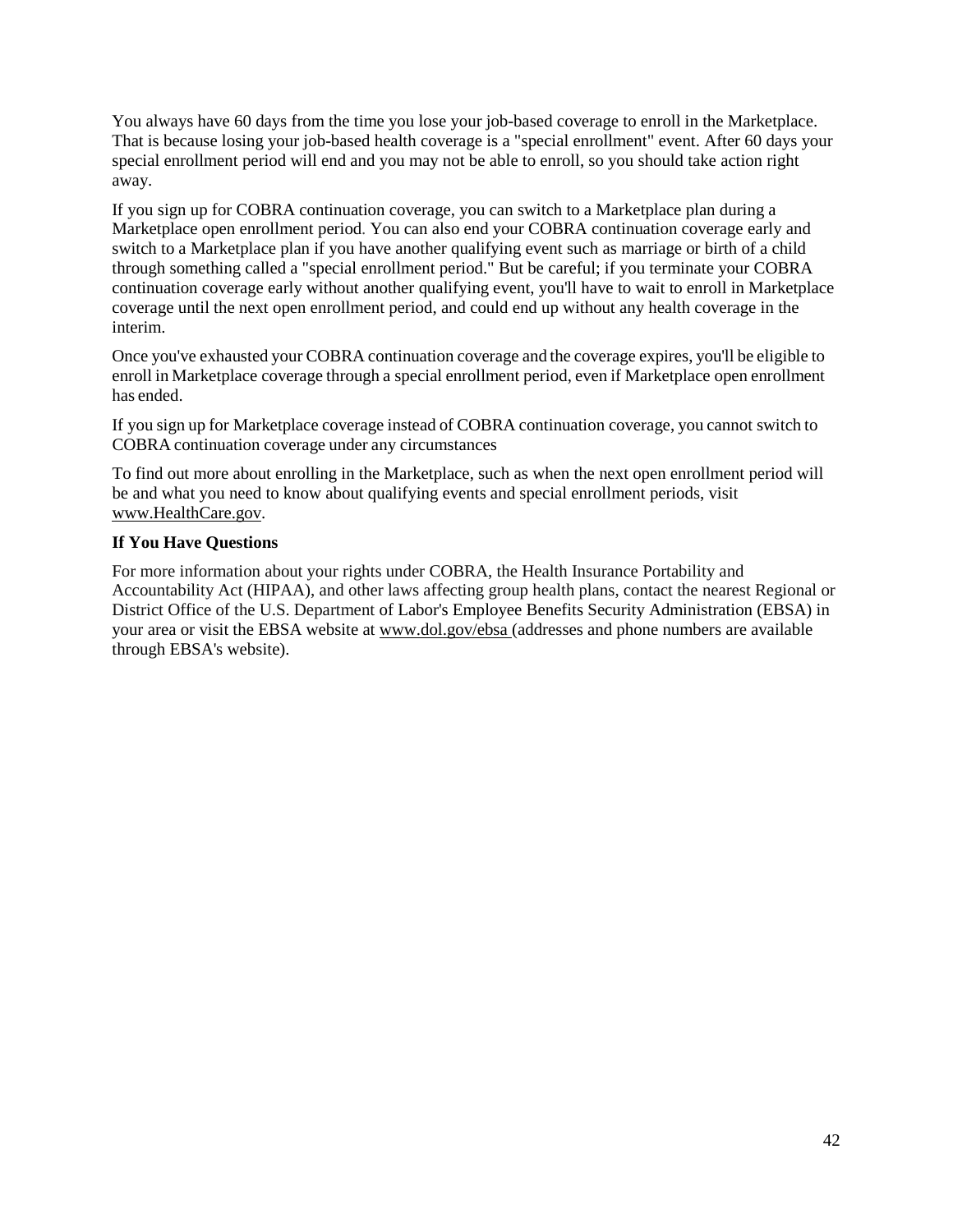## **SUPPORT PROGRAMS**

The Fund provides access to several support programs. However, not all of the benefits and programs are offered for Medicare retirees, as is noted in this section. You can refer to the *Schedule of Benefits* for any limits on these benefits.

## **HEALTH DYNAMICS COMPREHENSIVE PHYSICAL EXAM PROGRAM (ACTIVE EMPLOYEES AND THEIR ELIGIBLE DEPENDENTS, PRE-MEDICARE RETIREES, AND PRE-MEDICARE DEPENDENTS OF PRE-MEDICARE AND MEDICARE RETIREES)**

You, and your eligible spouse, if applicable, can have a complete and thorough annual physical exam performed through the Health Dynamics Comprehensive Physical Exam Program, which will be covered in full with no copayment. When you do, your calendar year deductible will be waived in the calendar year following the 12-month period (December – November) in which the comprehensive physical is completed. For example, if you and/or your spouse participate in a comprehensive Health Dynamics physical between December 2020 and November 2021, your 2022 calendar year deductible will be waived. In addition, each of you can elect to receive either:

- A \$20 per month gym/health club membership reimbursement for up to 12 months (\$240 maximum for you and \$240 maximum for your spouse); or
- Have \$240 reimbursed to each of you per year for copayments, deductibles and coinsurance amounts you pay under the medical plan.

**Health Dynamics Primary MD program ("Primary MD")**—If you, and your spouse, if applicable, prefer to see your own Physician for your annual physical examination versus participating in the Health Dynamics Comprehensive Physical Exam Program, you may participate in the Health Dynamics Primary MD program (Primary MD). Primary MD allows you and your spouse, if applicable, to visit your own Physician and have your Physician fill out a questionnaire, including clinical data, to be supplied back to Health Dynamics for Health Dynamics' wellness consultant for coaching purposes with you and your spouse. When you, and your spouse, if applicable, use the Primary MD program you can elect to receive either:

- A \$20 per month gym/health club membership reimbursement for up to 12 months (\$240 maximum for you and \$240 maximum for your spouse); or
- Have \$240 reimbursed to each of you per year for copayments and coinsurance amounts you pay under the medical plan. If both you and your spouse undergo a Health Dynamics physical, both of you can be reimbursed up to a maximum of \$240 for your co-pays and coinsurance amounts.

**Note**: You and/or your spouse participating in the Primary MD program are **not** eligible for waiver of the following year's deductible.

#### **Eligibility Requirements**

You must be a member or Eligible Dependent spouse to receive a physical through Health Dynamics. If you have a mammogram through Health Dynamics, it will be covered in full. If you have an annual physical exam through Health Dynamics and then have a mammogram at another facility, the mammogram will not be covered under the Physical Examination Benefit, but it will be covered under the Comprehensive Major Medical Expense Benefit, subject to the deductible and coinsurance.

The cost of an annual pap smear along with any routine immunizations will be covered in full through Health Dynamics or through the Physical Examination Benefit (if you have not exhausted your Physical Examination Benefit amount). If you have exhausted your Physical Exam Benefit, then benefits will be paid under the Comprehensive Major Medical Expense Benefit, subject to the deductible and coinsurance.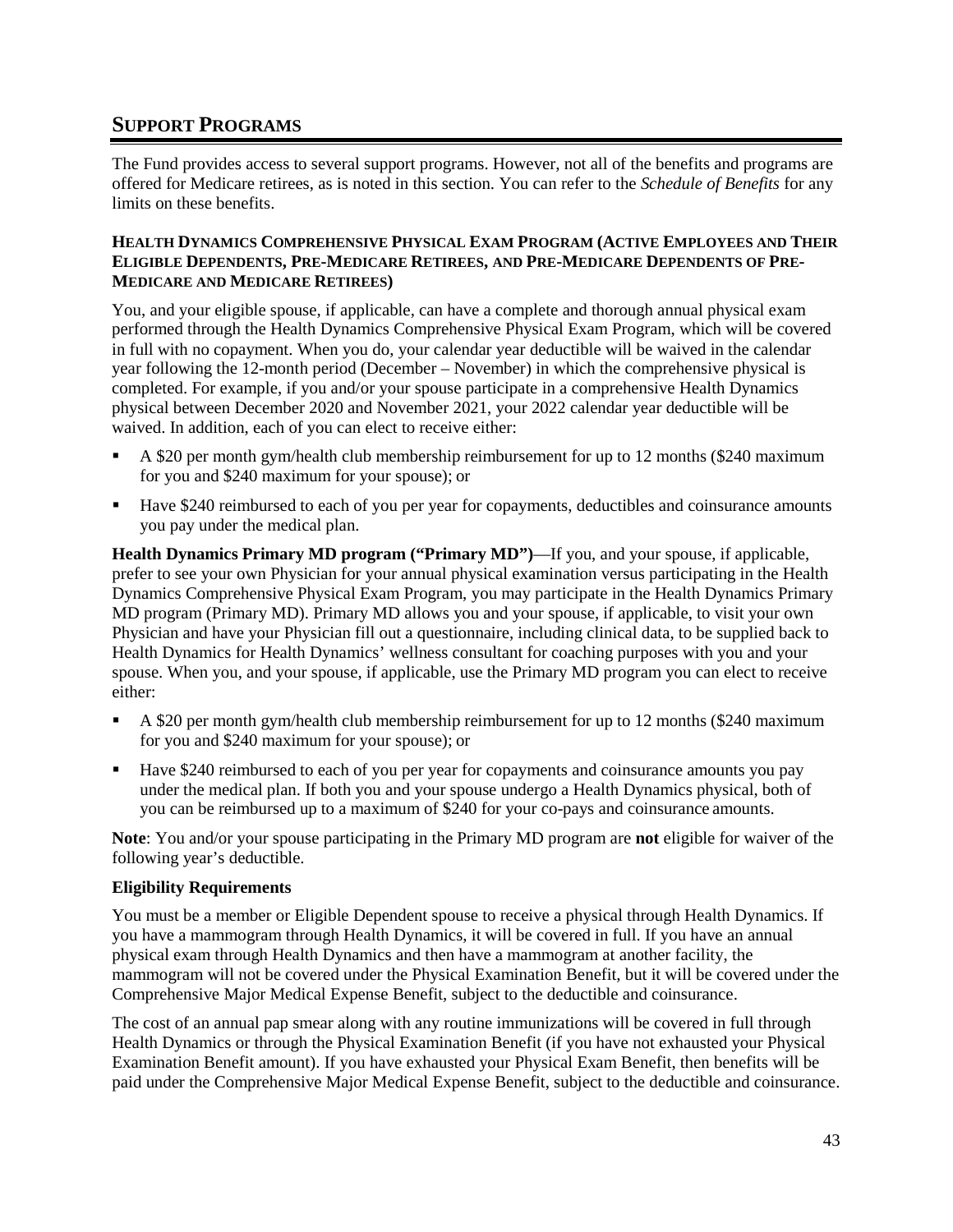You should check with the Fund Office for eligibility and current plan provisions about the above physical exam programs.

Health Dynamics' services are paid at 100%. For a list of services available from Health Dynamics, view its website. The website address is located in the chart at the beginning of this booklet.

#### **HEARING AID PROGRAM (ACTIVE EMPLOYEES AND THEIR ELIGIBLE DEPENDENTS, AND ALL RETIREES AND THEIR ELIGIBLE DEPENDENTS)**

The Fund will pay 100% of the Allowable Expense for a hearing aid instrument up to the maximum benefit listed in the *Schedule of Benefits*. You will not have to pay a deductible. Hearing aid Expenses in excess of the *Schedule of Benefits* will **not** be considered an Expense under any other benefits of this Plan, including the Comprehensive Major Medical Expense Benefit.

Covered hearing aid Expenses include a hearing aid instrument prescribed by an audiologist, otologist, otolaryngologist, or a person certified to dispense hearing aids.

If you have an exam and order a hearing aid, and then lose eligibility, benefits will be paid if the hearing aid is delivered within 60 days after the exam and within 30 days after losing eligibility.

#### **Exclusions**

Hearing aid benefits will **not** be paid for:

- Hearing aids not prescribed by an audiologist, otologist or otolaryngologist, or one certified to dispense hearing aids;
- Expenses made by a speech pathologist or any Expenses for speech therapy, speech readings or lessons in lip reading;
- Expenses for rental of or purchase of amplifiers; or
- Hearing aid batteries.

#### **CHIROPRACTIC SERVICES PROGRAM (ACTIVE EMPLOYEES AND THEIR ELIGIBLE DEPENDENTS, PRE-MEDICARE RETIREES, AND PRE-MEDICARE DEPENDENTS OF PRE-MEDICARE AND MEDICARE RETIREES)**

The Fund will cover chiropractic services up to the limits shown in the *Schedule of Benefits* for the detection, treatment, and correction of structural imbalance, subluxation or misalignment of the vertebral column for the purpose of alleviating pressure on nerves. Visit limitations for chiropractic treatment are combined with those for acupuncture treatment.

#### **ACUPUNCTURE SERVICES PROGRAM (ACTIVE EMPLOYEES AND THEIR ELIGIBLE DEPENDENTS, PRE-MEDICARE RETIREES, AND PRE-MEDICARE DEPENDENTS OF PRE-MEDICARE AND MEDICARE RETIREES)**

The Fund will cover Medically Necessary chiropractic services up to the limits shown in the *Schedule of Benefits*. Visit limitations for acupuncture treatment are combined with those for chiropractic care.

- Acupuncture (manual or electroacupuncture) may be considered Medically Necessary and appropriate for the following indications:
	- 1. treatment of chronic pain (defined as duration of at least six months) when the following criteria have been met prior to the beginning of acupuncture treatment:
		- o a comprehensive history and physical evaluation of the patient has been completed to document etiology of the pain; and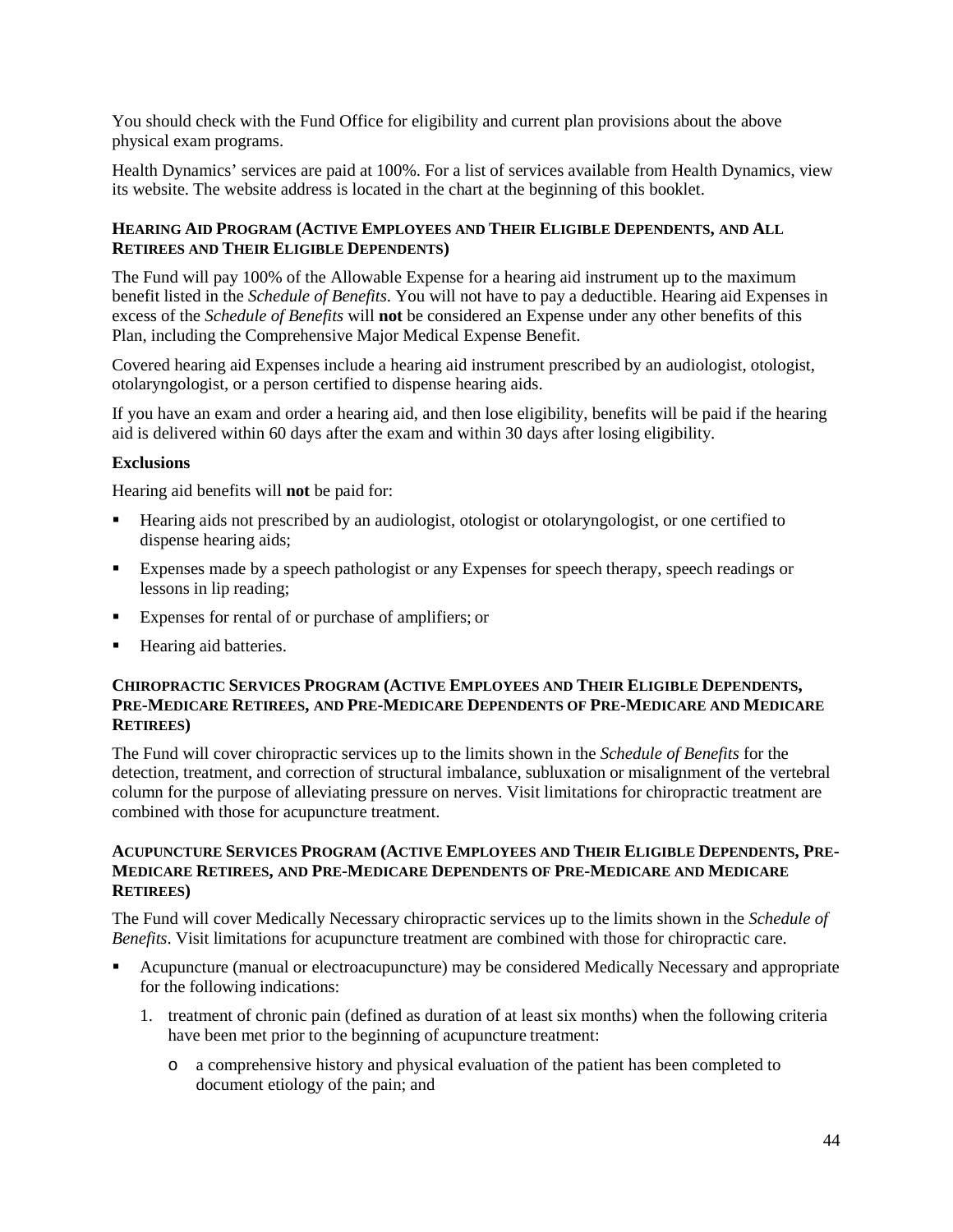- o conservative forms of multidisciplinary therapy (e.g. pharmacologic therapy, physical therapy, psychotherapy) have been tried, and have failed to alleviate the pain.
- 2. prevention and treatment of nausea associated with surgery, chemotherapy, and pregnancy.
- 3. maintenance therapy when:
	- o patient meets medical necessity; and
	- o acupuncture treatment has resulted in positive clinical response demonstrated by one of the following:
		- decreased use of pain medication; or
		- objectively measured improvement in function (e.g. Neck Disability Index, Oswestry Disability Index, Pain Disability Index, and Rolan Morris Back Pain Disability Questionnaire); or
		- improvement in function or stabilization of functional decline indicated by measures at the onset of acupuncture and measures at subsequent follow-up maintenance treatments.

Maintenance therapy is not considered Medically Necessary and appropriate in all other situations.

- Needle acupuncture is considered Experimental/Investigative for all other conditions including but not limited to the following due to a lack of clinical evidence demonstrating an impact on improved health outcomes:
	- 1. substance-related disorders;
	- 2. behavioral health conditions;
	- 3. infertility;
	- 4. obesity/weight loss;
	- 5. fatigue;
	- 6. allergic rhinitis;
	- 7. asthma;
	- 8. acne;
	- 9. sexual dysfunction; and
	- 10. nausea due to conditions other than surgery, pregnancy, or chemotherapy
- Electrical stimulation of auricular acupuncture points is considered Experimental/Investigative due to a lack of evidence demonstrating an impact on improved health outcomes.

You and your eligible family members may contact the patient advocacy program vendor, TEAM, at 651-642-0182 or toll free at 800-634-7710, to receive assistance in identifying the highest quality acupuncturists.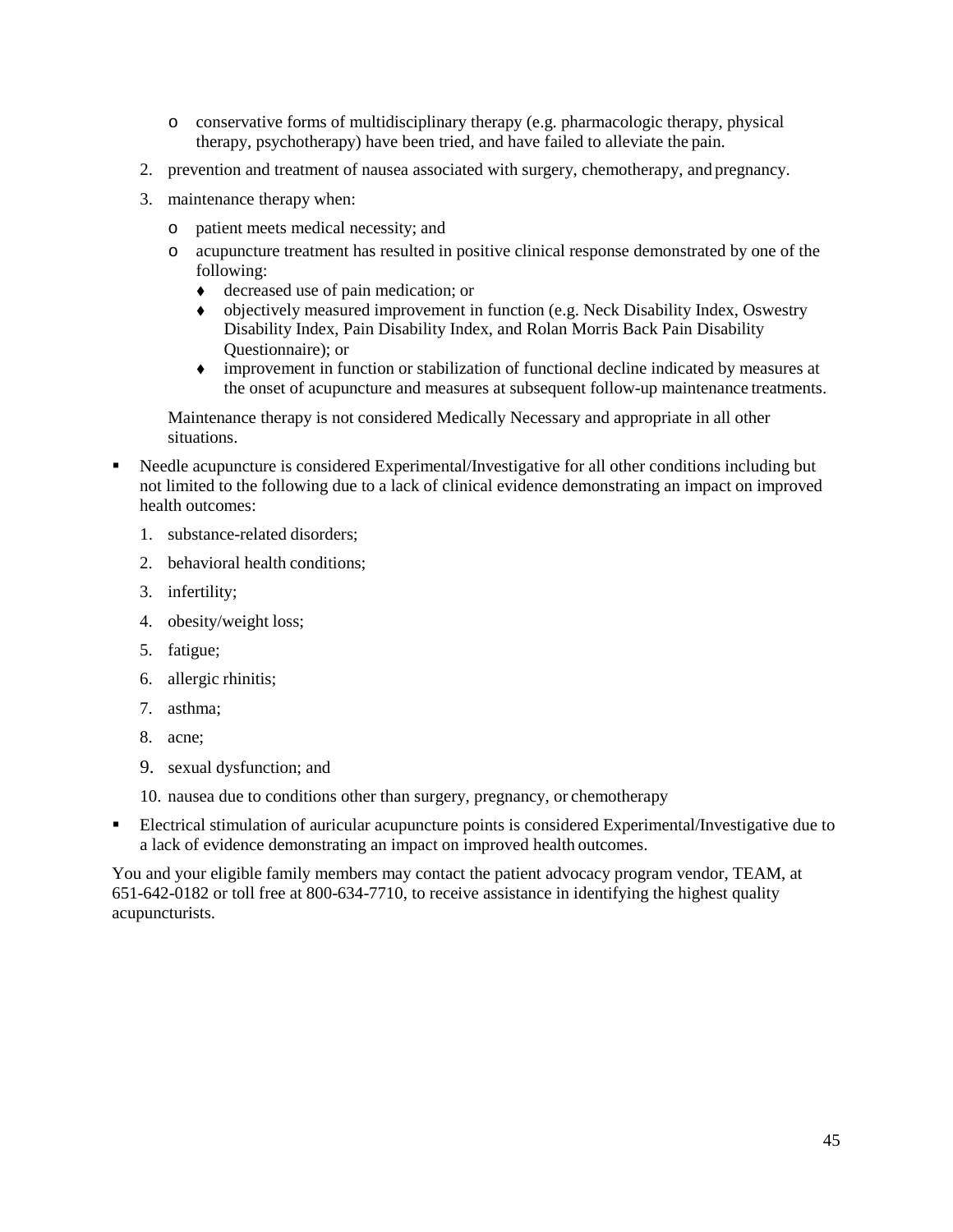#### **TELEHEALTH VISITS AND PHONE CONSULTATIONS (ACTIVE EMPLOYEES AND THEIR ELIGIBLE DEPENDENTS, PRE-MEDICARE RETIREES, AND PRE-MEDICARE DEPENDENTS OF PRE-MEDICARE AND MEDICARE RETIREES)**

You have access to Doctor On Demand, a Blue Cross and Blue Shield of Minnesota program that provides live face-to-face video calls or secure text chats with trusted, licensed doctors who can discuss your health issues, provide diagnoses and prescribe medications, if appropriate.

You can reach out to a Doctor On Demand (DoD) doctor 24/7 and receive the attention you need. The services are provided at no cost to you—there is no copay—and DoD has US-based, board-certified Physicians and licensed psychiatrists, psychologists and therapists ready to assist you.

Doctor On Demand providers treat urgent care, behavioral health, preventive health and chronic care issues. They can help with and/or treat colds and flu, skin conditions, women's and men's health issues, allergies, headaches, anxiety, depression, postpartum issues, relationship problems, trauma and loss, and more. You can even get a free mental health assessment.

You'll need to download the Doctor On Demand app from the Apple App Store, Google Play, or via doctorondemand.com. The app works with any smartphone, tablet or computer with a front-facing camera. For use on a desktop, the only supported browsers are Google Chrome and Firefox. To create an account, go to doctorondemand.com, click Join Now and fill in the information requested on the screen.

Note the following regarding online and telehealth visits:

- Visits with out-of-network telehealth providers (other than Doctor on Demand) are covered subject to applicable deductible and coinsurance.
- A copay applies for all in-network phone consultations.
- Out-of-network phone consultations provided outside of DoD are subject to applicable deductible and coinsurance.

#### **EMPLOYEE ASSISTANCE PROGRAM (ACTIVE EMPLOYEES AND THEIR ELIGIBLE DEPENDENTS, AND ALL RETIREES AND THEIR ELIGIBLE DEPENDENTS)**

The Fund contracts with the TEAM Corporation in order to offer you and your family short-term counseling services either over the phone or in a face-to-face setting. TEAM services are provided to you without cost and there are no visit limitations.

When you call TEAM, a professional counselor will work with you to assess your unique situation and recommend the best path forward. A counselor may determine your needs would be best met through alternative services or providers. In such an instance, TEAM will work with its broad network of quality providers and affiliates to align you with the very best support in your area. TEAM will follow up with you to ensure you are getting the services you need and the outcome desired.

TEAM EAP counselors work with a variety of issues. The most common issues include:

- Alcohol or drug problems
- Depression/anxiety
- Behavioral concerns
- Relationship challenges
- Family/parenting issues
- Grief and loss
- Stress management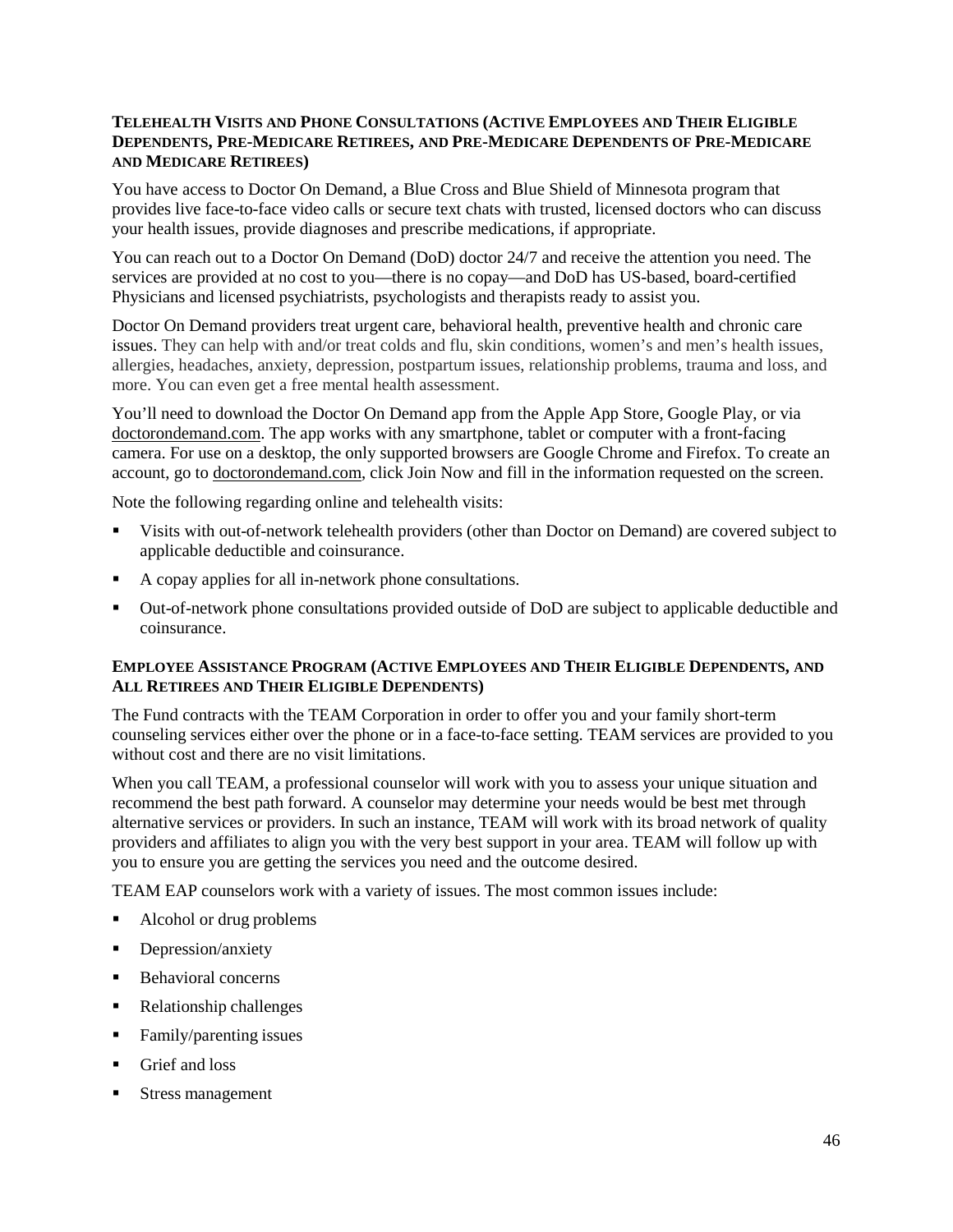#### Job-related difficulties

TEAM also provides work-life support services, such as financial counseling, legal consultation, and assistance with childcare needs and eldercare resources.

Whether it's a phone call with a counselor to help you locate a provider, or if you're not quite sure where to start, speaking with someone at TEAM will help you gain a sense of direction. To reach a TEAM counselor, call 651-642-0182 or toll free at 800-634-7710, or visit [www.team-mn.com.](http://www.team-mn.com/)

### **PATIENT ADVOCACY PROGRAM (ACTIVES EMPLOYEES AND THEIR ELIGIBLE DEPENDENTS, AND ALL RETIREES AND THEIR ELIGIBLE DEPENDENTS)**

The Plan uses a patient advocacy program to help you and your family receive the information you need to make informed health care decisions. TEAM is also the patient advocacy program vendor.

#### **MATERNITY MANAGEMENT PROGRAM (ACTIVE EMPLOYEES AND THEIR ELIGIBLE DEPENDENTS, PRE-MEDICARE RETIREES, AND PRE-MEDICARE DEPENDENTS OF PRE-MEDICARE AND MEDICARE RETIREES)**

The Fund contracts with Blue Cross and Blue Shield of Minnesota to provide you with access to its Maternity Management program, which provides services to ensure a healthy start to your baby's life. This program is provided at no charge to you. You'll start with an assessment, then get one-on-one support from a Maternity Nurse Manager who:

- Answers questions and offers advice about pregnancy and staying healthy
- Connects you to online tools (articles, videos and more) about pregnancy and infant care;
- Helps you prepare for the arrival of the new baby;
- **•** Offers personalized support; and
- Provides tips on how to stay happy and healthy after the baby is born.

To learn more about the program, call Blue Cross and Blue Shield of Minnesota at 866-489-6948.

#### **BLUE CROSS AND BLUE SHIELD OF MINNESOTA QUIT COACH PROGRAM (ACTIVE EMPLOYEES AND THEIR ELIGIBLE DEPENDENTS, PRE-MEDICARE RETIREES, AND PRE-MEDICARE DEPENDENTS OF PRE-MEDICARE AND MEDICARE RETIREES)**

The Fund contracts with Blue Cross and Blue Shield of Minnesota to provide you with a tobacco and vaping quitting support program that can help you take the first step to becoming nicotine-free. Here's what you'll receive:

- An initial call to talk about your history of nicotine use and your efforts to quit;
- Four additional calls with a [wellness coach a](https://www.bluecrossmn.com/wellbeing/health-programs/get-know-blue-cross-wellness-coaches)t times that work for you;
- A personal quit plan;
- A workbook sent to your home with tips to help you stick with the plan and deal with stress and cravings;
- Two additional calls to support you after you complete the program (30- and 90-day follow-ups); and
- Online tools and resources for support and to track your progress between calls.

To learn more about the program, call Blue Cross and Blue Shield of Minnesota at 888-662-BLUE (2583).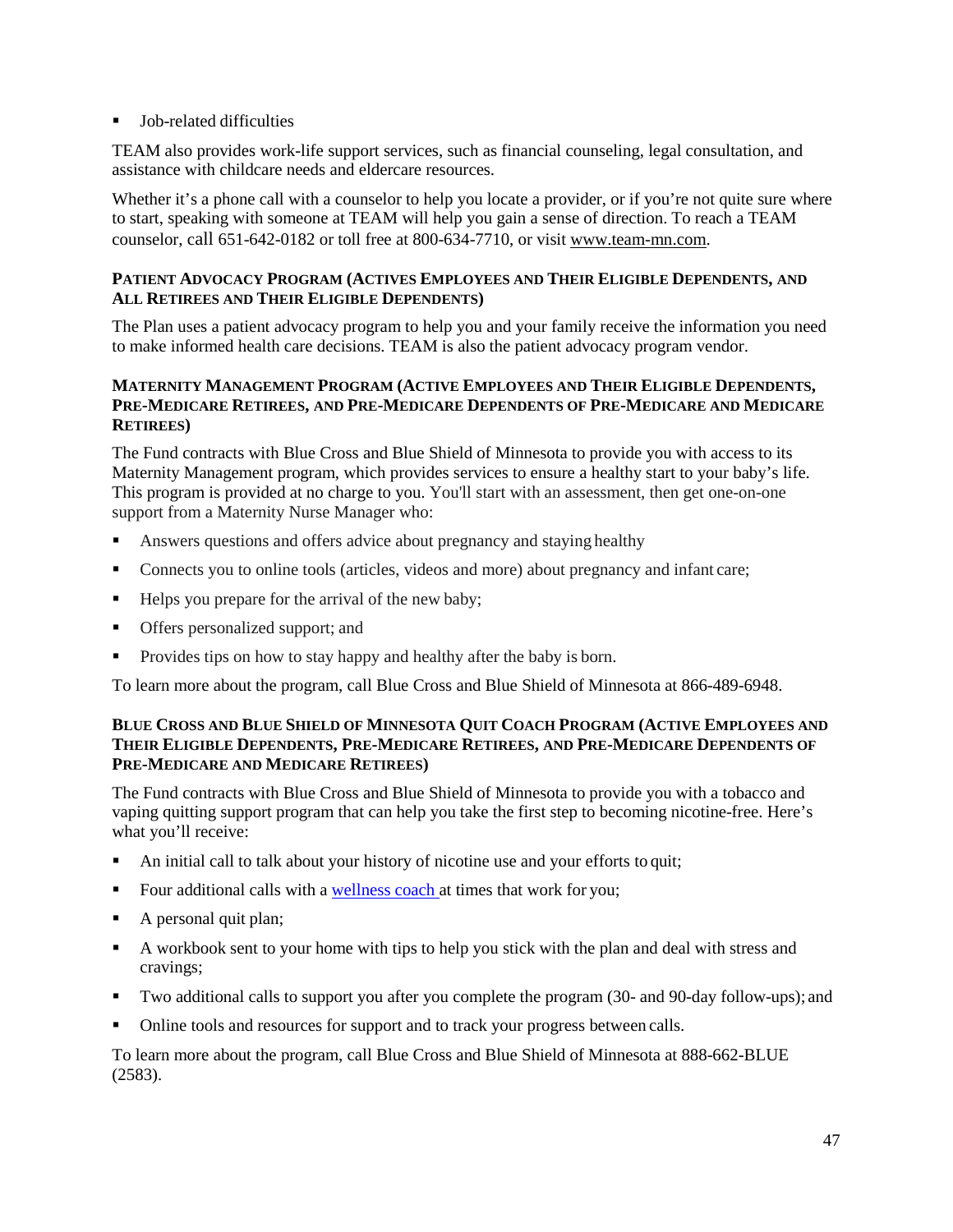# **COMPREHENSIVE MAJOR MEDICAL EXPENSE BENEFIT - (ACTIVE EMPLOYEES AND THEIR ELIGIBLE DEPENDENTS, PRE-MEDICARE RETIREES, AND PRE-MEDICARE DEPENDENTS OF PRE-MEDICARE AND MEDICARE RETIREES**

The Comprehensive Major Medical Expense Benefit will be paid if you incur covered Expenses as the result of an Injury or Illness that is not employment-related.

## **BENEFITS**

In general, the Plan will pay 80% of eligible Expenses after the deductible has been met. After a Covered Person has reached the out-of-pocket maximum, the Plan will pay Expenses at 100%, subject to certain exceptions listed in the *Schedule of Benefits*.

#### **DEDUCTIBLE**

The deductible is the amount of covered medical Expenses that you and your family pay each calendar year before the Plan pays Comprehensive Major Medical Expense Benefits. The deductible per Covered Person is listed in the *Schedule of Benefits*.

When two or more Covered Persons in your family satisfy the deductible, no other deductible will be required by other Covered Persons in your family for the remainder of the calendar year. The family deductible is listed in the *Schedule of Benefits*.

### **COPAYMENT**

You will pay the copayment listed in the *Schedule of Benefits* for office visits. The Plan will pay 100% of the remaining Expenses. There is **no** copayment for services that do not require an office visit such as allergy injections, diagnostic X-ray and lab tests, and routine immunizations for children.

For other services, see the *Schedule of Benefits* charts to determine your copayment.

#### **OUT-OF-POCKET MAXIMUM**

The Plan has imposed an out-of-pocket maximum in order to minimize the amount of money you will pay for medical Expenses during a Plan year. After you have paid the annual out-of-pocket maximum toward covered Expenses, the Plan will pay 100% of those covered Expenses for the remainder of that Plan Year.

Out-of-pocket copayments, including those for office visits and lab Expenses, will apply towards you satisfying the Plan's medical out-of-pocket maximum.

#### **MEDICAL PPO NETWORK**

The Plan has an agreement with a medical Preferred Provider Organization (PPO). A PPO is a network of Physicians, Hospitals and other Health Care Providers that offer quality health care at a reduced rate. Both you and the Fund will save money because the Expense for most medical services received from participating providers will be discounted. You will find the name of the Fund's PPO network on your ID card. **It is entirely your choice whether to use a PPO provider or not;** however, you will save money when you use in-network providers. For example, all inpatient Expenses incurred at facilities that **are not**  in-network will not be covered. The only exception applies when you are receiving care for an Emergency Medical Condition, as defined in the *Definitions*section.

If you or your Eligible Dependent(s) incur Covered Expenses with an out-of-network Health Care Provider, the Plan will determine the benefits payable by reference to the lesser of the billed amount and the Allowable Expense. You are 100% responsible for paying any portion of a billed charge that exceeds the Allowable Expense. In some cases, the balance of an out-of-network charge (the portion that exceeds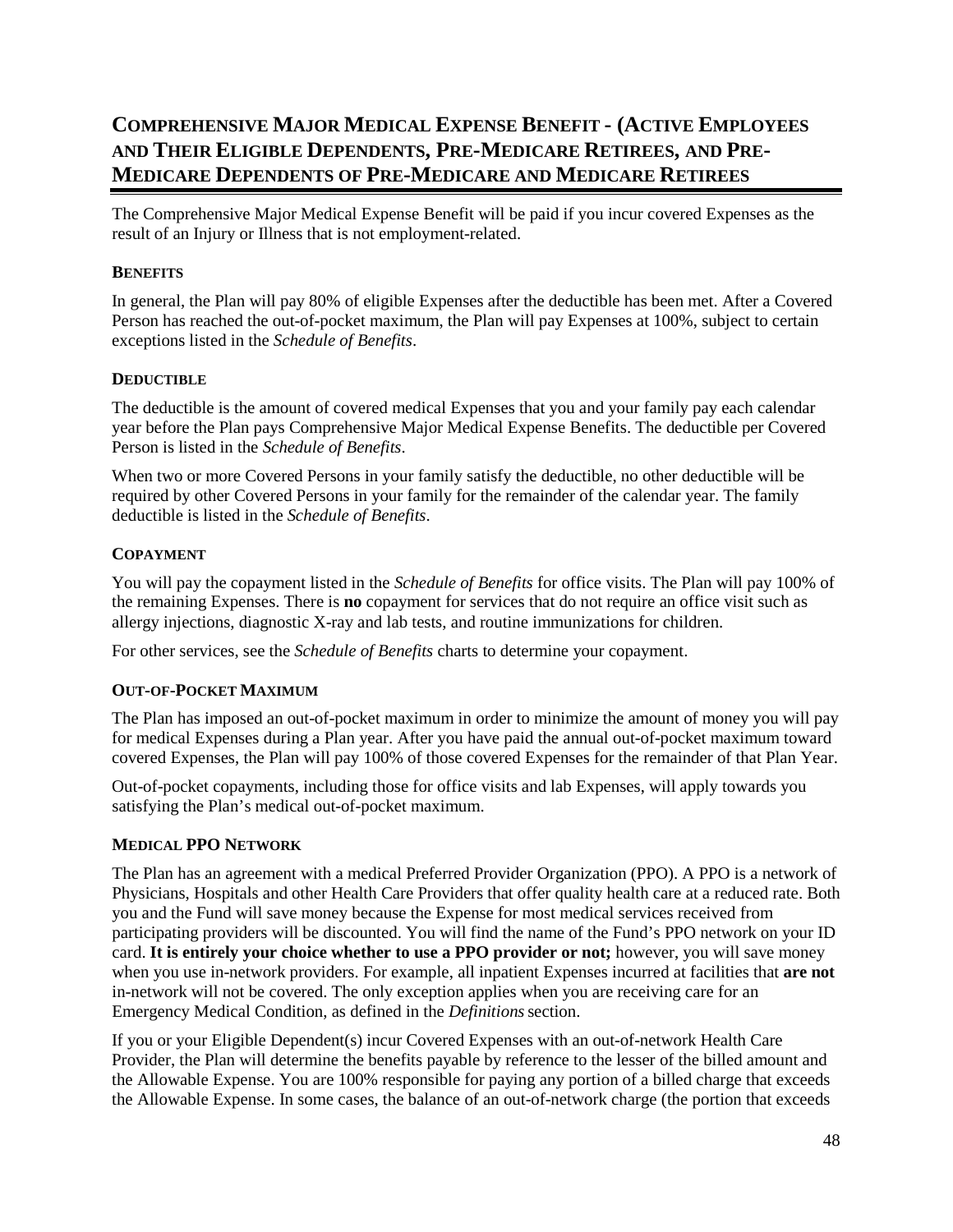the Allowable Expense) may be tens or even hundreds of thousands of dollars. To avoid balance billing, use in-network Health Care Providers.

If you or your Eligible Dependent are scheduled to be admitted to a Hospital, or any other facility for any reason, or intend to receive treatment for which an overnight stay is anticipated, be sure to confirm with the facility or the Fund Office that the facility is an in-network PPO provider**.**

You may refer to the contact information on your ID card to find a participating provider or to obtain a list of providers in your area, free of charge.

### **For Transplants and Certain Types of Surgery**

If you need a transplant, have cardiovascular disease, cancer, or need muscular-skeletal treatment (other than chiropractic) or bariatric surgery, a patient advocacy program vendor can direct you to a Center of Excellence or other resources for diagnosis or treatment.

#### **PREAUTHORIZATION**

You must obtain preauthorization for the following services/procedures before they will be covered:

- Gastric bypass;
- Xenical weight loss;
- Medically Necessary Cosmetic Surgery or non-emergency Reconstructive Surgery; and
- Transplants.

To receive preauthorization for the above services/procedures, call the Fund Office.

**Note**: A preadmission notification requirement also applies to in-network Hospital admissions. This notification requirement is fulfilled when you or a Hospital (medical or behavioral) informs Blue Cross and Blue Shield of Minnesota that you or your Eligible Dependent will be admitted for inpatient care for any type of non-emergency admission or partial admission. All Hospitals participating in the PPO network and located in Minnesota are required to perform the preadmission notification on your behalf. If you are planning to be hospitalized outside of the state of Minnesota, make sure that preadmission notification will be performed by the Hospital. You can satisfy the preadmission notification requirement by calling 866-938-9741.

#### **COVERED EXPENSES**

Only the Allowable Expenses for Medically Necessary services and supplies that are not excluded under the Plan and that are recommended by a Health Care Provider for the diagnosis or treatment of an Injury or Illness are Covered Expenses. Expenses that are not Covered Expenses are not covered and no benefits are payable in connection with such expenses. The following provides examples of Covered Expenses:

- a. **Inpatient and Outpatient Hospital Expenses** -including:
	- 1. Hospital room and board, up to the average semi-private room rate charged by the Hospital; and
	- 2. operating room, medicines, drugs, blood and blood plasma (including administration thereof), anesthetic (including administration when billed as part of Hospital Expenses), X-ray examinations, radiation treatments, physiotherapy, laboratory tests, surgical dressings and medical supplies.
- b. **Surgical Expenses**  For the performance of an operation or the repair of a dislocation or fracture (excluding assistant surgeon) and for the services of an anesthetist not included in the Hospital Expenses.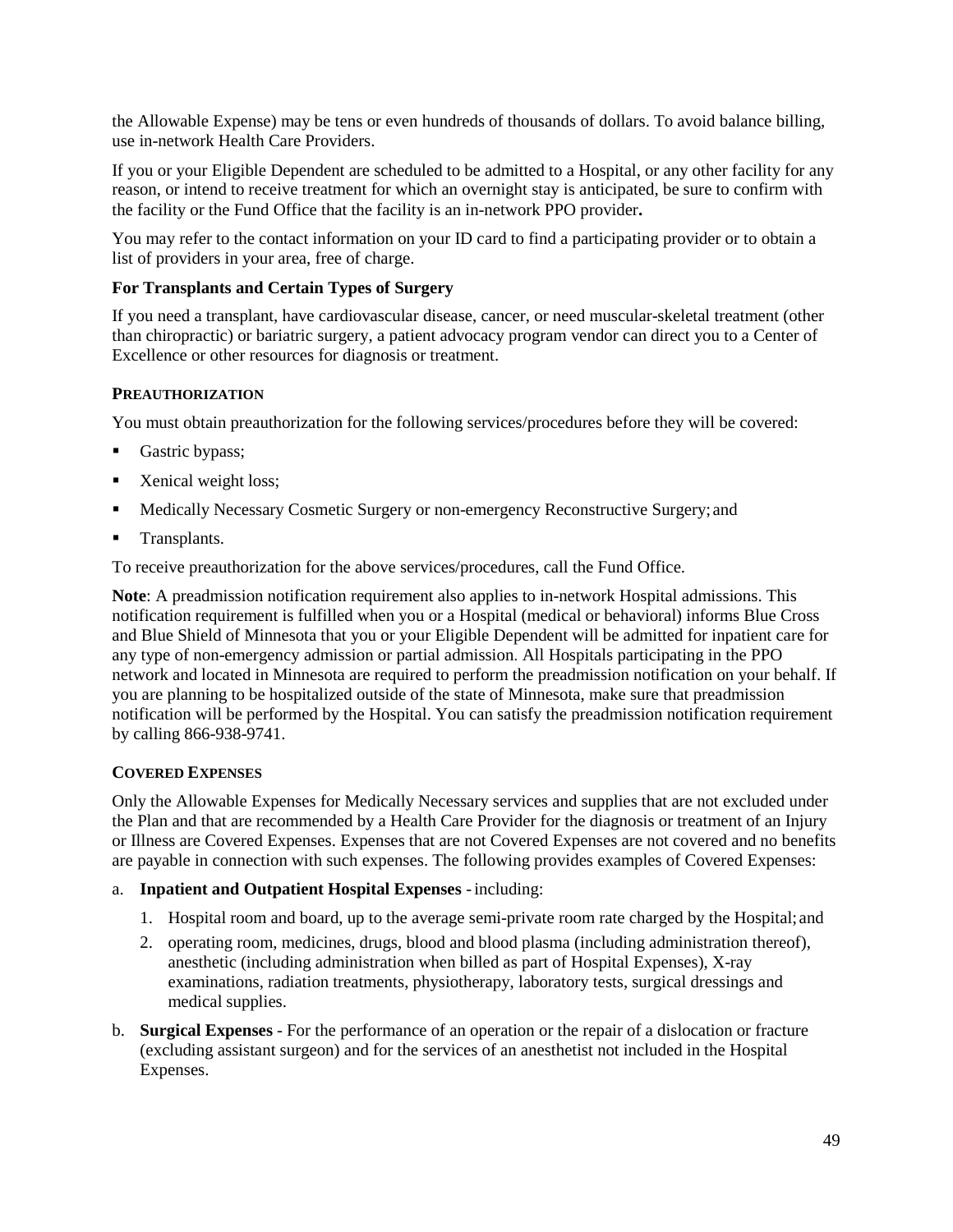The Plan complies with the Women's Health and Cancer Rights Act of 1998 (WHCRA), a federal law that protects women who choose to have breast reconstruction in connection with a mastectomy. WHCRA covers women who undergo a mastectomy for any medical reason, not just to treat breast cancer. For women who elect breast reconstruction following a mastectomy, coverage is provided in a manner determined in consultation with the attending Physician and the patient for:

- 1. all stages of reconstruction of the breast on which the mastectomy is performed;
- 2. surgery and reconstruction of the other breast to produce a symmetrical appearance;
- 3. prostheses; and
- 4. treatment of physical complications of the mastectomy, including lymphedema.

Benefits will be provided subject to the same deductible and copayment requirements as other medical and surgical benefits available through the Plan.

#### **c. Preventive Care**

The following mandated preventive services are paid at 100% if you use any Blue Cross and Blue Shield of Minnesota PPO Health Care Provider. You can find an up to date list of all preventive care services at [www.healthcare.gov/coverage/preventive-care-benefits/.](http://www.healthcare.gov/coverage/preventive-care-benefits/) The following list is updated on an ongoing basis to comply with the requirements of the Affordable Care Act:

- 1. Well-woman visits (including prenatal care)
- 2. Screening for gestational diabetes
- 3. Breast feeding support, supplies and counseling (including equipment rental or purchase)
- 4. Human papillomavirus (HPV) testing every three years beginning at age 30
- 5. Counseling for sexually transmitted infections
- 6. Counseling and screening for HIV (includes testing)
- 7. Contraceptive methods and counseling for all FDA-approved methods and sterilization (includes barrier and hormonal methods and implanted devices)
- 8. Services related to follow up and management of side effects from contraceptives, counseling for continued adherence and device removal
- 9. Over-the-counter (OTC) contraceptives for women if prescribed by a Health Care Provider
- 10. Screening and counseling for interpersonal and domestic violence
- 11. Aspirin and other OTC items that are recommended by a Health Care Provider
- 12. Removal of polyps during a screening colonoscopy
- 13. BRCA genetic testing
- 14. Any tests or services NOT provided above by Health Dynamics that meet any of the following criteria:
	- evidenced-based items or services that have in effect a rating of "A" or "B" in the current recommendations of the United States Preventive Services Task Force (USPSTF) with respect to the individual involved;
	- immunizations for routine use in children, adolescents, and adults that have in effect a recommendation from the Advisory Committee on Immunization Practices (ACIP) of the Centers for Disease Control and Prevention (CDC) with respect to the individual involved;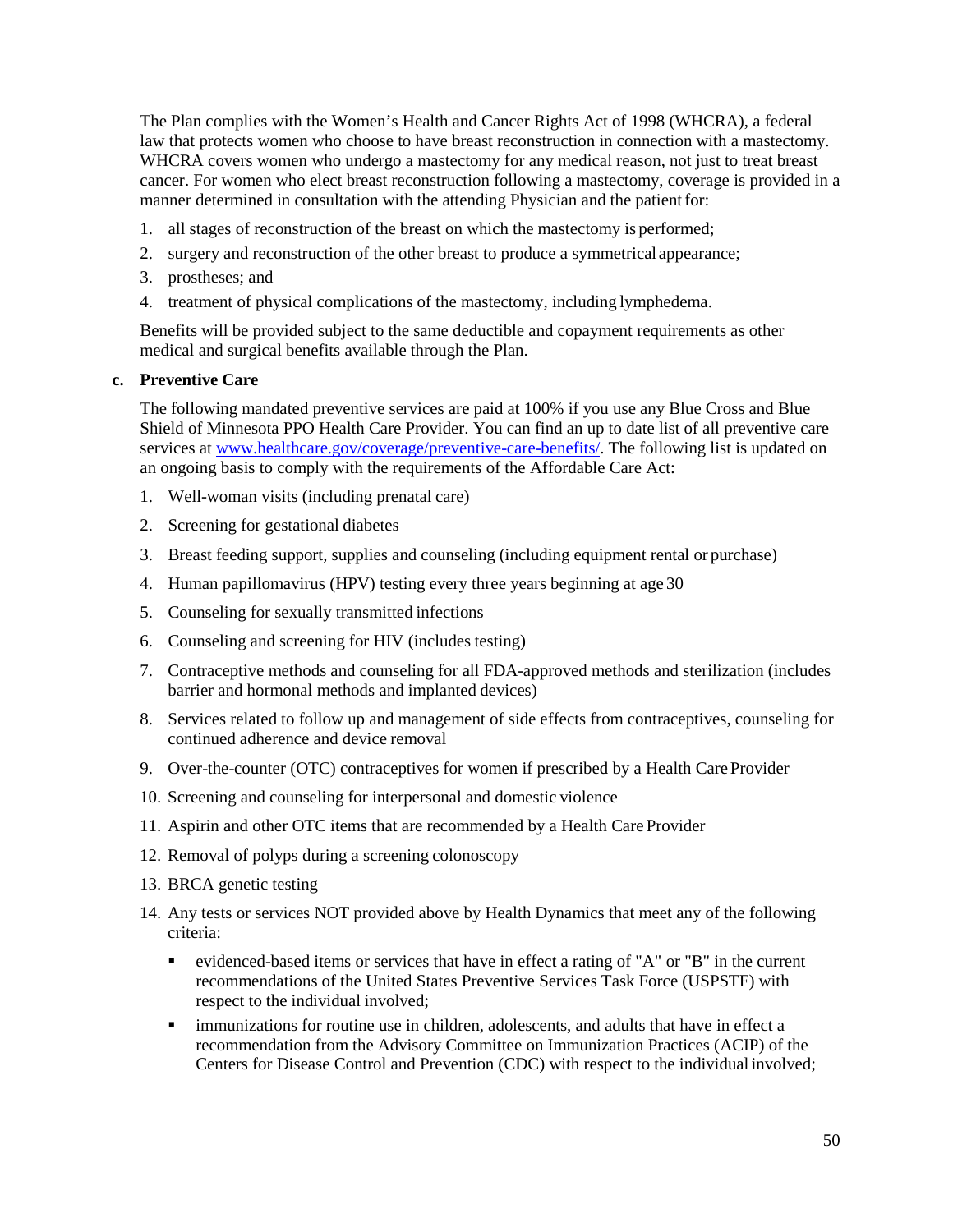- with respect to infants, children, and adolescents, evidence-informed preventive care and screenings provided for in the comprehensive guidelines supported by the Health Resources and Services Administration (HRSA); and
- with respect to women, evidence-informed preventive care and screening provided for in comprehensive guidelines supported by HRSA, to the extent not already included in certain recommendations of the USPSTF.
- d. **Skilled Nursing Care Facility**  Room and board and miscellaneous Expenses for a Skilled Nursing Care Confinement up to the maximum amount listed in the *Schedule of Benefits*. The maximum amount will be paid if there was a Hospital confinement or the Physician certifies in writing that confinement would have been necessary without Skilled Nursing Care. In this case, the benefit will be two days for every day the Physician certifies that Hospital confinement would have been required.

### e. **Home Health Care** services for:

- 1. nursing care provided by a registered nurse or a licensed practical nurse supervised by a registered nurse;
- 2. medical services;
- 3. physical, occupational or speech therapy; and
- 4. medical supplies and drugs furnished by a Home Health Agency, in the patient's home and according to a Home Health Care Plan. One home health care visit is one visit by a Home Health Agency representative or a visit of 4 hours or less by a home health aide.

Benefits will not be paid for:

- 1. services of a housekeeper, companion orsitter;
- 2. services and supplies not included in the Home Health Care Plan; or
- 3. services provided by a person who is part of the patient's family or who lives in the patient's home.
- f. **Maternity Expenses** resulting from a pregnancy are covered immediately for Expenses incurred on or after the effective date of the Covered Person's coverage under the Plan. Under federal law, the Plan may not restrict the Hospital stay for childbirth to less than 48 hours following a normalvaginal delivery, or less than 96 hours following delivery by a cesarean section. However, federal law generally does not prohibit the mother's or newborn's attending provider, after consulting with the mother, from discharging the mother or newborn earlier than 48 hours (or 96 hours as applicable). The Plan may not, under federal law, require that a provider obtain authorization from the Plan for prescribing a length of stay not in excess of 48 hours (or 96 hours).
- g. **Nursery Care** for newborn Eligible Dependent children.
- h. **Office Visits**.
- i. **Diagnostic Laboratory and Imaging Expenses**, if recommended by a health care provider.
- j. **LASIK Eye Surgery** for active employees and their Dependents, payable only once per eye in a lifetime.
- k. **Reconstructive Surgery** when necessary because of:
	- 1. Injuries;
	- 2. repair of congenital defects of newborn children;
	- 3. repair of defects that result fromsurgery;
	- 4. for which preauthorization has been received from the Fund; or
	- 5. in connection with a mastectomy, as required by federal law.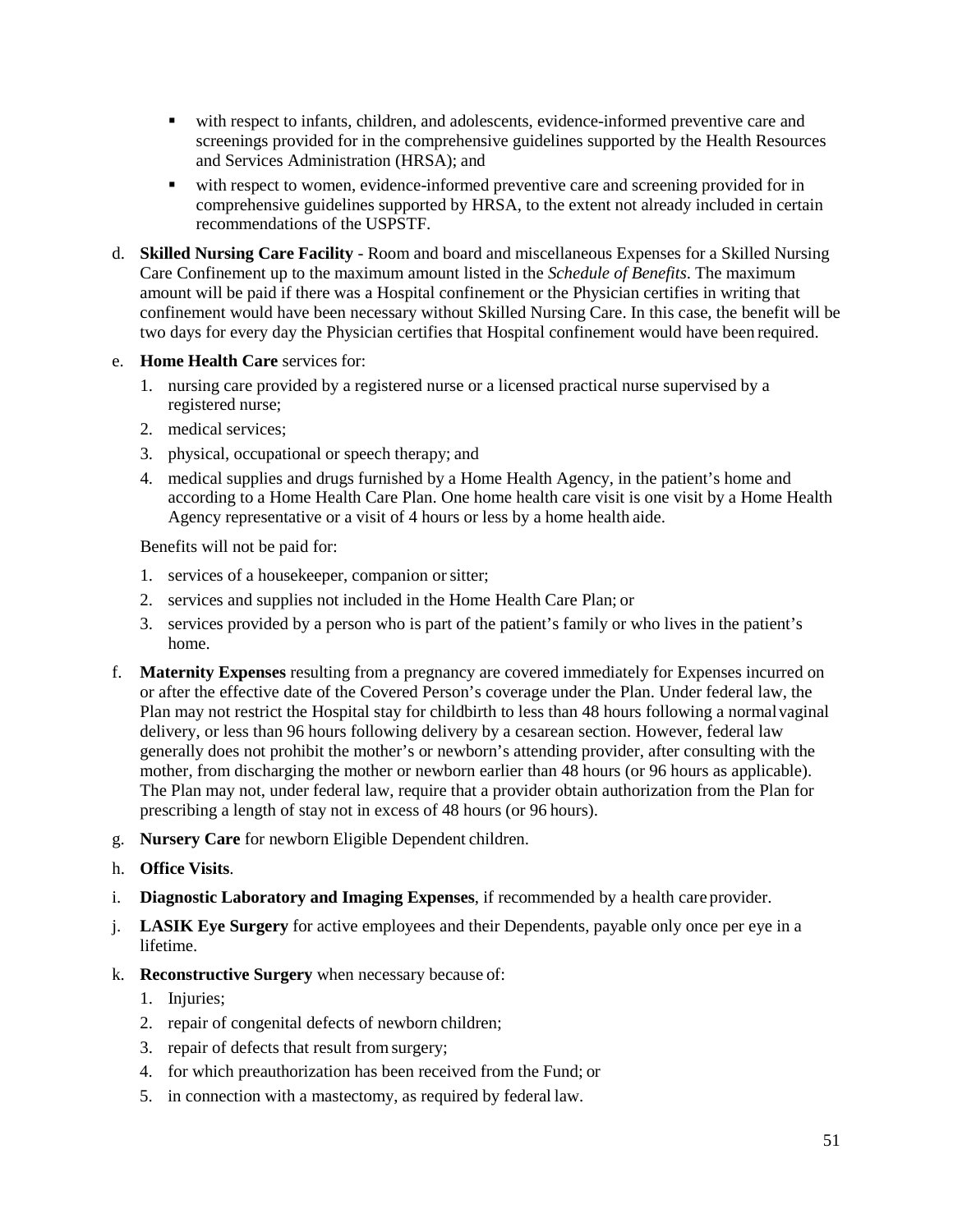- l. **Hospice Care** for a person who has received a prognosis of six months or less to live. Covered Expenses include:
	- 1. part-time or intermittent nursing care provided for up to eight hours a day by a Hospice Care or Home Health Care Agency;
	- 2. medical supplies, drugs and medicines;
	- 3. medical social services;
	- 4. room and board and services and supplies for pain control and other acute and chronic symptom management in a Hospital or inpatient hospice facility or Skilled Nursing Care Facility.

Covered Hospice Care does not include:

- 1. bereavement counseling, pastoral counseling, financial or legal counseling (such as estate planning and drafting of a will), or funeral arrangements;
- 2. services that are not for the care of the patient such as sitter or companion services, transportation, house cleaning or maintenance; or
- 3. respite care provided to give the primary caregiver time away from the patient for anyreason.

The 180-day maximum may be waived when continued hospice care will be a cost savings to the Fund over inpatient hospitalization.

- m. **Human Organ Transplant Surgery** including Human Organ Acquisition. Acquisition Expenses are limited to:
	- 1. testing to identify a suitable donor;
	- 2. acquisition of organ;
	- 3. transportation of donor, if living;
	- 4. life support for donor; and
	- 5. transportation of the organ or donor on life support.

All transplant and stem cell support procedures must be performed by a Center of Excellence. For more information or to find a Center of Excellence, contact the Fund Office.

#### n. **Dental Services**:

Orthodontia (aligning crooked teeth) is only a payable benefit under the Comprehensive Major Medical Expense Benefit when it is part of a Medically Necessary, covered treatment for oral surgery, Pierre Robin Sequence treatment, cleft palate repair or accidental Injury to teeth, as determined by the Plan Administrator or its designee.

Orthodontia treatment is also covered when provided within six months after an Injury and must be completed within two years after the Injury. The initial treatment may begin more than six months after the Injury ONLY when Medically Necessary.

Orthodontia services are not payable under the Comprehensive Major Medical Expense Benefit for the purposes of cosmetics, abrasions, erosion, restoring or altering vertical dimension, replacing or stabilizing tooth structure loss by attrition, realigning of teeth, periodontal splinting, gnathologic recordings, equilibration or treatment of disturbances of the temporomandibular joint (TMJ). Coverage will be limited to a lifetime maximum as shown on the *Schedule of Benefits*.

Additionally, anesthesia for children age five and under when dental procedures are needed is covered, as are extractions of impacted wisdom teeth if deemed Medically Necessary by the patient advocacy program vendor, TEAM.

Tooth extractions are covered **only** when such extractions are necessary in order to perform Medically Necessary procedures to treat oral cancer.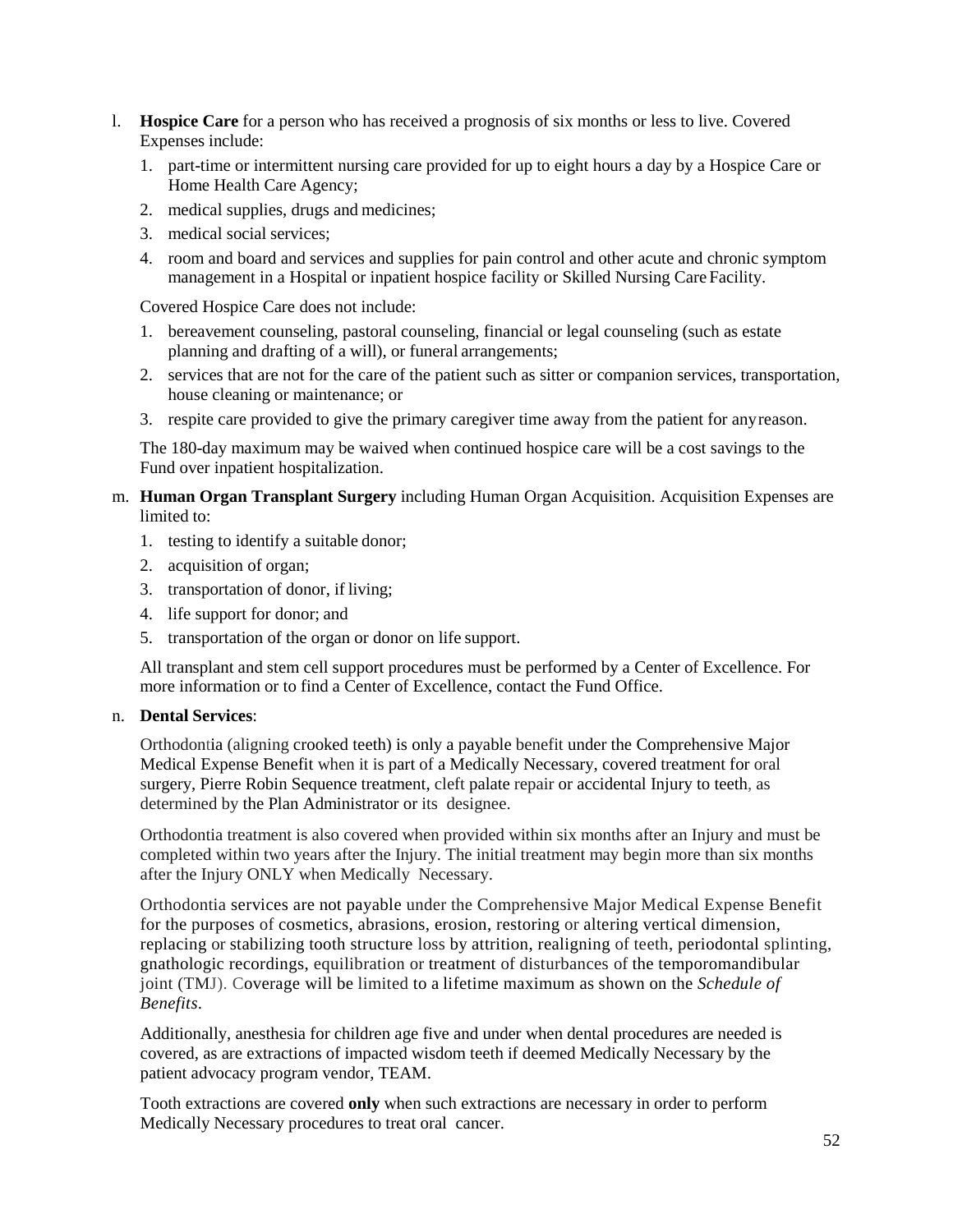Dental implant surgery is covered **only** when performed as part of reconstruction of the mouth after treatment for oral cancer.

Dental treatment by a Physician, dentist, or dental Surgeon for a fractured jaw or for an Injury to natural teeth including replacement of such teeth within six months after the date of the accident.

The following oral services will also be covered under the Comprehensive Major Medical Expense Benefit:

- **1.** bone surgery **[dental codes: D4260; D4261]**
- **2.** removal of impacted tooth **[dental codes: D7220; D7230; D7240; D7241]**
- **3.** removal of residual tooth roots **[dental code: D7250]**
- **4.** oroantral fistula closure **[dental code: D7260]**
- **5.** primary closure of a sinus perforation **[dental code: D7261]**
- **6.** tooth re-implantation and/or stabilization of accidentally avulsed or displaced tooth **[dental code: D7270]**
- **7.** tooth transplantation (includes re-implantation from one site to another and splinting and/or stabilization - - **[dental code: D7272]**
- **8.** surgical access of an unerupted tooth **[dental code: D7280]**
- **9.** biopsy of oral tissue **[dental codes: D7285; D7286]**
- **10.** surgical repositioning of teeth **[dental code: D7290]**
- **11.** alveoloplasty Smoothing of the jawbone **[dental codes: D7310; D7311; D7320; D7321]**
- **12.** vestibuloplasty surgical modification of the oral cavity generally increasing the height and width of the gum region in preparation for dentures or oral implants -**[dental codes: D7340; D7350]**
- **13.** excision of lesion **[dental code: D7410]**
- **14.** excision of cyst, outgrowth or tumor **[dental codes: D7410; D7411; D7412; D7413; D7414; D7415; D7420; D7430; D7431; D7440; D7441; D7450; D7451; D7460; D7461; D7465; D7470; D7480]**
- **15.** incision and drainage of abscess soft tissue **[dental codes: D7510; D7520]**
- **16.** removal of foreign body, skin or subcutaneous fiber tissue **[dental code: D7530]**
- **17.** removal of reaction producing foreign bodies musculoskeletal system **[dental code: D7540]**
- **18.** maxillary sinusotomy for removal of tooth fragment of foreign body **[dental code: D7560]**
- 19. jawbone surgery **[dental codes: D7610; D7620; D7630; D7640;D7710; D7720; D7730; D7740; D7810; D7820]**
- **20.** malar and/or zygomatic arch open or close reduction **[dental codes: D7650; D7660; D7750; D7760]**
- **21.** alveolus stabilization of teeth open reduction splinting **[dental code: D7670; D7770]**
- **22.** facial bones complicated reduction with fixation and multiple surgical approaches **[dental codes: D7680; D7780]**
- **23.** manipulation under anesthesia **[dental code: D7830]**
- **24.** condylectomy **[dental code: D7840]**
- o. joint or musculoskeletal reconstruction **[dental codes: D7850; D7852; D7854; D7856; D7858; D7860; D7865; D7870; D7872: D7873; D7874; D7875; D7876; D7877]Emergency Expenses Incurred in a Foreign Country** will be covered the same as any other Expense.
- p. **Cochlear Implants -** including an initial installation.
- q. **Colonoscopy**.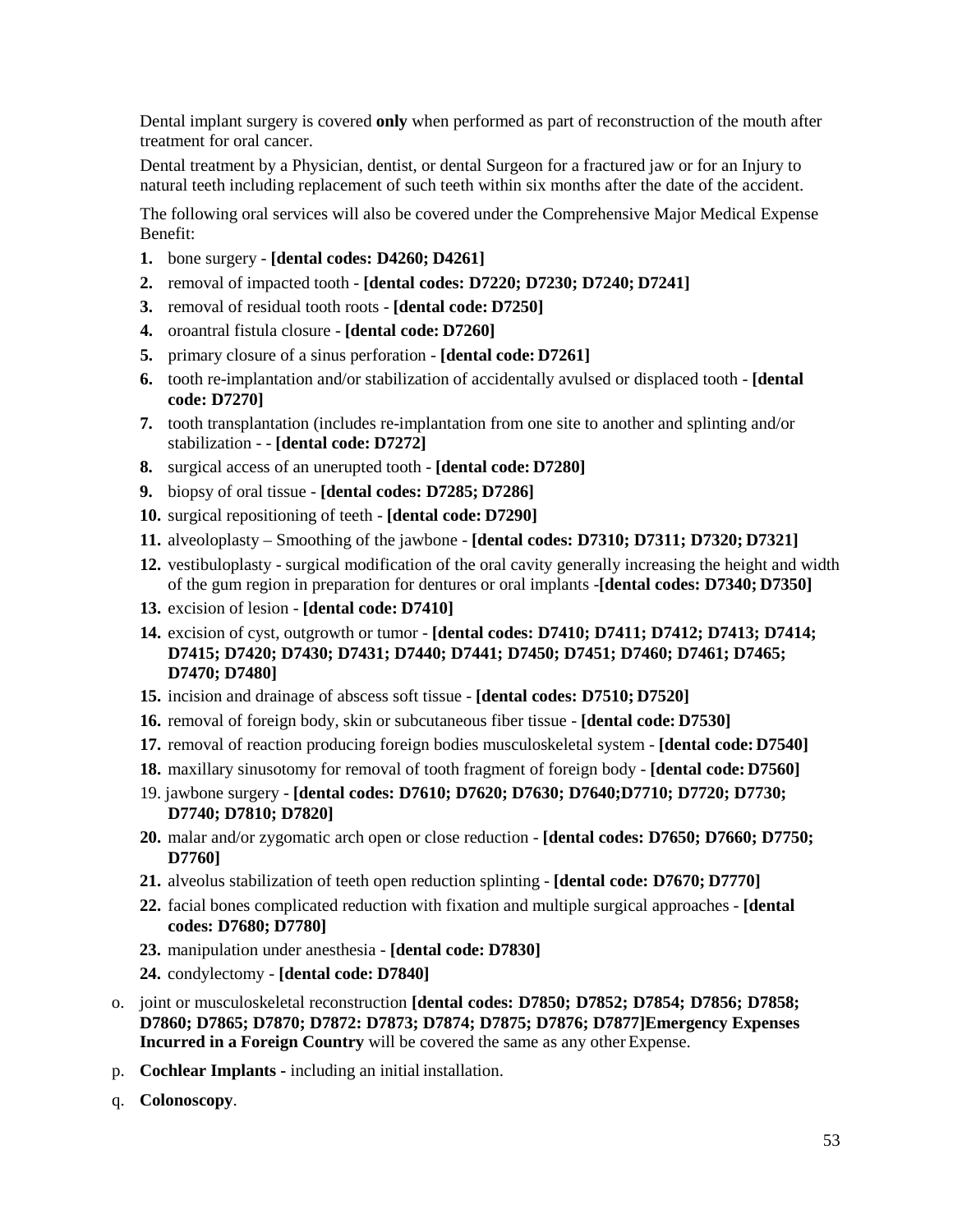- r. **Ambulance Expenses**  including:
	- 1. Ground vehicle transportation to the nearest appropriate facility as Medically Necessary for treatment of medical emergency, acute Illness or inter health care facility transfer; and
	- 2. Air transportation to the nearest qualified facility in case of any emergency only, and only if the use of ground transport: would place the health of the transported individual (or, for a pregnant woman, the health of the woman or her unborn child) in serious jeopardy; would result in serious impairment to bodily functions; or would result in serious dysfunction of any bodily organ or part.
- s. **Human Growth Hormone Injections**.
- t. **Gastric Bypass Surgery and Xenical Weight Loss Medication** for morbid obesity are covered only if pre-authorized, up to a lifetime maximum of \$20,000, including services related to surgical complications and/or follow up surgery to remove excess skin.
- u. **Medical Foods** are payable for persons with "Inherited Metabolic Disorders" (as defined below) to a maximum of \$5,000 per calendar year, subject to the following provisions, as determined by the Plan Administrator or designee:
	- 1. medical foods must be prescribed by a Health Care Provider to treat a diagnosis of Inherited Metabolic Disorder;
	- 2. the patient must require specially processed or treated Medical Foods that must be consumed throughout their life, without which the patient may suffer serious mental or physical impairment; and
	- 3. the patient must be under the regular supervision of a Health Care Provider to monitor the Inherited Metabolic Disorder.

Documentation to substantiate the presence of an Inherited Metabolic Disorder, and that the products purchased are Medical Foods, may be required before the Plan reimburses the participant for costs associated with this benefit.

Inherited Metabolic Disorder means: a genetically acquired disorder of metabolism involving the inability to metabolize amino acids, carbohydrates or fats properly, as diagnosed by a Health Care Provider using standard blood, urine, spinal fluid, tissue or enzyme analysis.

Inherited Metabolic Disorders are also referred to as inborn errors of metabolism and include Phenylketonuria (PKU), Maple Syrup Urine Disease, Homocystinuria and Galactosemia. Lactose intolerance without a diagnosis of Galactosemia and diabetes is not an Inherited Metabolic Disorder under this Plan.

Medical Foods include:

- 1. modified low-protein foods and formulas that are specially formulated to contain less than one gram of protein per unit of serving and are administered for the medical and nutritional management of a person who has limited ability to metabolize food or nutrients properly; and
- 2. metabolic formulas, which are solutions consumed or administered through the gastrointestinal tract and are processed or formulated to metabolize food or nutrients properly.

Medical foods are NOT natural foods low in protein and/or galactose, spices, flavorings, or foods or formulas required by persons who do not have an Inherited Metabolic Disorder, as defined in this document.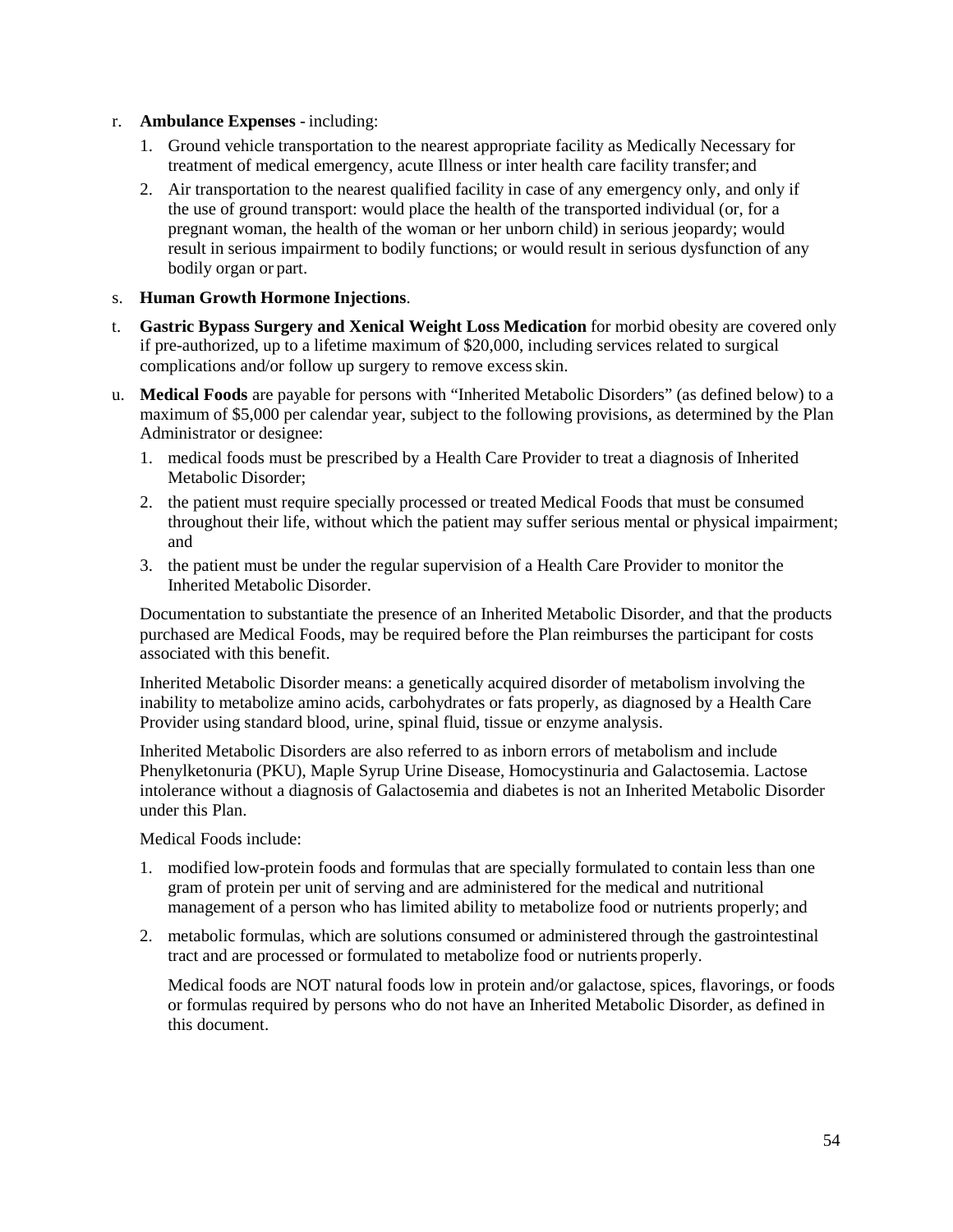## v. **Medical Supplies**:

- 1. blood and plasma;
- 2. artificial limbs and eyes to replace natural limbs and eyes;
- 3. surgical dressings;
- 4. casts;
- 5. splints;
- 6. trusses;
- 7. braces;
- 8. crutches;
- 9. oxygen and the rental of equipment for its administration; and
- 10. rental of durable medical equipment prescribed by a Health Care Provider but not to exceed the actual purchase price.

Refer to the next section for more information about prescription drug coverage.

## w. **Prophylactic Mastectomy and Prophylactic Oophorectomy for Women** with any of the following:

- 1. women who possess or have a first or second degree relative that possesses BRCA1 or BRCA2 gene mutation confirmed by molecular susceptibility testing for breast and/or ovariancancer;
- 2. women with three or more affected first or second degree blood relatives on the same side of the family, irrespective of age at diagnosis;
- 3. women who themselves or have a first or second degree relative with multiple primary or bilateral breast cancers;
- 4. women with one or more cases of ovarian cancer AND one or more first or second degree blood relatives on the same side of the family with breast cancer;
- 5. women with a first or second degree male relative with breast cancer:
- 6. women who are at increased risk for specific mutation(s) due to ethnic background (for instance: Ashkenazi Jewish descent) and who have one or more relatives with breast cancer or ovarian cancer at any age; or
- 7. women diagnosed with breast cancer at 45 years of age or younger.

## x. **Genetic Testing**:

- **1.** BRCA1 and BRCA2 genetic testing will be covered at 100% if the testing is done through a network provider**.**
- 2. all other genetic testing is subject to an annual limit of \$1,000 per participant per year.

## y. **Speech Therapy**:

- 1. for participants with cochlear implants, up to 10 visits per year;
- 2. for children age 5 and under, up to 52 visits per year; and
- 3. restorative speech therapy in case of accident or Illness will be paid under the Comprehensive Major Medical Expense Benefit at 80%.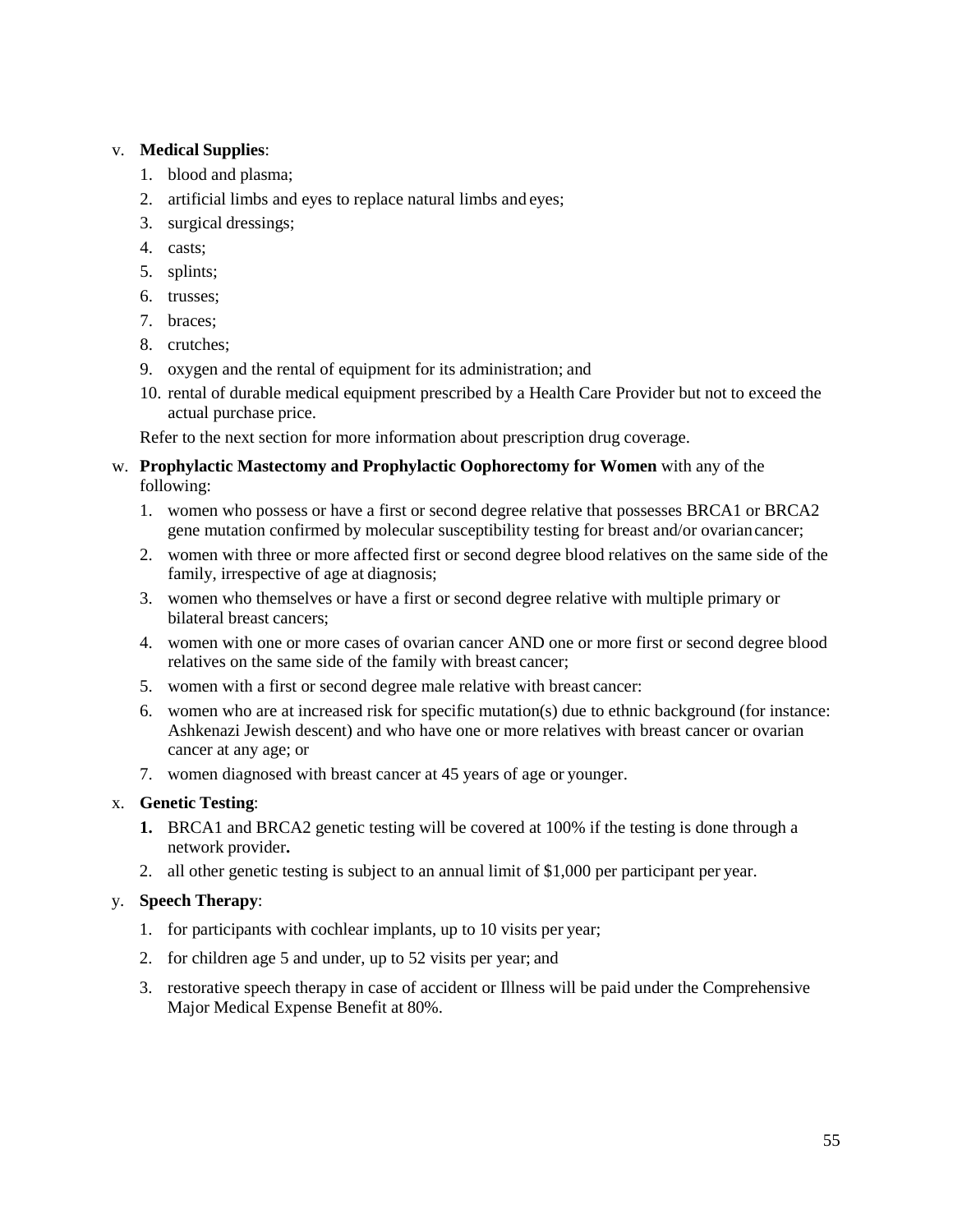- z. **Medications Prescribed for the Treatment of Erectile Dysfunction** (up to six pills per month) are covered at 50%. Birth control pills and erectile dysfunction medications that are prescribed for the treatment of other conditions are subject to the deductible and the copayment structure only if the following conditions are met:
	- 1. the drug must be Medically Necessary; and
	- 2. a preponderance of medical evidence must demonstrate that no reasonable alternative treatment exists.
- aa. **Smoking Cessation Products**. The participant must enroll in the Blue Cross and Blue Shield of Minnesota *Quit Coach Program* to receive coverage. Contact Blue Cross and Blue Shield of Minnesota for additional information.
- bb. **Orthopedic Shoes, Orthotics (including impressions) or Other Supportive Devices for the Feet**, once every 12 months for adults and once in a period of six months for children under age 19 when replacement is required due to growth. The annual maximum plan benefit for foot orthotics is \$400 per person.

#### cc. **Treatment of Keratoconus**.

- dd. **Limited Trials to Judge Efficacy**. The Plan will occasionally cover Board-approved trial procedures and treatments for a limited number of participants and for a limited duration in order to evaluate the efficacy of certain procedures or treatment programs. Limited trials, which would otherwise be excluded by the Plan, must be expressly adopted by the Board of Trustees. Eligibility to participate in a limited trial is not guaranteed. Eligibility will be determined according to rules adopted by the Board of Trustees. Coverage in connection with a limited trial will be in accordance with this Plan except to the extent that the Board of Trustees expressly adopts a coverage rule that is contrary to the Plan, in which case the limited trial coverage rule will apply.
- ee. The Plan will cover services related to the **LINX Reflux Management System** under its Comprehensive Major Medical Expense Benefit, subject to the Plan's medical necessity criteria. Services must be pre-approved by the patient advocacy program vendor, TEAM, in order to be eligible for coverage.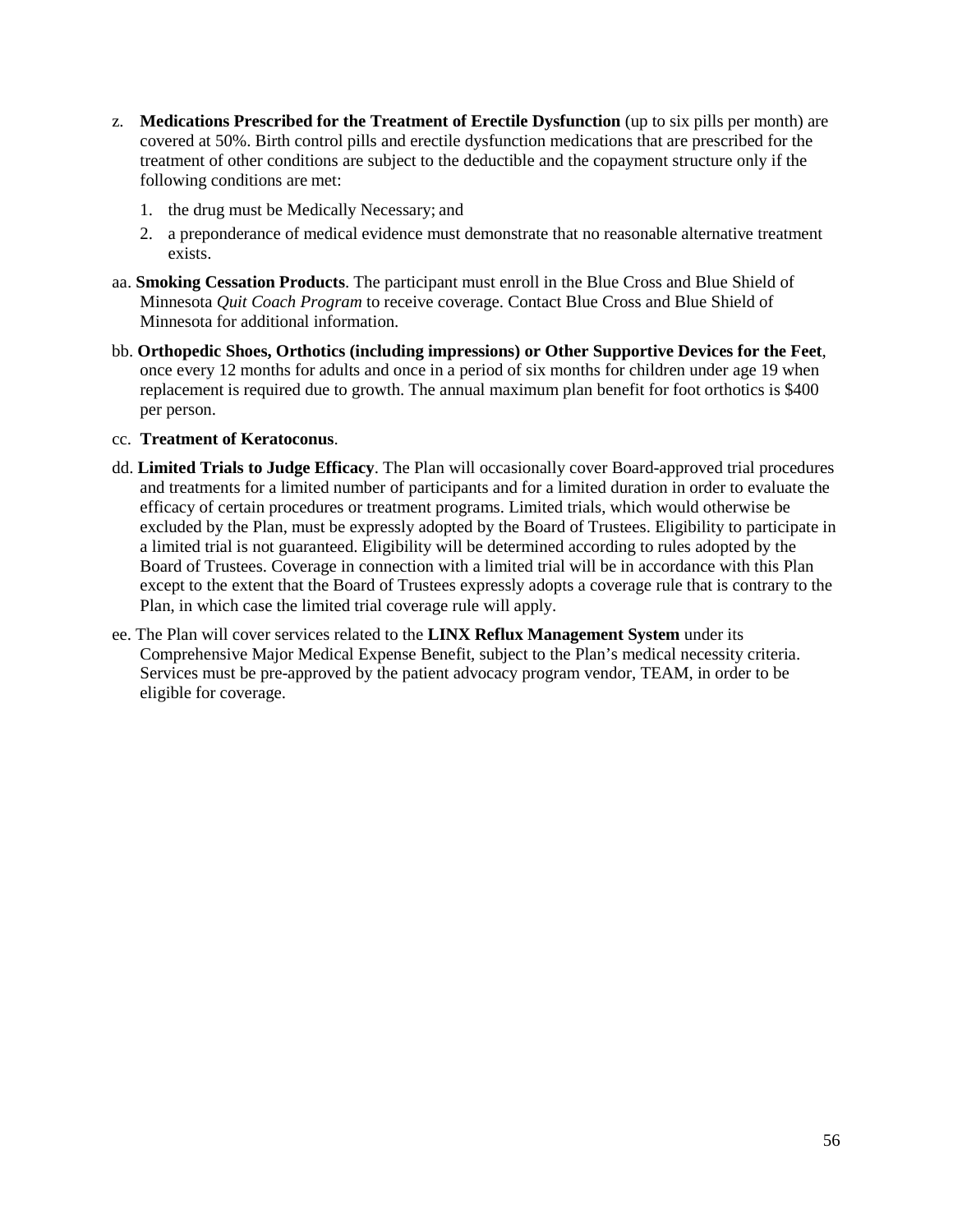# **PRESCRIPTION DRUG BENEFITS - (ACTIVE EMPLOYEES AND THEIR ELIGIBLE DEPENDENTS, PRE-MEDICARE RETIREES, AND PRE-MEDICARE DEPENDENTS OF PRE-MEDICARE AND MEDICARE RETIREES)**

Prescription drug Expenses are rising faster than most other health care Expenses, and can be a significant cost for you and your family. Recognizing this, the Fund contracts with OptumRx to provide prescription drug benefits to you and your Eligible Dependents. Covered Expenses are only the Allowable Expenses for Medically Necessary drugs that are prescribed by a Health Care Provider for the treatment of an Injury or Illness that is not expressly excluded under the Plan.

### **RETAIL AND MAIL ORDER**

Optum offers both a retail and mail order program. You are also responsible to share in the cost of your medication, so coinsurance applies.

You are free to use any pharmacy that you wish. All you will need to do is pay your applicable coinsurance at the time you purchase your medication.

### **GENERIC EQUIVALENTS AND BRAND-NAME MEDICATIONS**

Generic medications are less costly than brand name medications, so the amount you pay out-of-pocket, as well as the costs that the Plan incurs, will be predicated on whether you purchase a generic medication or a brand name medication.

- **Generic medications** are chemically and therapeutically equivalent to the corresponding name brand drug, but are available at a lower price. A generic equivalent is a copy of a brand name medication that is no longer protected by a patent. A generic medication usually serves the same purpose as the original (brand name) medication and costs less.
- **Brand name medications** are available from specific manufacturers and are advertised and sold under a trade name. A generic equivalent may be available.

When available, generic medications save you (and the Plan) money and should be substituted for brand medications. Therefore, when you or your Eligible Dependent needs a prescription, you may want to ask your Physician whether a generic can be substituted for a brand name medication.

The *Schedule of Benefits* shows the amount of coinsurance you will be required to pay for your medication.

#### **COVERAGE FOR SPECIALTY MEDICATIONS**

The Plan has contracted with a specialty drug pharmacy, Optum Specialty Pharmacy, to help save you money.

Specialty medications are prescription drugs that require special handling and close monitoring. They are often considerably more expensive than traditional prescription drugs, partly due to their specialized use and the manner in which they are administered, manufactured, handled, and distributed:

- Specialty drugs are primarily self-injectable medications requiring patient training and education;and
- Their unique manufacturing and distribution process limits the number of pharmacies that are capable of effectively purchasing, storing, and distributing the medications.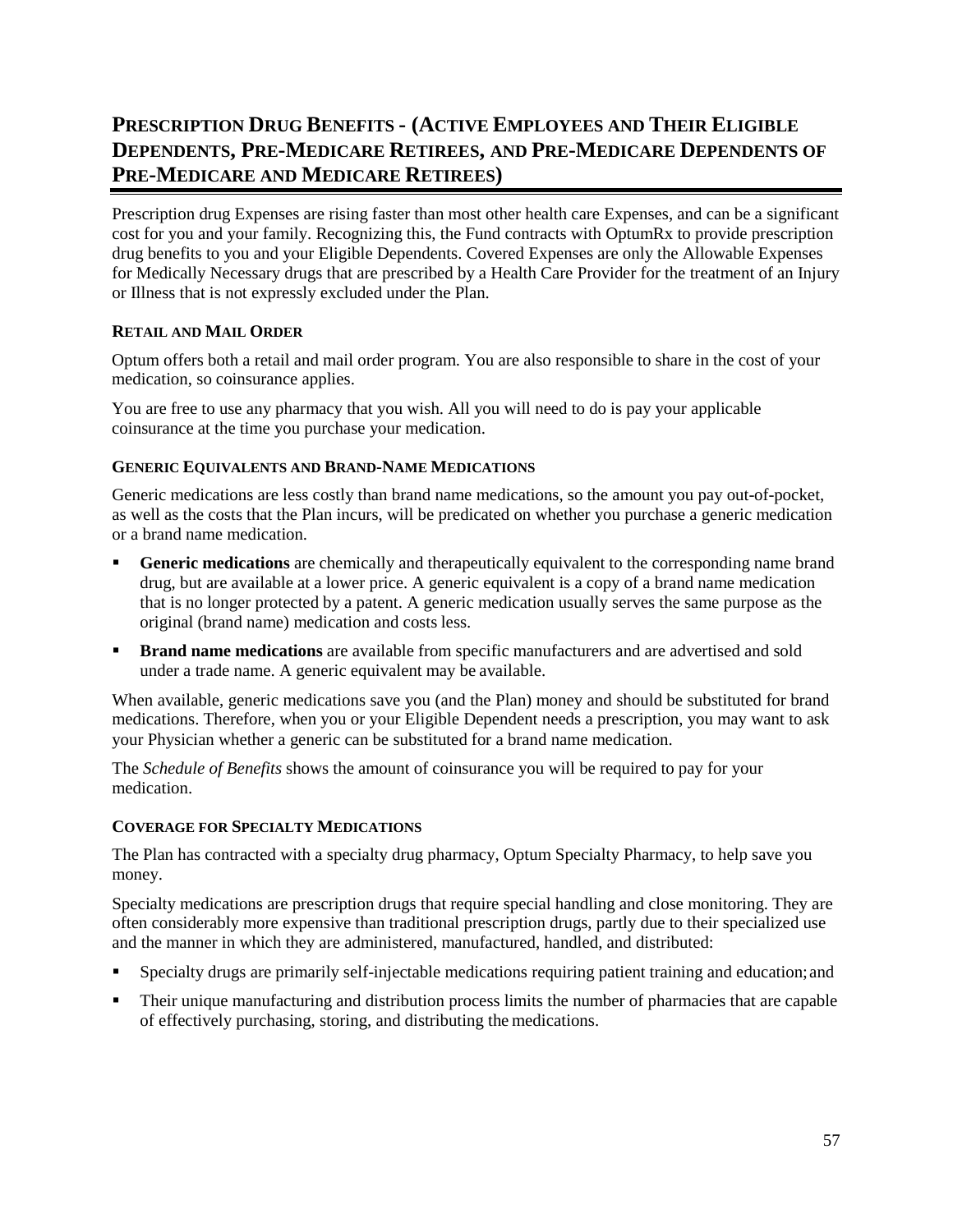The Plan covers specialty medications that are used to treat certain ongoing, complex chronic health conditions like hemophilia, Hepatitis C, Multiple Sclerosis, osteoarthritis, hypertension, or macular degeneration, to name a few. At times, a specialty medication may be prescribed throughout a patient's lifetime.

A separate out-of-pocket per family maximum applies for specialty medications. The out-of-pocket maximum is in addition to the Plan's family prescription drug out-of-pocket maximums, and will apply before the Plan pays benefits. Refer to the *Schedule of Benefits*.

If you need a prescription filled for a specialty medication, it must be filled through Optum Specialty Pharmacy. Before attempting to have your prescription filled, you or your Physician must call Optum Specialty Pharmacy at 855-427-4682.

### **COVERAGE FOR FLU SHOTS, ROUTINE VACCINATIONS, AND VACCINATIONS FOR COVID-19**

Flu shots and other routine adult vaccines administered at a network pharmacy participating in Optum's Vaccine Immunization/Injection Network are covered 100%, with no out-of-pocket expense to you.

Examples of routine vaccines include: Flu (Influenza); Hepatitis A & B (adult and pediatric); Human Papillomavirus (HPV); Measles; Mumps; Rubella; Meningococcal (Meningitis); Pneumococcal (Pneumonia); Tdap (Tetanus, Diphtheria, Pertussis); Varicella (chicken pox); and Shingrix (Shingles).

Visit [www.optumrx.com f](http://www.optumrx.com/)or a more complete list of pharmacies participating in Optum's Vaccine Immunization/Injection Network, or call 866-795-6816.

### **EXCLUSIONS AND LIMITATIONS**

Not all prescription medications are covered under the Plan's Comprehensive Major Medical Expense Benefit. Benefits are not paid for the following expenses:

- Medications that are not legally obtained from a licensed pharmacist;
- Medications that are not prescribed by a licensed Health Care Provider;
- Experimental or Investigational drugs;
- Medications used for cosmetic purposes;
- Certain medications that are deemed excessively overpriced and for which comparable alternatives are available;
- Any medications outside of Optum's formulary; and
- Any medications that are excluded under the Plan's General Exclusions and Limitations.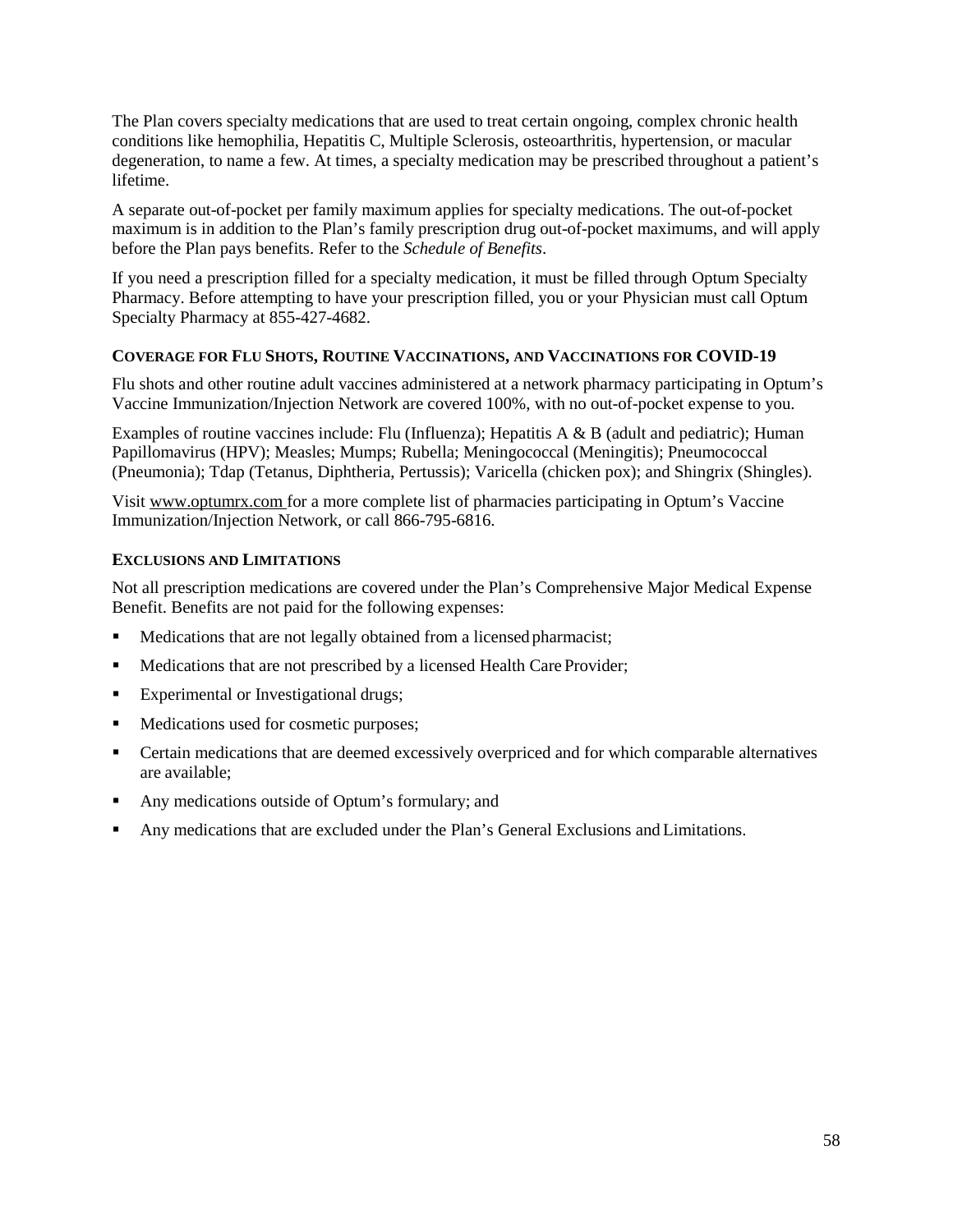# **DENTAL BENEFITS - (ACTIVE EMPLOYEES AND THEIR ELIGIBLE DEPENDENTS ONLY)**

Dental Benefits will be paid for covered dental Expenses incurred by eligible active employees and their Eligible Dependents. This benefit will not exceed the Calendar Year Maximum shown in the *Schedule of Benefits*. Expenses in excess of the Calendar Year Maximum shown in the *Schedule of Benefits* will **not**  be covered under the Comprehensive Major Medical Expense Benefit. It is recommended that a plan for dental treatment be submitted before work is done so you will know in advance what benefits the Plan will pay.

Services, supplies and treatment must be provided by a legally qualified practitioner for oral examination and treatment of accidentally injured or diseased teeth or supporting bone or tissue. In the event of an accidental Injury to sound and natural teeth, the Comprehensive Major Medical Expense Benefit will pay first and then Dental Benefits will be considered.

The Fund Office may, at its discretion, request supporting proof of loss such as clinical reports, Expenses and X-rays.

Covered Dental Expenses are considered to have been incurred on the date the dental service is performed.

### **Delta Dental**

The Fund has contracted with Delta Dental Plan of Minnesota to offer their Delta USA Provider Network. If you use a Delta Dental dentist, any applicable 20% coinsurance that you are required to pay will be calculated on a discounted fee. Delta Dental dentists will file all claims for you. You still have the choice of which dentist you use. You do not have to use a Delta Dental dentist.

You can locate a Delta Dental dentist by:

- Going to http[:www.deltadentalmn.org a](http://www.deltadentalmn.org/)nd following the instructions; or
- Calling Delta Dental's Customer Service at:

651-406-5916 Toll free: 800-553-9536 7 a.m. to 7 p.m. Monday through Friday (Central Time)

#### **COVERED DENTAL CARE**

Covered Dental Expenses include the following:

- a. Oral examinations, including scaling and cleaning of teeth, two times per year, but not more than one examination or scaling and cleaning in any six consecutive month period;
- b. Topical application of sodium or stannous fluoride, once in each period of 12 consecutive months, but only if the Eligible Dependent is less than 15 years old;
- c. Dental X-rays;
- d. Space maintainers;
- e. Extractions;
- f. Oral surgery, including excision of impacted teeth (if Medically Necessary, then covered under Comprehensive Major Medical Expense Benefit);
- g. Fillings (including composite fillings);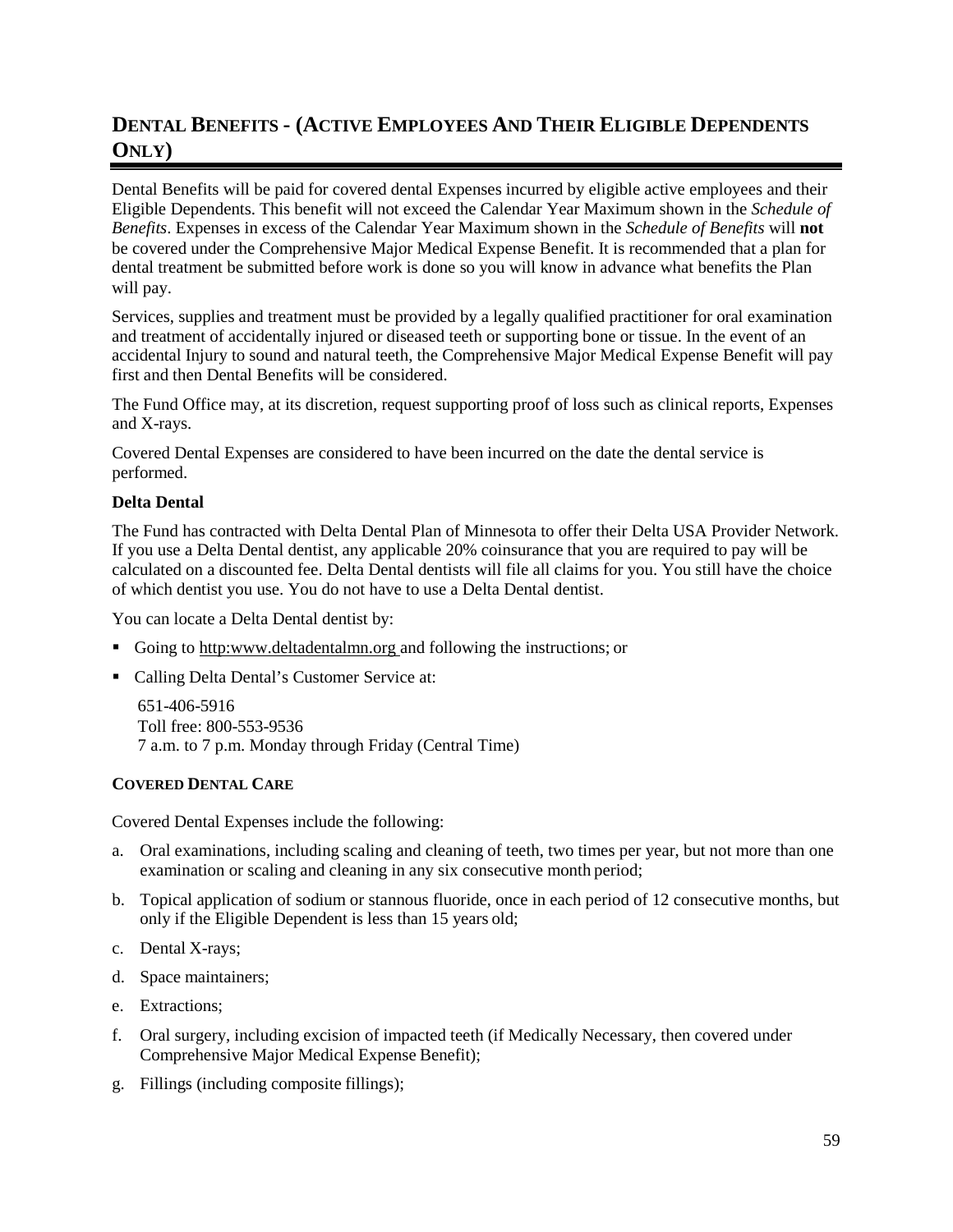- h. General anesthetics administered in connection with oral surgery or other covered dental services. For children age five and under, anesthesia is covered under the Comprehensive Major Medical Expense Benefit;
- i. Injection of antibiotic drugs by the attending dentist;
- j. Drugs for treatment of dental disease, which can be dispensed by a licensed pharmacist only upon a prescription by a legally qualified dentist or Health Care Provider operating within the scope of his license;
- k. Treatment of periodontal and other diseases of the gums and tissues of the mouth;
- l. Endodontic treatment, including root canal therapy;
- m. The initial installation (including adjustments during the six-month period following installation) of full or partial removable dentures or fixed bridgework, provided that installation is required as a result of the extraction of one or more natural teeth, accidentally injured or diseased, and such denture or bridgework includes the replacement of teeth so extracted;
- n. The replacement or alteration of full or partial dentures or fixed bridgework, which is necessary because of:
	- 1. oral surgery resulting from an accident; or
	- 2. oral surgery for repositioning muscle attachments or for removal of a tumor, cyst, torus or redundant tissue; and
	- 3. the replacement or alteration is completed within 12 months after such surgery.
- o. The replacement of a full denture, which is necessary because of:
	- 1. structural change within the mouth, but only if more than five years has elapsed since the initial placement;
	- 2. the initial placement of an opposing full denture; or
	- 3. the prior installation of an immediate temporary denture, but only within 12 months of the installation of the temporary.
- p. Replacement of, or addition of teeth to, an existing partial or full removable denture or fixed bridgework by a new denture or by new bridgework, but only if:
	- 1. the replacement or addition of teeth is required to replace one or more additional natural teeth extracted after the existing denture or bridgework was installed; or
	- 2. the existing denture or bridgework was installed at least five years prior to its replacement, and the existing denture or bridgework cannot be made serviceable.
- q. The replacement of a crown restoration, provided the original crown was installed more thanfive years prior to the replacement;
- r. Inlays, gold fillings and crowns, including precision attachments for dentures
- s. Repair or recementing of crowns, inlays, bridgework or dentures, or relining of dentures;
- t. Appliances for treatment of Temporomandibular Joint Syndrome (TMJ) up to the maximum shown in the *Schedule of Benefits*. Only appliances for non-movement of teeth are covered;
- u. Implants; and
- v. Orthodontia treatment for Eligible Dependent children only or when part of a Medically Necessary covered treatment for oral surgery, cleft palate repair, or accidental Injury to teeth, up to the maximum shown in the *Schedule of Benefits*.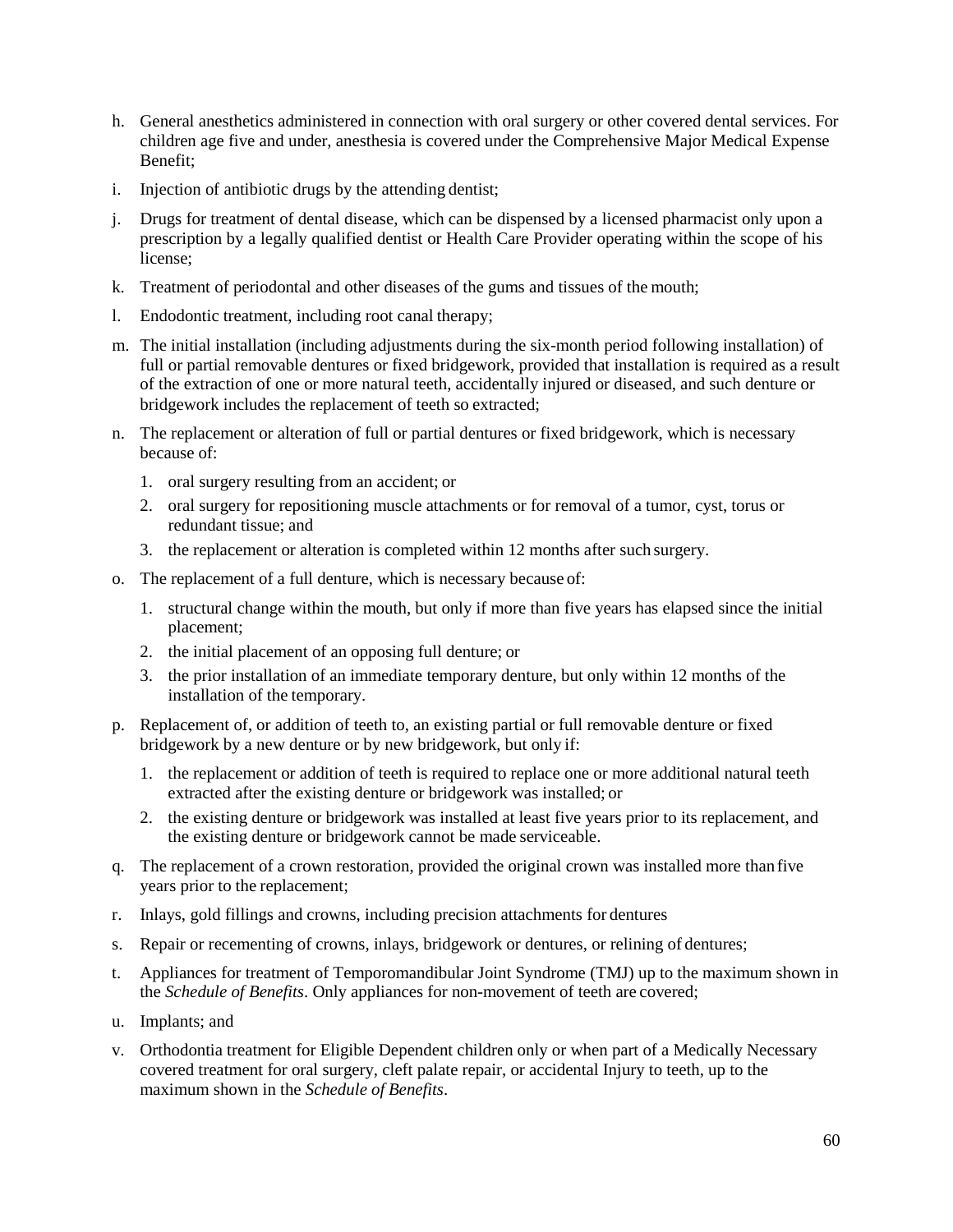Note that orthodontia (aligning crooked teeth) is a payable benefit under the Comprehensive Major Medical Expense Benefit, with certain limitations.

## **EXCLUSIONS AND LIMITATIONS**

In addition to the Exclusions and Limitations to the Comprehensive Major Medical Expense Benefit, benefits will not be paid under these Dental Benefits for:

- a. Expenses incurred after termination of eligibility, except for prosthetic devices which were fitted and ordered prior to termination and which were delivered to an eligible Covered Person within 30 days after the date of termination;
- b. Denture rebasing or relining less than six months from the date of initial placement and not more often than once in any two-year period;
- c. Replacement of lost or stolen prosthetics;
- d. Replacement of prosthetics less than five years after placement, except as specifically provided;
- e. Treatment on or to the teeth or gums for cosmetic purposes (including realignment of teeth); or
- f. The application of dental sealants after the Eligible Dependent's 16th birthday.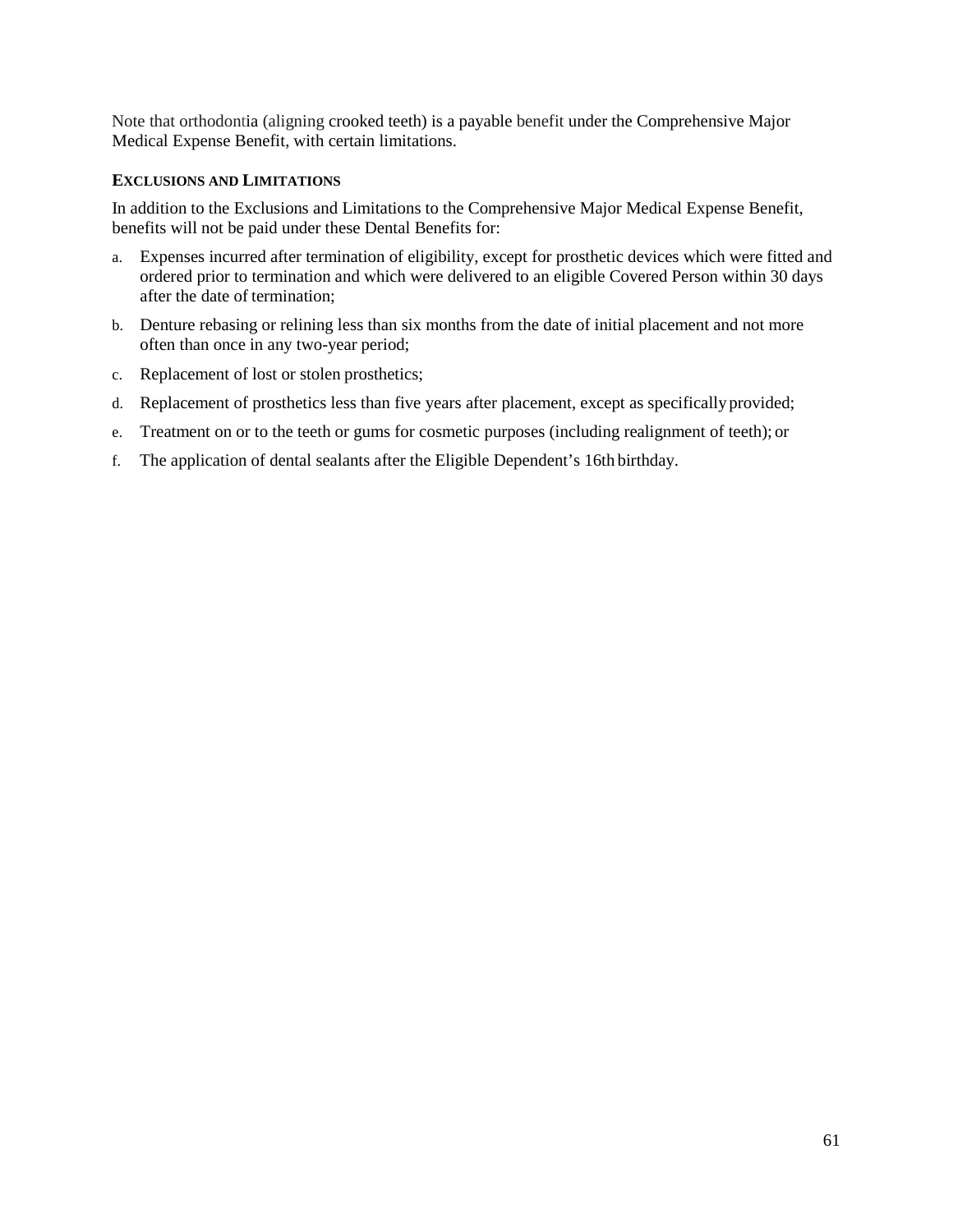# **DENTAL BENEFITS - (PRE-MEDICARE RETIREES, PRE-MEDICARE DEPENDENTS OF PRE-MEDICARE AND MEDICARE RETIREES, AND MEDICARE RETIREES AND THEIR DEPENDENTS)**

Your participation in the fully-insured retiree dental program is optional.

As a retiree, you may begin your (or your spouse's) participation in the program on the dates noted below, following the occurrence of any of the following events:

- The first day of your participation in the retiree program;
- The first of the month following the loss of dental coverage from a spouse's employer's group dental plan; or
- The first day you become eligible for Medicare.

In order to participate in the program, you must request to enroll no later than 30 days following the event by contacting the Fund Administrator at 952-854-0795 or toll free at 800-535-6373.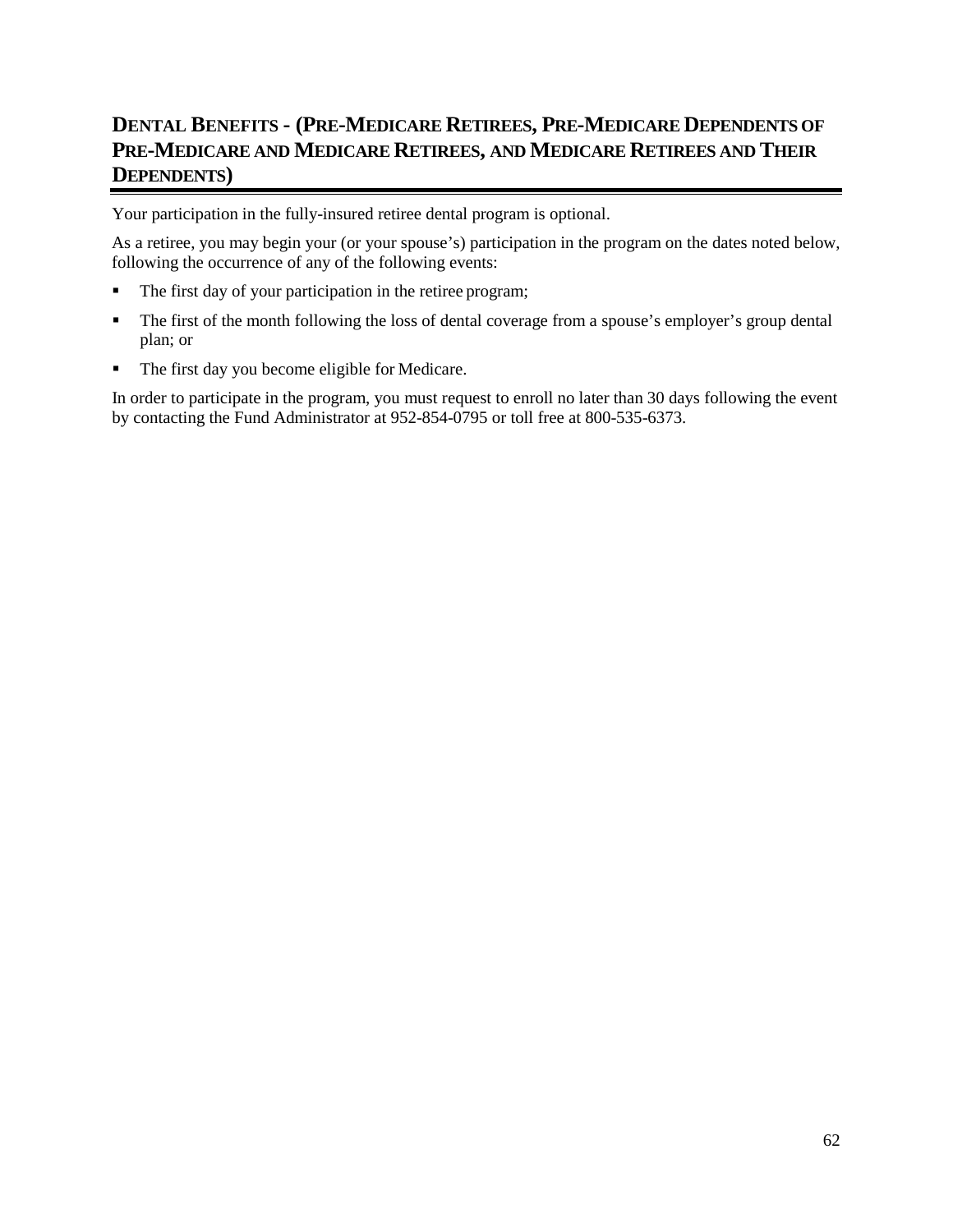# **VISION BENEFITS - (ALL PARTICIPANTS AND THEIR ELIGIBLE DEPENDENTS)**

Vision benefits are administered by Wilson-McShane. You and each of your Eligible Dependents will be provided with an allowance to use towards vision care. Expenses you incur during a two consecutive calendar period (for example, between January1, 2020 and December 31, 2021). The amount of the allowance is shown in the *Schedule of Benefits*. The allowance will be replenished to \$500 on the first day of every even year.

Any remaining (unspent) balance of your allowance at the end of any two consecutive calendar years **will not carry over**. Instead, the full allowance amount will be replenished for your use during the next twoyear period. Note that an "Expense" is considered to be incurred on the date on which the service or materials are provided or obtained.

#### **If you are a Medicare retiree, you must exhaust the benefit available under the Plan's Medicare program before you can apply for benefits under this Plan.**

### **COVERED VISION CARE**

You can use your allowance to pay for eye examinations, including dilation of pupils and/or relaxing of focusing muscles by drops, refraction for vision, and examination for pathology, performed by a legally qualified ophthalmologist or optometrist, and the frames and lenses (including contact lenses) that are prescribed.

#### **EXCLUSIONS AND LIMITATIONS**

No payment will be made under this Vision Care Program for Expenses incurred for the following:

- a. Any vision services or vision materials provided as a result of a workers' compensation or occupational disease law;
- b. Any vision service or vision materials for which no Expense is made, or that are furnished by or payable under any plan or law of any federal or state government or any political subdivision;
- c. Sunglasses and safety glasses, which do not require a prescription to purchase;
- d. Treatment of Keratoconus (covered under the Comprehensive Major Medical Expense Benefit);
- e. Eye exercises and vision training; or
- f. Any vision services that are excluded under the Plan's General Exclusions and Limitations.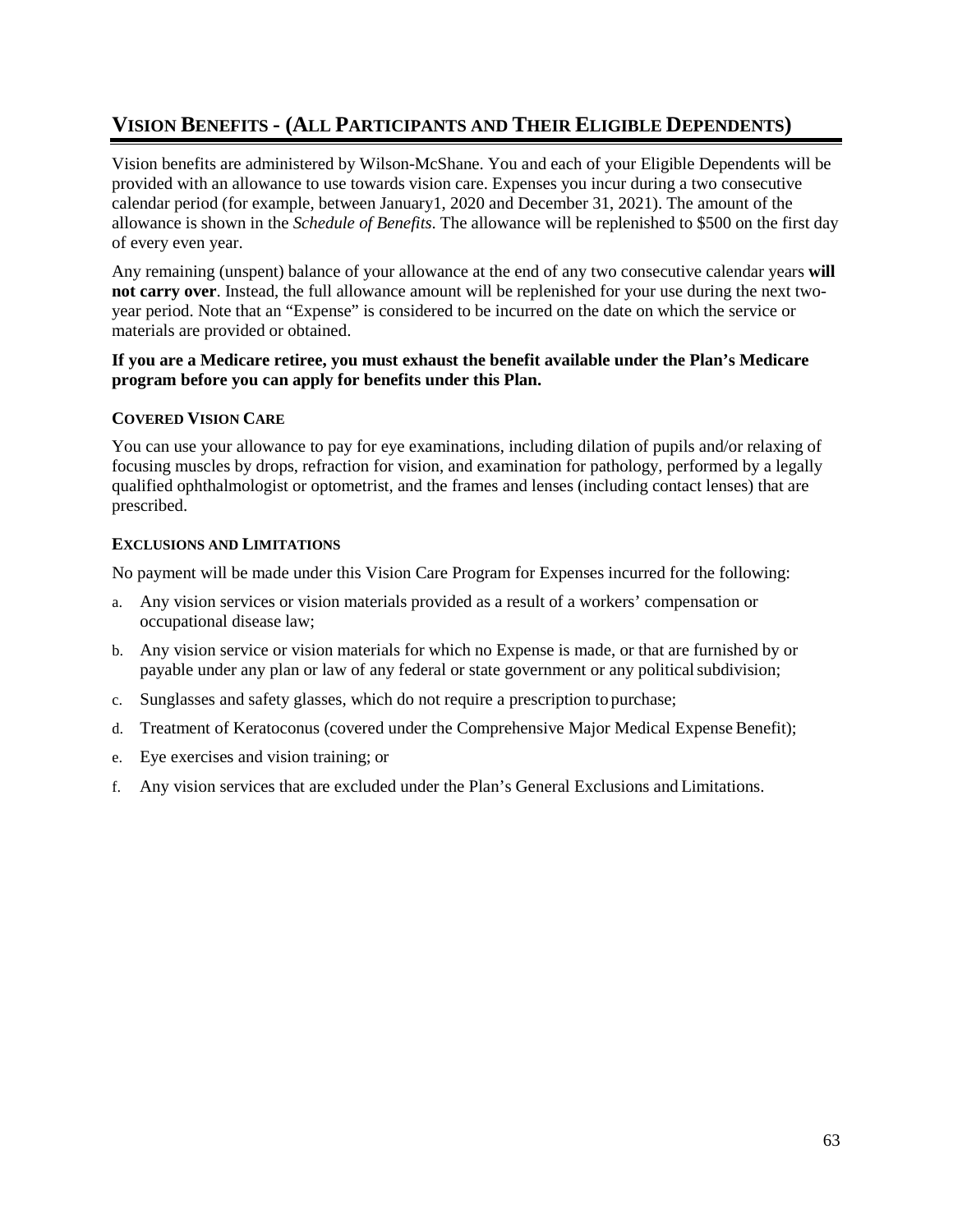# **DEATH BENEFITS - (ACTIVE EMPLOYEES AND RETIREES ONLY)**

The Death Benefit is payable to your beneficiary if you die from any cause while eligible for benefits under this Plan. The amount of the Death Benefit shown in the *Schedule of Benefits* will be paid to your beneficiary in a lump sum after proof of death is submitted to the Fund Office. Non-bargaining employees must be eligible for the Accident and Sickness Weekly Benefit in order to be eligible for the Death Benefit. **Non-bargaining employees are eligible for this benefit provided**:

- They are not an owner or officer of their employer; and
- They are not receiving accident/sick pay from their employer**.**

### **BENEFICIARY**

Your beneficiary is any person or persons named on a designated form kept on record at the Fund Office. You may change your beneficiary at any time by filing a new enrollment card listing your new beneficiary with the Fund Office. Consent of your current beneficiary is not required for any change of beneficiary. A change of beneficiary will become effective upon receipt of the new beneficiary form by the Fund Office.

If you have not named a beneficiary or if your beneficiary dies before you, payment will be made by the Fund Office as follows:

- To your surviving spouse;
- Equally to any child and/or children;
- Equally to parents; and then
- To your estate.

If your beneficiary is under age 18, the Fund will distribute the benefit in accordance with the provisions of the applicable Uniform Transfer to Minors Act, which allows a minor to receive gifts without the aid of a guardian or trustees.

Note that generally, death benefits that are self-funded, like ours, will be taxable to the beneficiary. Consult a tax professional for details.

#### **ASSIGNMENT**

Death Benefits provided by this Plan are not assignable.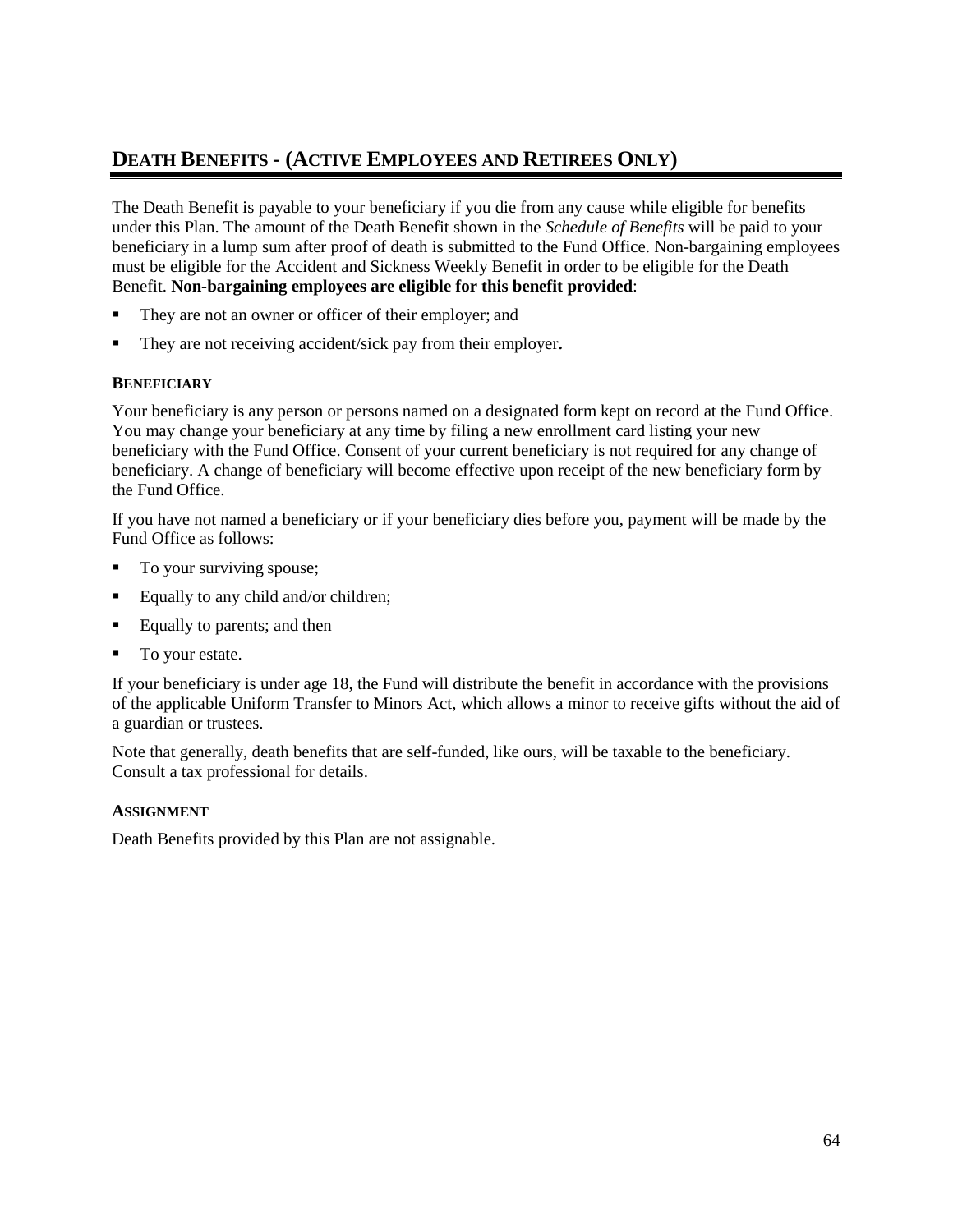# **ACCIDENTAL DEATH AND DISMEMBERMENT BENEFITS - (ACTIVE EMPLOYEES AND RETIREES ONLY)**

If you have a bodily Injury, the Accidental Death and Dismemberment Benefit will be paid based on the Principal Sum stated in the *Schedule of Benefits*

The loss must occur within 90 days of the accident. The amounts payable are:

- The Principal Sum for loss of life; or
- The Principal Sum for loss of:
	- 1. both hands;
	- 2. both feet;
	- 3. both eyes; or
	- 4. any such two members; or
- One-half the Principal Sum for loss of:
	- 1. one hand;
	- 2. one foot; or
	- 3. one eye.

Loss of foot means the severance of a foot at or above the ankle joint. Loss of hand means the severance of a hand at or above the wrist joint. Loss of sight of an eye means the total and irrecoverable loss of sight. No more than the full amount of the benefit will be paid for any one accident.

#### **EXCLUSIONS**

The Accidental Death and Dismemberment Benefit will **not** be paid for:

- a. Bodily or mental infirmity, hernia, ptomaines, bacterial infections (except infections caused by pyogenic organisms which occur through an accidental cut or wound), or disease or Illness of any kind; or
- b. Intentional self-destruction or self-inflicted Injury; or
- c. Injury resulting from the participation in a felony; or
- d. Loss sustained in war or act of war, or service in the military, naval or air force of any country while such country is engaged in war, or police duty as a member of any military, naval or air organization; or
- e. Loss occurring 90 days or more after an accident.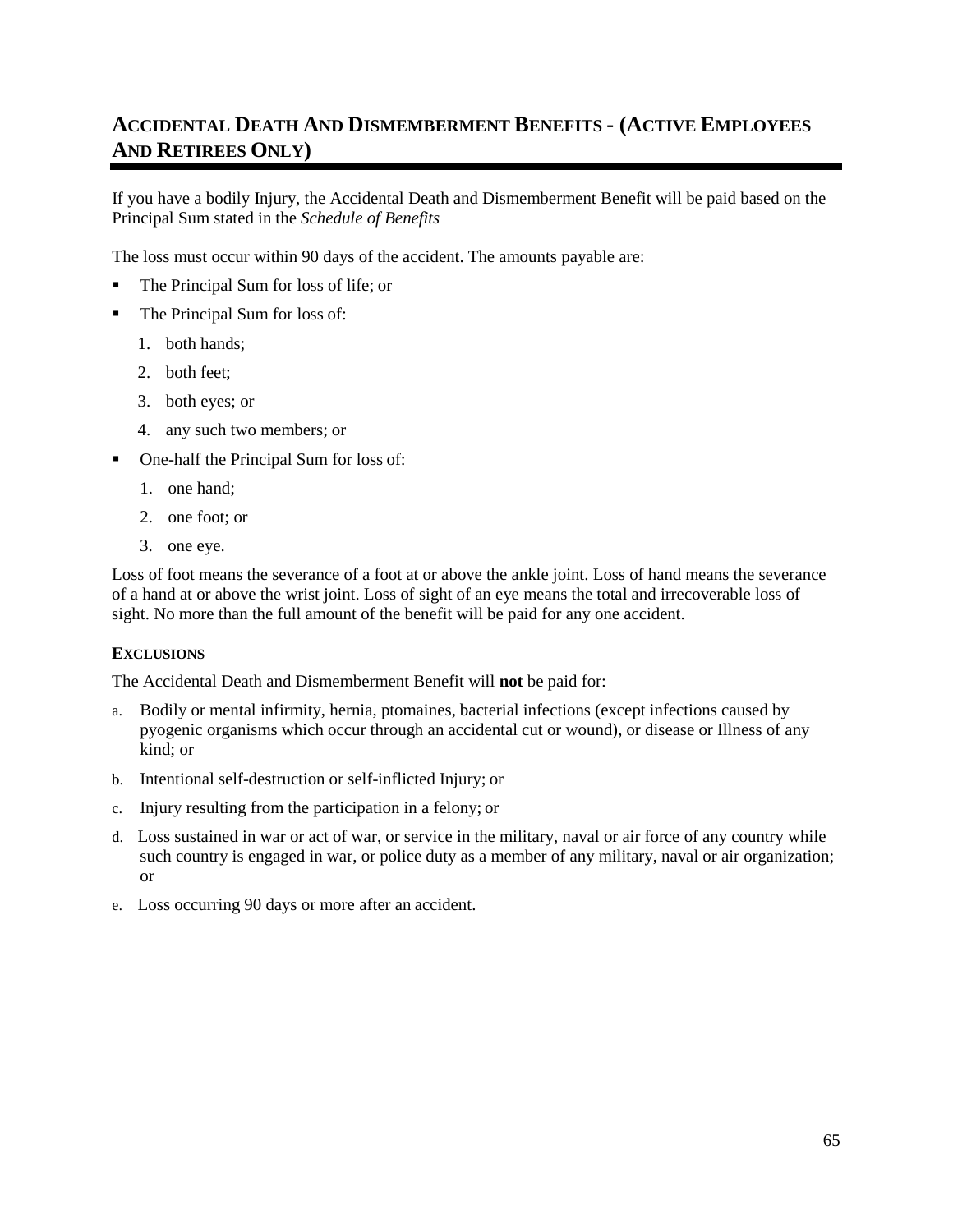# **ACCIDENT AND SICKNESS WEEKLY BENEFITS - (ACTIVE EMPLOYEES ONLY)**

The Accident and Sickness Weekly Benefit will be paid if you are Totally Disabled due to an Injury or Illness that is not employment-related and you are under the regular care and attendance of a Physician. **Active and non-bargaining employees are eligible for this benefit provided**:

- They are not an owner or officer of the employer (including an owner-operator); and
- They are not receiving accident/sick pay from their employer**.**

If you experience an Injury or Illness before becoming eligible for benefits from the Plan, you must return to active employment and attain eligibility before you may be eligible for benefits under the Accident and Sickness Weekly Benefit.

The amount of the Weekly Benefit and the Maximum Number of Weeks Payable are shown in the *Schedule of Benefits*. The Accident and Sickness Weekly Benefit will begin on the first day of a disability due to an Injury and on the 8th day of a disability due to an Illness. During partial weeks of disability, you will be paid at the daily rate of 1/7th of the Weekly Benefit.

**Note**: Accident and Sickness Weekly Benefits are subject to taxes as gross income.

### *Successive Periods of Disability*

Two or more periods of disability are considered one period of disability unless you return to active fulltime work for at least two weeks between disability periods. Subsequent disabilities due to entirely unrelated causes are considered separate periods of disability as long as you return to active full-time work for at least one full eight-hour day between disability periods.

#### **EXCLUSIONS**

The Accident and Sickness Weekly Benefit will **not** be paid for any:

- a. Disability resulting from Illness or accidental Injury for which you are not under the care of a Physician;
- b. Disability covered by Workers' Compensation or any occupational Illness law; or
- b. Disability due to an occupational Injury that occurred while working for pay or profit; or
- c. Disability, which is not certified by a medical doctor; or
- d. Automobile accidents, as required by state insurance law up to the no-fault coverage limits, or
- e. If you are receiving unemployment benefits; or
- f. If you are receiving pension benefits from the Central Pension Fund of OperatingEngineers.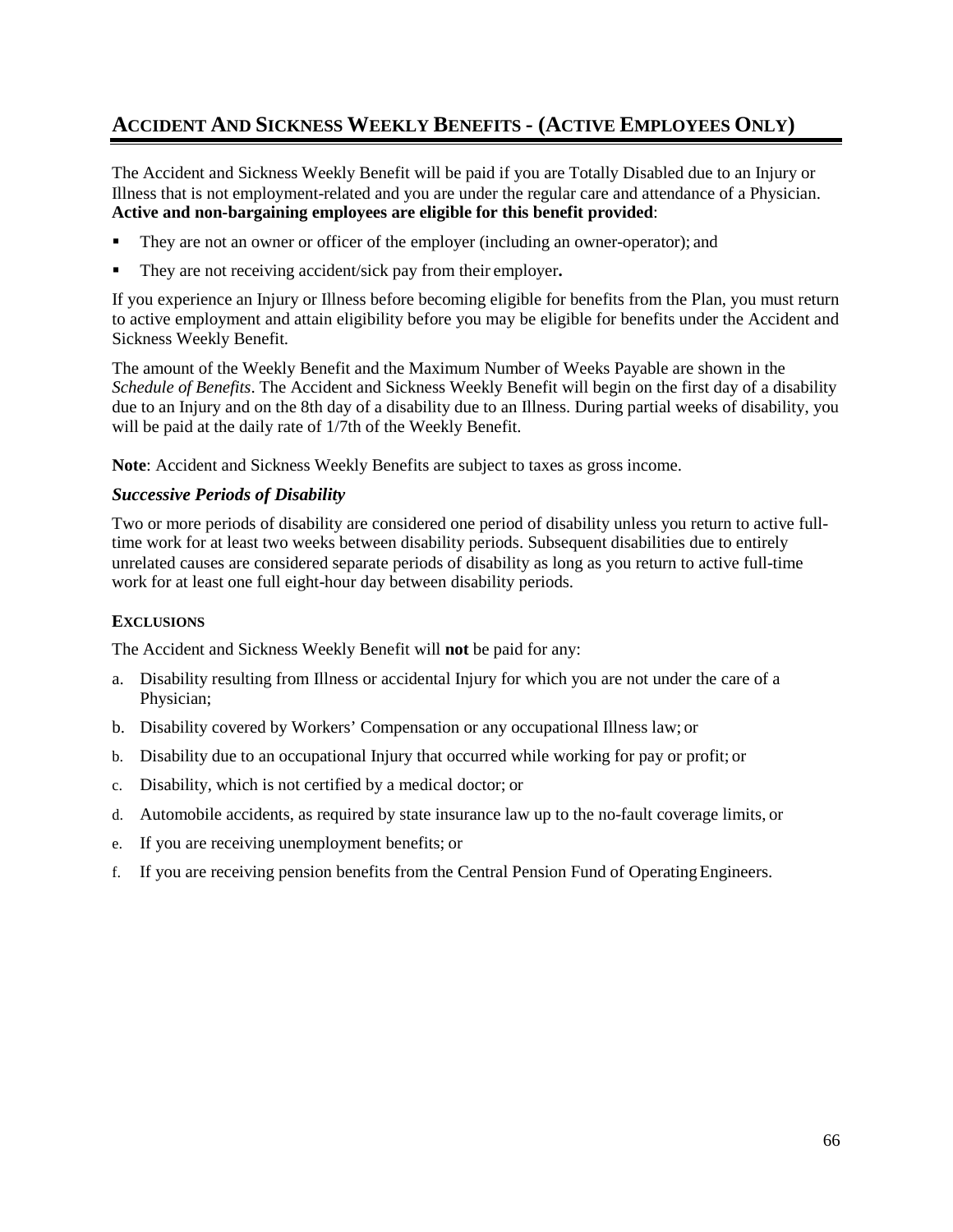## **GENERAL EXCLUSIONS AND LIMITATIONS**

**Plan Benefits** will **not** be payable for Expenses incurred for, or resulting from:

a. Inpatient hospitalization at Hospitals that are not part of the Blue Cross and Blue Shield of Minnesota network, unless the hospitalization is the result of an Emergency MedicalCondition.

You are experiencing an emergency if the absence of immediate medical attention would be reasonably expected to:

- 1. seriously jeopardize your life, health, or ability to regain maximum function; or
- 2. subject you to severe and unmanageable pain.

Specific services that qualify for this exception are those defined by 28 C.F.R. § 2590.715– 2719A(b)(4)(ii). Generally, this means a medical screening examination for an Emergency Medical Condition provided by an emergency department of a Hospital and such further medical examination and treatment at the Hospital that is necessary to stabilize the patient.

- b. Injury, Illness or dental treatment for which Workers' Compensation benefits are paid or which arises out of or in the course of any occupation or employment for wage or profit even if Workers' Compensation coverage was not actually elected by the person who could have done so (even if that person was not the Covered Person).
- c. An act of declared war, undeclared war, armed aggression, or while on active duty in the Armed Forces, National Guard or Reserves of any state or country
- d. Expenses arising from the maintenance or use of an automobile where (i) the Covered Person fails to maintain the statutory minimum of no-fault automobile medical insurance protection in the jurisdiction in which they reside (this exclusion will apply only up to the amount of no-fault automobile insurance so required); (ii) the Covered Person fails to apply for any available no-fault automobile insurance; (iii) the no-fault insurer has determined that Expenses are not Medically Necessary or in excess of the Allowable Expense; or (iv) in states without a no-fault statue, the Covered Person does not first exhaust any medical payment coverage on the vehicle(s) involved in the accident.
- e. Services or supplies that are:
	- 1. not recommended by a Health Care Provider;
	- 2. not Medically Necessary;
	- 3. prescribed or recommended for a purpose that is not approved by the FDA (commonly called "offlabel");
	- 4. not provided in accordance with generally accepted professional medical standards; or
	- 5. Investigative or Experimental treatments. Note that the Plan will occasionally cover Boardapproved trial procedures and treatments for a limited number of participants, and for a limited duration, in order to evaluate the efficacy of certain procedures or treatment programs.
- f. Expenses incurred after eligibility terminates.
- g. Expenses in excess of the Allowable Expenses.
- h. Behavioral problems or social maladjustments that are not specifically the result of mentalIllness.
- i. Expenses incurred for the diagnosis and treatment of learning disabilities.
- j. Expenses related to transgender treatment and diagnosis.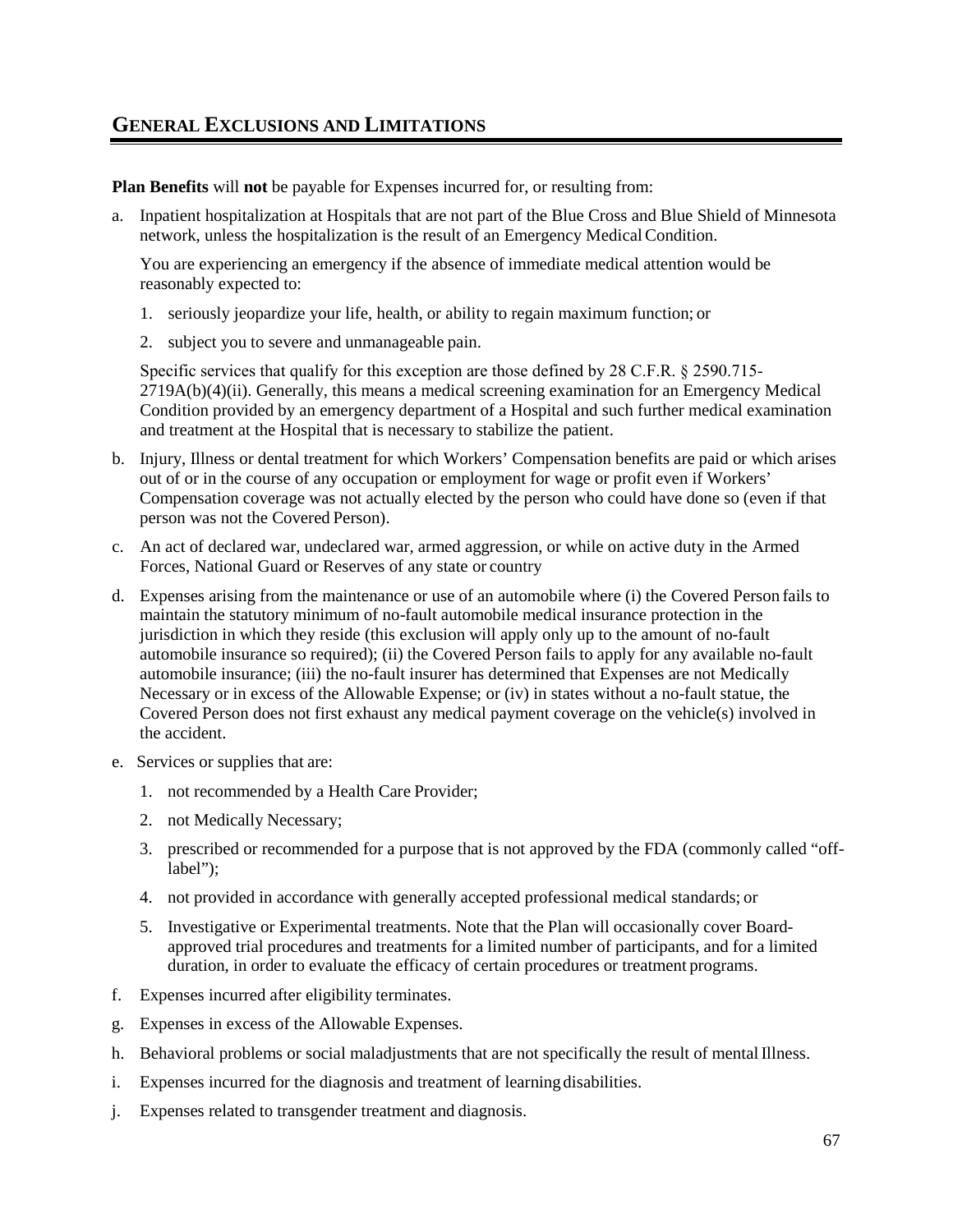- k. Orthodontia (aligning crooked teeth) services for the purposes of cosmetics, abrasions, erosion, restoring or altering vertical dimension, replacing or stabilizing tooth structure loss by attrition, realigning of teeth, periodontal splinting, gnathologic recordings, equilibration or treatment of disturbances of the temporomandibular joint (TMJ).
- l. Eye exercises, vision training, refractions, glasses and contact lenses, except as provided under the Vision Care program.
- m. Failure to appear for an appointment as scheduled.
- n. Completion of claim forms.
- o. Sex transformation.
- p. Participation in a riot or in the commission of a felony, except that the Plan will cover injuriesor Illnesses arising from acts of domestic violence.
- q. Supplies or equipment for personal hygiene, comfort or convenience such as air conditioning, humidifiers, physical fitness and exercise equipment, home traction units or waterbeds.
- r. Special home construction to accommodate a disabled individual.
- s. Speech therapy, except as specifically stated as a covered Expense.
- t. Custodial Care.
- u. Treatment of infertility or any promotion of pregnancy by artificial means.
- v. Vasectomy reversal and tubal ligation reversal.
- w. Elective abortions; however, the Plan covers complications of abortion.
- x. Wigs.
- y. Detoxification unless part of a treatment program.
- z. Smoking cessation programs or aids such as Nicorette gum or patches if not enrolled in the Blue Cross and Blue Shield of Minnesota *Quit Coach Program*.
- aa. Educational services and materials.
- bb. Services for which the Covered Person is not required to pay.
- cc. Expenses for medical or surgical treatment of obesity, including, but not limited to, gastric restrictive procedures, intestinal bypass and reversal procedures, weight loss programs, dietary instructions, and any complications thereof, except as specifically provided by the Plan.
- dd. Expenses for medical or surgical treatment of severe underweight, including, but not limited to high calorie and/or high protein food supplements or other food or nutritional supplements, EXCEPT in conjunction with Medically Necessary treatment of anorexia, bulimia or acute starvation. Severe underweight means a weight of more than 25 percent under normal body weight for the patient's age, sex, height and body frame based on weight tables used by the Plan.
- ee. Cosmetic or non-emergency Reconstructive Surgery that is deemed medically unnecessary.
- ff. The following therapeutic drug classifications are not covered, regardless of dosage, if there is an Over-the-Counter (OTC) drug with the same active ingredients:
	- 1. non-Sedating Antihistamines (NSA), including, but not limited to Claritin and Clarinex;
	- 2. Proton Pump Inhibitors (PPI) including, but not limited to Nexium and Prilosec; and
	- 3. H2 Antagonists including, but not limited to Tagament and Zantac.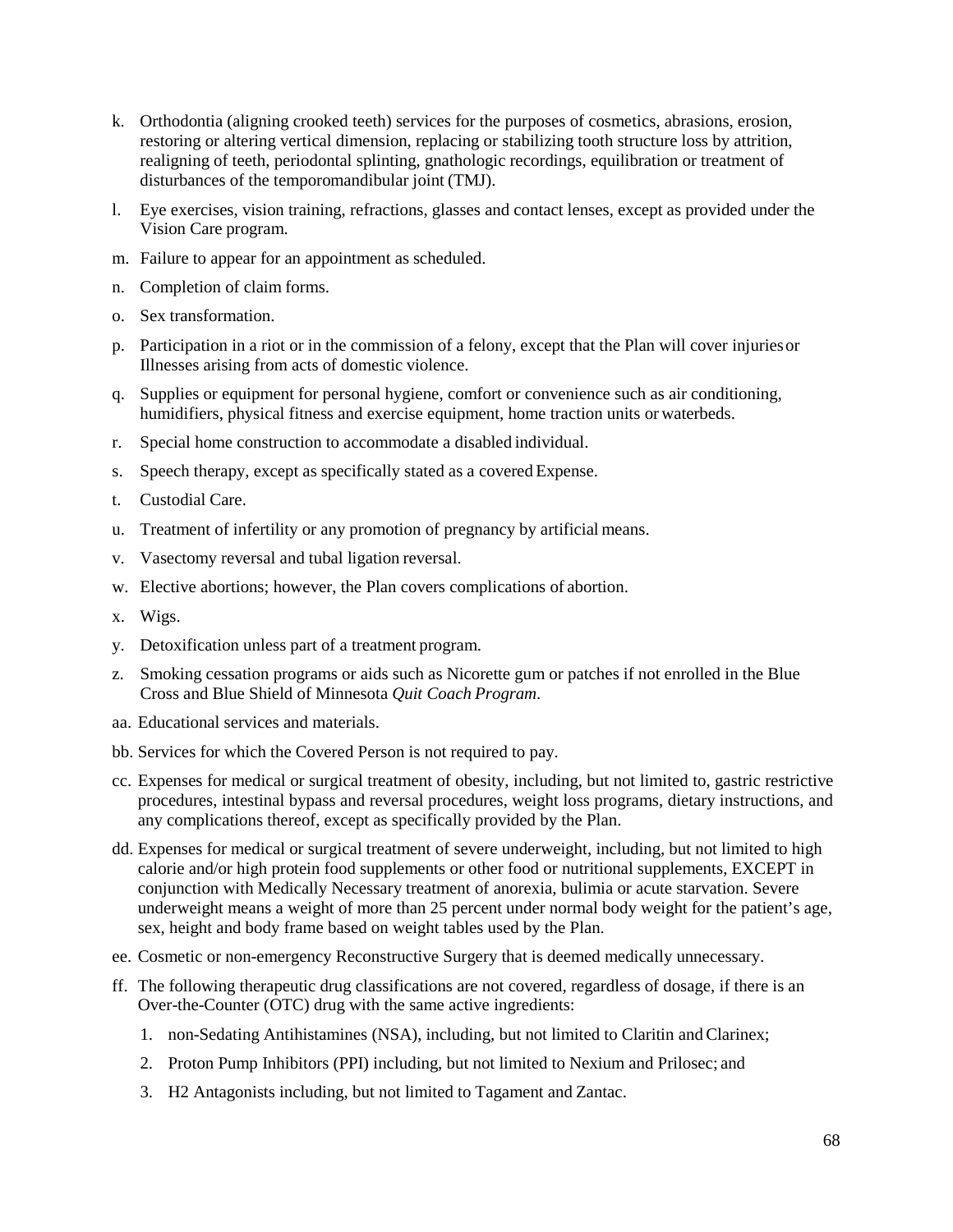- gg. Birth control pills and drugs for the treatment of erectile dysfunction that are prescribed to treat other conditions when not considered Medically Necessary and when medical evidence is unable to demonstrate that no reasonable alternative treatment exists.
- hh. Maternity Expenses incurred by a Covered Person who is acting as a surrogate mother. A surrogate mother is a pregnant woman who agrees to carry and deliver the child for another couple or person. The child of a surrogate mother is not considered an Eligible Dependent under the Plan of the woman or her spouse if she has entered into a contract or other understanding that she relinquishes the child after its birth.
- ii. Expenses associated with substance abuse treatment for wilderness programs, half-way/quarter-way houses, boarding schools, foster home/care and group homes.
- jj. Expenses associated with Residential Treatment Facilities that do not qualify as Hospitals, skilled nursing facilities, or hospice care facilities, as defined by the Plan.
- kk. Any claim for loss, Expense, or charge submitted to the Plan on behalf of an individual that is fraudulent or involves an intentional misrepresentation of material fact.
- ll. An Expense excluded by Blue Cross and Blue Shield of Minnesota's PPO coverage criteria, Optum's coverage criteria, or the coverage criteria of any other administrative entity under direct or indirect contract with the Plan involving the adjudication of claims, except to the extent that such coverage criteria are expressly contrary to this Plan. For purposes of this exclusion, "coverage criteria" are policies adopted by an administrative entity that relate to whether, or to what extent, a claim is payable. Coverage criteria include, without limitation, clinical policies, formularies, policies governing the process or timing of claims administration, and policies pertaining to the development or administration of such policies.
- mm. Examinations made for routine check-up purposes.
- nn. Dental care or treatment.
- oo. Eye refractions.
- pp. Therapeutic X-rays.
- qq. Future Claims: In the event you recover any sums from any third party or any insurance company for claims related to a specific event or health condition that is or would be subject to the Plan's Right of Subrogation and Reimbursement before making claim against the Plan related to that specific event or health condition, and you: (1) recovered such sum prior to becoming covered under the Plan; (2) failed to fully comply with the rules of the Plan under Section 2 of the Plan's Right of Subrogation and Reimbursement provision, as determined by the Trustees in their sole discretion; or (3) received a sum from a third party, workers' compensation insurer, or insurance company as compensation for future medical expenses and/or consideration for closing out and resolving any claim for future medical benefits, the Plan will be:
	- 1. responsible to make payments for benefits only in excess of your net recovery (gross amount less actual costs of collection); or
	- 2. entitled to reimbursement from you for payment of any benefit up to the amount of your net recovery.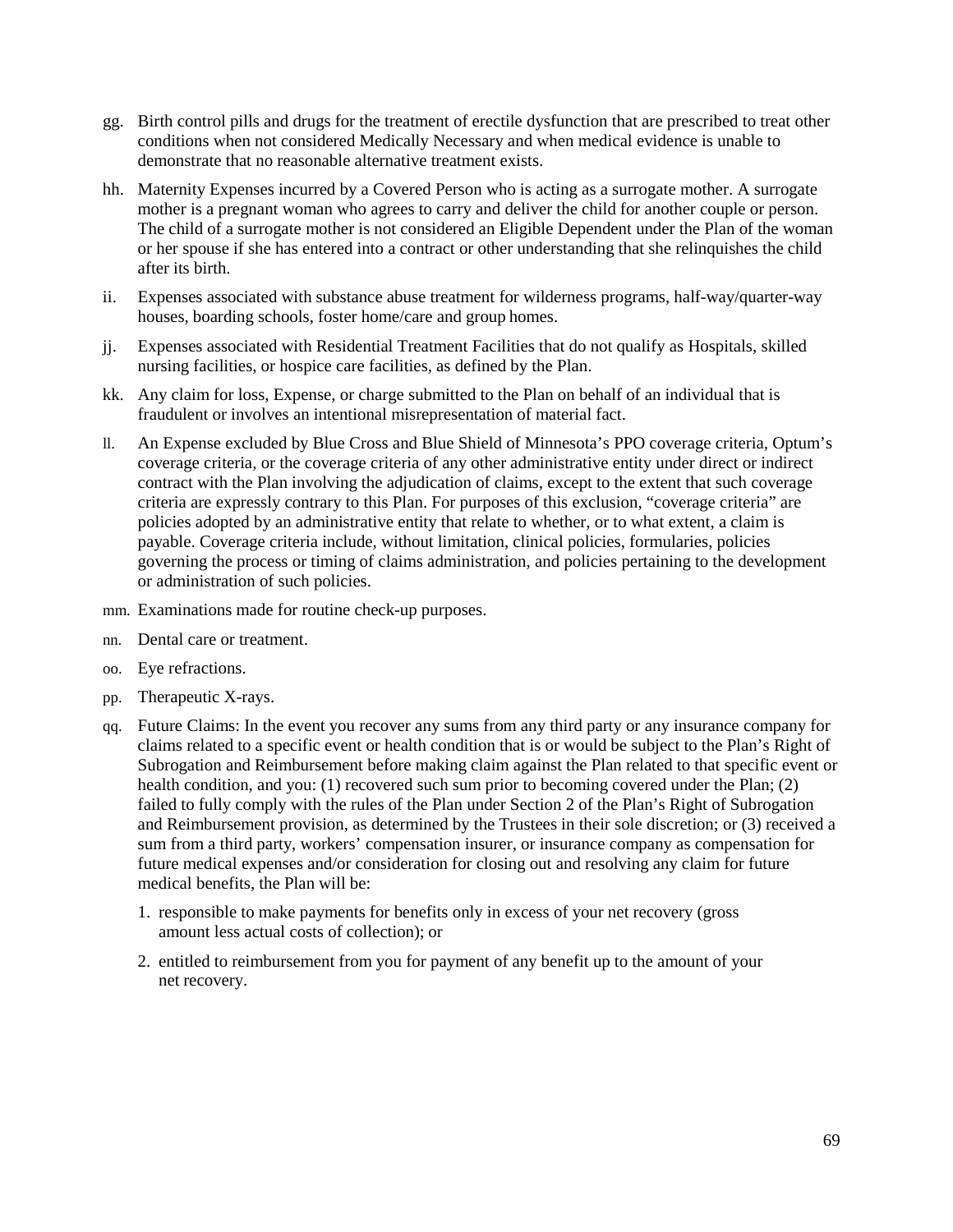# **HEALTH REIMBURSEMENT ARRANGEMENT (HRA) - (ACTIVE EMPLOYEES, RETIREES, AND THEIR ELIGIBLE DEPENDENTS)**

The Trustees have established this HRA Plan so that eligible participants may obtain reimbursement for certain Qualified Medical Care Expenses, which are those allowed under Internal Revenue Code (IRC) Section 213.(d), that are incurred on a non-taxable basis. This HRA is intended to qualify as an employerprovided medical reimbursement plan under the Internal Revenue Code (IRC) of 1986 (the Code), as amended, Code §105 and §106 and regulations issued thereunder, and as a Health Reimbursement Arrangement as defined under IRS Notice 2002-45.

The Qualified Medical Care Expenses reimbursed under this HRA Plan are intended to be eligible for exclusion from an eligible participant's gross income under Code §105(b). Reimbursements to highly compensated individuals may be limited or treated as taxable compensation to comply with Code §105(h), as may be determined by the Plan Administrator.

## **PARTICIPATION**

When you become eligible for the Plan, a notional HRA account is opened and maintained in your name.

## **TERMINATION**

If you are an active employee, your HRA account will terminate once the balance is less than \$25.

If you are a retiree, your HRA account will terminate when the balance reaches \$0.

Also note that your eligibility to participate in the HRA ends upon the earlier of:

- The termination of the HRA account; or
- The exhaustion of the balance in your account, with no additional contributions being made to the account in the following six-month period.

## **FUNDING**

Contributions are credited to your HRA account. Employer contributions fund benefits under the Welfare Fund, of which the HRA is a part. No employee contributions are allowed to be credited to the HRA account and under no circumstances are benefits funded with salary reduction contributions. The Plan does not create a separate fund for the HRA Plan or otherwise segregate assets for this purpose. On and after January 1, 2021, your HRA account will be credited with the contributions made to your Dollar Bank that exceed six months of the required contribution amount. There is no maximum dollar amount that may be credited to your HRA account. Unused amounts may be carried over from year-to-year, without limitation. Active participants must maintain a minimum account balance of \$25. Retired participants may use all of their account balance.

Contributions continue until terminated.

## **INTEGRATION AND OPT-OUT**

In order to comply with the Affordable Care Act, itsimplementing regulations and Internal Revenue Service Notice 2013-54, the following rules apply to the HRA account: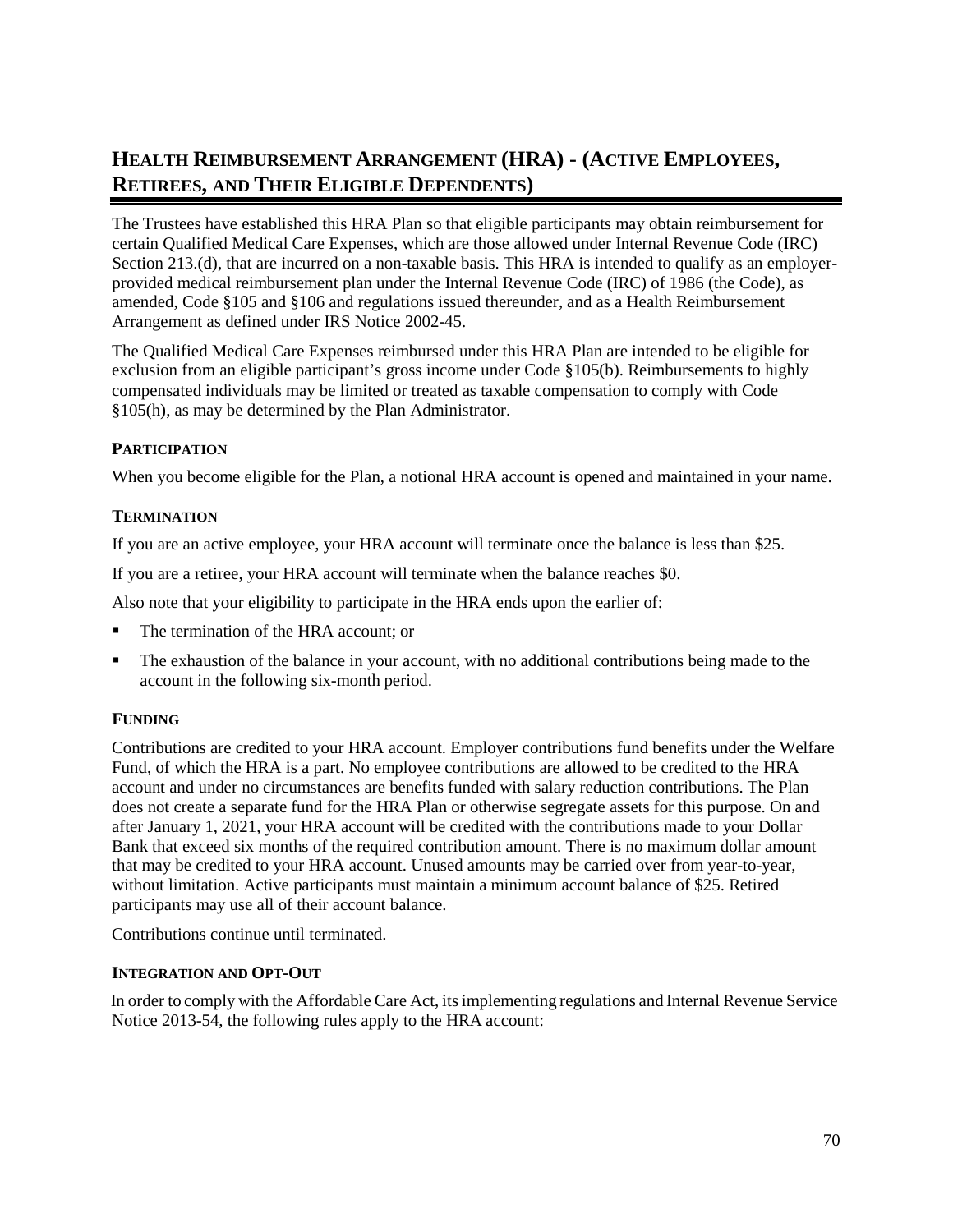## **Integration: Coverage under a Group Health Plan**

*Your Participation*. In order for you to obtain reimbursement of HRA reimbursable expenses, the HRA must be "integrated" with a group health plan that provides minimum value coverage, and you must actually be enrolled in the group health plan that provides minimum value coverage. Medical coverage under the Plan for actives, retirees under age 65, and their Eligible Dependents provide minimum value and satisfy the requirement that the HRA be integrated. In addition, coverage under another group health plan not sponsored by the Trustees of the Fund may also satisfy the integration requirement if such coverage provides minimum value coverage and you are enrolled in another group health plan that provides minimum value coverage. To be covered under the HRA, you must meet the eligibility requirements of the Fund, properly waive/opt-out of medical coverage by completing the applicable section of the Enrollment Form and provide the necessary proof of enrollment in other minimum value coverage.

*Dependents*. In order for your Eligible Dependents to obtain reimbursement of HRA reimbursable expenses, the HRA must be integrated with a group health plan that provides minimum value coverage and your Eligible Dependents must actually be enrolled in the group health plan that provides minimum value coverage. Medical coverage under the Plan for actives, retirees under age 65, and Eligible Dependents provide minimum value and satisfy the requirement that the HRA be integrated. In addition, coverage under another group health plan not sponsored by the Trustees of the Fund may also satisfy the integration requirement if such coverage provides minimum value coverage and the Eligible Dependent(s) is actually enrolled in the other group health plan that provides minimum value coverage. To be covered under the HRA, the dependent(s) must meet the eligibility requirements of the Fund and you must have properly waived medical coverage for your Eligible Dependents by completing the applicable section of the Enrollment Form. The necessary proof of enrollment in other minimum value coverage must be provided.

## **QUALIFIED MEDICAL CARE EXPENSES**

A Qualified Medical Care Expense (which is an Expense defined under Internal Revenue Code (IRC) Section 213.(d)) is incurred at the time the medical care or service is furnished, and not when you are formally billed for, charged for, or pay for the medical care. In addition, Expenses payable from your HRA account must be substantiated. Expenses for your enrolled Eligible Dependents can be reimbursed from your HRA account as well.

The following Expenses are eligible for reimbursement in accordance with the rules and procedures in this HRA Plan. However, this is not intended to be an all-inclusive list. Other Expenses not listed here may be reimbursable.

- Acupuncture treatments
- Alcoholism (the treatment of)
- **Ambulance services**
- Annual physical examinations
- **•** Artificial limbs
- **Bandages**
- **Birth control pills**
- **Braille books and magazines**
- **Breast reconstruction surgery**
- Chiropractor services
- Christian Science practitioners
- Contact lenses
- Crutches
- Dental treatments
- Dental X-rays
- **Dentures**
- Diagnostic devices
- Drug addictions (the treatment of)
- Eyeglasses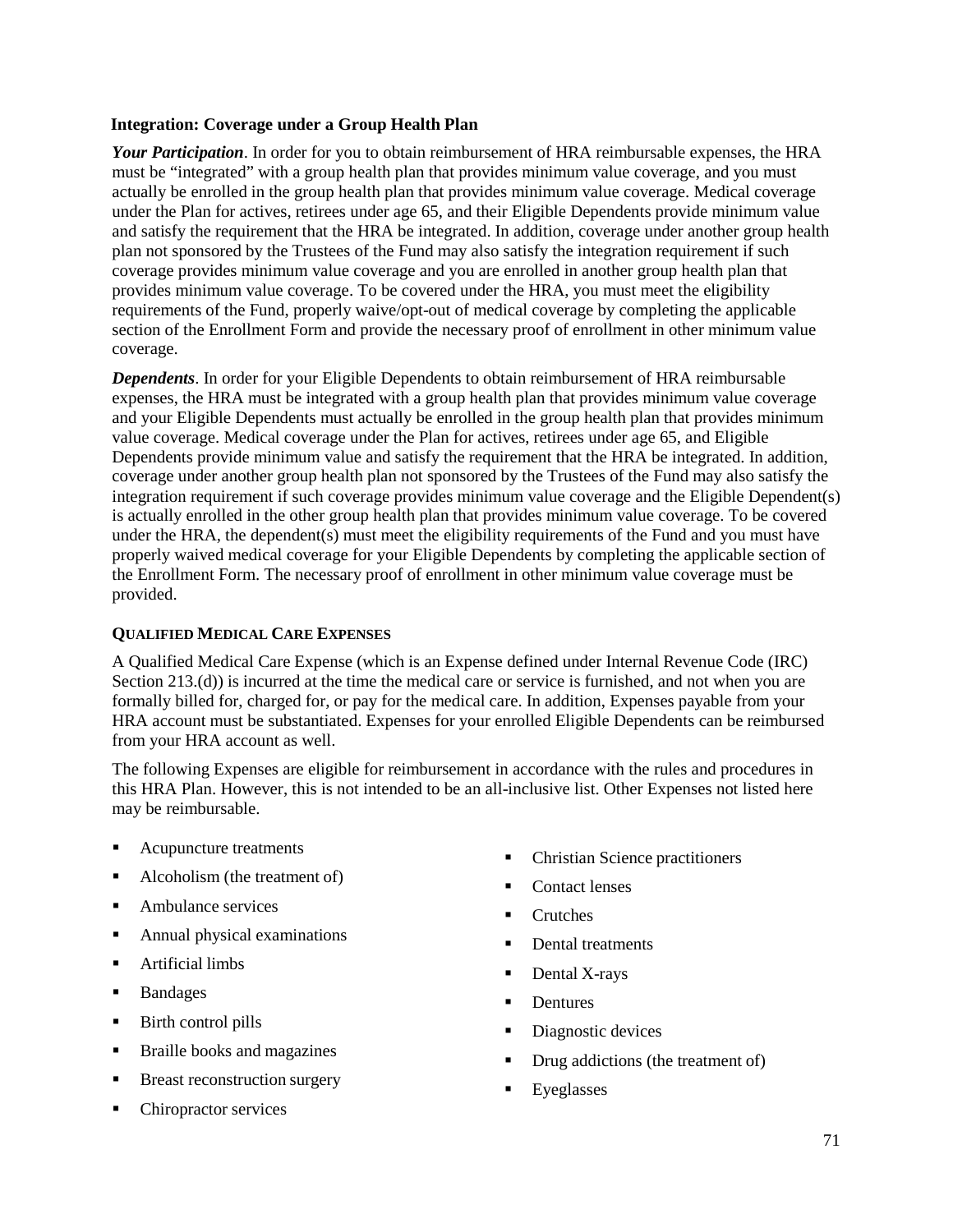- Eye surgeries
- Fertility enhancements
- **Guide dogs**
- **Gum** treatments
- Gynecologist services
- Hearing aids and batteries
- **Hospital bills**
- **Hydrotherapy**
- Insulin treatments
- Insurance premiums for COBRA or Medicare plans offered through the Local 49 Health & Welfare Fund
- Lab tests
- Lead paint removal
- Lodging (away from home for outpatient care)
- **Metabolism tests**
- Neurologist services
- Nursing services
- Obstetrician services
- Operating room costs
- Ophthalmologist services
- Optician services
- Optometrist services
- Oral surgery
- Organ transplants (including donor's Expenses)
- Orthopedic shoes
- Orthopedist services
- Osteopath services
- Over-the-counter medications (if prescribed by a Health Care Provider, doctor or surgeon)
- Oxygen and oxygen equipment
- Pediatrician services
- Health Care Provider services
- Physiotherapist services
- Podiatrist services
- Postnatal treatments
- Practical nurse medical services
- $\blacksquare$  Pregnancy test kits
- Prenatal care
- **•** Prescription medicines
- Prosthesis
- **Psychiatrist services**
- **Psychoanalyst services**
- **Psychologist services**
- Psychotherapy
- Qualified long-term care insurance premiums (up to certain limits)
- Registered nurse services
- Self-payment contributions to the Plan
- **Special school costs for the handicapped**
- **Splints**
- **Sterilizations**
- **Smoking cessation programs**
- Surgeon services
- **Telephone or TV equipment to assist the** hard-of-hearing
- Therapy equipment
- **Transportation Expenses (relative to health** care)
- **vaccines**
- **vasectomies**
- Vitamins (if prescribed)
- Weight-loss programs
- **Wigs**
- Wheelchairs
- $\blacksquare$  X-rays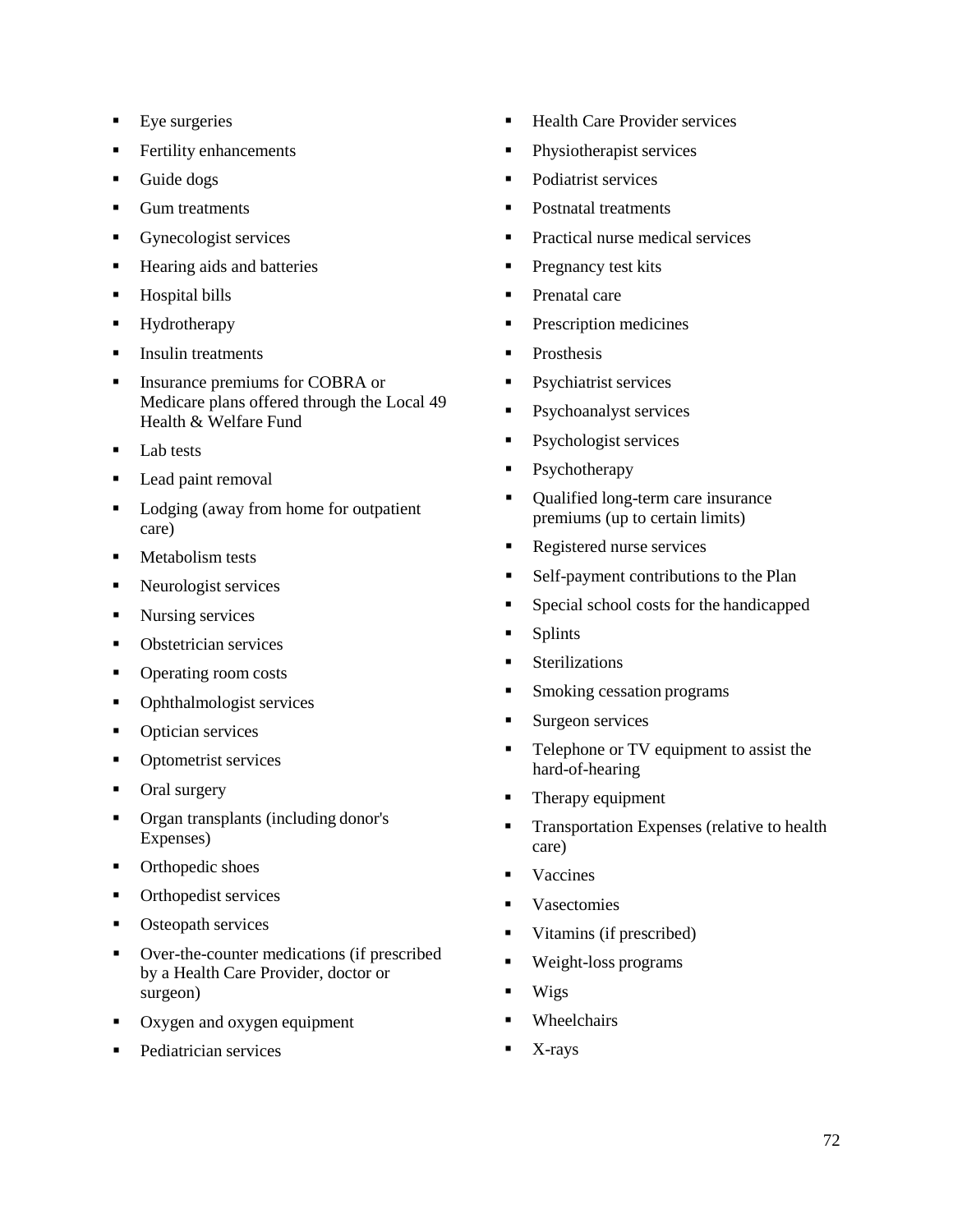#### **NON-REIMBURSABLE EXPENSES**

Qualified Medical Care Expenses can only be reimbursed when they have not already been reimbursed by another insurance plan, or any other accident plan or health plan, including a Health Flexible Spending Account (FSA). If a portion of a Qualified Medical Care Expense has been reimbursed elsewhere (e.g., because the health insurance plan imposes copayment or deductible limitations), you can be reimbursed for the remaining portion of such an Expense (e.g., the deductible or copay) through your HRA account if the Expense otherwise meets the requirements of a Qualified Medical Care Expense.

Qualified Medical Care Expenses will not include the following Expenses (not an exhaustive list):

- Athletic, fitness, or health club membership
- Automobile insurance premium (allocable to medical coverage)
- Boarding school fees
- Bottled water
- Commuting Expenses of a disabled person
- Cosmetic surgery and procedures
- Cosmetics, hygiene products, and similar items
- Diaper service
- Domestic help
- Funeral, cremation, or burial Expenses
- Health programs offered by resort hotels, health clubs, and gyms
- Illegal operations and treatments
- Illegally-procured drugs
- **Massage therapy (unless prescribed)**
- **Maternity clothes**
- **Premiums for health insurance for** individual or group policies other than the Welfare Plan
- $\blacksquare$  Scientology counseling
- Social activities
- **Special foods or beverages**
- **Specially-designed car for the handicapped** (other than an autoette or special equipment)
- Swimming pool
- Travel (for general health improvement)
- Tuition and travel Expenses (for a problem child to a particular school)
- Voluntary abortion Expenses
- Weight-loss programs (for general health)
- Any item not considered "Medical Care" under IRC Section 213

## **REIMBURSEMENT PROCEDURES**

The Fund will use your HRA account to reimburse for deductibles and coinsurance automatically, unless you elect otherwise. To stop these automatic payments, call Wilson-McShane to request an election form to stop automatic payments. Once your completed form is received, Wilson-McShane will only reimburse eligible Expenses when you submit a completed HRA reimbursement form.

You must submit a paper claim to Wilson-McShane Corporation within 24 months of the date on which the Expense was incurred in order for the Expense to be eligible for reimbursement. Please call Wilson-McShane to request an HRA reimbursement form. If you need to use paper forms or if you need to provide substantiating documentation that is not available electronically, you must send an invoice for the Expense for which you are seeking reimbursement, a proof of payment of those Expenses, and a completed reimbursement form to Wilson-McShane.

Reimbursements must be for at least \$25 and you must maintain at least \$25 in your account. (If you are retired, you may use your entire account balance.) You will need to accumulate Expenses until you have at least \$25 to be reimbursed. If your account is low on funds, you must wait until additional contributions are made and submit HRA claims when you have a sufficient balance.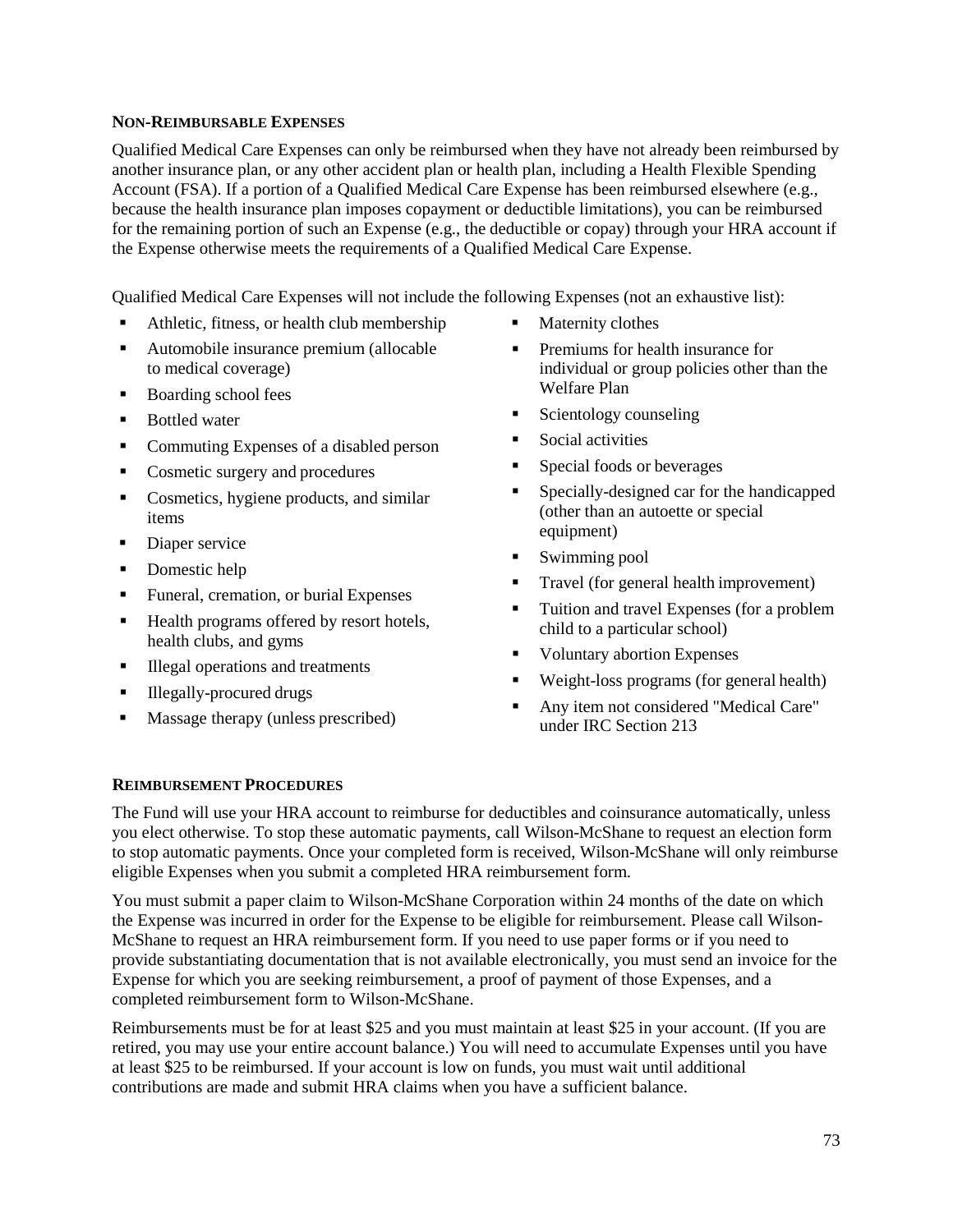You must have a prescription for over-the-counter medicine to be reimbursed for that medicine through your HRA account.

You must provide one of the following to the Fund Office when you submit a claim for reimbursement of prescribed medicine:

- A receipt from a pharmacy which identifies the name of the purchaser (or the name of the person for whom the prescription applies), the date and amount of the purchase, and an Rx number; or
- A receipt from a pharmacy without an Rx number accompanied by a copy of the related prescription.

#### **COORDINATION OF BENEFITS**

Benefits under this HRA Plan are intended to pay solely for Qualified Medical Care Expenses not previously reimbursed or reimbursable elsewhere. To the extent that an otherwise eligible Qualified Medical Care Expense is covered or reimbursable from another source, that other source must pay or reimburse instead of this HRA Plan. This HRA Plan may then reimburse for unpaid balances.

## **UNUSED AMOUNTS IN YOUR HRA ACCOUNT**

Your HRA account will be debited during each calendar year for any reimbursement of Qualified Medical Care Expenses and may be debited any administrative expenses (as determined by the Trustees) charged to the account. In no event will benefits ever be provided in the form of cash or any other taxable or nontaxable benefit other than reimbursement for eligible Qualified Medical Care Expenses.

## **TAX STATUS**

If you submit an Expense for reimbursement under the HRA Plan, you cannot deduct that Expense on your tax return. Contributions credited to your HRA account are not taxable income when made and generally are not taxable when paid out as benefits. However, certain actions may cause your HRA to be taxable. For instance, when you receive reimbursement from your HRA account for contributions for health coverage that could have been paid pre-tax from an IRC Section 125 plan, your reimbursement may be taxable.

#### **Nondiscrimination**

Reimbursements to highly compensated individuals may be limited or treated as taxable compensation to comply with Code §105(h), as may be determined by the Plan Administrator in its sole discretion.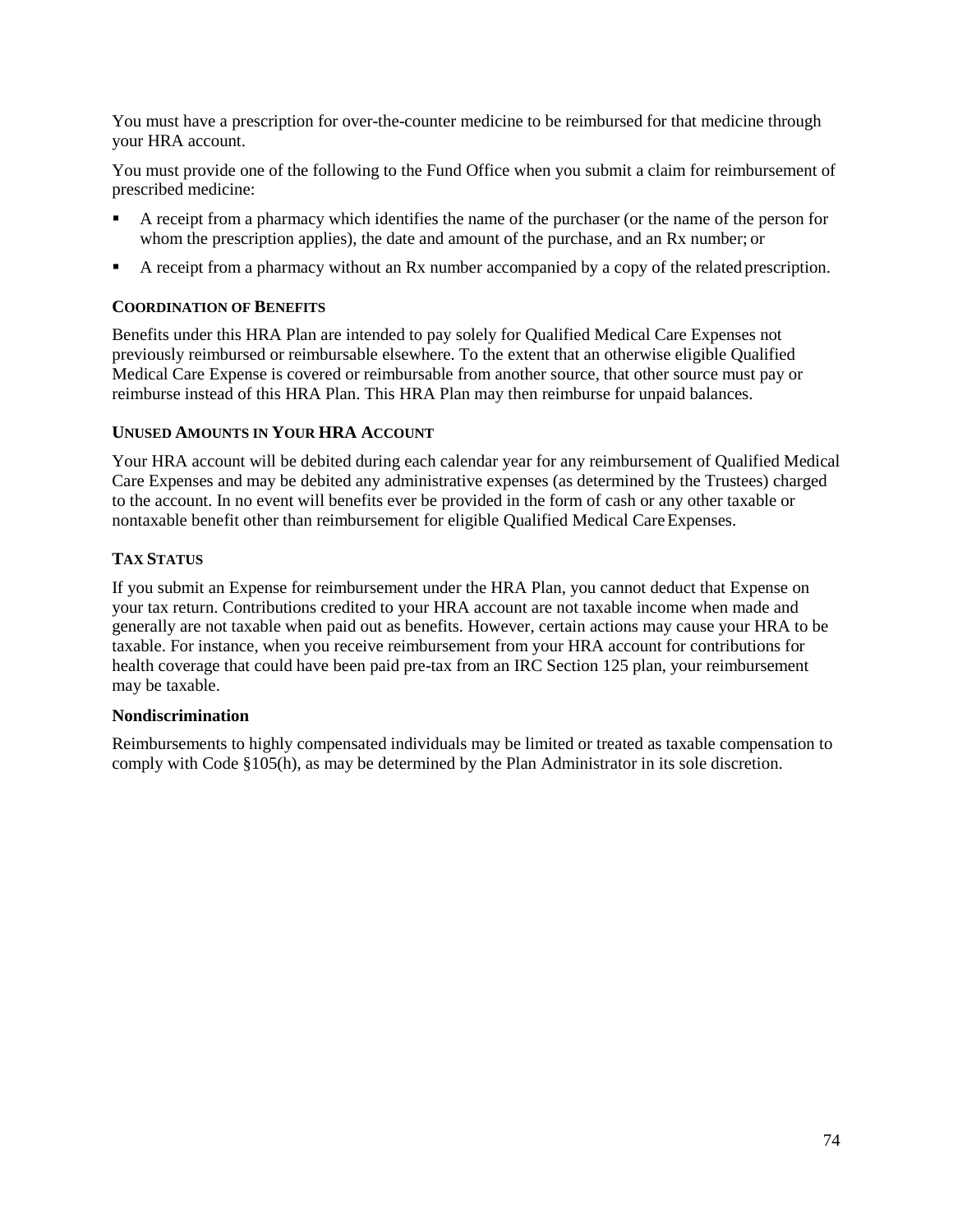## **COORDINATION OF BENEFITS**

The purpose of this Plan is to help Covered Persons meet the cost of needed medical care or treatment. It is not intended that anyone receive benefits greater than actual Expenses incurred. Benefits payable by this Plan and any other group medical plans will not exceed 100% of Allowable Expenses. In no event will payment under this Plan exceed the amount that would have been allowed if no other plan were involved. All medical benefits provided under this Plan are subject to these rules.

## **DEFINITIONS**

**Plan** means any plan providing benefits or services for or by reason of medical, dental, or vision care or treatment under:

- Group blanket or franchise insurance coverage;
- Group , PPO (Preferred Provider Organizations), PBMs (Prescription Benefits Managers) and other group prepayment coverage, including HMOs (Health Maintenance Organizations);
- Labor-management trustee plans, or employee benefit organization plans;
- Governmental programs, or coverage required or provided by any statute;
- Any group coverage of a child sponsored by, or provided through any educational institution;
- Group arrangements for members of associations of individuals;
- Group or individual automobile no-fault coverage; and
- **Premise liability/homeowners insurance.**

The term **plan** is construed separately as to each policy, contract, or other arrangement for benefits or services, and separately as to any part of a plan which may consider benefits or services of other plans in determining its benefits and any part which does not.

## **EFFECT ON BENEFITS**

If a Covered Person is covered by another plan or plans, the benefits under this Plan and the other plans will be coordinated. This means one plan pays its full benefits first, then the other plan pays.

- The primary plan (the plan that pays benefits first) pays the benefits that would be payable under its terms in the absence of this rule.
- The secondary plan (the plan that pays benefits after the primary plan) will limit the benefits it pays so that the sum of its benefit and all other benefits paid by the primary plan will not exceed 100% of the **Allowable Expense**.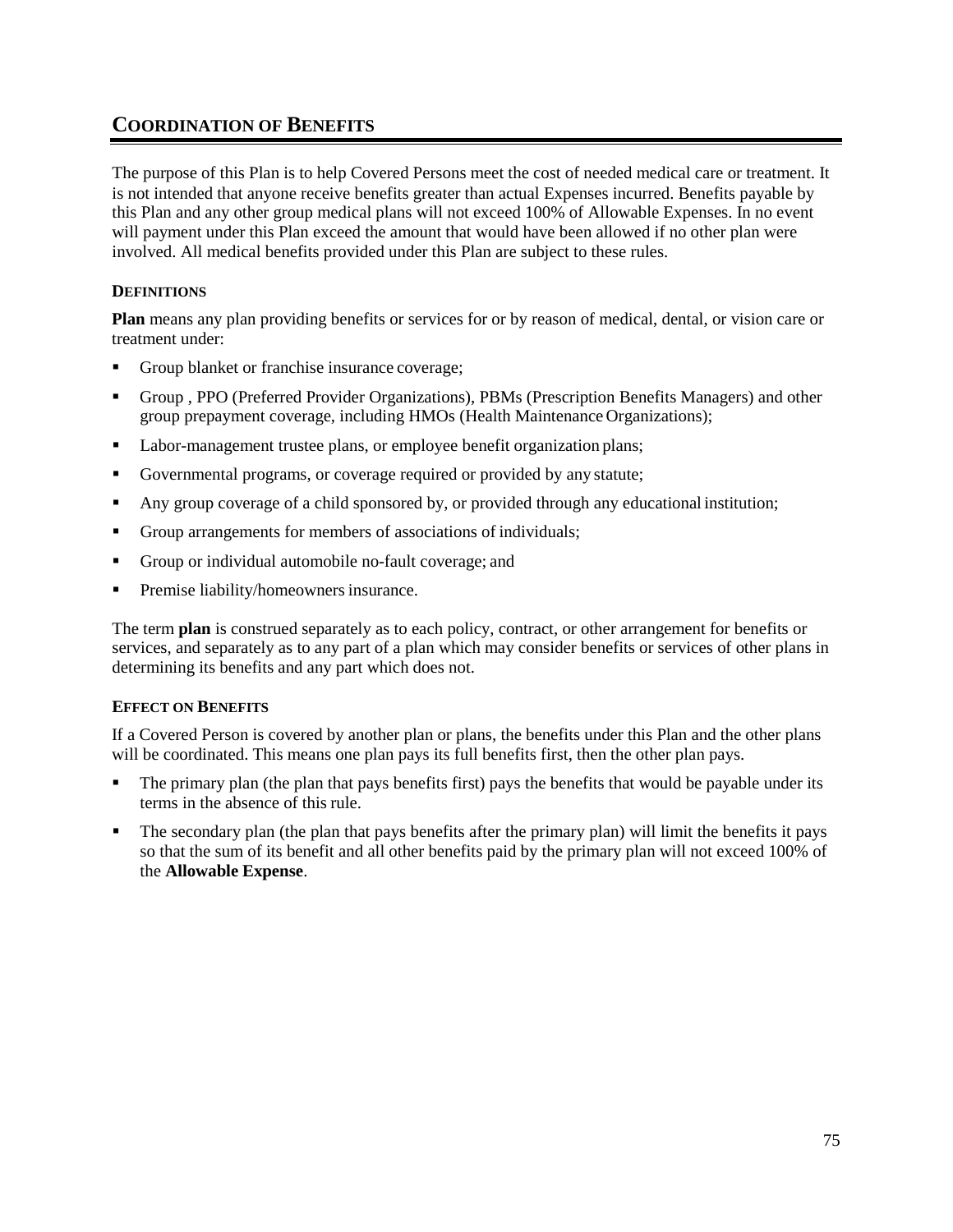This plan is always secondary to no-fault and premise liability insurance. For all other types of plans, if a Covered Person is eligible under another plan, there are rules that determine the order in which benefits are paid:

- a. When the other plan does not have Coordination of Benefits rules (COB rules), that plan is primary and must determine benefits first.
- b. When another plan does have COB rules, the first of the following rules to apply governs:
	- 1. If one of the plans covers the claimant as a member or non-dependent, then that plan will be primary.
	- 2. If a Eligible Dependent child whose married or unmarried parents live together, the plan of the parent whose birthday is earlier in the calendar year will pay for Allowable Expenses incurred first; except:
		- o if both parents' birthdays are on the same day, the plan that covered the Eligible Dependent child (or the parent) longest will be primary and determine benefits first.
		- o if the other plan does not include this COB rule based on the parents' birthdays, but instead has another rule, then that plan's COB rule will determine the order of benefit payment.
	- 3. If an Eligible Dependent child whose unmarried parents are not living together, then the following rules apply:
		- o The plan that covers the parent who must provide health coverage by court decree will be primary and determine benefits first. If a parent fails to provide court ordered health benefits, this Plan will **not** pay any benefits.
		- o When there is no court decree that requires a parent to provide health coverage to a dependent child, the following rules will apply:
			- When the parent who has custody of the child has not remarried, the custodial parent's plan will be primary and determine benefits first.
			- When the parent who has custody of the child has remarried, then the custodial parent's plan will be primary and determine benefits first, the stepparent's plan will determine benefits second and the non-custodial parent's plan will determine benefits third.
	- 4. If none of the above rules apply, the plan that has covered the claimant for the longest period of time will pay its benefits first; except when:
		- o one plan covers the claimant as a laid-off or retired employee (or a dependent of such an employee); and
		- o the other plan includes this COB rule for laid-off or retired employees (or is issued in a state that requires this COB rule by law).

In this case, the plan that covers the claimant as other than a laid-off or retired employee (or a dependent of such an employee) will pay first.

Where part of the plan coordinates benefits and a part does not, each part will be treated like a separate plan.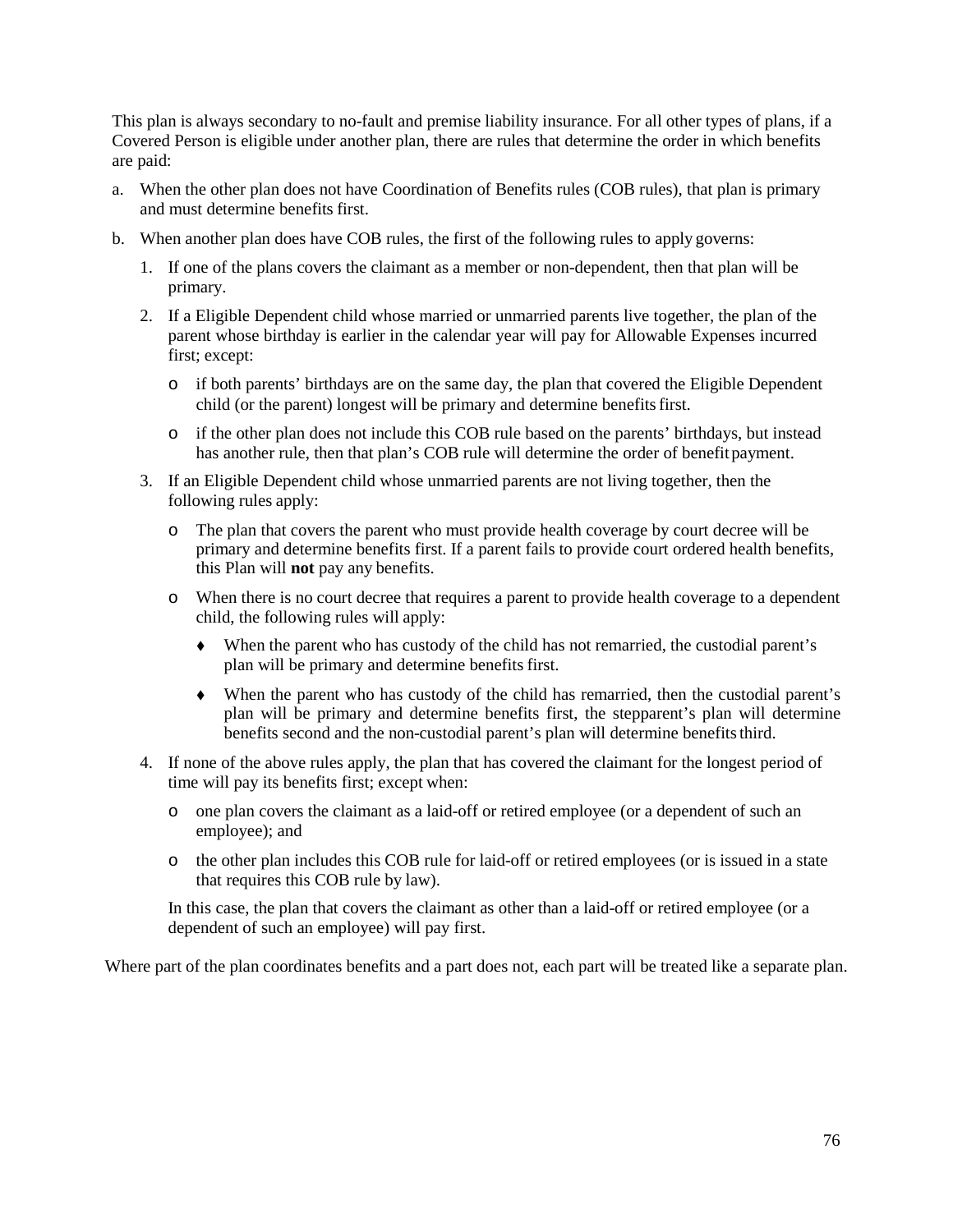# **COORDINATION OF BENEFITS WITH MEDICARE AND MEDICAID**

There is no coordination of benefits with Medicaid.

A Covered Person does not need to retire and begin receiving Social Security retirement benefits to be eligible for Medicare. Most people are automatically eligible for Medicare at age 65 even if they are still employed. Some people become eligible for Medicare before age 65, such as people who are disabled as defined by Social Security or people with end stage renal disease (ESRD).

There are different parts of Medicare. Part A covers Hospital Expenses and is generally free. Part B covers other medical Expenses and requires a monthly premium. Part D covers prescription drugs and requires a monthly premium. Medicare Advantage plans, also known as Medicare Part C (Medicare+Choice) may offer a combination of benefits that include Part A, B and D benefits and are similar to health maintenance organization (HMO) plans. If Medicare is considered the primary payor, this Plan automatically considers you to be insured under both Part A and Part B if you are eligible for them, whether or not you have actually enrolled. If Medicare would be the primary payor, benefits will be paid as though you were enrolled under both Part A and Part B of Medicare. Therefore, it is very important that you enroll in Medicare as soon as you become eligible.

Services provided by a Health Care Provider who directly contracts with Medicare beneficiaries, and therefore opts out of Medicare, will not be covered by the Plan.

This Plan will be primary over Medicare if you:

- Are at least age 65, eligible for Medicare because of age and actively employed by an ADEA employer who pays all or part of the required contributions for eligibility;
- Are considered disabled by the Social Security Administration, but are still considered active by an ADEA employer; and
- Have end stage renal disease (ESRD) but have not completed the required waiting period prior to Medicare becoming primary.

Medicare will be primary over the Plan if you:

- Are over age 65 and not actively employed by an ADEA employer who pays all or part of the required premium;
- Are at least age 65 and retired. (However, if you become entitled to Medicare due to ESRD prior to becoming eligible for Medicare due to age or another disability, this Plan will be primary for the required waiting period.); and
- Are disabled, have completed the 24-month waiting period, and are not actively employed byan ADEA employer who pays all or part of the required premium.

#### **If Medicare is primary for you and you enroll for Medicare Part D, you will not be eligible for prescription drug coverage under this Plan.**

Following are definitions for purposes of this section:

**Medicare Benefits**: Benefits for services and supplies, which the Covered Person receives or is entitled to receive under Medicare.

**Age 65**: The age attained at 12:01 a.m. on the first day of the month in which the Covered Person's 65th birthday occurs.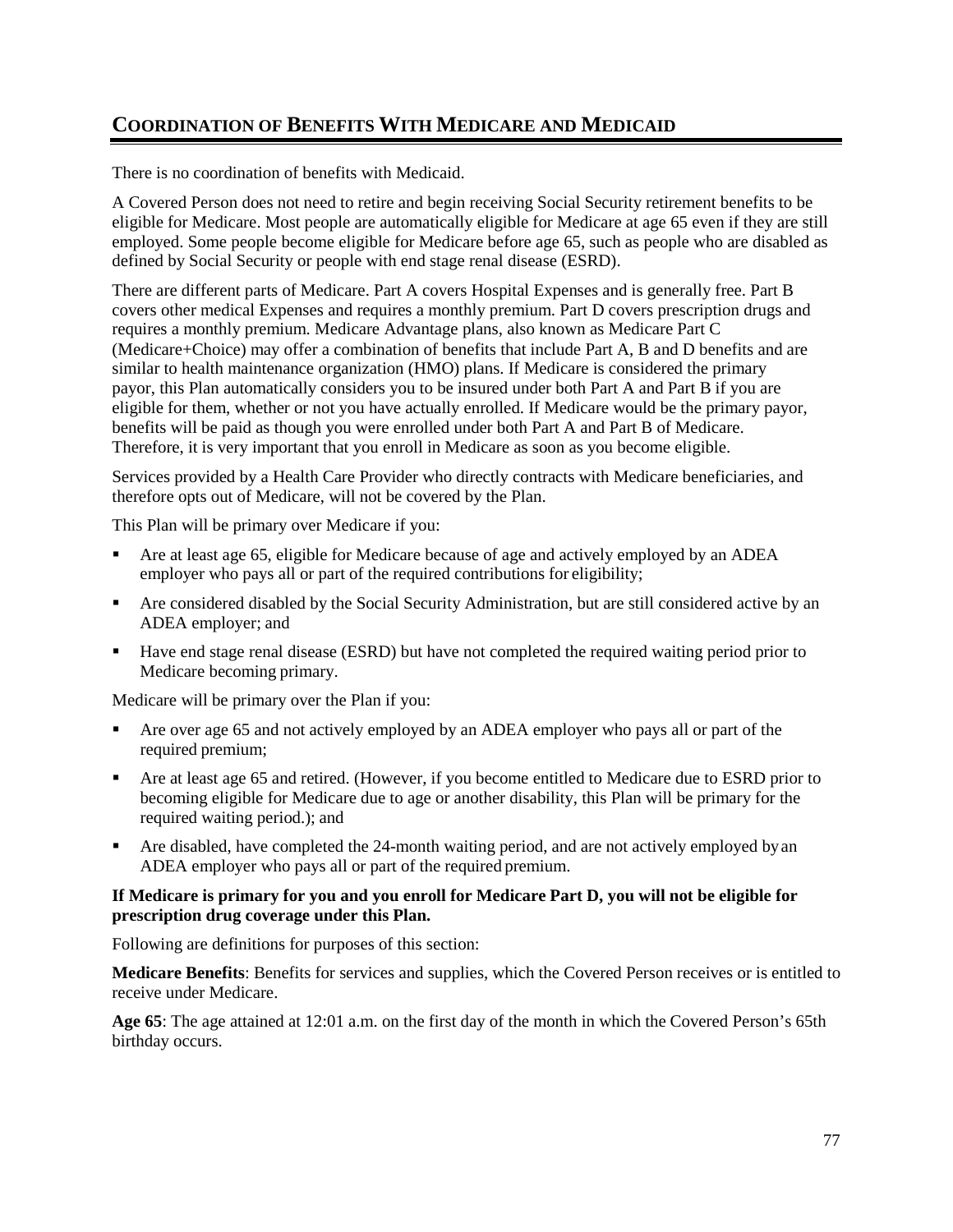## **ADEA Employer**: An employer who:

- Is subject to the U.S. Age Discrimination in Employment Act (ADEA); and
- Has 20 or more employees each working day in 20 or more calendar weeks during the current or preceding calendar year.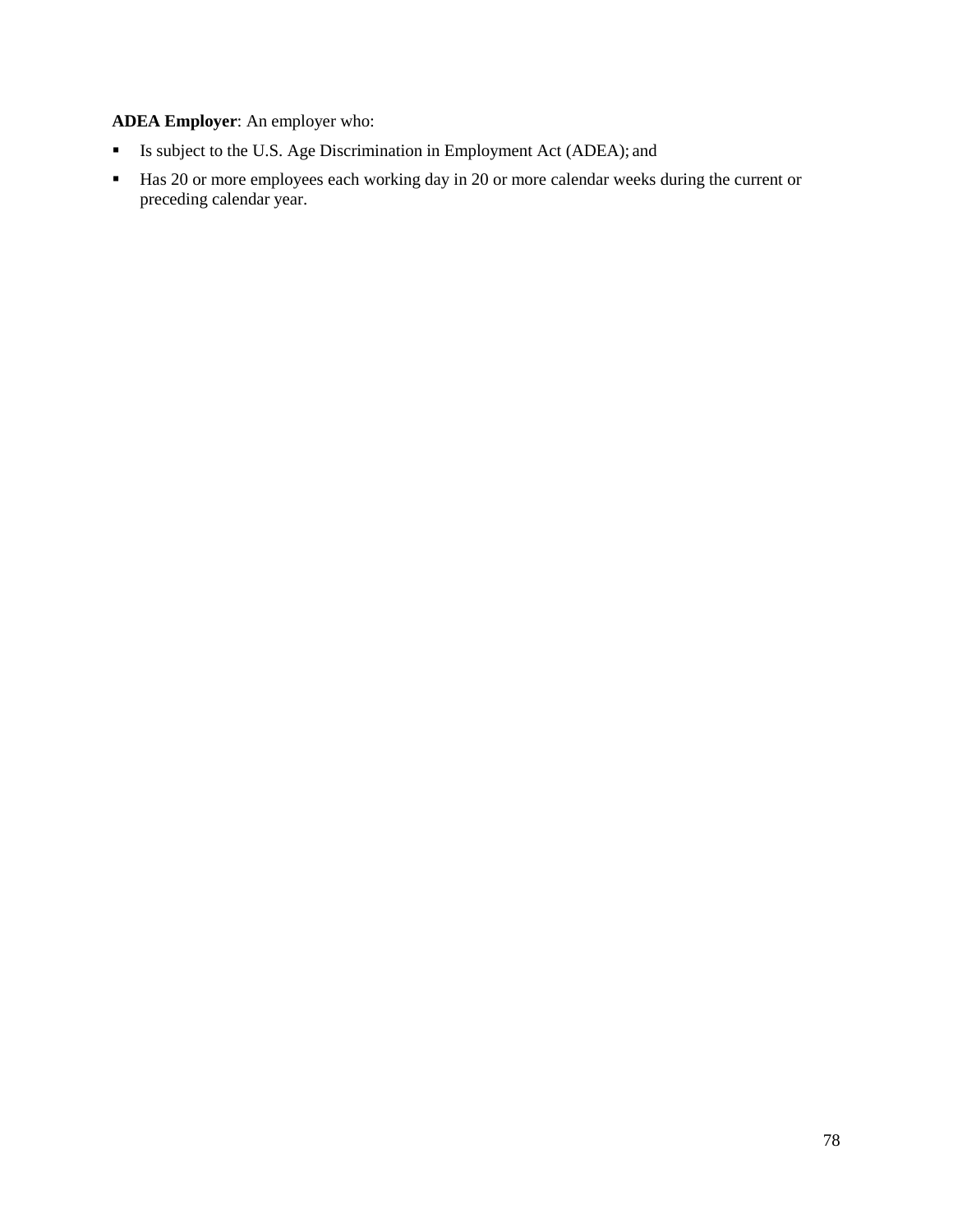# **PROCEDURE FOR FILING A CLAIM**

This section describes the procedure for filing claims for Fund benefits. It also describes the procedure for you to follow if your claim is denied in whole or in part and you wish to appeal the denial.

Written notice of a claim must be received by the Fund Office within 90 days of the date the loss first arises or as soon thereafter as is reasonably possible. Notice given by or on behalf of the claimant to the Fund Office, with sufficient information to identify the Covered Person, will be deemed to be notice to the Plan.

Failure to furnish proof within the time required will not invalidate or reduce any claim if it was not reasonably possible to give proof within such time, provided such proof is furnished as soon as reasonably possible and in no event, except in the absence of legal capacity of the claimant, later than 25 months from the time proof is otherwise required.

Medical benefits, except vision care, will be paid directly to the provider.

If any benefits of the Plan will be payable to a person who is a minor or otherwise not competent to give a valid release, the Fund Office may pay such indemnity up to an amount not to exceed \$1,000.00 to any relative by blood or connection by marriage of the Covered Person who is considered by the Fund Office to be entitled. Any payment made by the Fund Office in good faith and pursuant to this section will fully discharge the Plan to the extent of such payment.

The Fund Office, through its Physician, has the right to examine the Covered Person, whose Injury or Illness is the basis of a claim or request an autopsy in case of death. Such examination may be required as often as may be reasonable.

## **HOW TO FILE A CLAIM**

A "claim for benefits" is a request for Fund benefits made in accordance with the Fund's reasonable claims procedures. A claim form may be obtained from the Fund Office by calling 800-535-6373 or 952- 854-0795. If you use a participating Provider Organization provider, the provider will file the claim for you. It is recommended that a plan for dental treatment be submitted before work is done so you will know in advance what benefits the Plan will pay. Also, contact the Fund Office about how to file a claim for a Death Benefit and Accidental Death and Dismemberment Benefits.

Inquiries or phone calls about the Fund's provisions that are unrelated to any specific benefit claim will not be treated as a claim for benefits. In addition, your request for prior approval of a benefit that does not require prior approval by the Fund is not a claim for benefits.

## **The following information must be completed in order for your request for benefits to be a claim, and for the Fund Office to be able to decide your claim**:

- Participant name;
- Patient name;
- Patient date of birth;
- Social Security Number of participant or retiree or other identifying number that is adopted by the Plan;
- Date of service;
- Type of device defined by HCPC, CPT code, ICD-10, NDC, or other nationally recognized codes, including individual Expenses for each;
- Billed Expense;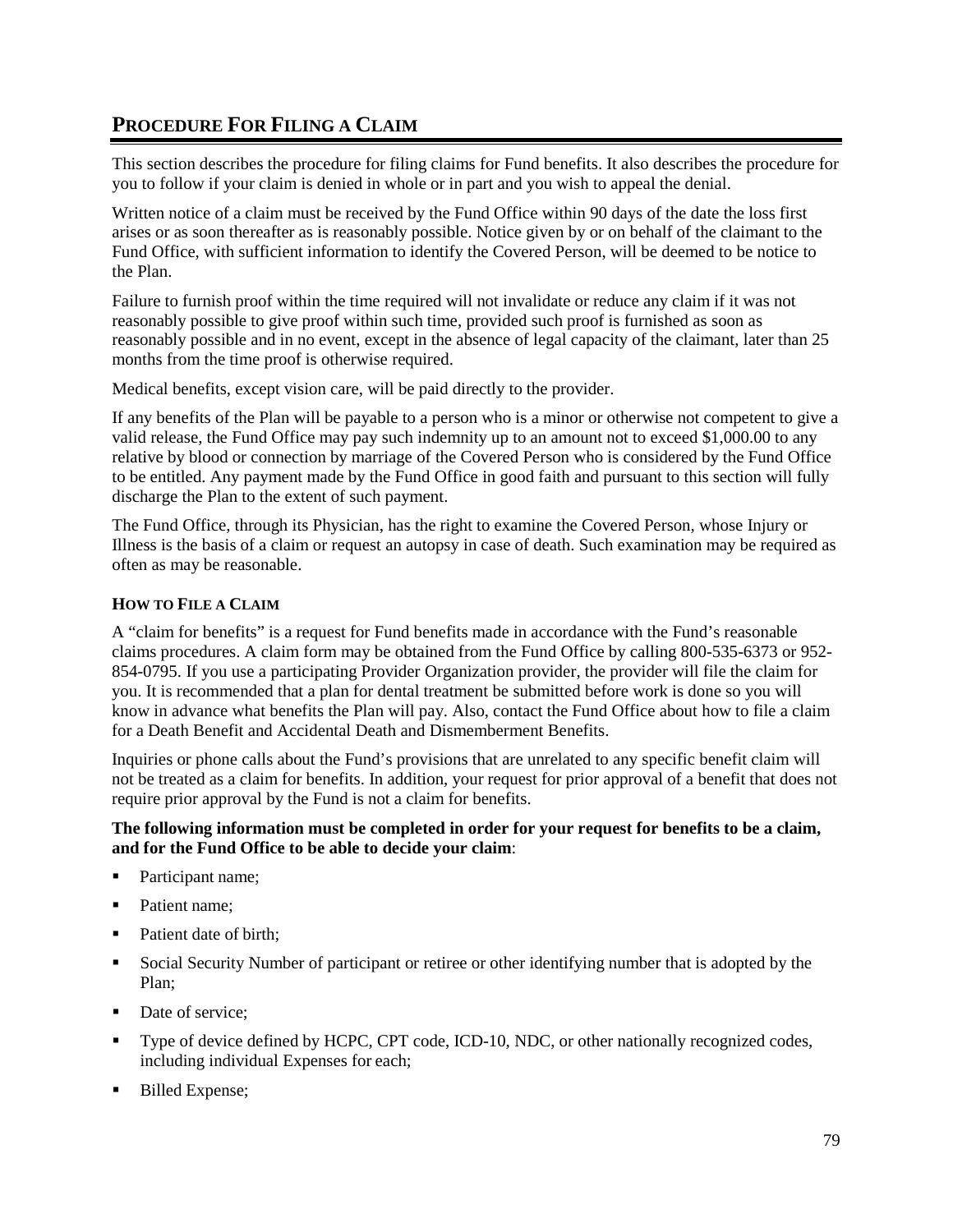- Number of units (for anesthesia and certain other claims);
- Federal taxpayer identification number (TIN) of the provider;
- Billing name and address;
- **Previous balances paid; and**
- If treatment is due to an accident, the details of the accident.

## **Where Claims Must Be Filed**

Your claim will be considered filed as soon as it is received at the Fund Office. You should file your claims with the Fund at the following address:

Operating Engineers Local #49 Health and Welfare Fund c/o: Wilson-McShane Corporation 3001 Metro Drive, Suite 500 Bloomington, MN 55425

All vision care Expense receipts should be submitted to the Fund Office, Wilson-McShane Corporation, for reimbursement. All receipts must be submitted with an Operating Engineers Local #49 Health & Welfare Fund Vision Claim Form.

All paper claims for HRA reimbursement must be submitted within 24 months of the date on which the Expense was incurred. Request the HRA form from the Fund Office.

## **Authorized Representatives**

An authorized representative, such as your spouse, may complete the claim form for you if you are unable to complete the form yourself and have previously designated the individual to act on your behalf. You can obtain a form from the Fund Office to designate an authorized representative. The Fund may request additional information to verify that this person is authorized to act on your behalf.

## **Types of Claims**

- **Health Care Claims**. Health care claims include medical, prescription drug, vision and dental claims. Health care claims are divided into four basic types of claims:
	- 1. *Urgent Care*, which is a claim for care or treatment, as determined by the Plan, that would:
		- o seriously jeopardize your life, health or ability to regain maximum function if normal pre-service standards were applied; or
- Urgent care claims are considered preservice claims.
- o subject you to severe pain that cannot be adequately managed without the care or treatment for which approval is sought, in the opinion of a Health Care Provider with knowledge of your condition.
- 2. *Pre-Service*, which is a claim for benefits where precertification/notification is required before you obtain care. However, the Plan will not deny benefits for these services if it is not possible for you to obtain precertification/notification or if the process would jeopardize your life or health.
- 3. *Concurrent Care*, which is a claim that is reconsidered after it is initially approved and the reconsideration results in reduced benefits or a termination of benefits.
- 4. *Post-Service*, which is a claim for benefits that is not a pre-service claim. When you file a postservice claim, you have already received the services for which the claim is being submitted.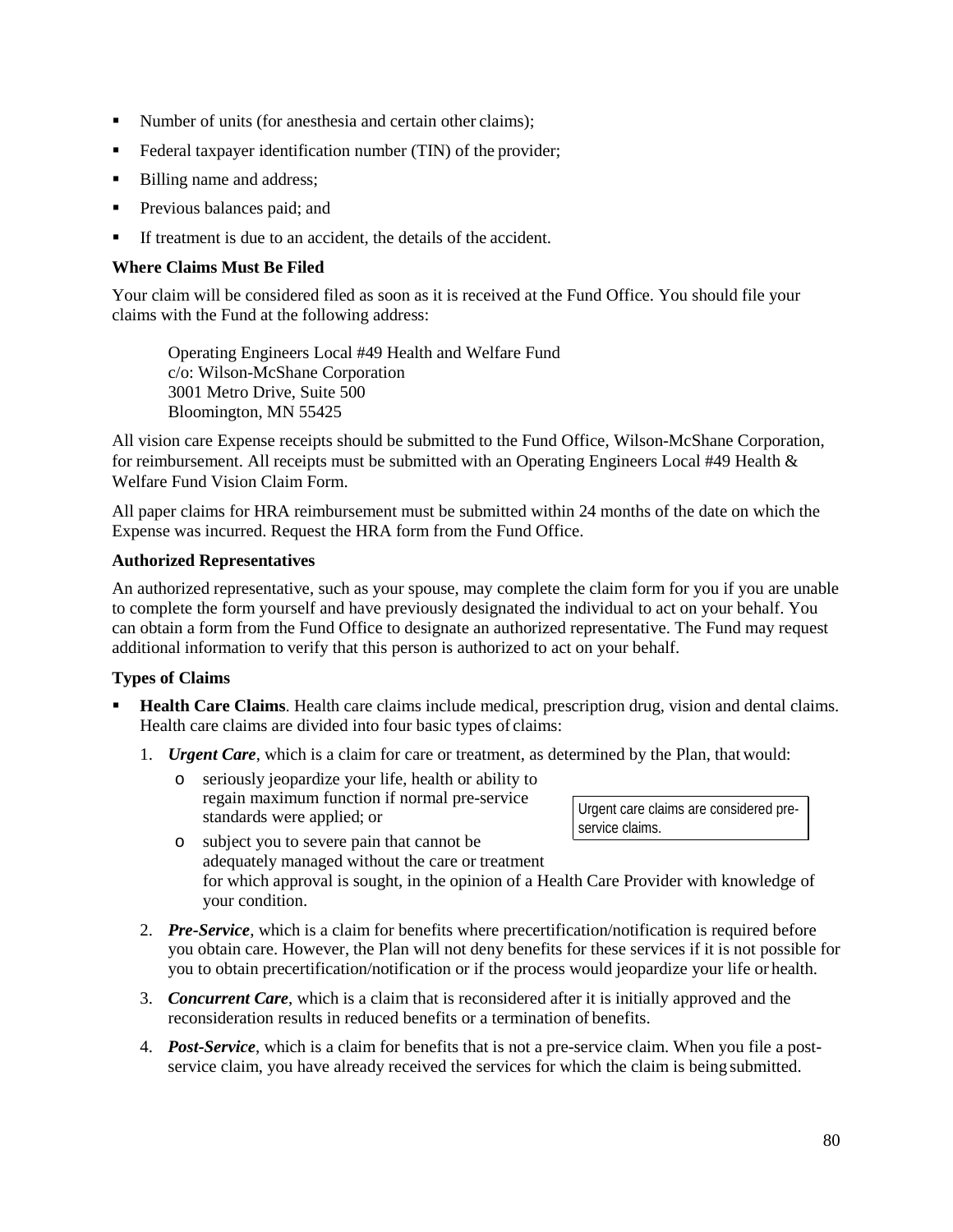- **Death Benefit Claim**.
- **Accidental Death and Dismemberment (AD&D) Benefit Claim**.
- **Accident and Sickness Weekly Benefit Claim**.
- **Health Reimbursement Arrangement (HRA) Claim**.

## **CLAIM DECISIONS**

When you submit a claim for benefits, the Plan will determine if you are eligible for benefits and calculate the amount of benefits payable, if any. All claims are processed promptly, when complete claim information is received. The Plan will make an initial determination within certain timeframes, asfollows:

**Health Care Claims**. Generally, health care determinations will be made as soon as administratively possible, as follows:

- *Urgent Care Claims*. The Plan will notify you of its determination as soon as possible, and no later than 72 hours from receipt of your claim. Notice of a decision on your urgent care claim may be provided to you orally within 72 hours and confirmed in writing within three days of the oral notice. If additional information is needed to process your claim, you will be notified within 24 hours of receipt of your claim. You will then have up to 48 hours to respond. The Plan will notify you of its determination within 48 hours of receipt of the additional information or the end of the 48-hour period for you to provide the additional information.
- *Pre-Service Claims*. The Plan will notify you of its initial determination within 15 days of the receipt of your claim. If additional time is necessary, due to matters beyond the control of the Plan, the Plan may extend its determination by up to 15 additional days. You will be informed of the extension within this 15-day deadline. If additional information is needed to

If you do not follow the required procedures for filing a pre-service claim, the Plan will notify you within five days of receipt of the claim.

process your claim, you will be notified within 15 days of receipt of your claim and you will have up to 45 days to provide the requested information. The Plan will notify you of its determination within 15 days of receipt of the information.

- *Concurrent Care Claims*. The Plan will notify you as soon as possible and in time to allow you to have an appeal decided before the benefit is reduced or terminated. If you request an extension of approved urgent care treatment, the Plan will act on your request within 24 hours after receiving it, as long as your claim is received at least 24 hours before the expiration of the approved treatment. If a concurrent care claim does not involve urgent care treatment or is filed less than 24 hours before the expiration of the previously approved time period or number of treatments, the Plan will respond according to the type of claim involved.
- *Post-Service Claims*. The Plan will notify you of its initial determination within 60 days from receipt of your claim. If additional time is necessary, due to matters beyond the control of the Plan, the Plan may take an additional 15 days to notify you, and you will be informed of the 15-day extension within the initial 60-day deadline. If additional information is needed to process your claim, you will be notified within 60 days of receipt of your claim and you then have up to 45 days to provide the requested information. After 45 days or, if sooner, after the information is received, the Plan will notify you of its determination within 15 days.

If a claim for concurrent care or post-service is approved, payment will be made and the payment will be considered notice that the claim was approved.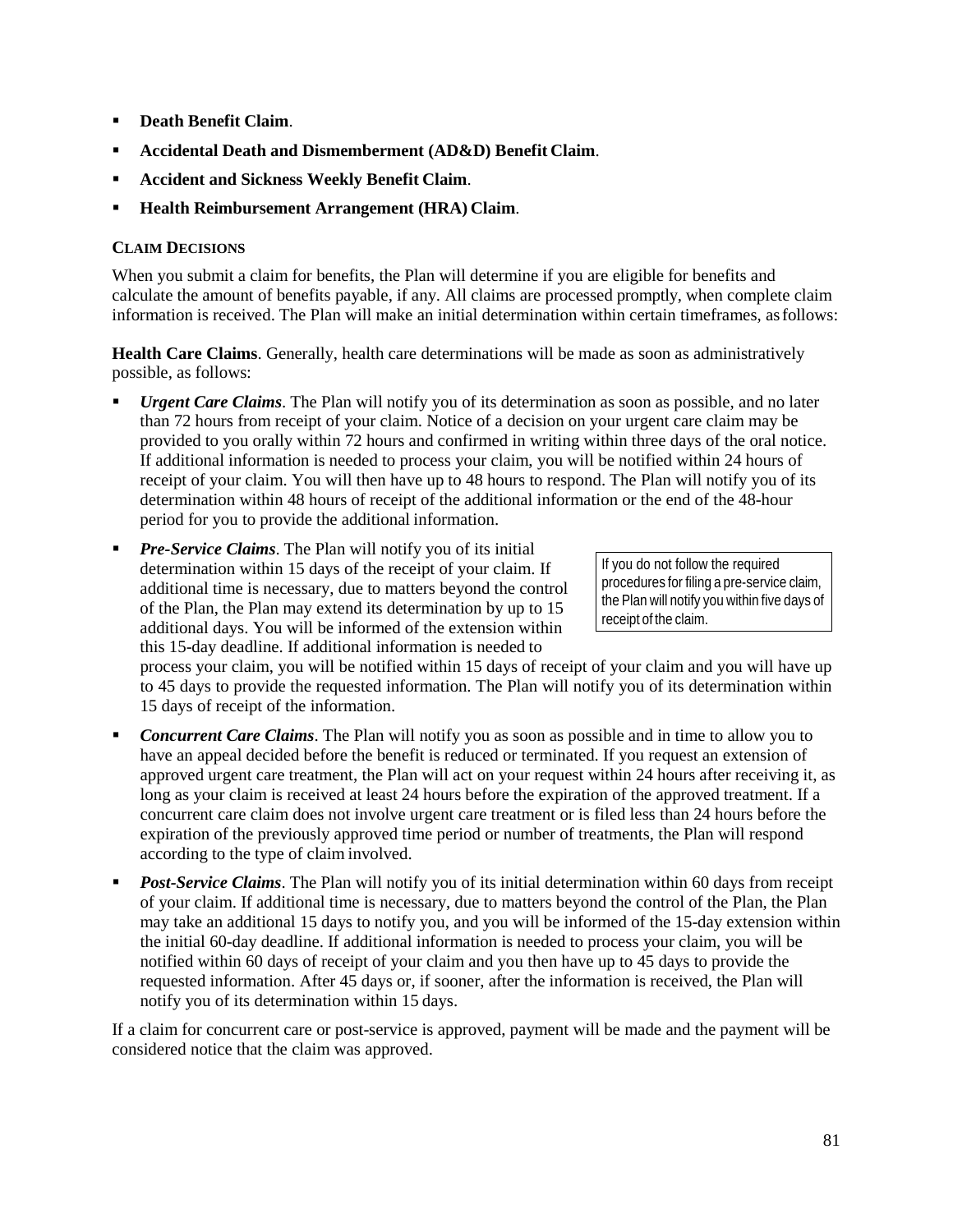**Death and AD&D Benefit Claims**. Generally, you will receive written notice of a decision on your initial claim within 90 days of receipt of your claim. If additional time or information is required to make a determination on your claim (for reasons beyond the control of the Plan), you will be notified within this 90-day deadline. The Plan may extend this 90-day period up to an additional 90 days maximum.

**Accident and Sickness Weekly Benefit (Loss of Time) Claims**. For Accident and Sickness Weekly Benefit (Loss of Time) claims, the Fund will make a decision on the claim and notify you of the decision within 45 days. If the Fund requires an extension of time due to matters beyond the control of the Fund, the Fund will notify you of the reason for the delay and when the decision will be made. This notification will occur before the expiration of the 45-day period. A decision will be made within 30 days of the time the Fund notifies you of the delay. The period for making a decision may be delayed an additional 30 days, provided the Fund administrator notifies you, prior to the expiration of the first 30-day extension period, of the circumstances requiring the extension and the date as of which the Fund expects to render a decision.

If an extension is needed because the Fund needs additional information from you, the extension notice will specify the information needed. In that case, you will have 45 days from receipt of the notification to supply the additional information. If you do not provide the information within that time, your claim will be decided on the basis of the information that the Fund has and may be denied. During the period in which you are allowed to supply additional information, the normal period for making a decision on the claim will be suspended. The deadline is suspended from the date of the extension notice until either 45 days or until the date you respond to the request (whichever is earlier). Once you respond to the Fund's request for the information, you will be notified of the Fund's decision on the claim within 30 days.

If circumstances require an extension of time for making a determination on your claim, you will be notified in writing that an extension is necessary. The notice will state the special circumstances and the date the Plan expects to make a decision. Once the Fund makes payment on a claim, no further payment will be made.

## **IF A CLAIM IS DENIED**

If your claim is denied in whole or in part, the Fund must provide you with a notice of their initial determination about your claim within certain timeframes after they receive your claim. The notice must provide you with the following information:

- a. The specific reason or reasons for the denial of benefits or other adverse benefit determination;
- b. A specific reference to the pertinent provisions of the Plan upon which the decision is based;
- c. A description of any additional material or information that is needed to process your claim and an explanation of why the information is needed;
- d. The opportunity, upon request and without charge, for reasonable access to and copies of all documents, records and other information relevant to the initial claim for benefits;
- e. A copy of the Fund's review procedures and time periods to appeal your claim, plus a statement that you may bring a lawsuit under ERISA after exhausting the Fund's administrative remedies;
- f. A copy of any internal rule, guideline, protocol or similar criteria that was relied on or a statement that a copy is available to you at no cost upon request;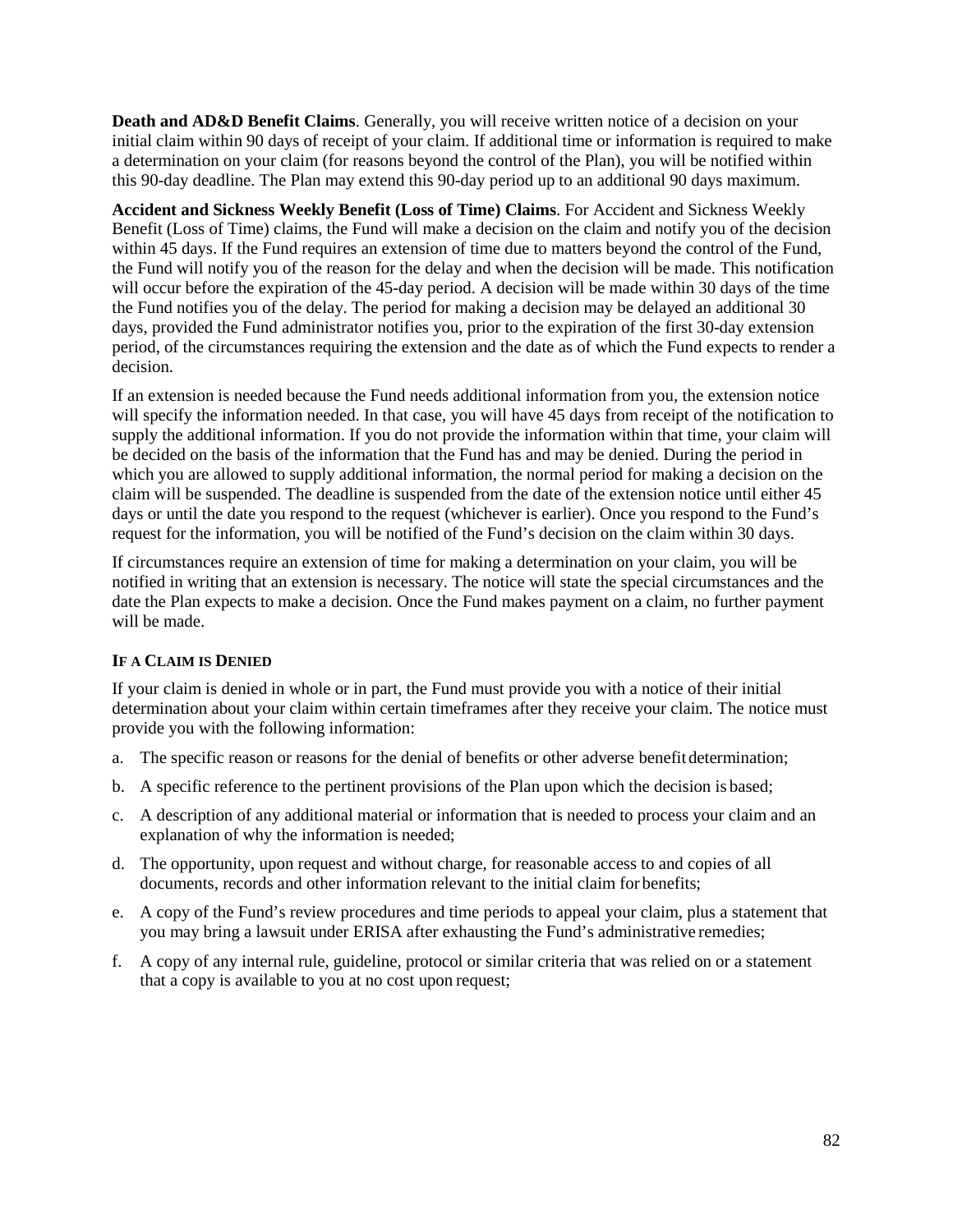- g. A copy of the scientific or clinical judgment or statement that it is available to you at no cost upon request for Medical and Accident and Sickness Weekly Benefit (loss of time) claims that are denied due to:
	- 1. Medical Necessity;
	- 2. Experimental treatment; or
	- 3. similar exclusion or limit.
- h. If the claim is a disability claim, the Plan will provide you with a description of the review process applicable to the disability claim and a discussion of the decision, including an explanation, if applicable, of the basis for disagreeing with or not following:
	- 1. the views presented by your health care and /or vocational professionals;
	- 2. the views of medical and/or vocational experts whose advice was obtained by the Plan in connection with this adverse benefit determination, without regard to whether the advice was relied upon in making the benefit determination; and
	- 3. your disability determination from the Social Security Administration.

## **APPEALING A DENIED CLAIM**

#### **Appeal Procedures**

The following procedures will apply to appeals from benefit denials or other adverse benefit determinations:

- a. You have 180 days (60 days for a death or AD&D claim) following receipt of a benefit denial or other adverse benefit determination within which to appeal the determination, in writing, to the Fund office.
- b. You have the opportunity to submit written comments, documents, records, and other information relating to your claim.
- c. You will be provided, upon request and free of charge, reasonable access to, and copies of, all documents, records and other information relevant to your claim.
- d. All comments, documents, records, and other information submitted by you relating to the claim, without regard to whether the information was submitted or considered in the initial benefit determination, will be taken into account.
- e. You are entitled to be represented by counsel or other representative of your choosing during this appeal process.
- f. The Board of Trustees will not give deference to the initial benefit denial or adverse benefit determination.
- g. If the determination is based on a medical judgment, including determinations with regard to whether a particular treatment, drug, or other item is Experimental, Investigational or not Medically Necessary or appropriate, a health care professional who has appropriate training and experience in the relevant field of medicine will be consulted.
- h. Upon request, the Fund will identify any medical or vocational experts whose advice was obtained on behalf of the Plan in connection with your claim, without regard to whether the advice was relied upon in making the determination.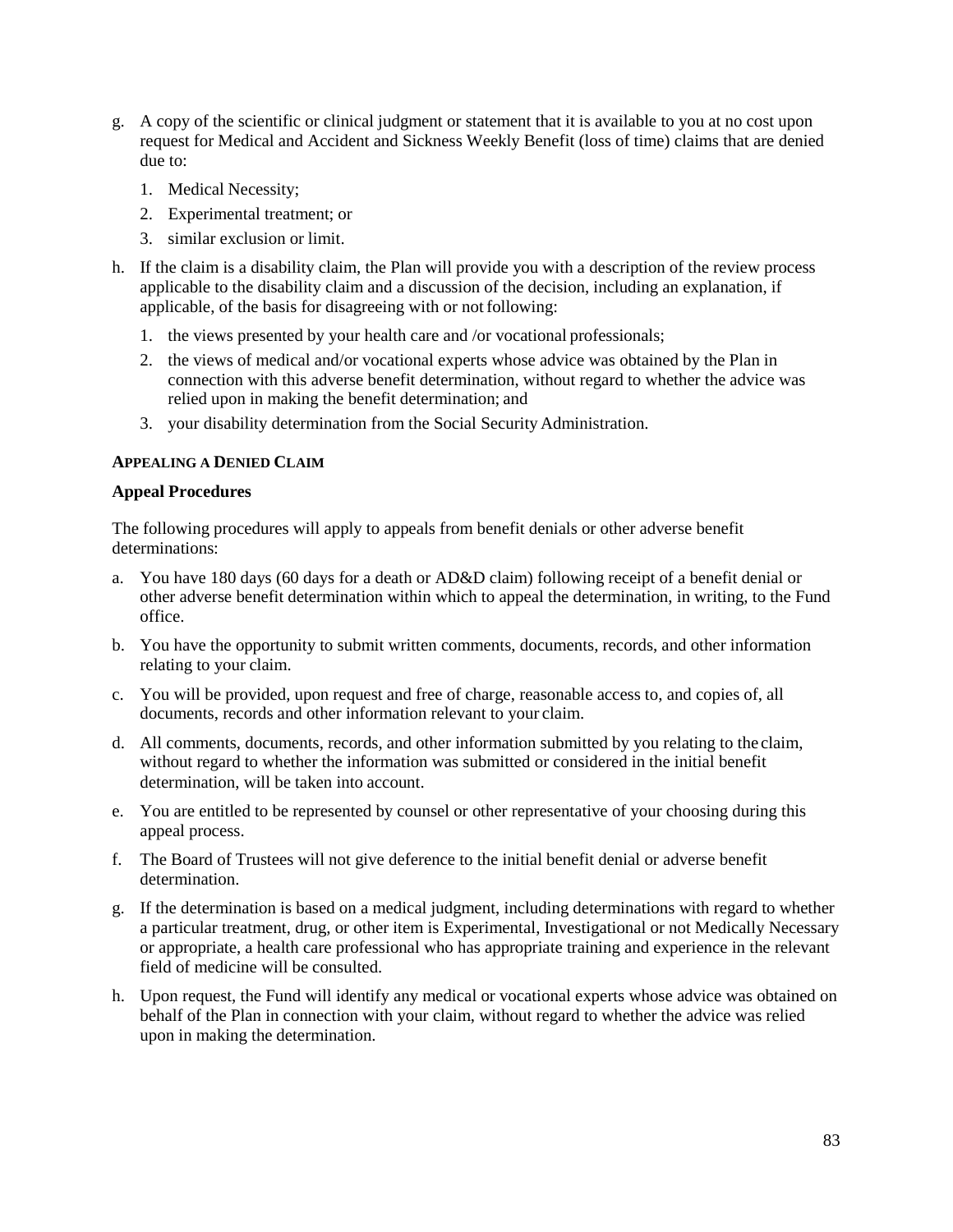## **First Level of Review – Appeal to the Board of Trustees**

If you disagree with the determination of your claim, then you may make an appeal to the Fund's Board of Trustees. Ordinarily, decisions on appeals involving Post-Service Medical Claims, Accident and Sickness Weekly Benefits, or Death Benefit Claims will be made at the next regularly scheduled meeting of the Board of Trustees following receipt of your appeal. However, if your appeal is received within 30 days of the next regularly scheduled meeting, your appeal will be considered at the second regularly scheduled meeting following receipt of your request. In special circumstances, a delay until the third regularly scheduled meeting following receipt of your appeal may be necessary. You will be advised in writing in advance if this extension will be necessary. Once a decision on your claim has been reached by the Board of Trustees, you will be notified of the decision as soon as possible, but no later than five days after the decision has been reached.

## **Appeal Decisions**

If you file your appeal on time and follow the required procedures, a new, full, and independent review of your claim will be made and the decision maker will not defer to the initial decision. An appropriate fiduciary of the Plan, which is the Board of Trustees, will conduct the review and the decision will be based on all information used in the initial determination as well as any additional information submitted. The Plan will notify you, in writing, of the decision on any appeal.

## **Appeal Decision Timeframes**

The Plan's determination of its decision will be made within certain timeframes. The deadlines differ for the different types of claims as follows:

## **Health Care Claims**:

- *Urgent Care Claims*. The Plan will notify you of its determination as soon as possible and no later than 72 hours from receipt of your appeal.
- *Pre-Service Claims*. The Plan will notify you of its determination within 30 days from receipt of your appeal.
- **Concurrent Care Claims**. The Plan will notify you of its determination before termination of your benefit.
- *Post-Service Claims*. A determination will be made at the Trustees' next regularly scheduled quarterly meeting following receipt of your appeal. However, if the request is filed within 30 days of the date of the meeting, the determination may be made at the second meeting following receipt of your appeal. If special circumstances require an extension of time, you will be notified and a determination will be made no later than the third quarterly meeting following receipt of the appeal. You will be notified of the decision in writing within five (5) days of the date of the meeting at which the decision is made.
- **Accident and Sickness Weekly Benefits (Loss of Time)**. A determination will be made at the Trustees' next quarterly meeting following receipt of your appeal. However, if the request is filed within 30 days of the date of the meeting, the determination may be made at the second quarterly meeting following receipt of your appeal. If special circumstances require an extension of time, you will be notified and a determination will be made no later than the third quarterly meeting following receipt of the appeal. You will be notified of the decision in writing within five (5) days of the date of the meeting at which the decision is made.
- **Death and AD&D Benefits.** Generally, you will receive written notice of a decision on your initial claim within 60 days of receipt of your claim. If additional time or information is required to make a determination on your claim (for reasons beyond the control of the Plan), you will be notified within this 60-day deadline. The Plan may extend this 60-day period up to an additional 60 daysmaximum.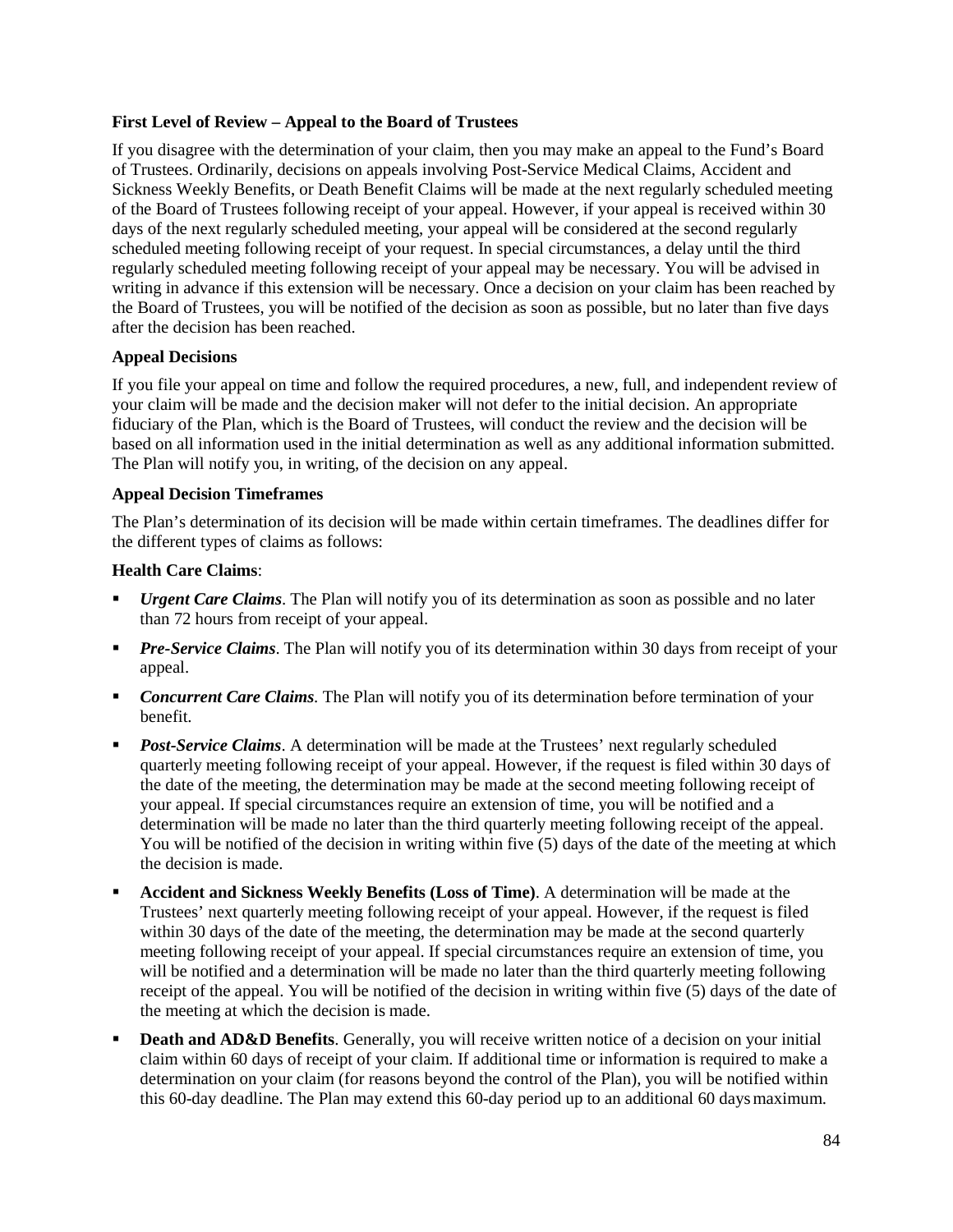You will be notified if any extension is necessary. The notice will state the special circumstances and the date the Plan expects to make a decision.

## *Notice of Decision of Appeal*

The decision on any appeal of your claim will be given to you in writing. The notice of a denial of a claim on appeal will include:

- a. The specific reason(s) for the determination;
- b. Reference to the specific Fund provision(s) on which the determination is based;
- c. A statement that you are entitled to receive reasonable access to and copies of all documents relevant to your claim, upon request and free of charge; and
- d. A statement of your right to bring a civil action under ERISA Section 502(a) after exhausting the Fund's administrative remedies.

If the Fund relied upon an internal rule, guideline, or protocol, you may receive a copy of the rule or a statement that a copy is available upon request at no charge. If the determination was based on medical necessity, or because the treatment was Experimental or Investigational, or other similar exclusion, then you may receive an explanation of the scientific or clinical judgment for the determination applying the terms of the Fund to your claim, or a statement that such explanation is available upon request at no charge.

## **If the decision involved disability benefits, you will receive a written explanation providing the basis** for disagreeing with or not following:

- 1. The views presented by your health care and /or vocational professionals;
- 2. The views of medical and/or vocational experts whose advice was obtained by the Plan in connection with this adverse benefit determination, without regard to whether the advice was relied upon in making the benefit determination; and
- 3. Your disability determination from the Social Security Administration.

## **Second Level of Appeal – External Review**

For purposes of this section, references to "you" or "your" include you, your Eligible Dependent(s), and you and your Eligible Dependent(s)' authorized representatives; and references to "Plan" include the Plan and its designee(s)).

If your appeal of a claim, whether pre-service, post-service or urgent care claim, is denied, you may request further review by an independent review organization (IRO) as described below. In the normal course, you may only request external review after you have exhausted the internal review and appeals process described above.

External review is not available for all denied claims. If your claim was denied due to your failure to meet the requirements for eligibility under the terms of the Plan, external review is not available. If your claim was denied for a reason that does not involve medical judgment (for example, because the expense at issue is expressly excluded or because the claim was untimely), external review is not available. If you request external review, the IRO will determine whether your claim is eligible for external review.

## *External Review of Standard Claims*

Your request for external review of a standard (not urgent) claim must made, in writing, within four (4) months of the date that you receive notice of an initial claim benefit determination (claim) or adverse redetermination decision (rejection of an internal appeal). For convenience, these determinations are referred to below as an "adverse determination," unless it is necessary to address them separately.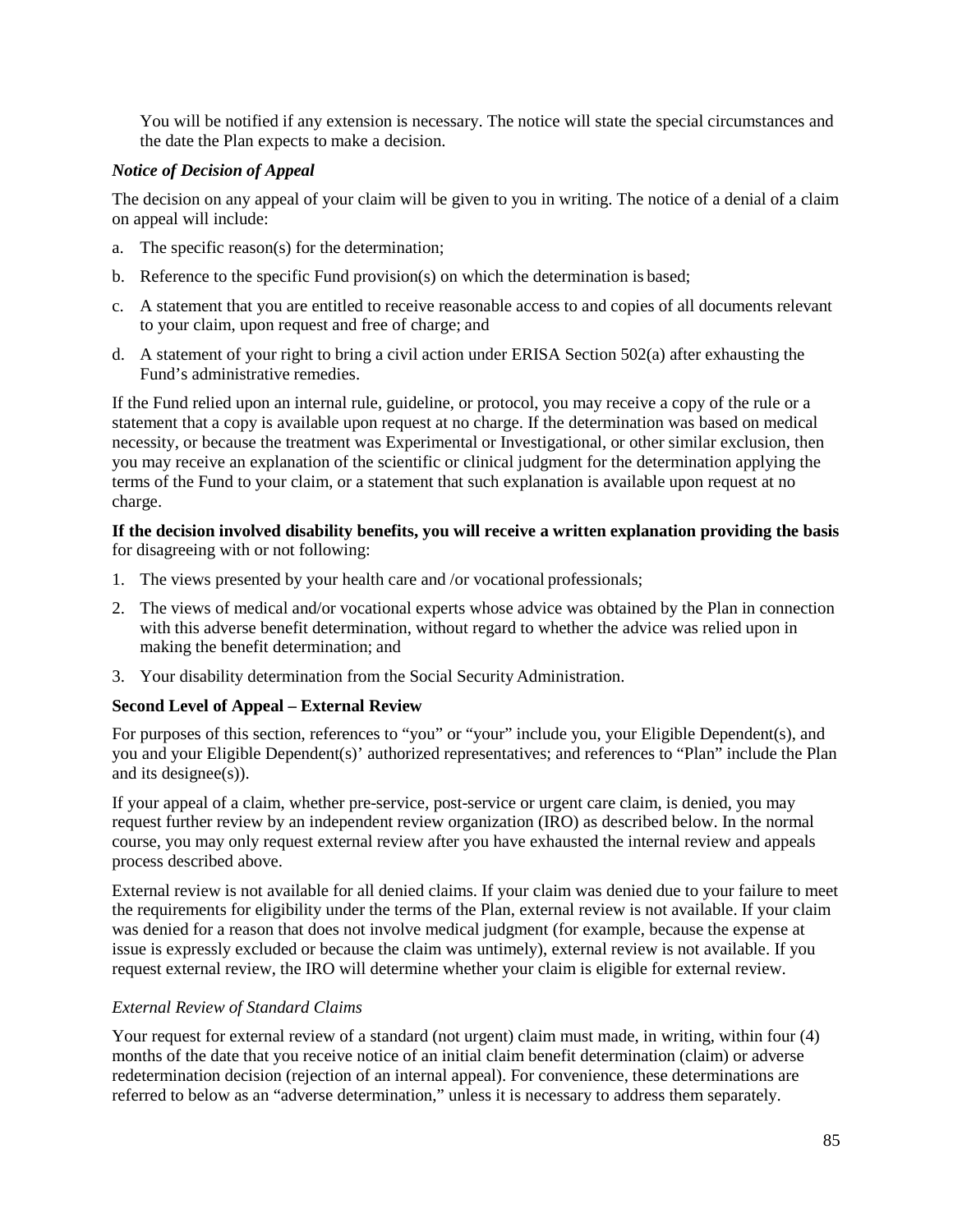Because the Plan's internal review and appeals process generally must be exhausted before external review is available, in the normal course, external review of standard claims will only be available after an appeal for a claim benefit determinations (redetermination decision).

## *Preliminary Review*

- a. Within five (5) business days of receipt of your external review request for a standard claim, the Fund Office will complete a preliminary review of the request to determine whether:
	- 1. you are/were covered under the Plan at the time the health care item or service is/was requested or, in the case of a retrospective review, were covered under the Plan at the time the health care item or service was provided;
	- 2. the adverse determination does not relate to your failure to meet the requirements for eligibility under the terms of the Plan;
	- 3. you have exhausted the Plan's internal claims and appeals process (except, in limited, exceptional circumstances); and
	- 4. you have provided all of the information and forms required to process an externalreview.
- b. Within one (1) business day of completing its preliminary review, The Fund Office will notify you in writing as to whether your application meets the threshold requirements for external review. If applicable, this notification will informyou:
	- 1. if your request is complete but not eligible for external review, in which case the notice will include the reasons for its ineligibility, and contact information for the Employee Benefits Security Administration (toll free number 866-444-EBSA (3272)).
	- 2. if your request is not complete, in which case the notice will describe the information or materials needed to make the request complete, and allow you to perfect the request for external review within the four (4) month filing period, or within a 48-hour period following receipt of the notification, whichever is later.

## *Review By Independent Review Organization*

If the request is complete and eligible, The Fund Office will assign the request to an Independent Review Organization (IRO). The IRO is not eligible for any financial incentive or payment based on the likelihood that the IRO would support the denial of benefits. The Fund Office will rotate assignment among IROs with which it contracts.

Once the claim is assigned to an IRO, the following procedure will apply:

- a. The assigned IRO will timely notify you in writing of the request's eligibility and acceptance for external review, including directions about how you may submit additional information regarding your claim (generally, such information must be submitted within ten (10) business days).
- b. Within five (5) business days after the assignment to the IRO, The Fund Office will provide theIRO with the documents and information it considered in making its adverse determination.
- c. If you submit additional information related to your claim, the assigned IRO must within one (1) business day forward that information to the Fund Office. Upon receipt of any such information, the Fund Office may reconsider its adverse determination that is the subject of the external review. Reconsideration by the Fund Office will not delay the external review. However, if upon reconsideration, the Fund Office reverses its adverse determination, it will provide written notice of its decision to you and the IRO within one (1) business day after making that decision. Upon receipt of such notice, the IRO will terminate its externalreview.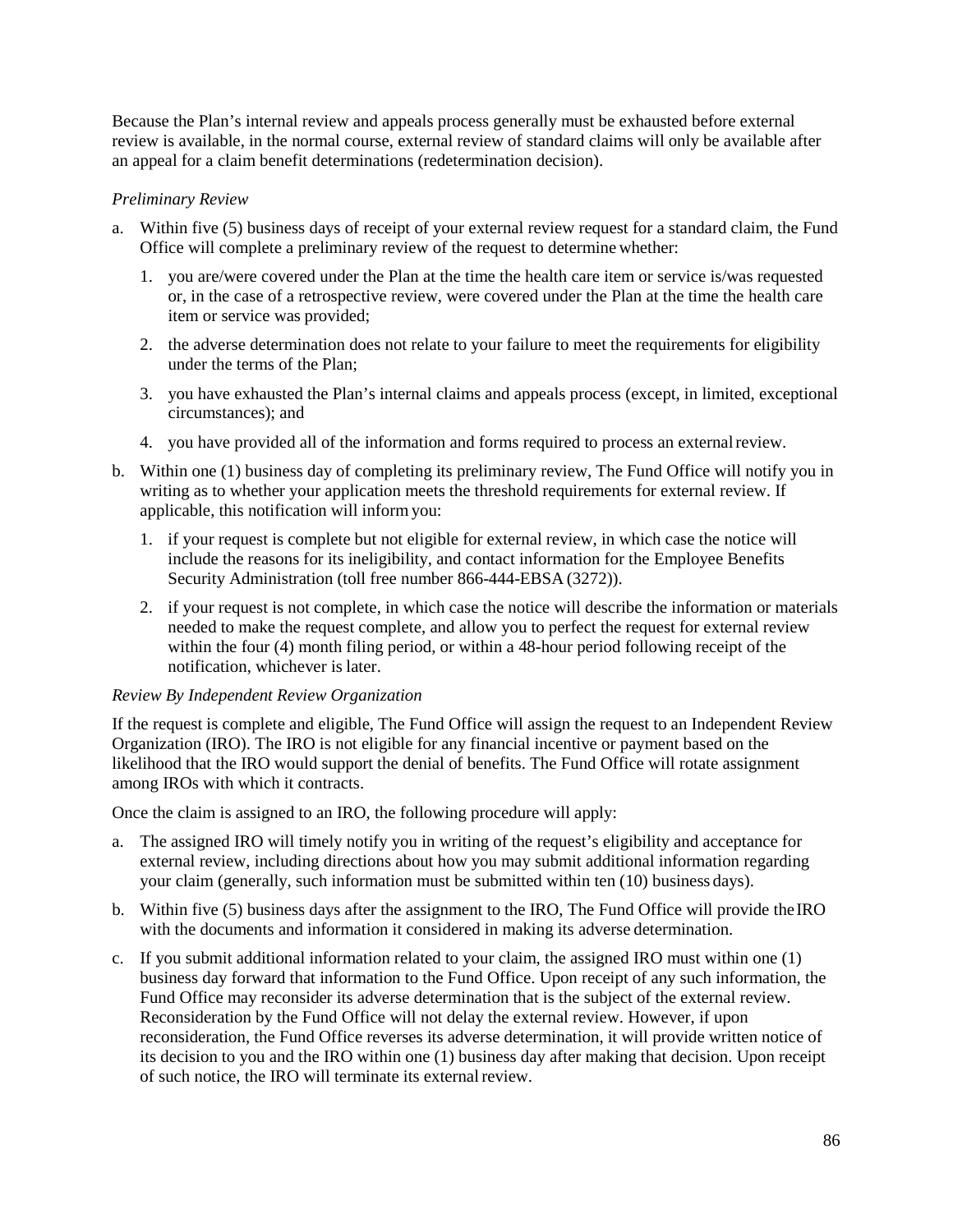- d. The IRO will review all of the information and documents timely received. In reaching a decision, the IRO will review the claim *de novo* (as if it is new) and will not be bound by any decisions or conclusions reached during the Plan's internal claims and appeals process. However, the IRO will be bound to observe the terms of the Plan to ensure that the IRO decision is not contrary to the terms of the Plan, unless the terms are inconsistent with applicable law. The IRO also must observe the Plan's requirements for benefits, including the Plan's standards for clinical review criteria, medical necessity, appropriateness, health care setting, level of care, or effectiveness of a covered benefit. In addition to the documents and information provided, the assigned IRO, to the extent the information or documents are available and appropriate, may consider additional information, including information from your medical records, any recommendations or other information from your treating Health Care Providers, any other information from you or the Plan, reports from appropriate health care professionals, appropriate practice guidelines, the Plan's applicable clinical review criteria and/or the opinion of the IRO's clinical reviewer(s).
- e. The assigned IRO will provide written notice of its final external review decision to you and the Fund Office within 45 days after the IRO receives the request for the externalreview.
- f. The assigned IRO's decision notice will contain:
	- 1. a general description of the reason for the request for external review, including information sufficient to identify the claim (including the date or dates of service, the Health Care Provider, the claim amount (if applicable), the diagnosis code and its corresponding meaning, and the treatment code and its corresponding meaning, and the reason for the previous denial);
	- 2. the date that the IRO received the assignment to conduct the external review and the date of the IRO decision;
	- 3. references to the evidence or documentation, including the specific coverage provisions and evidence-based standards, considered in reaching its decision;
	- 4. a discussion of the principal reason(s) for its decision, including the rationale for its decision and any evidence-based standards that were relied on in making its decision;
	- 5. a statement that the determination is binding except to the extent that other remedies maybe available to you or the Plan under applicable State or federal law;
	- 6. a statement that judicial review may be available to you; and
	- 7. current contact information, including phone number, for any applicable office of health insurance consumer assistance or ombudsman established under the Affordable Care Act to assist with external review processes.

## *Expedited External Review of Claims*

You may request an expedited external review if:

- a. You receive an adverse determination that involves a medical condition for which the timeframe for completion of an expedited internal appeal would seriously jeopardize your life or health, or would jeopardize your ability to regain maximum function, and you have filed a request for an expedited internal appeal; or
- b. You receive an adverse appeal for a claim benefit determination (redetermination decision) that involves a medical condition for which the timeframe for completion of a standard external review would seriously jeopardize your life or health or would jeopardize your ability to regain maximum function; or, you receive an adverse appeal benefit determination that concerns an admission, availability of care, continued stay, or health care item or service for which you received emergency services, but you have not yet been discharged from a facility.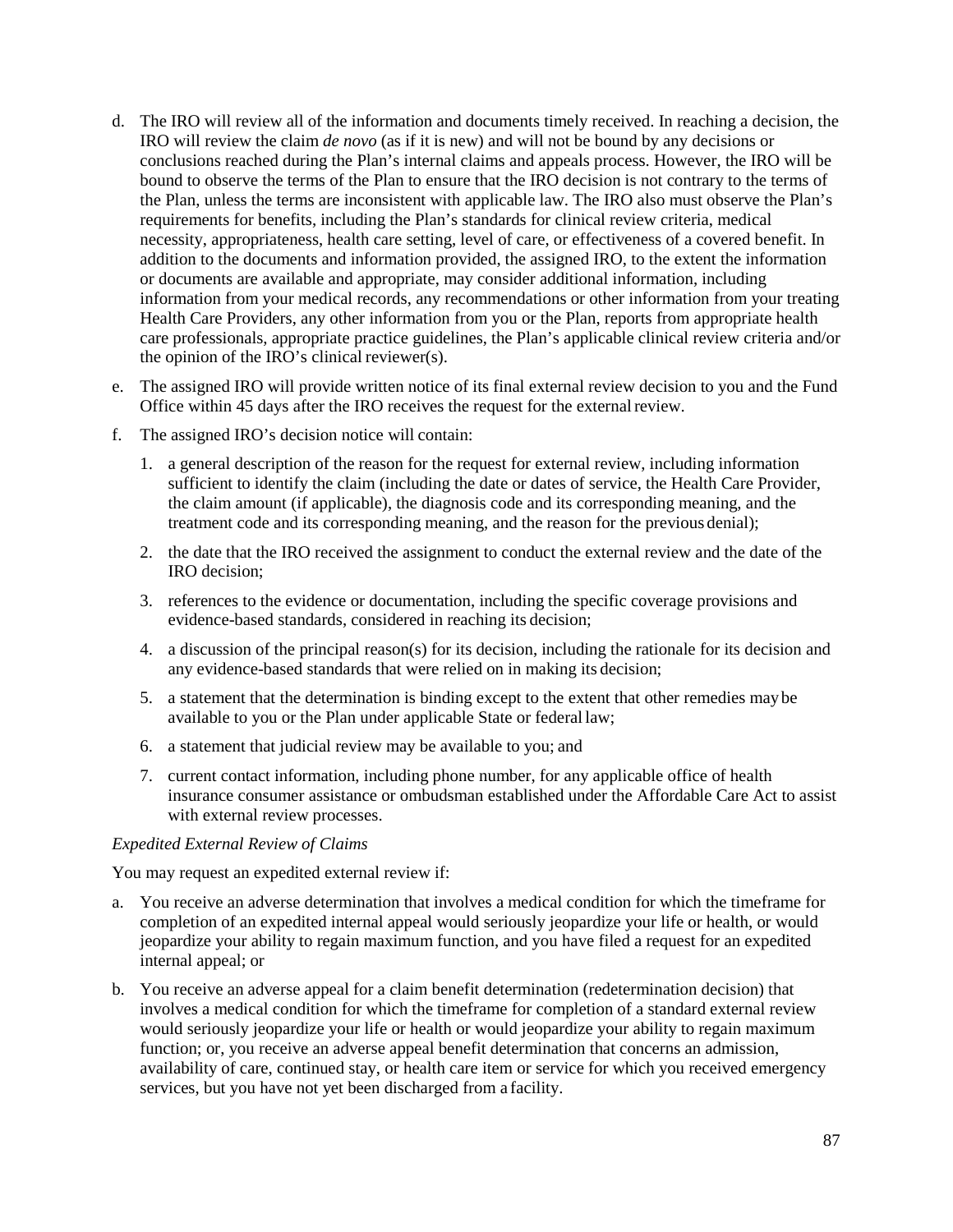#### *Review Process*

The process is the same as for a standard review, but the timeframes are shorter, as follows:

- a. The preliminary review will be made as quickly as possible and notification will be made by phone.
- b. If the claim meets the requirements for an external review, the IRO will make its determination as expeditiously as your medical condition or circumstances require, but in no event more than seventytwo (72) hours after the IRO receives the request for an expedited external review. If the notice is not in writing, within forty-eight (48) hours after the date of providing that notice, the IRO must provide written confirmation of the decision to you and the Plan.

## **Legal Actions**

You may not start a lawsuit until after:

- a. You have requested both levels of review and a final decision has been reached,or
- b. You have not received a final decision or notice that an extension will be necessary to reach a final decision in the appropriate time frame described above.

The law also permits you to pursue your remedies under section 502(a) of the Employee Retirement Income Security Act without exhausting these appeal procedures if the Plan has failed to follow them. Otherwise, you must exhaust the Plan's claims and appeals procedures before bringing any lawsuit or administrative proceeding. Any lawsuit must be brought within the later of (a) one year following the date on which you become, or should by reasonable diligence have become, aware of your claim or (b) one year from the date of a final decision on appeal.

The procedures specified in this section will be the sole and exclusive procedures available to a Covered Person or beneficiary who is dissatisfied with an eligibility determination, benefit award, or who is otherwise adversely affected by an action of the Trustees.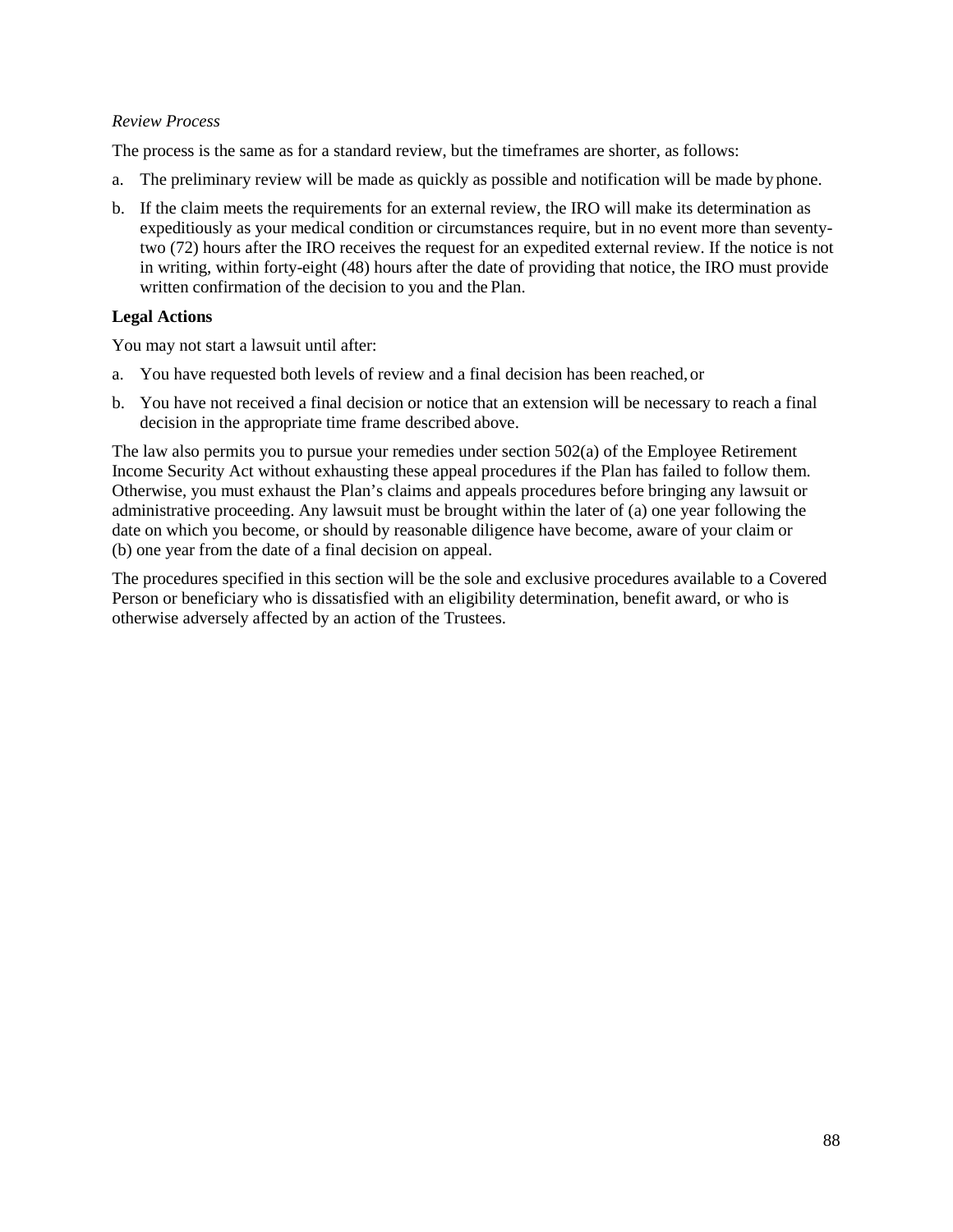## **RIGHT OF SUBROGATION AND REIMBURSEMENT**

Subrogation is the Plan's right to pursue a third party that caused you or your dependent to suffer an Injury. Reimbursement is the Plan's right to obtain reimbursement directly from you when a third party is legally obligated to pay damages for your Injuries. These rights of subrogation and reimbursement lower the cost of the Plan.

The following rules apply to the Plan's right of subrogation and reimbursement:

## **Section 1. General**

The Plan has first priority subrogation and reimbursement rights if it provides benefits resulting from or related to an Injury, occurrence or condition for which the Subrogee has a right of redress against any third party. For purposes of this Subrogation and Reimbursement section, Subrogee means the participant, employee, dependent, beneficiary, representative (including a trustee in a wrongful death action), an administrator of an estate, or any other person asserting a claim related to the Injury, claim, action or occurrence under this section.

What does first priority right of subrogation and reimbursement mean? It means that if the Plan pays benefits that are, in any way, compensated by a third party, such as an insurance company, the Subrogee agrees that when a recovery is made from that third party, the Plan is fully reimbursed out of that recovery for any benefits the Plan paid or will pay.

For example, the subrogation and reimbursement right may apply if a Subrogee is injured at work, in an automobile accident, at a home or business, in an assault, as a result of medical or other negligence or in any other way for which a third party has or may have responsibility. If a recovery is obtained from a third party, such as an insurance company, the Plan will be paid first and to the full extent of the benefits it paid. The Subrogee receives payment only after the Plan is fully reimbursed.

The rights of subrogation and reimbursement are incorporated into this Plan for the benefit of each Subrogee in recognition of the fact that the value of benefits provided to each employee or Eligible Dependent will be maintained and enhanced by enforcement of these rights.

## **Section 2. Rules for the Plan**

The following rules apply to the Plan's right of subrogation and reimbursement:

- a. Acknowledgment of the Plan's Subrogation and Reimbursement Rights: The Subrogee agrees that the Plan has the first priority rights of subrogation and reimbursement as described in this subrogation and reimbursement section. The Subrogee and his or her attorney will sign a Subrogation and Reimbursement Acknowledgment Form acknowledging the Plan's subrogation and reimbursement rights prior to payment or further payment of benefits. In the event the Subrogee and/or his or her attorney refuse to sign the Form, the Plan will deny all claims relating to the Injury, occurrence or condition for which the Subrogee has a right of redress against any third party or insurer. The Plan's subrogation and reimbursement rights relating to benefits paid prior to the execution of the form are not impacted if the Subrogee and his or her attorney refuse to sign the form. The Plan will take any and all action necessary to protect its subrogation and reimbursement rights, including denying the claims, offsetting any future benefits payable under the Plan, and/or recouping any benefits previously paid.
- b. Plan Granted Constructive Trust or Equitable Lien: The Plan's subrogation and reimbursement rights grant the Plan an equitable lien on the proceeds of any recovery obtained by the Subrogee from a third party, whether by settlement, judgment or otherwise and in consideration for the payment of benefits, the aforementioned individual(s) agree to the same. When a recovery is obtained, the recovery proceeds are held in trust for the Plan. The Plan then imposes a constructive trustor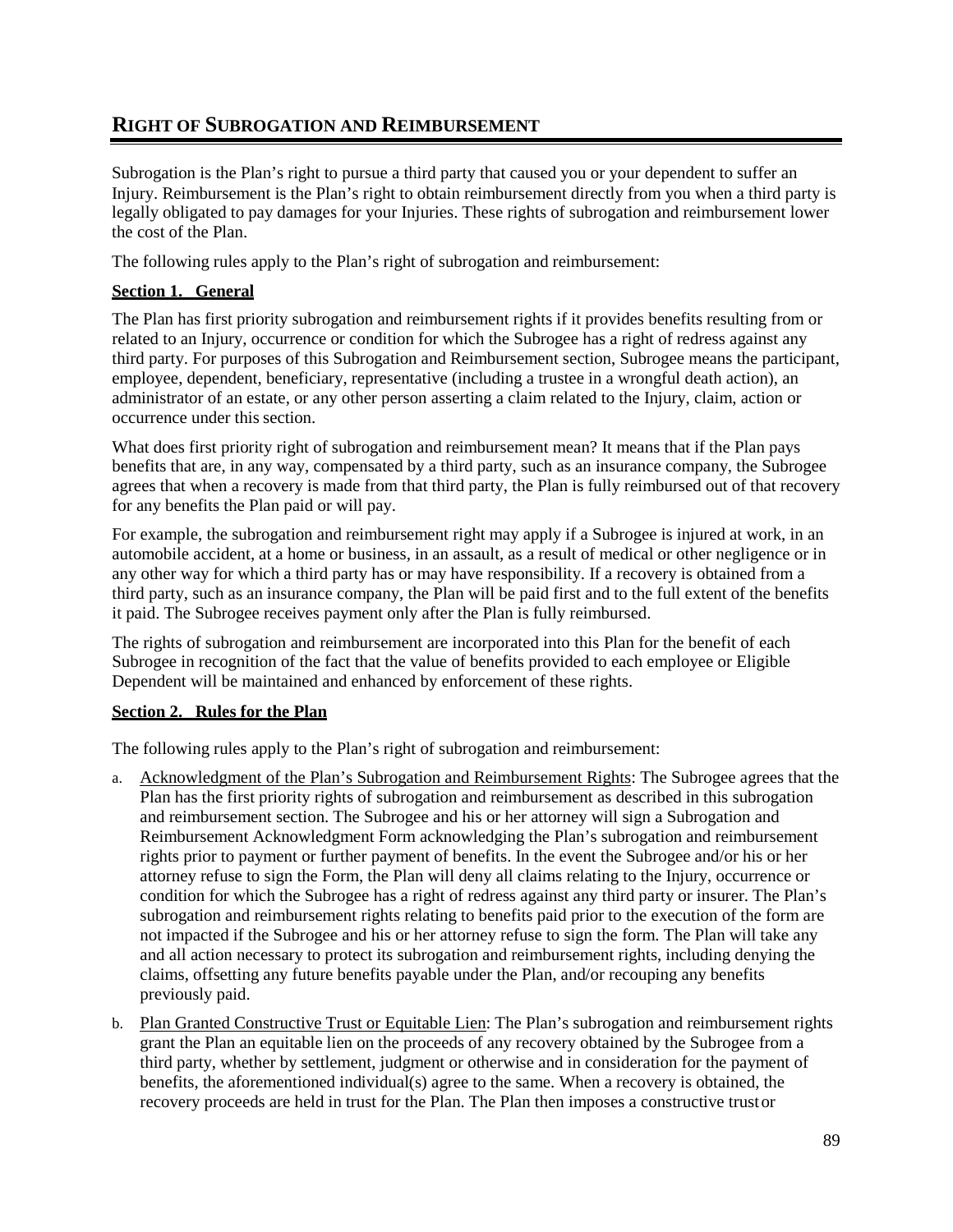equitable lien on the recovery proceeds and is paid to the full extent of its equitable subrogation and reimbursement rights. If the Subrogee fails to hold the recovery proceeds in trust or in any other way prejudices or adversely impacts the Plan's subrogation and reimbursement rights, the Plan reserves the right to, among other things, and at the discretion of the Trustees, pursue all available equitable remedies, pursue all available legal remedies, offset any benefits payable under the Plan, recoup any benefits previously paid, suspend all benefits available under the Plan, deny all claims related to the incident in which a recovery was received in addition to non-related claims submitted by the Subrogee.

- c. Subrogee Constructive Trust and/or Equitable Lien Duties: The Subrogee is required to use his or her best efforts to preserve the Plan's right of subrogation and reimbursement. This includes, but is not limited to, the Subrogee's causing of the Plan's subrogation or reimbursement interest to be paid to the Plan, advising their legal counsel to segregate the Plan's subrogation or reimbursement interest to be held in such legal counsel's trust account until the Plan's interest is agreed to or completely adjudicated, and not allowing any other disbursement from any settlement or judgment proceeds to Subrogee, Subrogee's attorney, or any other third party, prior to complete disbursement to the Plan.
- d. Plan Paid First: Amounts recovered or recoverable by or on the Subrogee's behalf are paid to the Plan first, to the full extent of its subrogation and reimbursement rights, and the remaining balance, if any, to the Subrogee. The Plan's subrogation and reimbursement right comes first even if the Subrogee is not paid for all of their claims for damages. If the Plan's subrogation and reimbursement rights are not fully satisfied directly by a third party, the Plan's right to reimbursement may be enforced to the full extent of any recovery that the Subrogee may have received or may be entitled to receive from the third party.
- e. Right to Take Action: The Plan's right of subrogation and reimbursement is an equitable one and applies to all categories of benefits paid by the Plan. The Plan can bring an action (including in the Subrogee's name) for, breach of contract, specific performance, injunction or any other equitable action necessary to protect its rights in the cause of action, right of recovery or recovery by a Subrogee. The Plan will commence any action it deems appropriate against a Subrogee, an attorney or any third party to protect its subrogation and reimbursement rights. The subrogation and reimbursement right applies to claims of Eligible Dependents covered by the Plan regardless of whether such Eligible Dependent is legally obligated for Expenses of treatment.
- f. Applies to all Rights of Recovery or Causes of Action: The Plan's subrogation and reimbursement rights apply to any and all rights of recovery or causes of action the Subrogee has or may have against any third party, regardless of whether such person or entity has the right, legal or otherwise, to recover the medical Expenses paid by the Plan.
- g. No Assignment: The Subrogee cannot assign any rights or causes of action they may have against a third party to recover medical Expenses without the express written consent of the Plan.
- h. Full Cooperation: The Subrogee will cooperate fully with the Plan and do nothing to prejudice or adversely affect the Plan's subrogation and reimbursement rights. Benefits will be denied or recouped if the Subrogee does not cooperate with the Plan. This includes, but is not limited to, responding to any Plan request for information and updates.
- i. Notification to the Plan: The Subrogee must promptly advise the Plan Administrator, in writing, of any claim or demand he or she makes against any person or entity related to an Injury, occurrence, or condition for which the Subrogee has a right or potential right of redress against any third party. Further, the Subrogee must periodically update the Plan regarding the claim and notify the Plan of a settlement prior to reaching a compromise of their claims. The Subrogee must promptly provide the Plan Administrator, in writing, with the name, address and telephone number of his or her attorney in the event a claim is pursued.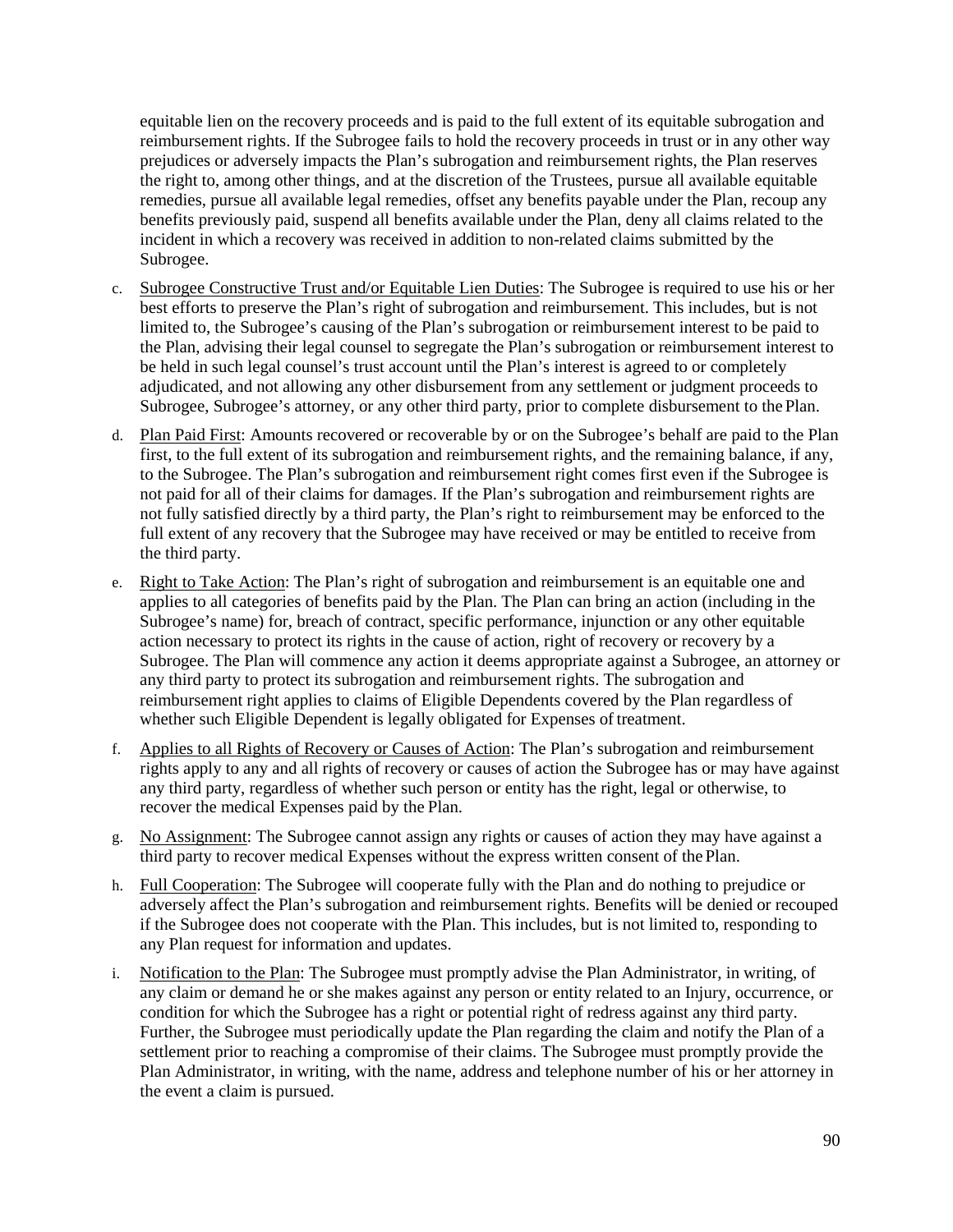- j. Third Party: Third party includes, but is not limited to, all individuals, entities, federal, state or local governments, and insurers (including, but not limited to, liability, medical Expense, wage loss, workers' compensation, premises liability, no-fault, uninsured or underinsured motorist insurers), who reimburse, compensate, pay or are liable for a Subrogee's losses, damages, injuries or claims relating in any way to the Injury, occurrence, conditions or circumstances leading to the Plan's payment of benefits. This right of subrogation and reimbursement exists regardless of whether the policy of insurance is owned by the Subrogee.
- k. Apportionment, Comparative Fault, Contributory Negligence, Make-Whole and Common-Fund Doctrines Do Not Apply: The Plan's subrogation and reimbursement rights include all portions of the Subrogee's claims regardless of any allocation or apportionment that purports to dispose of any portion of the claims not otherwise subject to subrogation, including, but not limited to, any apportionment for pain and suffering, wage loss, partial or total disability, or to a spouse for loss of consortium. The Plan's subrogation and reimbursement rights are not affected, reduced or eliminated by comparative fault, contributory negligence, the make-whole and common-fund doctrines or any other equitable defenses.
- l. Attorney's Fees: The Plan will not be responsible for any attorney's fees or costs incurred by the Subrogee in any legal proceeding or claim for recovery, unless prior to incurring such fees or costs, the Trustees agree in writing to pay all or some portion of attorney's fees or costs. The Plan will not pay the Subrogee's attorney any portion of the amounts it is entitled to for subrogation and reimbursement.
- m. Course and Scope of Employment: If the Plan has paid benefits for any Injury which may have arisen out of and in the course and scope of employment, the Plan's right of subrogation and reimbursement will apply to all awards or settlements received by the Subrogee regardless of how the award or settlement is characterized and regardless of whether the Plan has intervened in the action. If attorney's fees are awarded to the Subrogee's attorney from the Plan's recovery, the Subrogee will reimburse the Plan for the attorney's fees.
- n. Future related claims: Future related claims will be denied in accordance with the provisions found under the General Exclusions and Limitations section.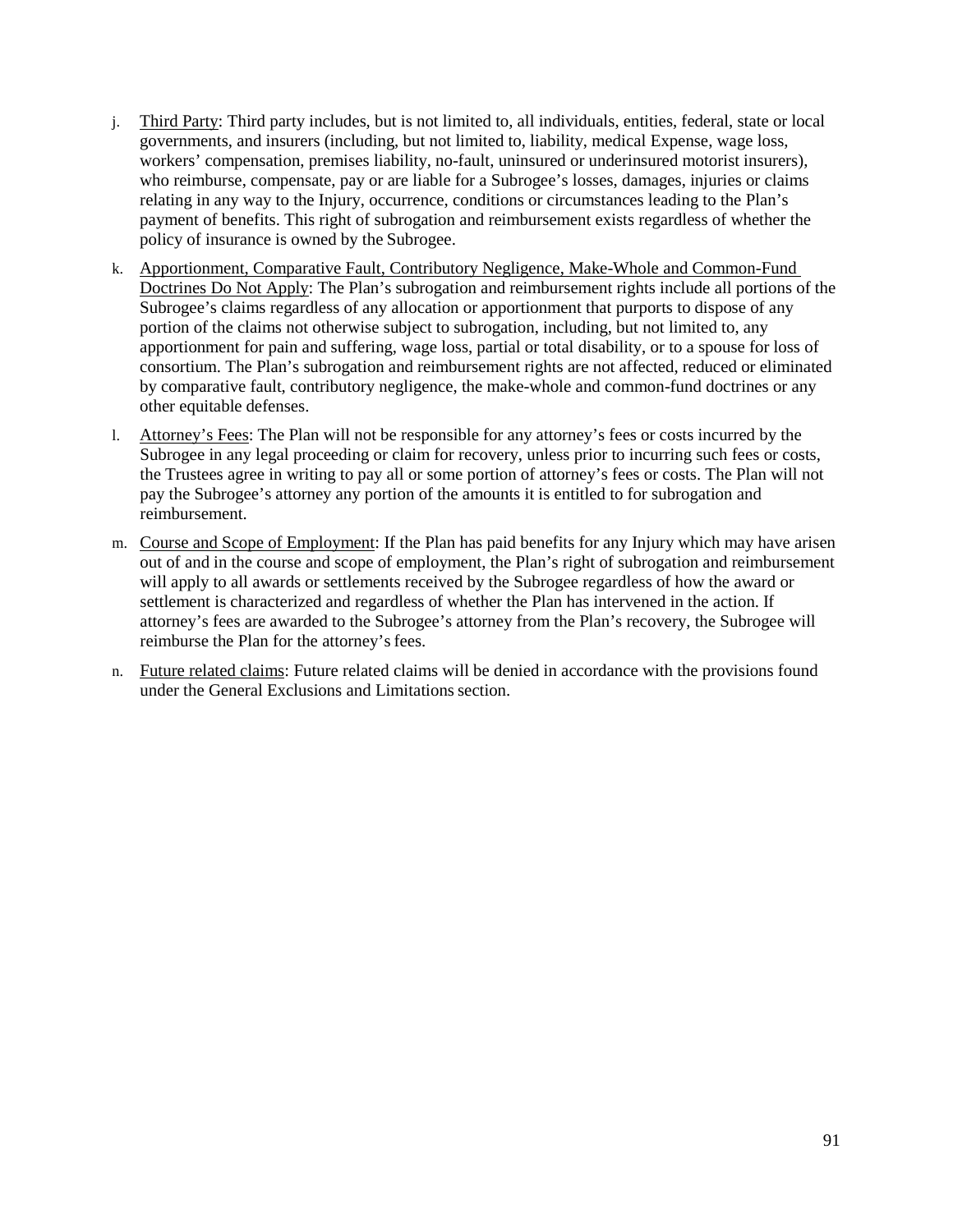# **IMPORTANT INFORMATION ABOUT THE HEALTH AND WELFARE FUND**

The following information is provided to help identify this Welfare Plan and the people who are involved in its operation as required by the Employee Retirement Income Security Act of 1974 (ERISA).

**Name of Plan -** The Plan is known as the Operating Engineers Local #49 Health and Welfare Fund.

**Type of Plan -** The Plan is an employee welfare benefit plan maintained for the purpose of providing death, loss of time, medical, dental, and vision benefits for Eligible Employees and their Eligible Dependents according to the *Schedule of Benefits* and eligibility rules described in this booklet.

All benefits of this Health and Welfare Fund are provided on a self-funded basis directly from the Fund's assets.

**Vendors –** The Fund contracts with various vendors for services, as follows:

- a. Wilson-McShane Corporation:
	- 1. maintains eligibility records;
	- 2. accounts for employer and self-payment contributions;
	- 3. answers Participant inquiries; and
	- 4. administers claims and vision benefits, and performs other routine administrative functions.
- b. Blue Cross and Blue Shield of Minnesota provides access to the medical network and performs preauthorization.
- c. Delta Dental provides access to the dental network.
- d. TEAM provides patient advocacy and referral services for Centers of Excellence, an Employee Assistance Program, and referral services for mental health and substance abuse issues.
- e. Health Dynamics provides physical examination services.
- f. OptumRx provides the pharmacy network.
- g. Optum Specialty Pharmacy provides specialty medications.
- h. Doctor On Demand provides telehealth services.
- i. RAYUS Radiology for scheduling of imaging and/or radiology testing.

For contact information, refer to the *Contact Information* section of this booklet.

**Type of Administration –** The Board of Trustees have contracted with Wilson-McShane Corporation to provide day-to-day administration of the Plan.

**Booklet -** This booklet describes the requirements and eligibility for participation, the types of benefits available and the circumstances that may result in disqualification, ineligibility, or denial or loss of any benefits.

**Agent For Service of Legal Process** – Pamela Nissen at Reinhart Boerner Van Deuren, s.c. is designated as the agent for service of legal process at 80 South Eighth Street, Suite 900, Minneapolis, MN 55402. Any legal documents should be served upon Pamela Nissen or any individual Trustee at the Fund Office.

**Board of Trustees -** A Board of Trustees is responsible for the operation of this Health and Welfare Fund. The Board of Trustees has the responsibility of determining the eligibility rules for participation by employees in the benefit Plan and for determining the benefits to be offered. The Trustees will exercise complete discretionary authority to construe, interpret, and apply all of the terms of the Plan, to determine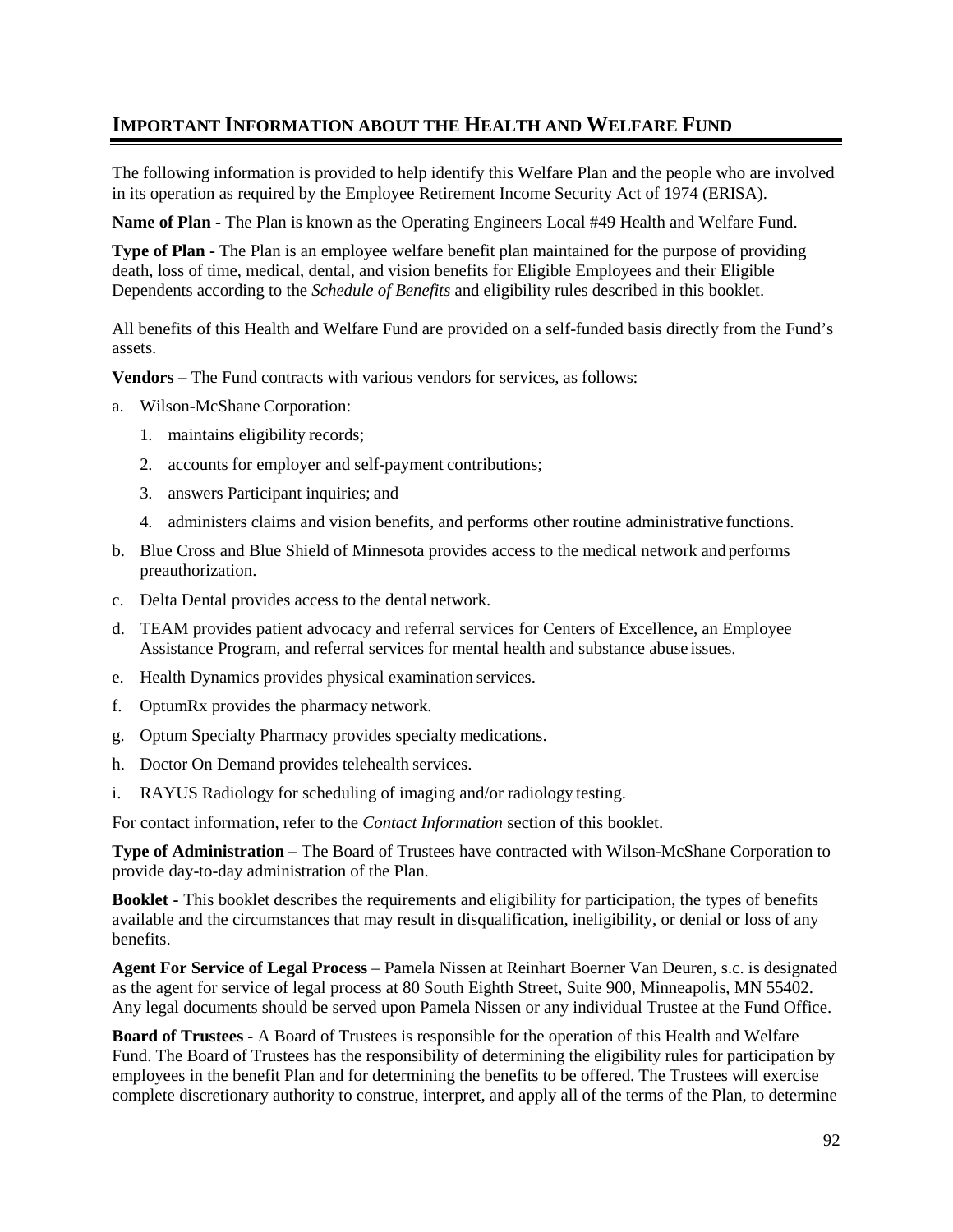all facts relevant to administering the Plan, and to make all decisions, determinations, and take all actions necessary or appropriate to the administration of the Plan. Decisions, determinations, and actions of the Board of Trustees will be given the maximum judicial deference permitted under the law. The Board of Trustees is also responsible for reporting to the government agencies and disclosing to Plan participants and beneficiaries as required by ERISA.

The Board of Trustees intends to continue the Welfare Plan indefinitely. The Board of Trustees retains the right to amend the Plan at any time, prospectively or retroactively. Any amendment to the Plan will be binding on all Covered Persons on the effective date of the amendment.

The Board of Trustees also retains the right to terminate the Welfare Plan and Welfare Trust Fund if all contributing employers are no longer obligated through written agreement to make required contributions. In this event, the monies of the Trust Fund will be applied to all existing benefit obligations in effect on the date of termination of the Welfare Plan and Trust. Termination of the Plan will be binding on all Covered Persons who were covered under the Plan prior to termination.

At termination, any balance of the Welfare Trust Fund that cannot be so applied, will be applied to other uses as, in the opinion of the Board of Trustees, will best serve the intentions of the Welfare Plan. Upon the disbursement of the entire Trust, the Trust will then terminate.

You are not vested in any of the benefits described in this booklet. The Board of Trustees will amend or terminate the Plan in accordance with the terms of the Trust Agreement and the Employee Retirement Income Security Act of 1974, as amended (ERISA). You will be notified in writing of any amendment to, or termination of, the Plan.

**Plan Sponsor and Plan Administrator -** The Board of Trustees is both the Plan Sponsor and Plan Administrator of the Health and Welfare Fund. The address of the Board is under "Fund Office" in the "Contact Information" section of this booklet. The Board of Trustees consists of an equal number of Union and employer representatives, selected by the Union and the Associations and employers. You may contact the Board of Trustees at the Fund Office.

**Identification Number -** The Employer Identification Number assigned to the Board of Trustees by the Internal Revenue Service is 23-7015120. The Number assigned to this Plan by the Board of Trustees pursuant to the instructions of IRS is 501.

**Contributions -** The Operating Engineers Local #49 Health and Welfare Fund receives money from contributing employers in accordance with the Collective Bargaining Agreements of the International Union of Operating Engineers Local #49. Copies of the collective bargaining agreements are available at the Local Unions' Offices and the Fund Office, upon request and without charge. A complete list of contributing employers is available at the Fund Office. You may also request in writing and without charge, a copy of the list of contributing employers or information as to whether a particular employer is a contributing employer.

In addition, employees and retirees, if eligible, may self-pay for coverage.

**Fund Assets** – Assets to pay benefits are accumulated in the Operating Engineers Local #49 Health and Welfare Fund, a trust established under Minnesota law.

**Plan Year -** The Fund's fiscal year for the purpose of maintaining records and filing various governmental records and reports is the annual period June 1 through May 31.

**Genetic Information Nondiscrimination Act** - Generally, the Plan will not require you or your family members to provide genetic information or undergo genetic testing. However, the Plan may condition coverage of certain items or services on whether you have the appropriate genetic makeup. If you request coverage of such items or services, the Plan will request the relevant genetic information. Any genetic information the Plan receives will be used or disclosed by the Plan only as permitted by the Plan's Privacy Practices. If you decline to provide the information, the Plan will deny coverage.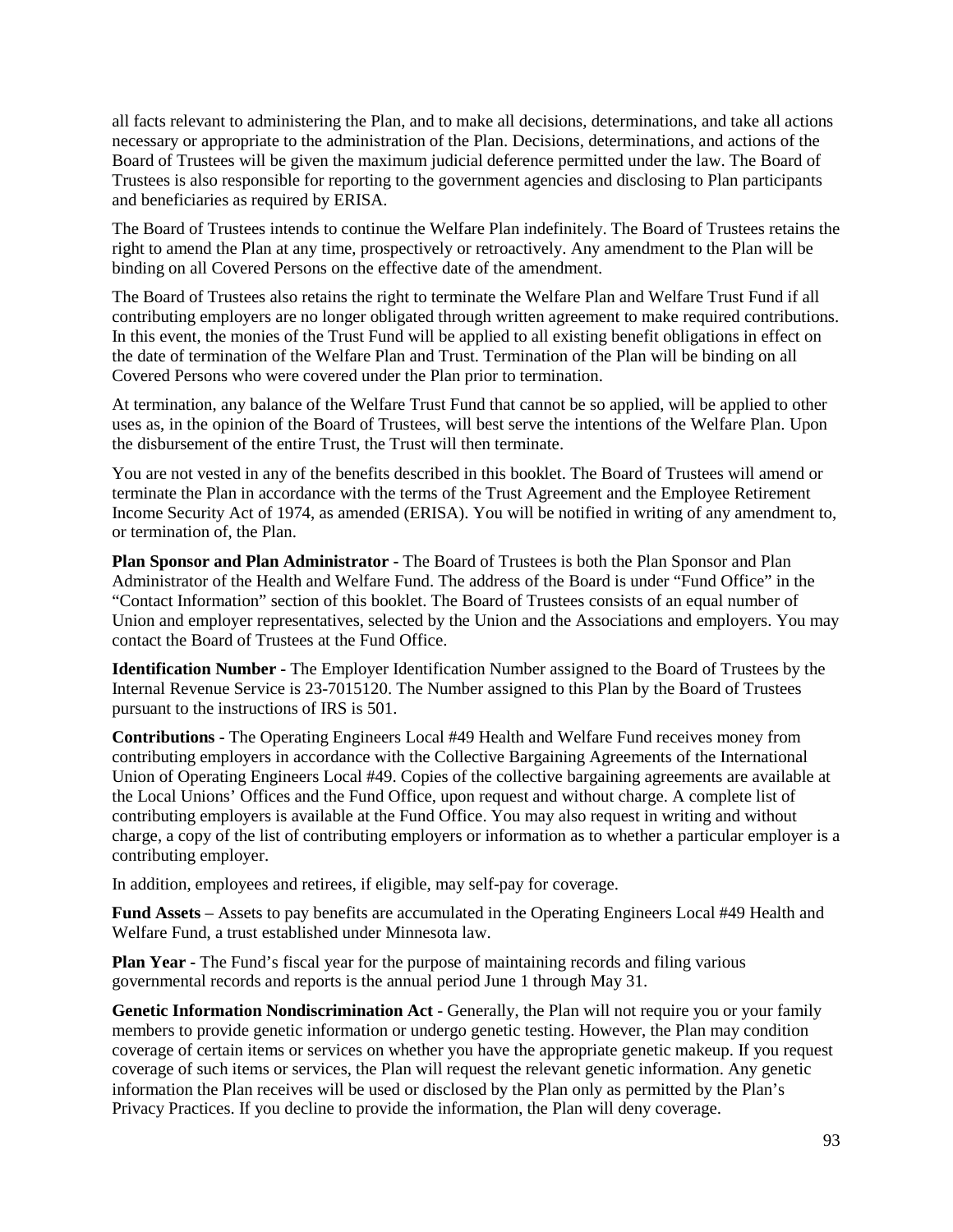**Section 1557 of the Affordable Care Act** - Section 1557 prohibits certain discrimination. However, health plans that do not receive federal financial assistance are not required to comply with Section 1557. The Plan does not receive or intend to begin accepting federal financial assistance as defined in 45 C.F.R. § 92.4. Therefore, the Plan is not subject to Section 1557.

**Section 2706 of the Affordable Care Act** - To the extent required to comply with 42 U.S.C. § 300gg–5, the Plan will not discriminate against any Healthcare Provider who is acting within the scope of that provider's license or certification under applicable State law.

**Section 2709 of the Affordable Care Act** - To the extent necessary to comply with 42 U.S.C. § 300gg– 8, routine patient costs for a qualified individual to participate in an approved clinical trial with respect to the treatment of a cancer or other life‐threatening disease or condition are will not be considered not "Experimental or Investigative".

**Section 1302(c) of the Affordable Care Act** - Notwithstanding anything to the contrary, the annual costsharing requirements under this Plan will not exceed the limits established in 42 U.S.C. § 18022(c).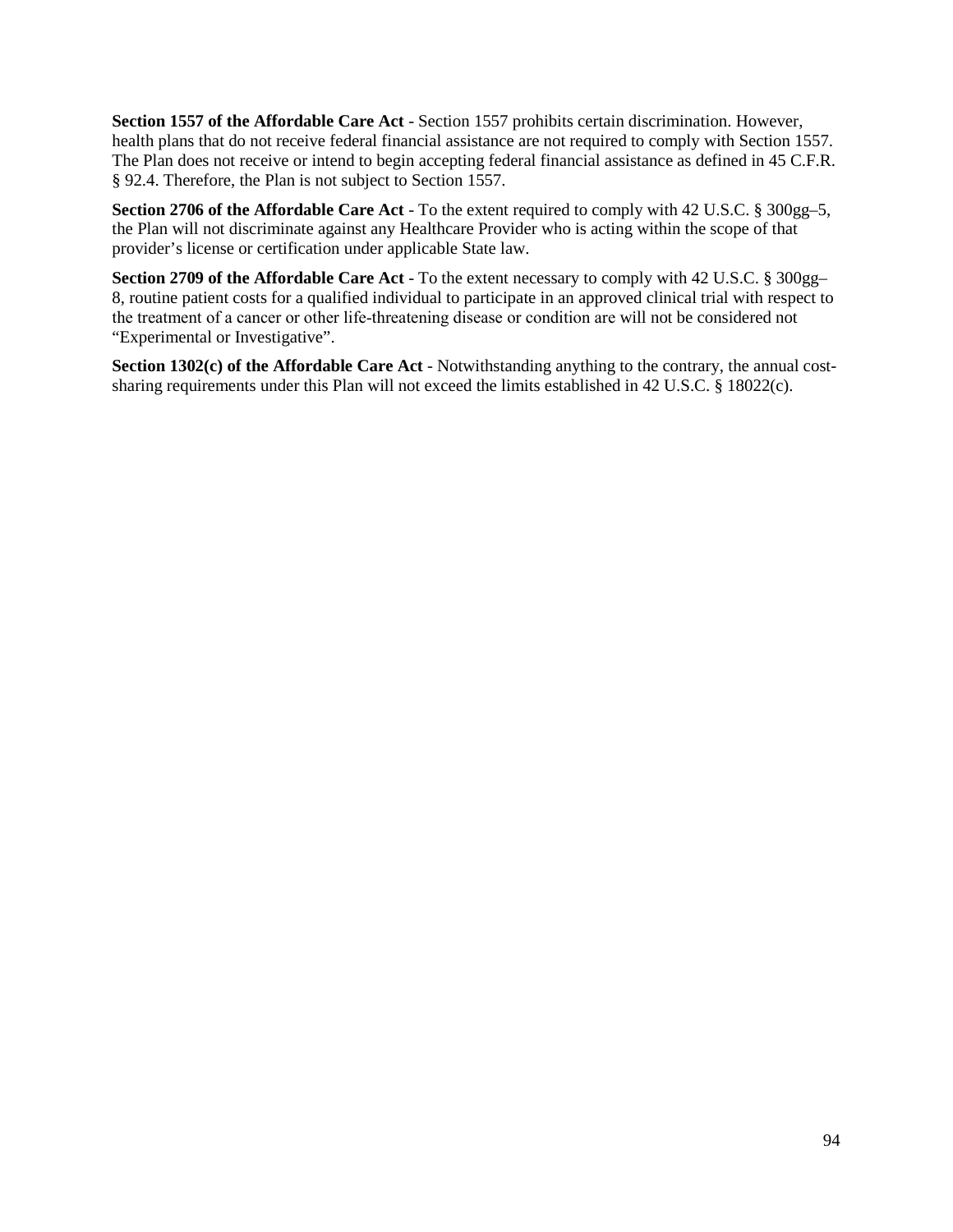## **PRIVACY NOTICE**

Under the federal Medical Data Privacy Regulations, or "Privacy Regulations," the Plan is required to give you this NOTICE OF PRIVACY PRACTICES which tells you about how the Plan protects the privacy of your health information and your rights under the new Privacy Regulations. (The Privacy Regulations can be found at 45 Code of Federal Regulations Parts 160 and 164.)

The Privacy Regulations govern the use and disclosure of your individually identifiable health information that is transmitted or maintained by the Plan. This is called "Protected Health Information" or "PHI" under the Regulations.

## 1. **When the Plan Uses and Discloses Your PHI**

a. Uses and Disclosures Required by the Privacy Regulations

The Plan is required to give you access to certain PHI, if you ask, so you can inspect and copy it.

The Plan is required to release your PHI to the Secretary of the federal Department of Health and Human Services to review the Plan's compliance with the Privacy Regulations.

b. Uses and Disclosures to Carry Out Treatment, Payment, and Health Care Operations

The Plan and its "business associates" have the right to and will use PHI without your consent, authorization or opportunity to agree or object so the Plan can carry out "treatment, payment and health care operations." The Plan can also disclose PHI to the Board of Trustees and to certain agents of the Board of Trustees (such as Union business agents and the Trustees' office staffs) for purposes related to treatment, payment and health care operations. This Summary Plan Description has been amended to protect your PHI as required by federal law.

Treatment includes providing, coordinating or managing health care and related services. It also includes, but is not limited to, consultations and referrals between one or more of your providers.

For example, the Plan may release your PHI to a treating doctor so that the doctor may obtain information concerning your treatment from your prior treating doctor.

Payment includes determining coverage and paying benefits (including billing, claims management, subrogation, plan reimbursement, reviews for medical necessity and appropriateness of care and utilization review and preauthorizations).

For example, the Plan may tell a doctor whether you are eligible for coverage or what percentage of the doctor's bill for your visit to the doctor will be paid by the Plan.

Health care operations includes quality assessment and improvement, reviewing competence or qualifications of health care professionals, determining the appropriate contribution rates to the Plan, underwriting, premium rating and other insurance activities relating to creating or renewing insurance contracts or determining the appropriate contribution rates for the Plan.

It also includes disease management, case management, conducting or arranging for medical review; legal services and auditing functions, including fraud and abuse compliance programs; planning and development, Plan management and general administrative activities.

For example, the Plan may use information about your claims to refer you to a disease management program, project future benefit costs or audit the accuracy of its claims processing functions.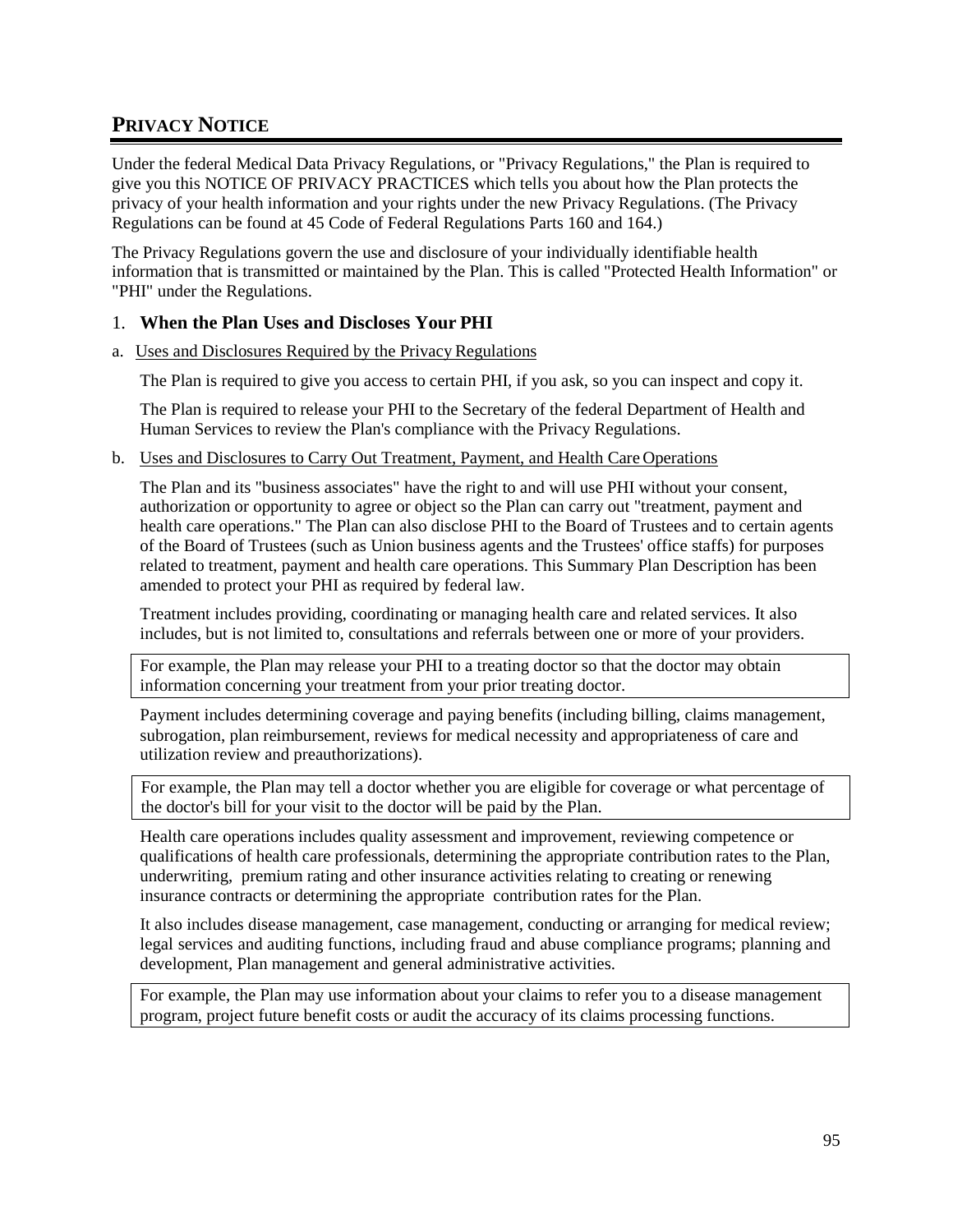#### c. Uses and Disclosures that Require Your Written Authorization

Your written authorization generally will be obtained before the Plan will use or disclose psychotherapy notes about you from your psychotherapist.

Your authorization will also generally be obtained before the Plan will release your PHI to persons not specifically authorized to receive the information under the Privacy Regulations, such as your spouse. When your authorization is required for a release of your PHI, you will also have the right to revoke the authorization at any time.

## d. Uses and Disclosures that Require You Have an Opportunity to Agree or Disagree before the Information is Used or Released

The Plan can disclose your PHI to family members, other relatives and your close personal friends if the information is directly relevant to the family or friend's involvement with your care or payment for that care; and you have either agreed to the disclosures or have been given an opportunity to object and have not objected.

## e. Other Uses and Disclosures for which Consent, Authorization or Opportunity to Object is Not Required

The Plan can use and disclose your PHI without your consent, authorization or request under the following circumstances; however, as a general rule the Plan will release PHI in these situations only when necessary to protect a person's health or safety:

- l . when required by law, such as releases to the Secretary of Health and Human Services;
- 2. when permitted for purposes of public health activities, including when necessary to report if you have been exposed to a communicable disease or are at risk of spreading a disease or condition;
- 3. to report information about abuse, neglect or domestic violence to public authorities;
- 4. to a public health oversight agency for oversight activities such as civil, administrative or criminal investigations; inspections; licensing or disciplinary actions (for example, to investigate complaints against providers); and other activities necessary for appropriate oversight of government benefit programs (for example, to investigate Medicare or Medicaidfraud);
- 5. when required for judicial or administrative proceedings. For example, your PHI maybe disclosed in response to a subpoena or discovery request;
- 6. when required for law enforcement purposes (for example, to report certain types of wounds);
- 7. for other law enforcement purposes, including identifying or locating a suspect, fugitive, material witness or missing person;
- 8. to a coroner or medical examiner for the purpose of identifying a deceased person, determining a cause of death or other duties as authorized by law. Disclosure is also permitted to funeral directors, as necessary, to carry out their duties with respect to the decedent;
- 9. for research, subject to certain conditions;
- 10. to prevent or lessen a serious and imminent threat to the health or safety of a person or the public and the disclosure is to a person reasonably able to prevent or lessen the threat, including the target of the threat; or
- 11. when authorized by and to the extent necessary to comply with workers' compensation or other similar programs established by law.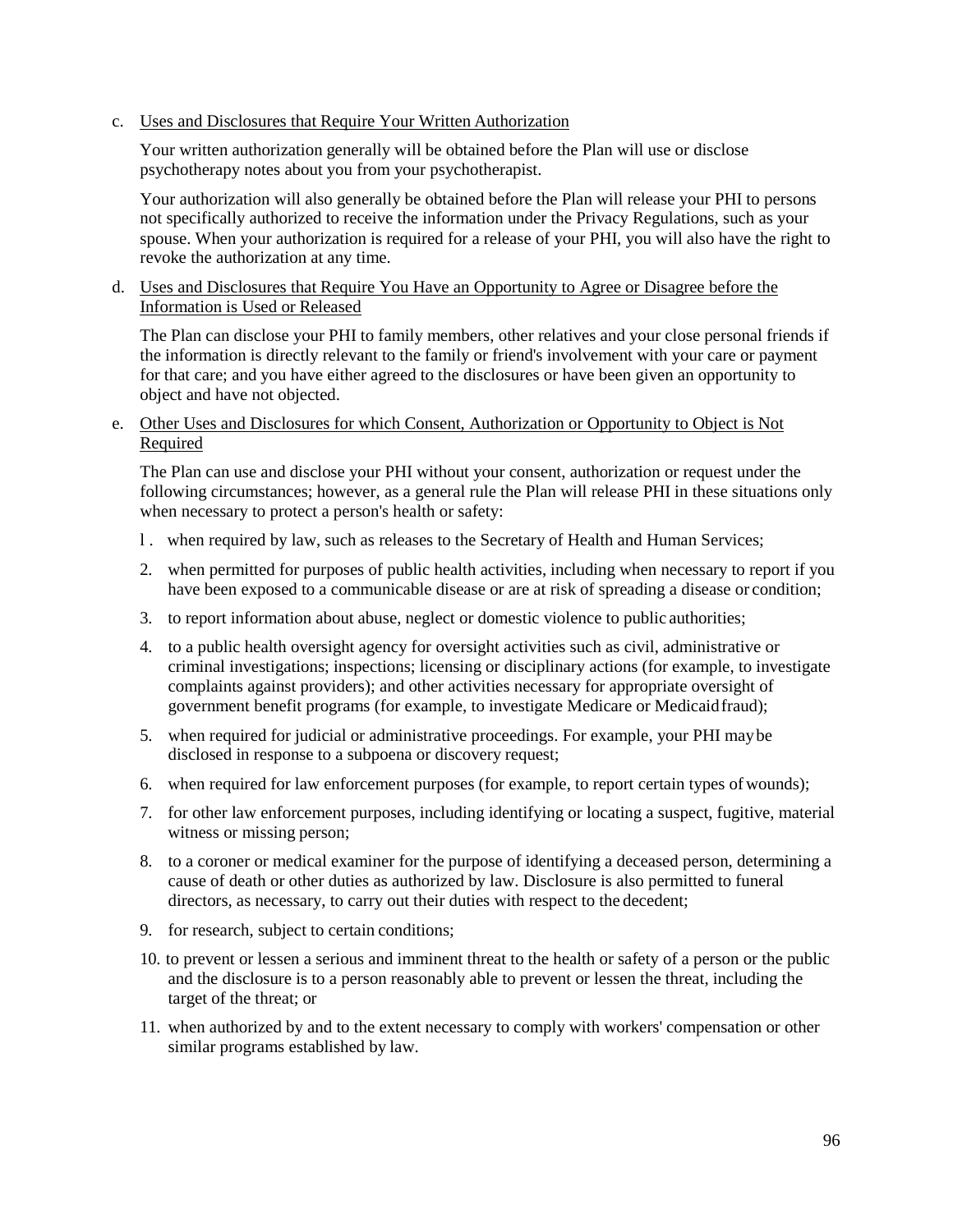## **2. Your Rights**

a. Right to Request Restrictions on PHI Uses and Disclosures

You may request the Plan to restrict uses and disclosures of your PHI to carry out treatment, payment or health care operations, or to restrict uses and disclosures to family members, relatives, friends or other persons identified by you who are involved in your care or payment for your care. However, the Plan is not required to agree to your request.

The Plan will accommodate reasonable requests to receive communications of PHI by alternative means or at alternative locations.

You or your personal representative will be required to complete a form to request restrictions on uses and disclosures of your PHI.

These requests should be made to the Plan's "Contact Person" listed at the end of this notice.

b. Right to Inspect and Copy PHI

You have a right to inspect and obtain a copy of your PHI contained in a "designated record set," for as long as the Plan maintains the PHI.

Designated Record Set includes your medical records and billing records maintained by or for a covered Health Care Provider; enrollment, payment, billing, claims adjudication and case management record systems maintained by or for the Plan; or other information used in whole or in part by or for the Plan to make decisions about you. Information used for quality control or peer review analyses and not used to make decisions about individuals is not in the designated record set.

The requested information will be provided within 30 days if the information is maintained on site or within 60 days if the information is maintained offsite. A single 30-day extension is allowed if the Plan is unable to comply with the deadline.

You or your personal representative will be required to complete a form to request access to the PHI in your designated record set. Requests for access to PHI should be made to the Plan's Contact Person.

If the Plan denies you access, you or your personal representative will be provided with a written denial stating the basis for the denial, a description of how you can exercise those review rights and a description of how you can complain to the Secretary of the U.S. Department of Health and Human Services.

c. Right to Amend PHI

You have the right to request the Plan to amend your PHI or a record about you in a designated record set as long as the PHI is maintained in the designated record set. The request must be made in writing and must provide your reasons supporting your request.

The Plan has 60 days after the request is made to act on the request. A single 30-day extension is allowed if the Plan cannot comply with the deadline. If the request is denied in whole or part, the Plan will provide you with a written denial that explains the basis for the denial. You or your personal representative can then submit a written statement disagreeing with the denial and have that statement included with any future disclosures of your PHI.

Requests to amend your PHI in a designated record set should be made to the Plan's Contact Person at the Plan Administrator's office. You or your personal representative will be required to complete a form to request amendment of the PHI in your designated record set.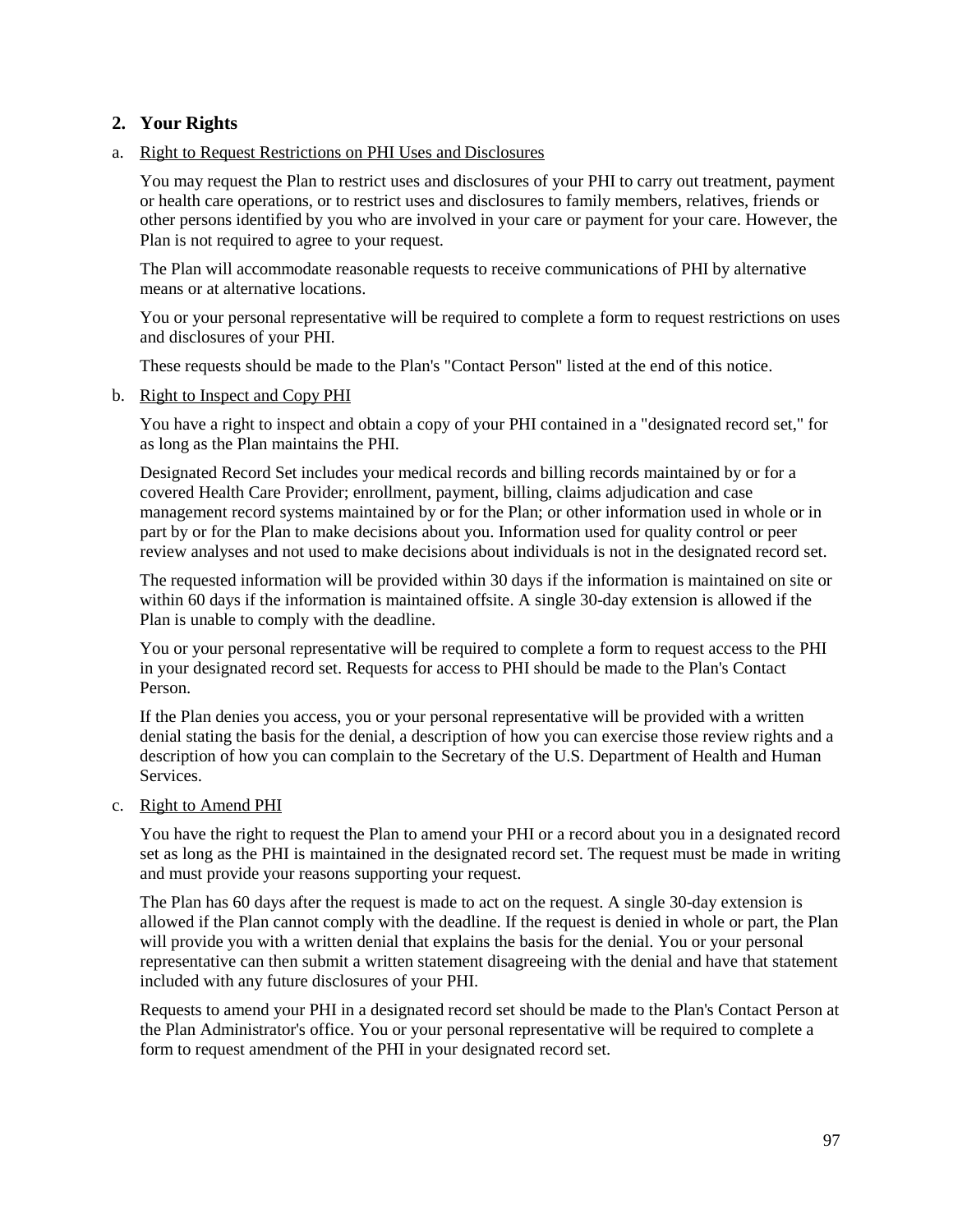## d. The Right to Receive on Accounting of PHI Disclosures

At your request, the Plan will also give you an accounting of the Plan's disclosures of your PHI during the six years prior to the date of your request. However, the accounting need not include PHI disclosures made ( l) to carry out treatment, payment or health care operations; (2) to individuals about their own PHI; or (3) prior to the compliance date.

If the accounting cannot be provided within 60 days, an additional 30 days is allowed if the Plan gives you a written statement about the reasons for the delay and the date by which accounting will be provided. If you request more than one accounting within a 12-month period, the Plan will charge a reasonable, cost based fee for each additional accounting.

To the extent the Plan uses or maintains an electronic health record as defined by HITECH with respect to your PHI, you will have the right to obtain from the Plan a copy of such information in an electronic format and, if you so choose, direct the Plan to transmit such copy directly to any entity or person you chose, provided you have specifically identified to the Plan to whom the electronic health record should be sent. Further, to the extent the Plan uses or maintains your PHI in the form of an electronic health record as defined by HITECH, you will have a right to receive an accounting of any disclosures of that PHI made by the Plan in the three years prior to the date on which you request an accounting.

## e. The Right to Receive a Paper Copy of This Notice upon Request

Please contact the Plan's Contact Person at the Plan Administrator's office to receive a paper copy of this notice.

f. Personal Representatives

You may exercise your rights through a personal representative. Your personal representative will be required to produce evidence of his or her authority to act on your behalf before that person will be given access to your PHI or allowed to take any action for you. Proof of this authority may take one of the following forms: (1) a power of attorney for health care purposes notarized by a notary public; (2) a court order of appointment of the person as the conservator or guardian of the individual; or (3) an individual who is the parent of a minor child.

The Plan retains discretion to deny access to your PHI to a personal representative to provide protection to those vulnerable people who depend on others to exercise their rights under these rules and who may be subject to abuse or neglect. This also applies to personal representatives of minors.

## **3. The Plan's Duties**

The Plan is required by law to maintain the privacy of PHI and to provide individuals (participants and beneficiaries) with notice of its legal duties and privacy practices.

The Plan is required to comply with the terms of this notice. The Plan, however, reserves the right to change its privacy practices and to apply the changes to any PHI received or maintained by the Plan before that date. If a privacy practice is changed, a revised version of this notice will be provided by mail to all past and present Covered Persons for whom the Plan still maintains PHI.

If your PHI is acquired, used or disclosed in a manner that is not permitted by the HIPAA Privacy Rule and such acquisition, use or disclosure poses a significant risk of financial, reputational, or other harm to you (defined as a "breach"), the Plan will provide you with notice of the breach without unreasonable delay and in no case later than 60 days after the discovery of the breach by the Plan. The breach notification will advise you of the breach, what PHI was involved in the breach, any steps you should take to protect yourself from potential harm, a description of what the Plan is doing to investigate the breach and mitigate any harm to you and contact procedures for you to learn more about the breach.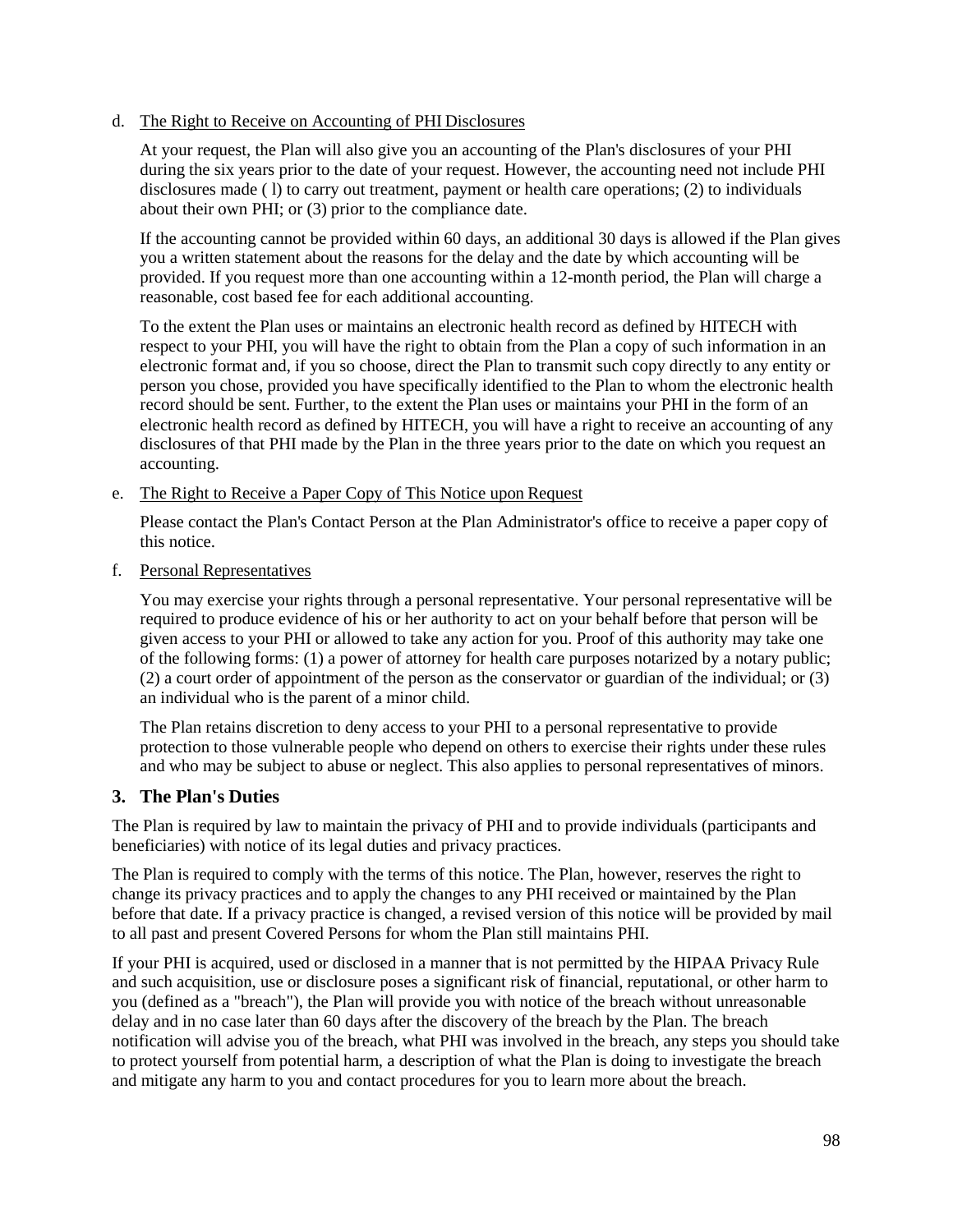Any revised version of this notice will be distributed within 60 days of the effective date of any material change to the uses or disclosures, the individual's rights, the duties of the Plan or other privacy practices stated in this notice.

a. Minimum Necessary Standard

When using or disclosing PHI or when requesting PHI from another covered entity, the Plan will make reasonable efforts not to use, disclose or request more than the minimum amount of PHI necessary to accomplish the intended purpose of the use, disclosure or request.

This minimum necessary standard will not apply in the following situations:

- 1. disclosures to or requests by a Health Care Provider for treatment;
- 2. disclosures mode to the Secretary of the U.S. Department of Health and Human Services;
- 3. uses or disclosures that are required by law; and
- 4. uses or disclosures that are required for the Plan's compliance with legalregulations.

This notice does not apply to information that has been de-identified. De-identified information is information that does not identify an individual and with respect to which there is no reasonable basis to believe the information can be used to identify an individual. In other words, if the information is de-identified, it is not individually identifiable health information and, therefore, not PHI.

The Plan can also use or disclose "summary health information" to the Board of Trustees for obtaining premium bids or modifying, amending or terminating the Plan. Summary health information summarizes the claims history, claims expenses or type of claims experienced by individuals and from which identifying information has been deleted in accordance with the Privacy Regulations.

## **4. Your Right to File a Complaint With the Plan or the HHS Secretary**

If you believe that your privacy rights have been violated, you may complain to the Plan's Contact Person at the Plan Administrator's office. You may also file a complaint with the Secretary of the U.S. Department of Health and Human Services, Hubert H. Humphrey Building, 200 Independence Avenue S.W., Washington, D.C. 20201. The Plan will not retaliate against you for filing a complaint.

## **5. Who to Contact for More Information**

If you have any questions, please contact the Plan's Contact Person at the Plan Administrator's office. The address is 3001 Metro Drive, Suite 500, Bloomington, MN 55425, and the telephone number is 952-854- 0795 or 800-535-6373.

## **Conclusion**

PHI uses and disclosures by the Plan are regulated by the federal HIPAA law. This notice attempts to summarize the Privacy Regulations. The Privacy Regulations will supersede any discrepancy between the information in this notice and the regulations.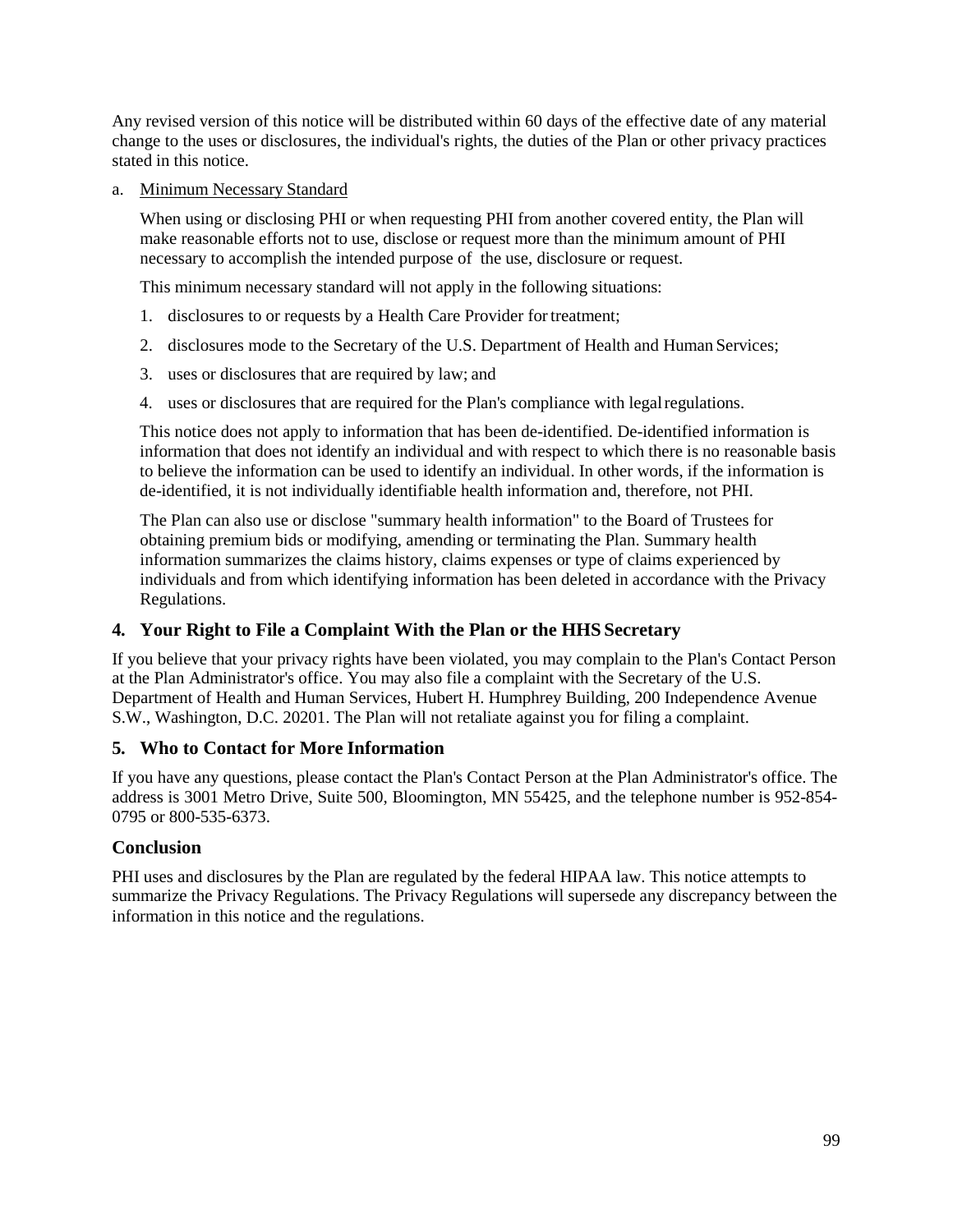## **STATEMENT OF ERISA RIGHTS**

As a participant in the Plan, you are entitled to certain rights and protections under the Employee Retirement Income Security Act of 1974 (ERISA). ERISA provides that all Plan participants are entitled to the following rights.

## **RECEIVE INFORMATION ABOUT YOUR PLAN AND BENEFITS**

You have the right to:

- Examine, without charge, at the Fund Office and at other specified locations, such as worksites and union halls, all documents governing the Plan. These include insurance contracts, collective bargaining agreements, and a copy of the latest annual report (Form 5500 Series) filed by the Plan with the U.S. Department of Labor and available at the Public Disclosure Room of the Employee Benefits Security Administration.
- Obtain, upon written request to the Fund Administrator, copies of documents governing the operation of the Plan. These include insurance contracts, collective bargaining agreements, and copies of the latest annual report (Form 5500 Series) and updated Summary Plan Description and Plan Document. The Fund Administrator may bill a reasonable charge for the copies.
- **Receive a summary of the Plan's annual financial report. The Fund Administrator is required by law** to furnish each participant with a copy of this summary annual report.

## **CONTINUE GROUP HEALTH PLAN COVERAGE**

You also have the right to continue health care coverage for yourself, your spouse, or your Eligible Dependents if there is a loss of coverage under the Plan as a result of a qualifying event. You or your Eligible Dependents may have to pay for such coverage. Review this Summary Plan Description and the documents governing the Plan on the rules governing your COBRA continuation coverage rights.

## **PRUDENT ACTIONS BY PLAN FIDUCIARIES**

In addition to creating rights for Plan participants, ERISA imposes duties upon the people who are responsible for the operation of the employee benefit plan. The people who operate your Plan, called fiduciaries of the Plan, have a duty to do so prudently and in the interest of you and other Plan participants and beneficiaries. No one, including your employer, your union, or any other person, may fire you or otherwise discriminate against you in any way to prevent you from obtaining a welfare benefit or exercising your rights under ERISA.

## **ENFORCE YOUR RIGHTS**

If your claim for a welfare benefit is denied or ignored, in whole or in part, you have a right to know why this was done, to obtain copies of documents relating to the decision without charge, and to appeal any denial, all within certain time schedules.

Under ERISA, there are steps you can take to enforce the above rights. However, you may not begin any legal action, including proceedings before administrative agencies, until you have followed and exhausted the Plan's claims and appeals procedures. For instance, if you request a copy of the Summary Plan Description and Plan Document or the latest annual report from the Plan and do not receive them within 30 days, you may file suit in a federal court. In such a case, the court may require the Fund Administrator to provide the materials and pay you up to \$110 a day until you receive the materials, unless the materials were not sent because of reasons beyond the control of the Fund Administrator.